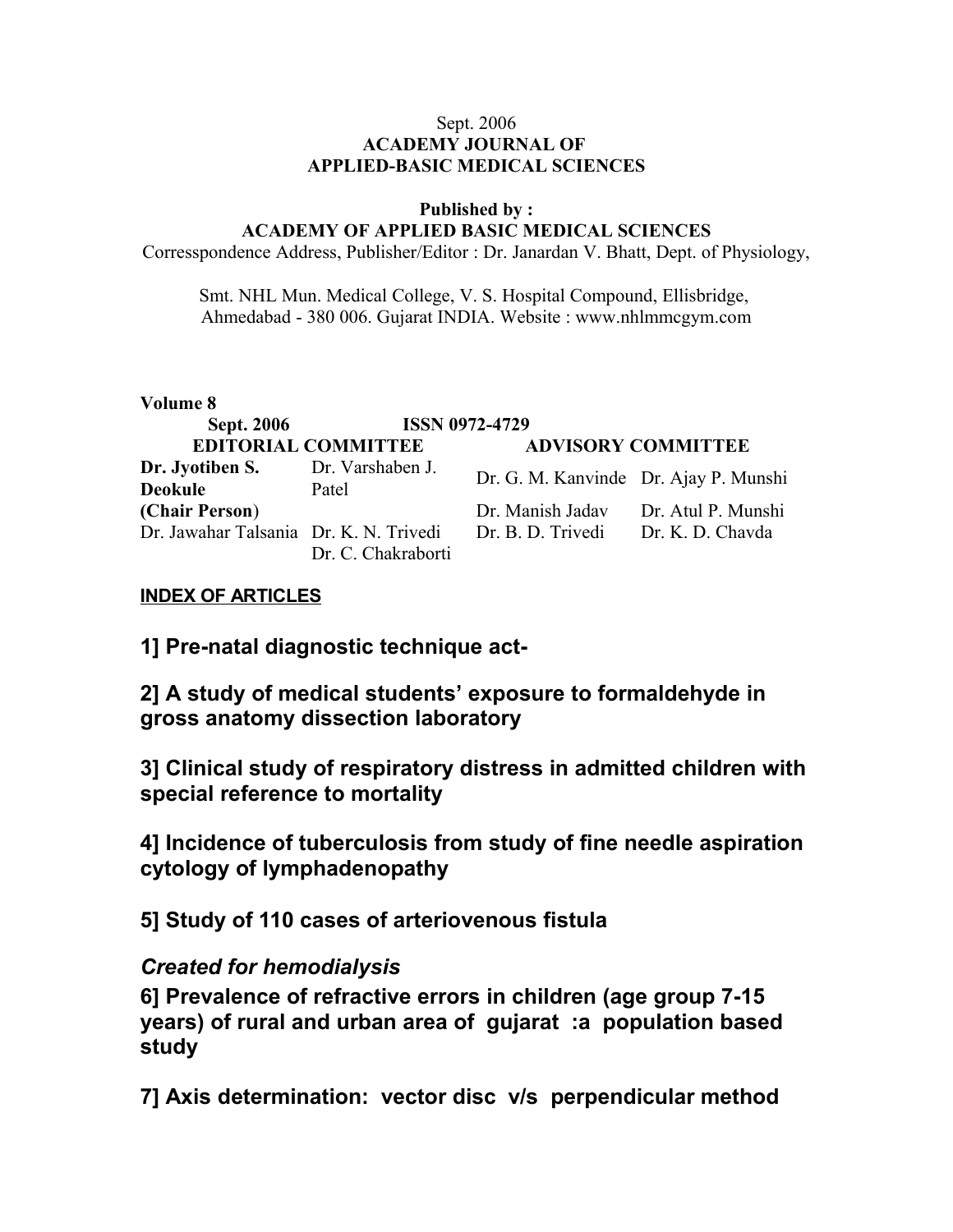**Recent resurgence of diphtheria among children- our experience Bird flu: is panic justified?**

**8] Adipose tissue as an endocrine organ:**

**Adipose brain communication**

**9] Newborn screening for inborn metabolic disorders** 

**10] Gene therapy in cancer**

**11] Placebo's in pain –**

**12] stem cell therapy ahead**

**13] Molecular basis of trans-differentiation of adult stem cells**

**14] Role of human chorionic gonadotropin testing in detection of early pregnancy viability and its complications**

**15] Early pregnancy detection tests**

**16] Probiotics, prebiotics and symbiotics**

*Case reports*

**17] Atypical presentation of thalassemia major**

**18] A rare case of origin of cystic artery arising from inferior pancreato-duodenal artery.**

**19] Intercostobrachial nerve ;Supplying the entire medial side of the arm**

**20] Cornelia de lange syndrome with rarest presentation of ring of 9th chromosome.**

**21] Pulmonary alveolar protinosis with agammaglobulinemia, a rare presentation.**

**22] WHO-Message of World health day 2006** 

**1] PRE-NATAL DIAGNOSTIC TECHNIQUE ACT-**

 **(REGULATION AND PREVENTION OF MISUSES 1996)**

 **IS THE GOVERNMENT JUSTIFIED IN IMPLEMENTING THE LAW STRICTLY?** 

**Dr.Pratik R.Patel-HOD Forensic Medicine**, Aditya Joshipura V semester Smt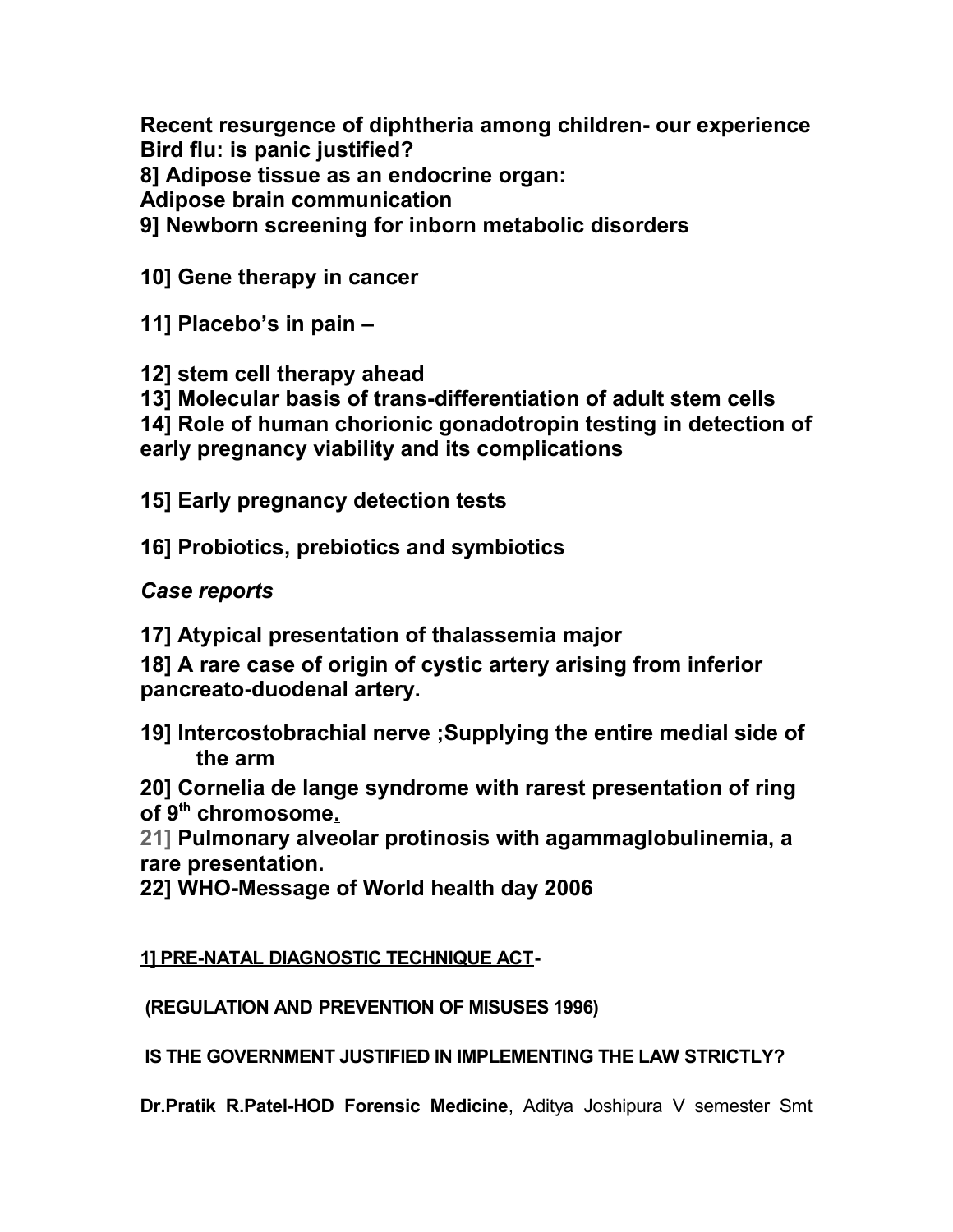## NHL Mun Med.College Ahmedabad

 Female foeticide being an extremely common event in India, or shall we say CRIME, the government has acted actively to curb this offence.

The days are gone when there was waiting period of 9 months and result delivery .And then if it was a girl, she would be killed. Come 2006, the latest techniques provide an easy way out via USG. A sex determination test and you know whether it's a boy or a girl, and if the latter, easy abortion. Some gynecologists actively do this for financial up lift. So the government has pragmatically put into enforcement the PRE NATAL DIAGNOSTIC TECHNIQUES act (1996). Thereby it lays down specific criteria for the tests to be carried out during pregnancy, the relevant paperwork and the facilities required for the diagnostic center. Some salient features are:

• The center must have a qualified gynecologist or any experienced medical man who has attended more than 25 surgeries.

• The center must be registered with the government and a record of the tests carried out must be kept.

And most importantly:

.• No tests for sex determination can be carried out under any circumstances.

Thus, the act forbids radiologists and gynecologists against this grave crime.

But the doctors haven't been called the most intelligent guys for nothing.

Even

Today, they subtly pass the information about the gender to future parents by pointing towards photographs of male/female cine stars or gods/goddesses

So, since recently the officials have started surprise raids at such centers to keep vigilance. The punishment laid out ranges from sealing the sonography machine to monetary penalty to sending him to jail and even canceling his registration.

Recently doctors have cried foul over the too strict policies of the govt. and have launched an agitation for allowing themselves free of the "vice like grip" that has been apparently put on them. But, in the larger interests of the society the government is unrelenting.

Looking on, some of us who are reading this article will be put in a situation in the future whereby a decision would have to be made between short term financial gains and a greater, duty towards society. So, we must decide our objectives right now and act accordingly. Finally, the government is doing something except price hiking. We must support this if done in the right faith by the government. Or else our next generation will be completely masculinized and the generation after that might not even appear!

The editor wish to end with remark

## MAA TUJE SALAM .

**2]** 

# **A STUDY OF MEDICAL STUDENTS' EXPOSURE TO FORMALDEHYDE IN GROSS ANATOMY DISSECTION LABORATORY**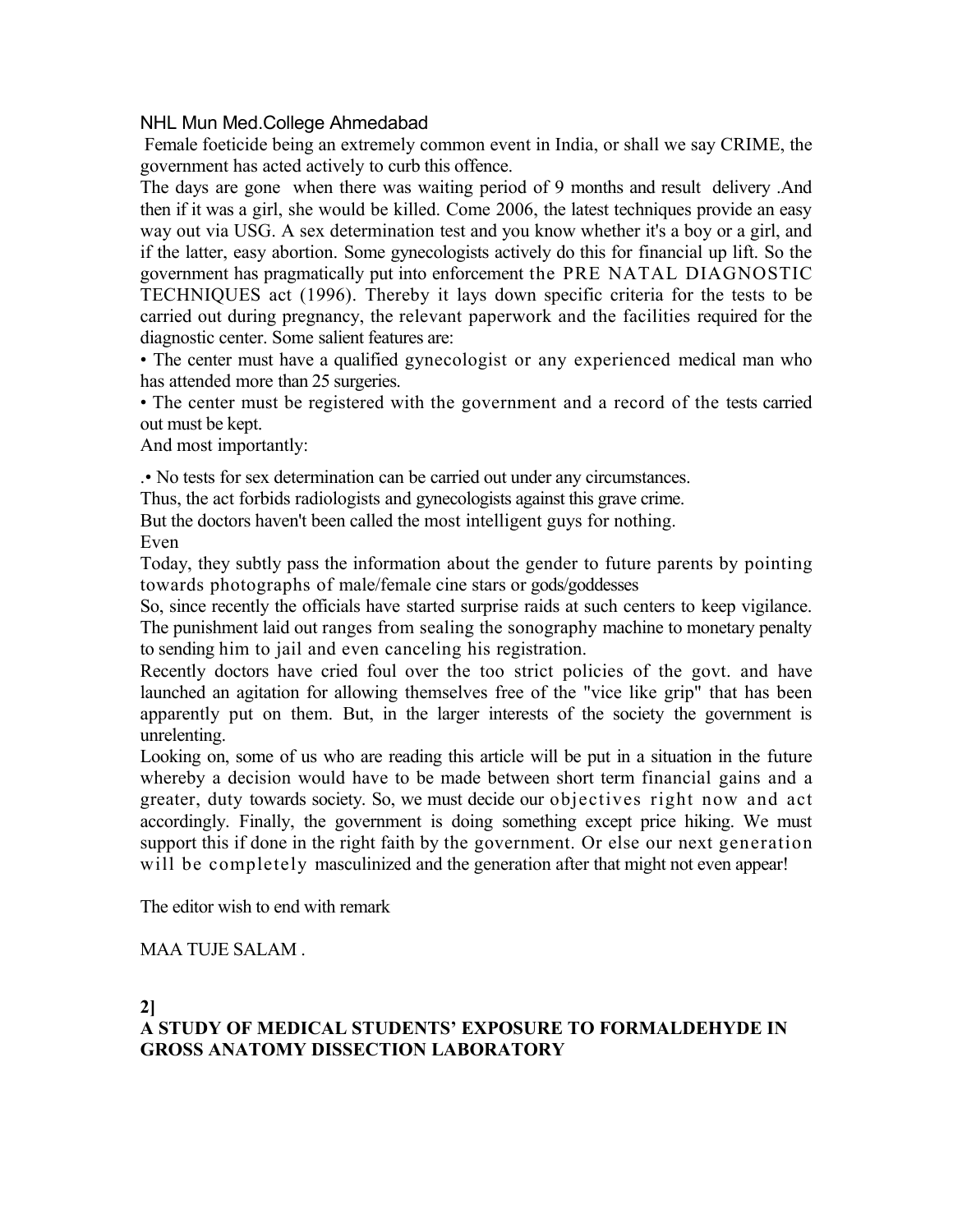Shah RK\*, Trivedi BD\*\*, Patel JP \*\*\*/ \* M.S. (Anatomy) Tutor in Anatomy \*\*MS (Anatomy) Professor & Head, \*\*\* MS (Anatomy) Assistant Professor in Anatomy, NHL Municipal Medical College Ellisbridge, Ahmedabad- 380 006

## **Abstract**

The authors studied 112 medical students exposed to the formaldehyde during the dissection of cadavers. This was done to study the allergic effects of Formaldehyde on first year MBBS students of the Smt. NHL Municipal Medical College in Ahmedabad. The study was carried out during the first 15 days of their exposure to Formaldehyde. The acute allergic symptoms like eye burning, URT irritation, cough, lacrimations and headache were noted and found to be significant. These symptoms were also significantly related to time and place of occurrence. Medical schools should take more concrete measures to reduce students' exposure to formaldehyde.

# **Introduction**

Formalin is a colorless irritant fluid which gives out pungent Formaldehyde vapours and is widely used in the medical field as fungicide, germicide, disinfectant and preservative. Formaldehyde is a hepten and Formaldehyde-protein complex may be immunogenic (6). The chemical is extensively used to preserve the cadavers in the Anatomy department.

The primary route of exposure to formaldehyde is by inhalation. Formaldehyde is a gas at room temperature Formaldehyde is readily absorbed the lungs and gastro-intestinal tract and to a much lower extent through skin. It is water soluble and is usually absorbed through upper airways and nose (6).

The literature on Formaldehyde contains reports on dermatitis and asthma (3,5,8) on industrial exposure to Formaldehyde only a few mentions effects in medical students following exposure to Formaldehyde (1,4,7)

As exposure to Formaldehyde in Anatomy department is continuous and higher that other departments, the present study was done to assess the prevalence of allergic reactions to acute exposure to Formaldehyde.

# **Material and Methods**

The study was carried out at Department of Anatomy of Smt. NHL Municipal Medical College. The study group consisted of newly admitted students of first year MBBS at the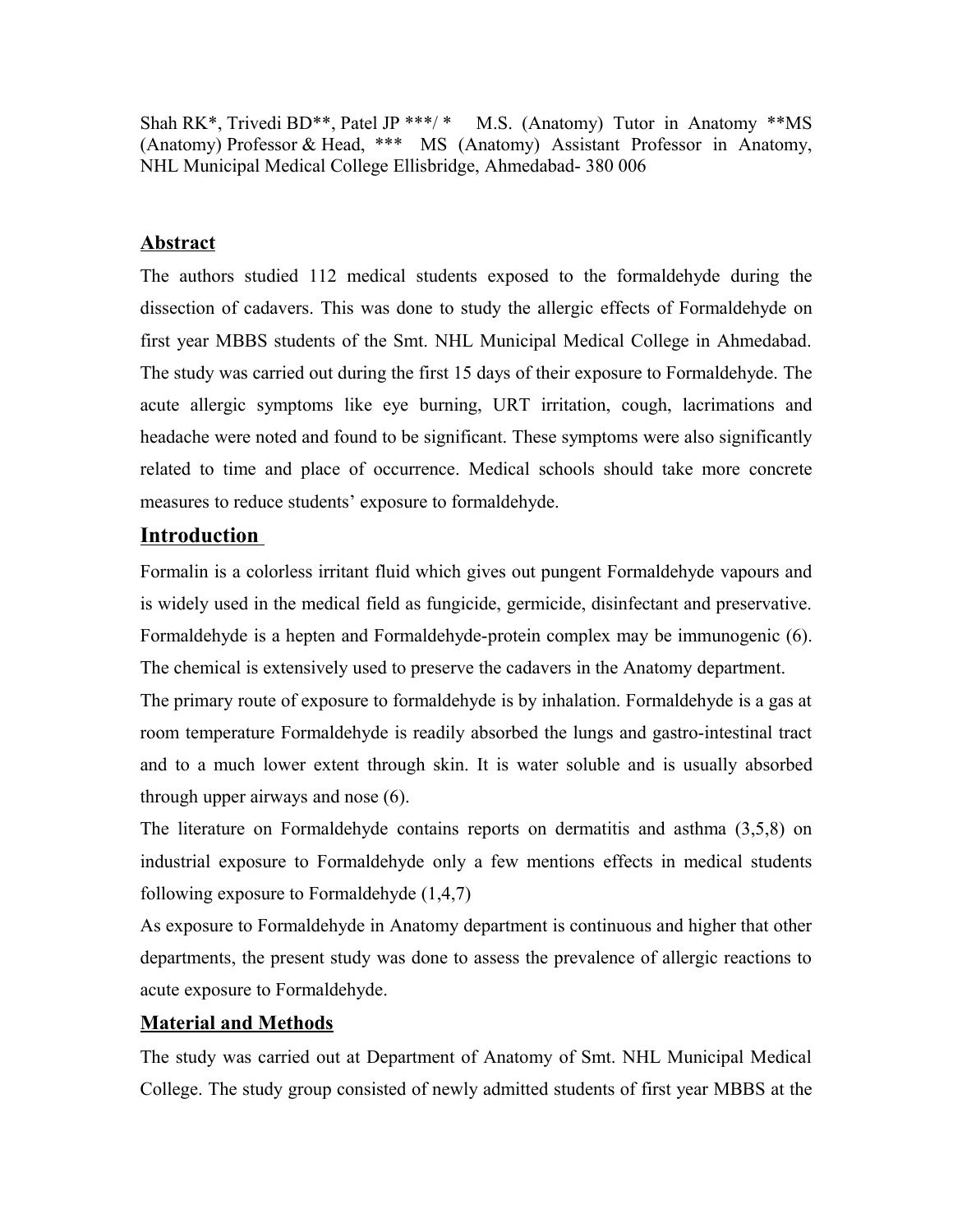college. Any student having prior history of cough, respiratory or skin disease was excluded from the study. Students who missed any of the dissection schedules were also excluded from the study.

The study was carried out during the first 15 days of their exposure to Formaldehyde. The responses from the students were collected and noted. All the symptoms were explained to the students beforehand for accurate response.

The average duration of exposure for students in the dissection hall was 10 Hrs/Wk. Usually after the dissection schedule is over the cadavers were submerged in the formalin tank and were taken out during the next dissection schedule.

### **Observations**

**Table 1.** showing various effects seen in students after Formaldehyde exposure

| Eye            |               | Nose           |               | Throat     |               | Skin           |       | <b>CNS</b> |               |
|----------------|---------------|----------------|---------------|------------|---------------|----------------|-------|------------|---------------|
|                | $\frac{0}{0}$ |                | $\frac{0}{0}$ |            | $\frac{0}{0}$ |                | $\%$  |            | $\frac{0}{0}$ |
|                |               |                |               |            |               |                |       |            |               |
| Itching        | 8.04          | Irritation     | 9.82          | Irritation | 1.79          | <b>Burning</b> |       | Headache   | 28.57         |
| <b>Burning</b> | 39.28         | <b>Dryness</b> | 8.93          | Dryness    | 14.29         | Shrinking      |       |            |               |
|                |               |                |               |            |               | &              |       | Nausea     | 3.57          |
|                |               |                |               |            |               | Hardening      |       |            |               |
| Lacrimat-      | 9.82          | Running        | 13.39         | Coughing   | 11.6          | Desquamation   |       |            |               |
| $-i$ on        |               | Nose           |               |            |               |                |       | Vomiting   | 2.68          |
|                |               | Sneezing       | 8.04          |            |               | Hair dryness   | 24.11 | Drowsiness | 10.71         |
|                |               |                |               |            |               |                |       | giddiness  | 5.36          |

**Table 2.** Comparison between Male and Female Students

| Male       |       | Female     |  |
|------------|-------|------------|--|
| Γotal      |       | Total      |  |
| Affected   | 59    | Affected   |  |
| Percentage | 69 41 | Percentage |  |

On comparison of various effects due to Formaldehyde exposure, about 57% students complained of eye symptoms, about 40% students complained nose symptoms, about 27% students complained of throat symptoms, about 24% of hair dryness and about 50% students complained about various CNS symptoms (Table 1).

## **Discussion:**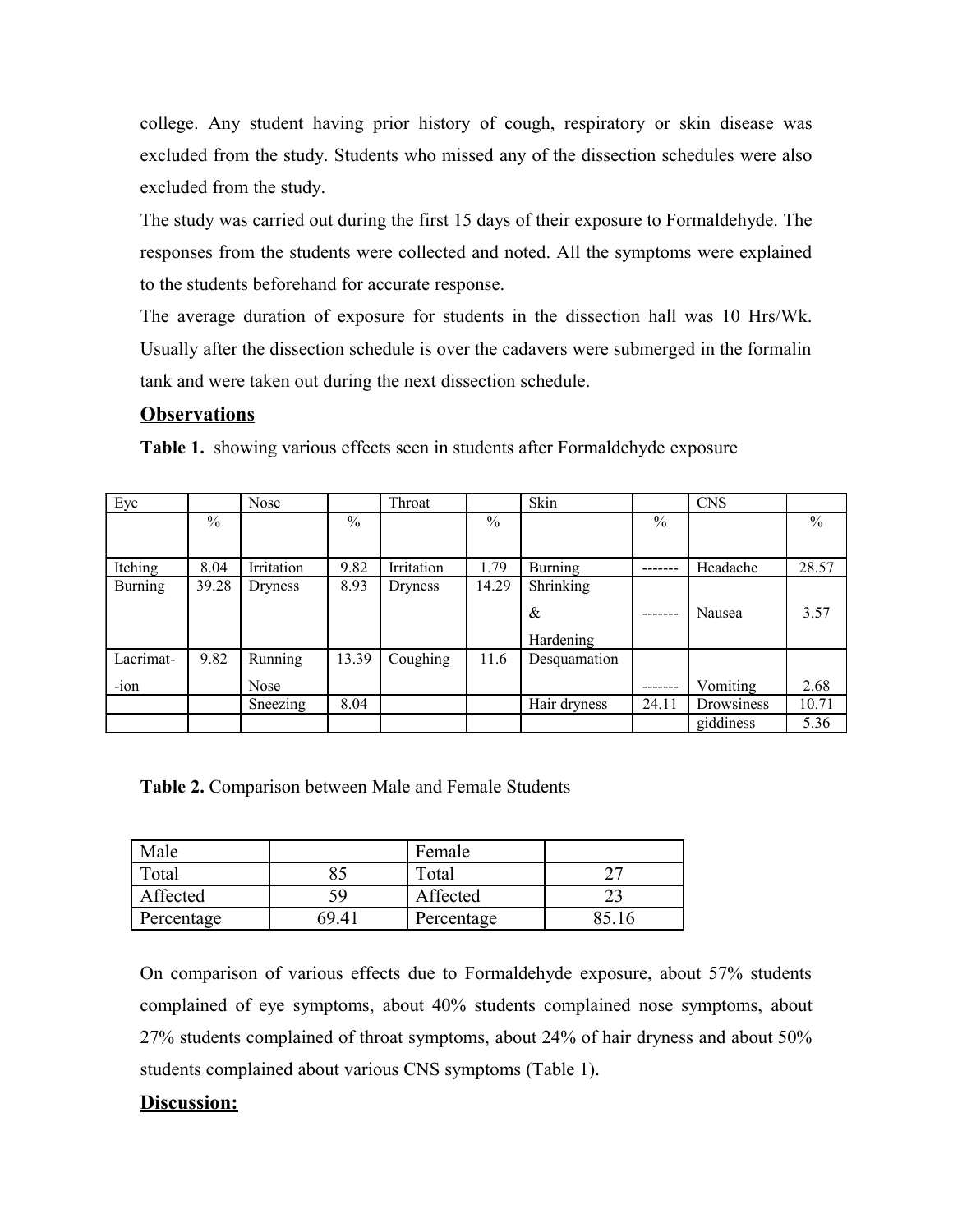The fluid is used to embalm the cadavers contains denatured spirit (methylated spirit) and glycerin along with Formaldehyde in various combinations. In thin body the glycerine content is increased whereas in fatty body it is decreased. Since no convincing data is available about the allerginicity of spirit of glycerin, the allergic manifestations detected may be attributed to Formaldehyde.

Total number of students who were found to be affected by any of the irrigational effect of Formaldehyde was 82. Respiratory tract irritation, conjunctival irritation, headache, cough and hair dryness were found to be more pronounced after acute short exposure to formaldehyde vapor. This may be due to acute reaction of the mucosa to Formaldehyde in the form of increased rate of mucus production and increased ciliary activity. Prolonged exposure for constant period also leads to inhibition of mucous secretion resulting in delayed effects like chronic atrophic rhinitis (2).

Out of total 112 students selected for the study, 82 students were positive to have been affected by allergic effects of Formaldehyde. Among all the symptoms Eye soreness was found to be the leading and immediate effect to Formaldehyde exposure, the finding which is similar to other studies (4,9). This was followed by headache in 32 students and 27 students complaining of dryness of hair (Table 1).

On comparison between male and female students, 85.16% of female students were affected whereas only 69.41% of male students were affected. Again eye soreness was main symptom found leading in both the sexes (Table 2). It was also found that symptoms reappeared consistently in both the sexes during every exposure to Formaldehyde.

Though allergic or irritative symptoms could be shown to be significantly more to the acute exposure to Formaldehyde, incidence of eczema or asthma were not significant among this group (3,5). Further the basic allergic symptoms may exacerbate due to gaseous Formaldehyde exposure (7).

### **Conclusions:**

- **(a)** Most of the effects reported including Ophthalmic and Pulmonary effects are more due to irritative and inflammatory response than allergic in nature.
- **(b)** Non occurrence of any kind of skin lesion may be attributed to common practice of wearing gloves now a days during dissection.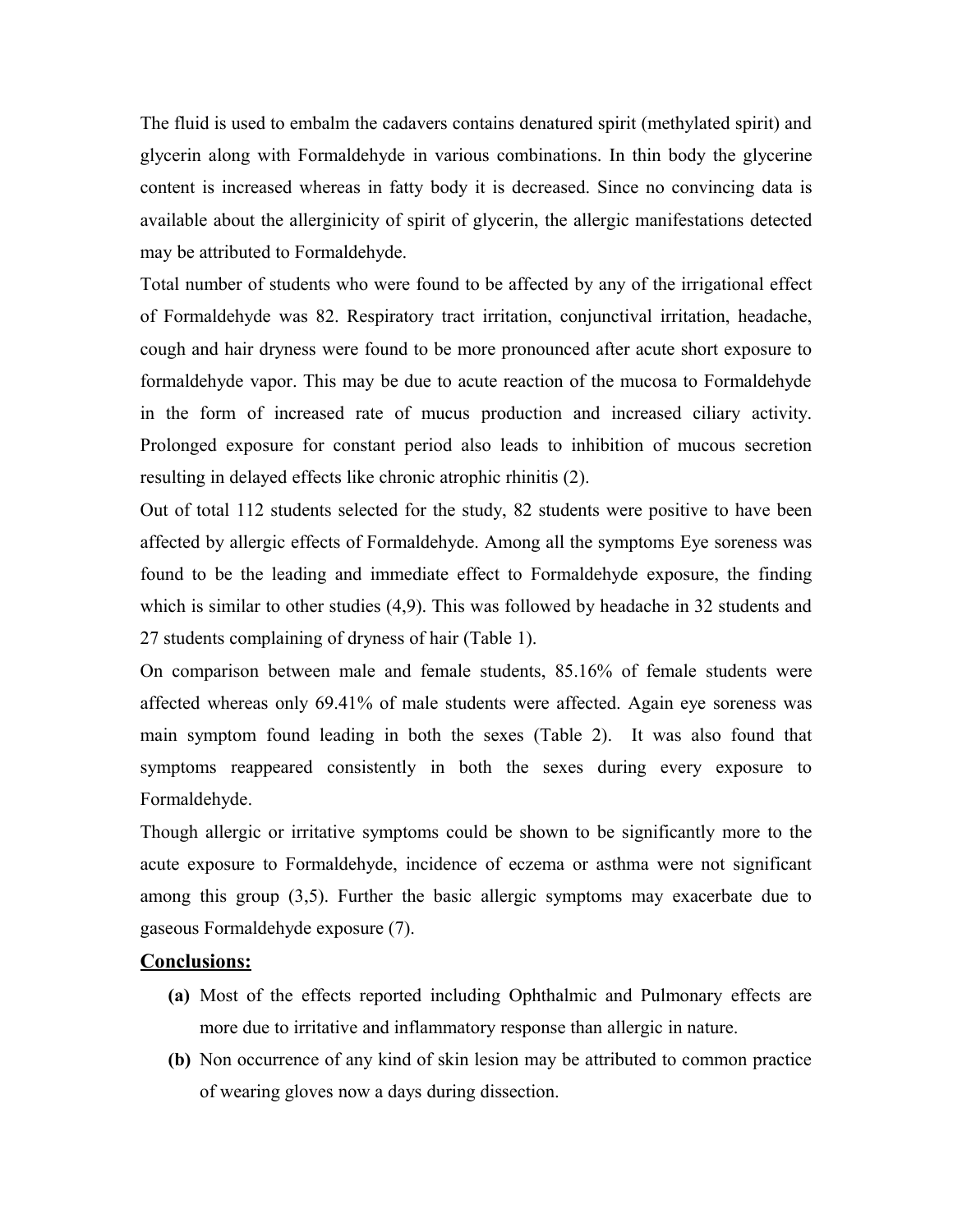- **(c)** Steps to reduce exposure to individual and public at risk can help to reduce the morbidity, which includes protecting students (by providing gloves, goggles, and masks), good ventilation of dissection hall, periodic air sampling and health evaluation of employees for allergic manifestations.
- **(d)** Some sort of hypersensitivity (patch test) should be developed to identify individuals at high risk of exposure

## **References:**

- 1. Chia S.E. et al. Medical students' exposure to formaldehyde in a gross anatomy dissection laboratory. Journal of American College Health, 41(3): 115-9, 1992 Nov.
- 2. Collizzo F. et al Ciliated respiratory epithelial surface changes after formaldehyde exposure, Journal of Toxicology & Environmental Health 35 (4), 22-34, 1992 April.
- 3. Hendrick DJ & Lane DJ, Occupational formalin asthma, British Journal of Industrial Medicine. 34(1) : 11-8, 1997 Feb.
- 4. Kim H et al, Formaldehyde Exposure Levels and Serum Antibodies to Formaldehyde-Human Serum Albumin of Korean Medical Students, Archives of Environmental Health , March 1999.
- 5. Kim CW et al. Occupational asthma due to formaldehyde. Yonsei Medical Journal. 42(4) : 440-5, 2001 Aug.
- 6. Maibach H Formaldehyde: Effects on animal and human skin. In: Gibson J (Ed). Formaldehyde Toxicity. New York: Hemisphere Publishing, 1983; pp 166-74.
- 7. Mizuki M & Tsuda T. Relationship between atopic factors and physical symptoms induced by gaseous formaldehyde exposure during an anatomy dissection course. Arerugi – Japanese Journal of Allergology; 50(1): 21-8, 2001 Jan.
- 8. Owen CM & Beck MH Occupational allergic contact dermatitis from phenolformaldehyde resins. Contact Dermatitis, 45(5): 294-5, 2001 Nov.

Yang X et al. Eye irritation caused by formaldehyde as an indoor air pollution – a controlled human exposure experiment. Biomedical and Environmental Sciences. 14(3):229-36, 2001 Sep.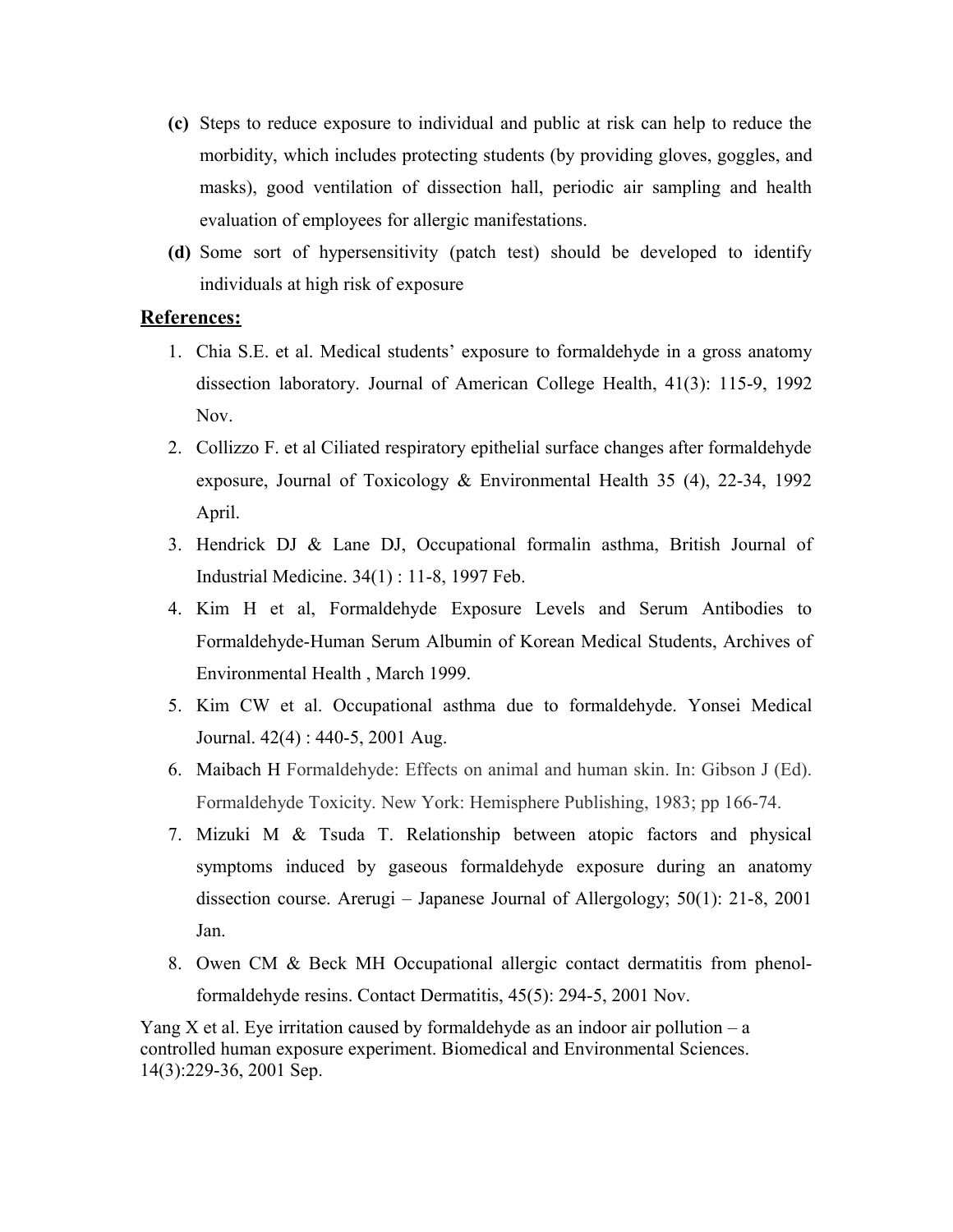## **CLINICAL STUDY OF RESPIRATORY DISTRESS IN ADMITTED CHILDREN WITH SPECIAL REFERENCE TO MORTALITY**

Dr. Rajiv Arora (3rd Year Resident)Dr. Satyapal Rathod (2nd Year Resident) Dr. (Mrs.) R.H. Bhavsar (Professor & Head) (Pediatric department.N.H.L. Medical College, Ahmedabad 380006

## **ABSTRACT**

**INTRODUCTION :** Respiratory Problems are common in infants and Children. Respiratory distress is an important cause of death in pediatric age group.

**OBJECTIVE** : To know clinical profile and risk factors for mortality in children admitted with respiratory distress.

**DESIGN** : Prospective Study

**TENURE :** March 2005 – April 2006

**SUBJECTS :** Children between Age of 1 month and 12 year presented with respiratory distress having no past history of respiratory distress.

**METHOD** : 200 admitted children were enrolled, detailed history taken, clinical examination done and recorded in preformed Performa. SpO2 was monitored constantly. Haemoglobin estimation and X-Ray chest of each child taken. All children were treated according to standard protocol. They were followed till discharge or death. The data analyzed to know socio-demographic variable, nutritional status, immunization status of children. Appropriate statistical tests were applied to study the significance of various risk factors and to know the predictors of mortality.

## *Results*

During the study period 1338 children were admitted and out of these, 14.9% (200/1338) had respiratory distress. Total deaths were 80/1338. Of this 46 patients were expired due to respiratory distress. Proportional Mortality rate 57.5% (46/80) Overall case fatality rate was 23% (46/200).

Case fatality rate in children :Below 2 months was 57.14% (8/14).

 Between 2 months to 59 months 21.53% (31/144) Above 60 months 16.67% (7/42)

Case fatality rate in Males : 24.7% (24/97) in Females :  $21.3\% (22/103)$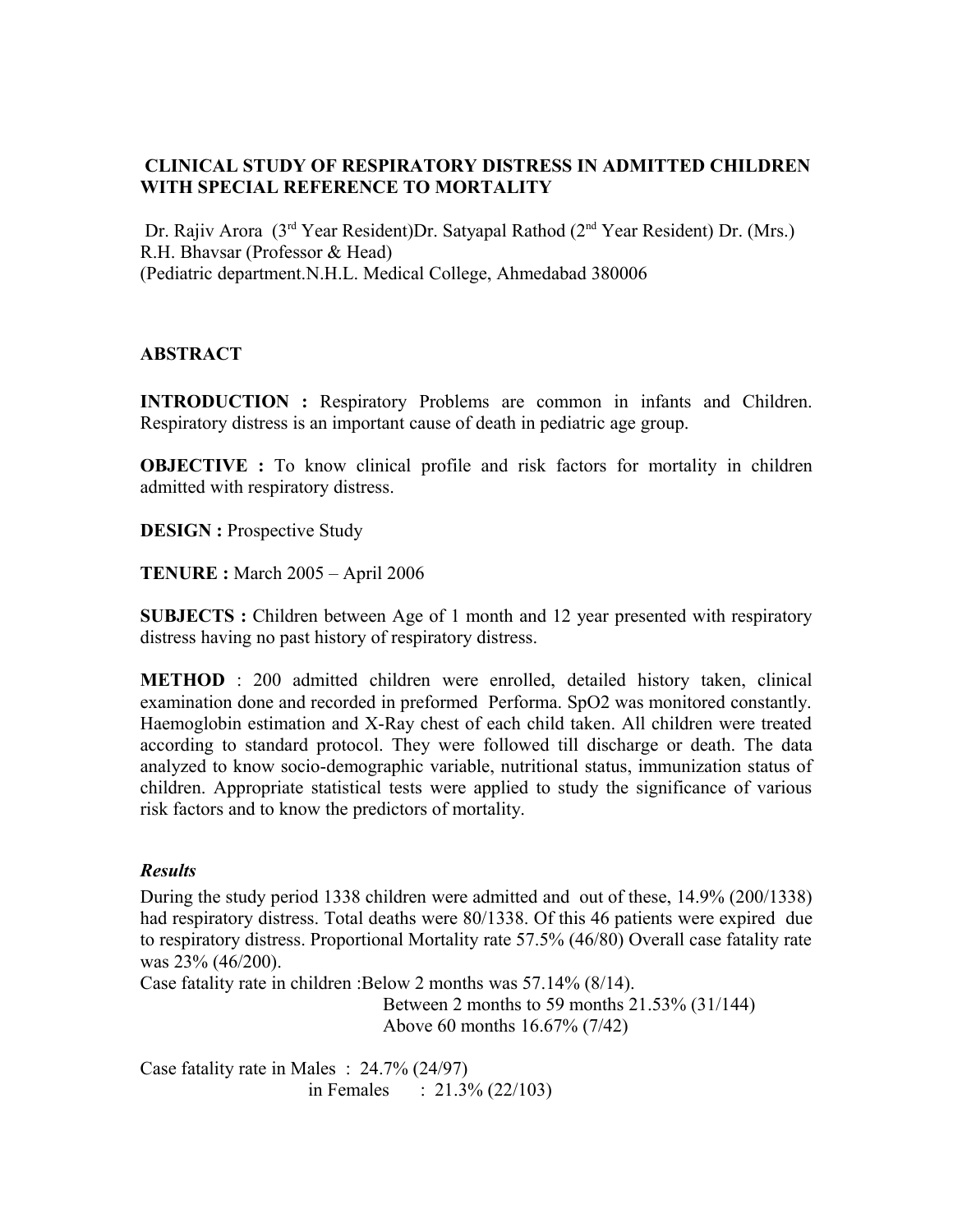Case fatality rate in children belonging to Urban Area :21.6 % (26/120) Case fatality rate in children belonging to Rural Area :25 % (20/80)

Case fatality rate in children from low socio-economic status (Modified Prasad Classification III, IV, V) 23.% (42/180) and in children from high socio economic status (Modified Prasad Classification grade I, II ) was 20% (4/20)

Case fatality rate in immunized children : was 18.7% (33/176) and in non immunized children was 54% (13/24)

Case fatality rate in under nourished children : (PEM Grade 1 to 4 according to IAP Classification was 26.% (23/88) and in children with normal nutritional status was 20.5% (23/112)

The Most common associated symptom in descending order were cough 78.26% (156/200), fever 74% (148/200), altered sensorium 34.50% (69/200), cyanosis 6.5% (13/200)

Most common sign was tachypnea 84% (168/200)

Case fatality rate in children with hypoxemia (SpO2  $\leq$ 90%) was 37% (33/89) and in patients with normal SpO2 ( $>90\%$ ) was 11.7% (13/111)

Case fatality rate in children having anemia (Hb  $\leq$ 10 gm) was 29.25% (31/106) and in children with (Hb  $>10$ ) was 15.96% (15/94)

Case fatality rate in children with abnormal radiological picture was 17.6 (21/119) and in children with normal radiological picture 18.5% (15/81)

Case fatality rate in children with primary respiratory cause of respiratory distress was 25% (12/72) and in children with non respiratory distress was 19.4% (14/72)

### *Conclusion*

 Case fatality rate due to respiratory distress in young infants <2 months was observed to be higher as compared to older children. (P Value <0.0005 significant).

 The difference of case fatality rate due to respiratory distress observed in different gender, place of residence, socio-economic status were not significant.

Immunization was observed to be important determinant for protecting the child (P Value <0.0001, very highly significant).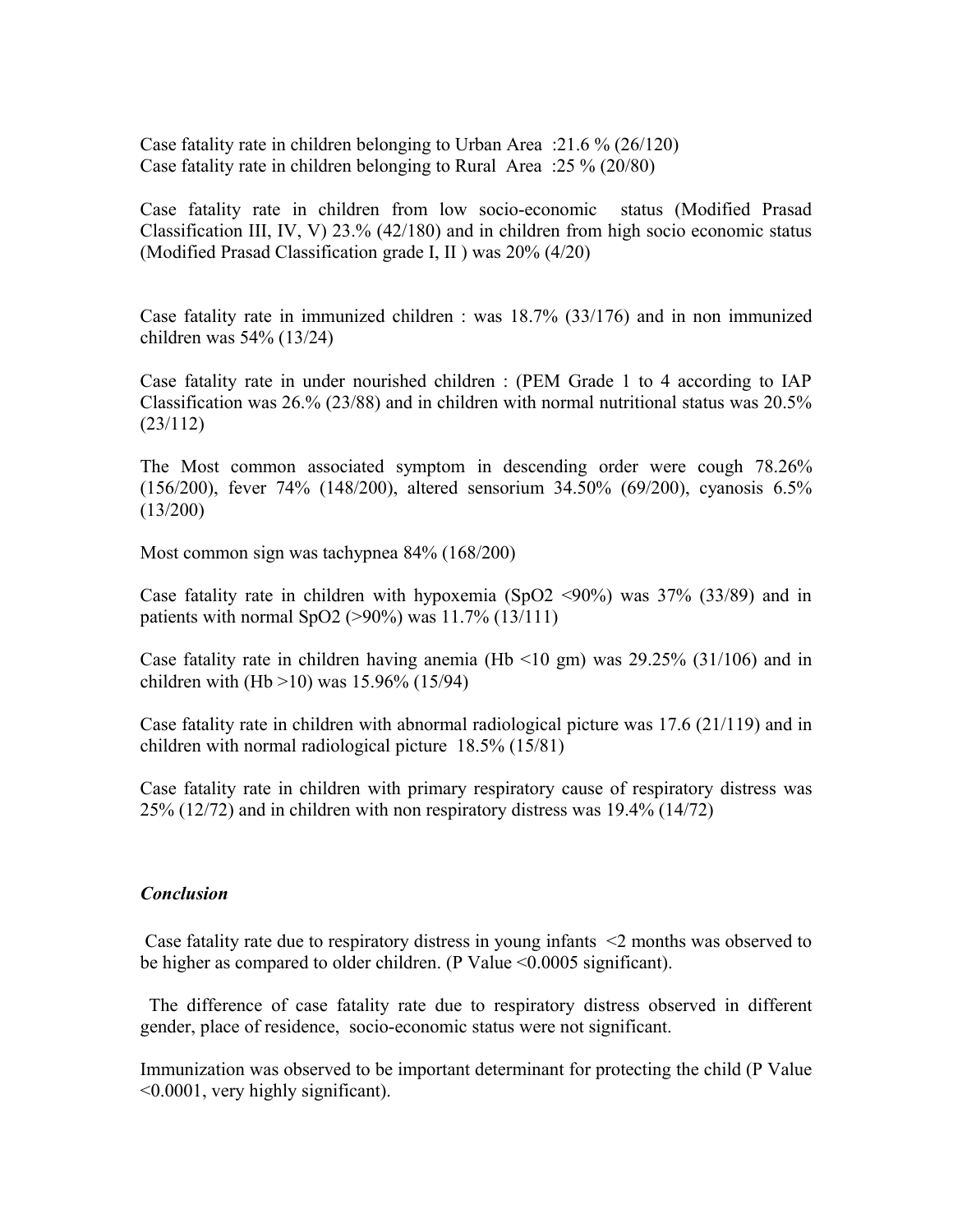Low SpO2 level was attributed to higher case fatality rate (P Value <0.0001, highly significant).

Case fatality rate due to respiratory distress was higher in children with anaemia and the difference was highly significant. (P Value  $< 0.025$ )

No significant difference was observed between mortality in children with abnormal and normal chest radiographs.

No significant difference was observed between mortality in children having respiratory distress due to primary respiratory cause and respiratory distress due to non respiratory cause.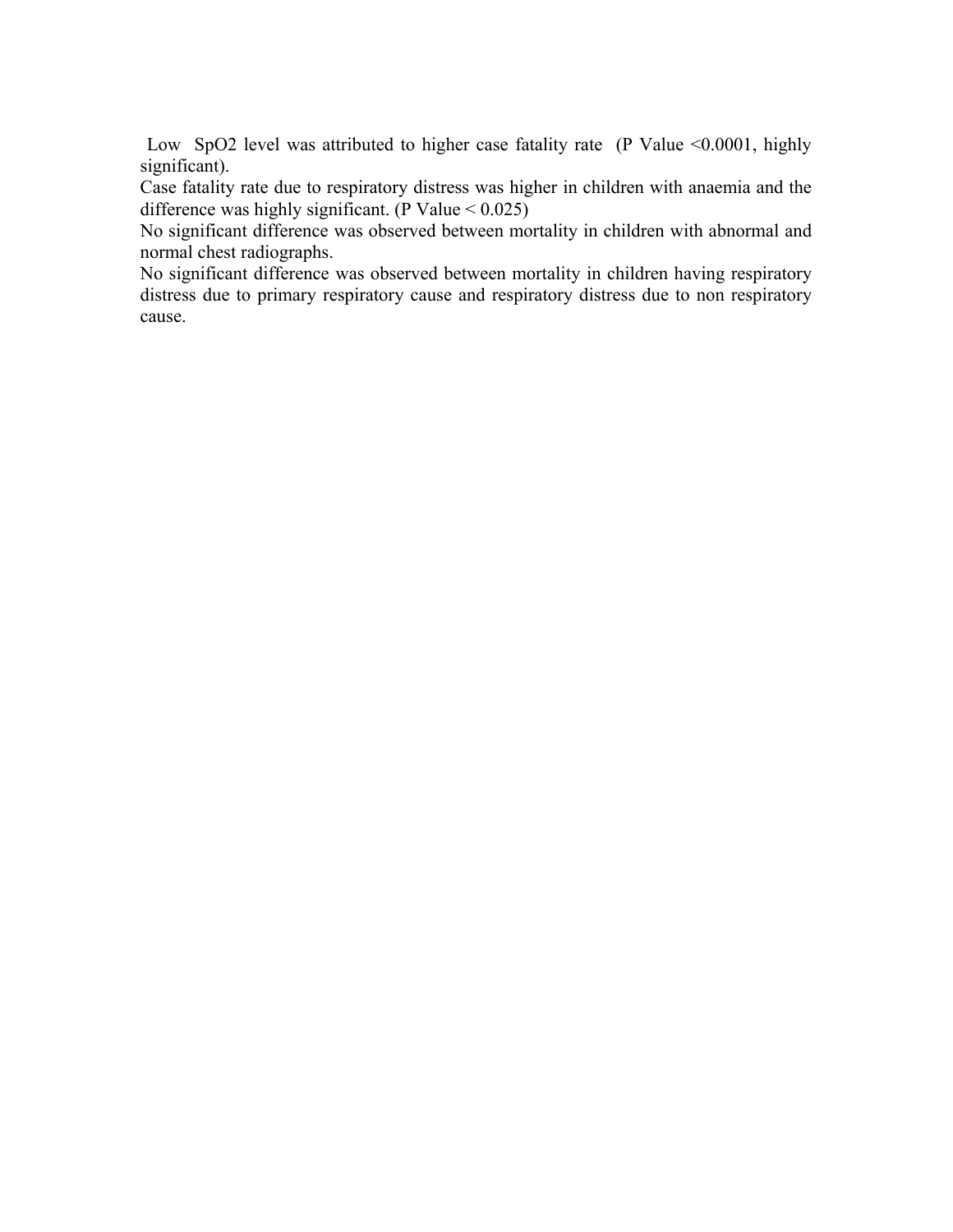## **INTRODUCTION**

In Developing countries childhood pneumonia is still a cause for high mortality. It is estimated that 13 million children age less than 5 yrs die world wide annually. Among them about 4 million children die due to pneumonia. Because of such high mortality subject was taken for study.

Respiratory distress is characterized by signs of increased work of breathing, including tachypnea, nasal flaring, and use of accessory muscles of respiration and inspiratory retraction.

Evaluation of respiratory performance was done by increased respiratory rate, increased respiratory effort, decreased level of consciousness and cyanosis.

Materials and Methods:

During the study period, children between 1 month and 12 years, admitted with complaints of difficulty in breathing of less than 5 days were enrolled for study.

History of fever, cough, respiratory distress, cyanosis and altered sensorium taken and recorded. Immunization status assessed by history given by the informant. Nutritional status assessment was done as per IAP classification. Socioeconomic status was considered as per modified Prasad classification.

Axillary temperature was taken for 3 min. and fever was defined as axillary temperature more than  $\&$  equal to 37.50c. Respiratory rate was counted for 60 seconds in a quiet child. Tachypnea was considered as per W.H.O. Definition. Respiratory System examined for breath sounds and other foreign sounds.

All children were constantly monitored with pulse oxymetry. Haemoglobin estimation done and chest X-ray done in each child reported by radiologist. All children were treated according to standard protocol. They were followed till discharge or death. Data was analyzed  $\&$  appropriate statistical tests were applied to study the significance of various associated risk factors for the mortality.

#### *Results*

During the study period 1338 children were admitted, out of the admitted 14.9% (200/1338) had respiratory distress. Total mortality was 80 out of 1338, out of this these 46 patients expired due to respiratory distress. Proportional mortality rate was 57.5% (46/80) and Case fatality rate was 23% (46/200). The most common associated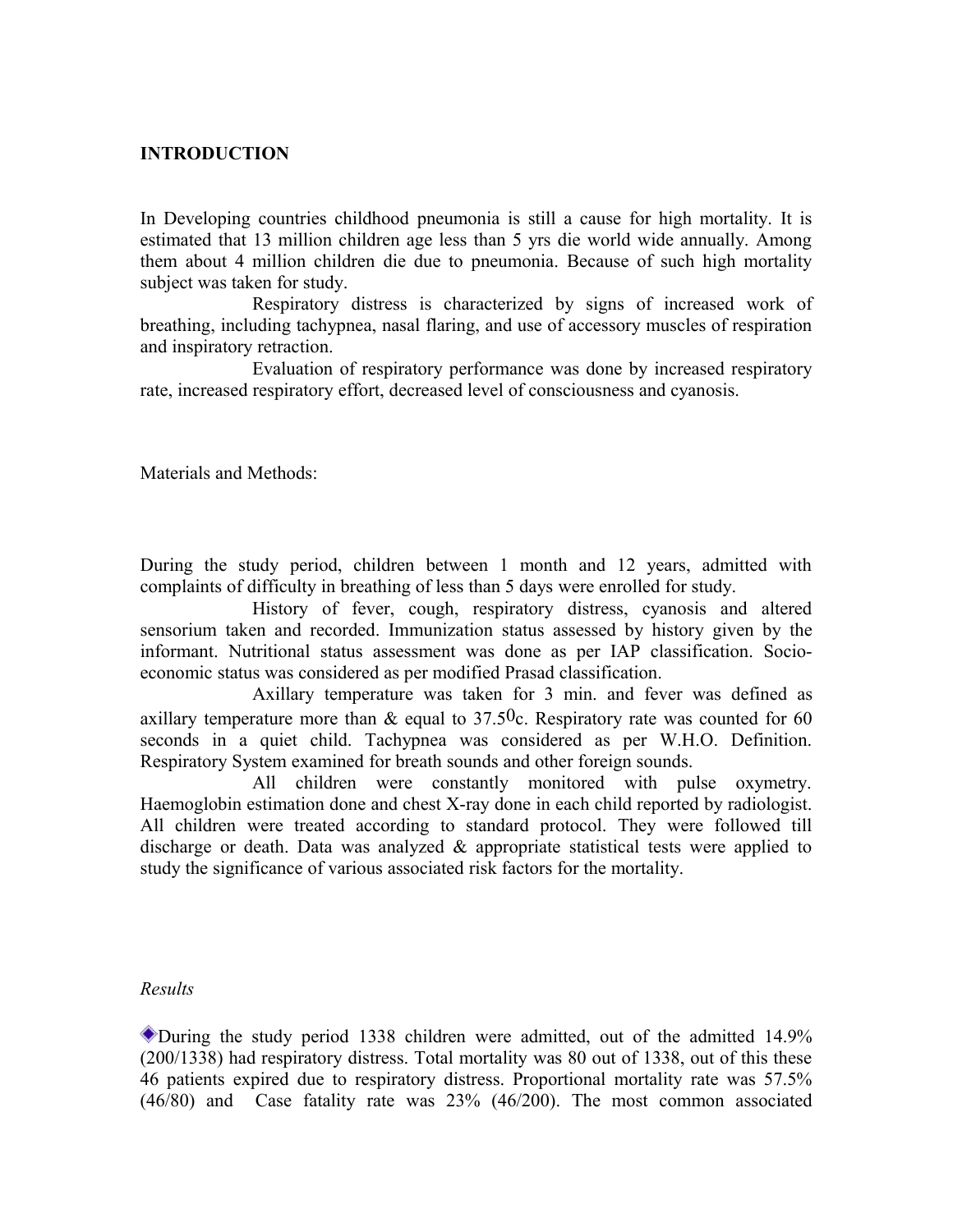symptoms in descending order were cough – 78.26%(156/ 200), fever 74% (148/200), altered sensorium 34.50% (69/200), cyanosis 6.5% (13/200). The commonest sign was tachypnoea 84% (168/200).

## **Table-1: Case Fatality Rate in Children with Respiratory Distress**

| Parameter                                              | <b>Admission</b><br>$N = 200$ | Death $n=46$    | Case<br><b>Fatality</b> | P Value |
|--------------------------------------------------------|-------------------------------|-----------------|-------------------------|---------|
|                                                        |                               |                 | Rate                    |         |
| <b>AGE</b>                                             |                               |                 |                         |         |
| $\leq$ 2 Months                                        | 14/200(7%)                    | 8/21(17%)       | 57.14                   | 0.0050  |
| 59<br><b>Months</b><br>2<br>Months.                    | 144 /200 (72%)                | 31/46 (67%)     | 21.53%                  |         |
| $\mathcal{E} = 60$ Months.                             | 42/200 (21%)                  | $7/46$ (15.20%) | 16.67                   |         |
| <b>SEX</b>                                             |                               |                 |                         |         |
| <b>Male</b>                                            | $97/200$ (48.5 %)             | 24/46 (52.17%)  | 24.71%                  | $-0.50$ |
| <b>Female</b>                                          | 103/200(51.5%)                | 22/46 (47.8%)   | 21.3%                   |         |
| <b>Residence</b>                                       |                               |                 |                         |         |
| <b>Urban</b>                                           | $120/200(60\%)$               | 26/46 (56.25%)  | 21.6%                   | 0.78    |
| <b>Female</b>                                          | 80/200 (40%)                  | 22/46 (47.80%)  | 25%                     |         |
| Socio Economic Status (Modified Prasad Classification) |                               |                 |                         |         |
| <b>Class III/IV/V</b>                                  | $180/200(90\%)$               | 42/46 (97%)     | 23.3%                   | 0.736   |
| Class $I = II$                                         | 20/200 (10%)                  | $4/46(8.6\%)$   | 20%                     |         |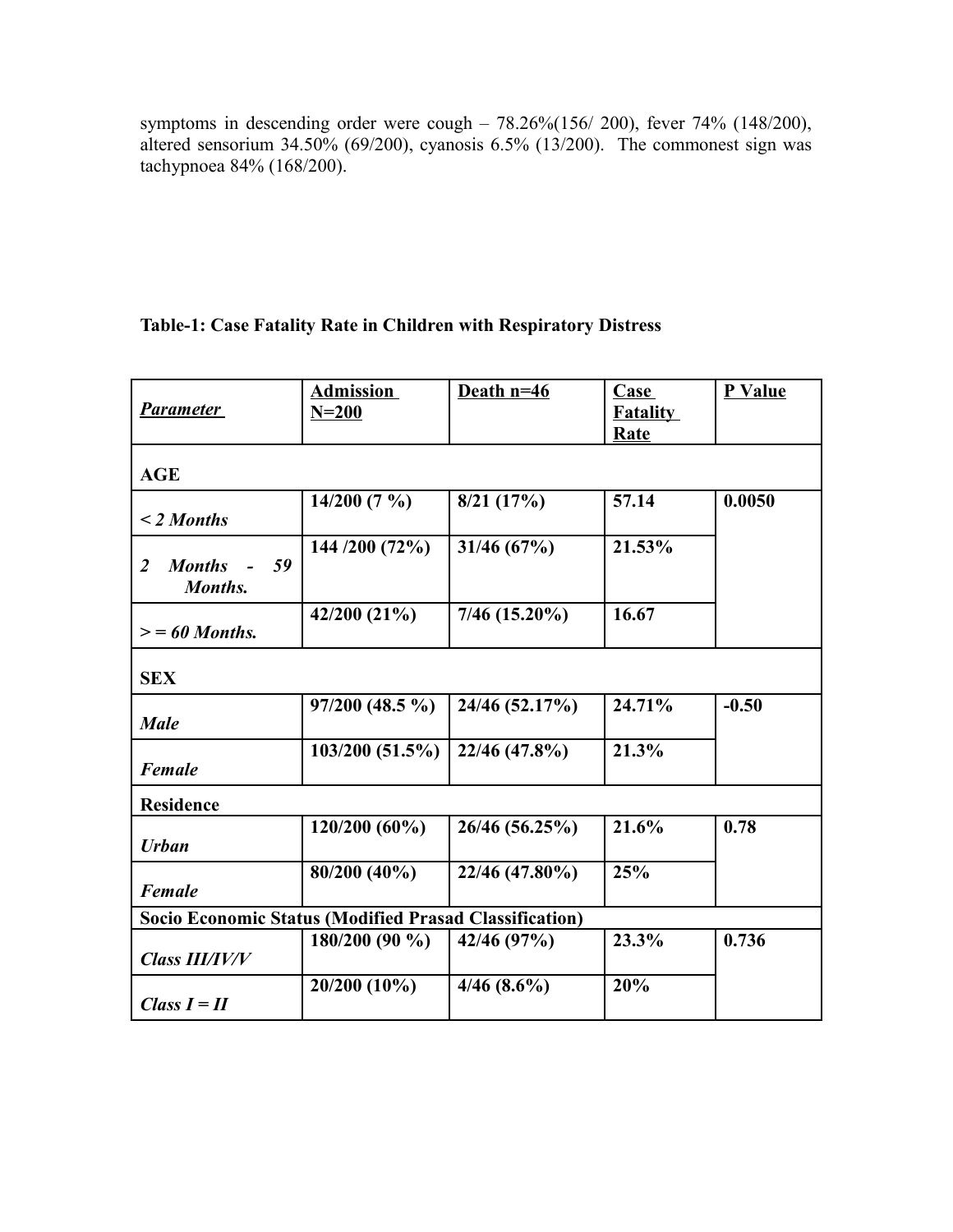| Immunization                        |                           |                |        |        |
|-------------------------------------|---------------------------|----------------|--------|--------|
| <b>Vaccinated</b>                   | 176/200<br>(88)<br>$\%$ ) | 33/46 (71.73%) | 18.7%  | 0.0001 |
| <b>Unvaccinated</b>                 | 24/200 (12%)              | 13/46 (28.26%) | 54%    |        |
| <b>Nutrition</b>                    |                           |                |        |        |
| <b>Normal</b>                       | 112/200 (56%)             | 23/46 (50%)    | 20.5%  | 0.35   |
| <b>Undernutrition</b>               | 88/200 (44%)              | 23/46 (50%)    | 26.1%  |        |
| SpO2                                |                           |                |        |        |
| $SpO2 < 90\%$                       | 89/200<br>$(44.5\%)$      | 33/46 (71.31%) | 37%    | 0.0000 |
| $SpO2 > 90\%$                       | 111/200<br>$(55.5\%)$     | 13/46 (28.6%)  | 11.7%  |        |
| Haemoglobin (gm %)                  |                           |                |        |        |
| Hb<10                               | 106/200 (53%)             | 31/46(67%)     | 29.25% | 0.025  |
| Hb<10                               | 94/200 (47%)              | 15/46 (32%)    | 15.96% |        |
| <b>Chest X-ray</b>                  |                           |                |        |        |
| <b>Abnormal</b>                     | 119/200<br>$(59.5\%)$     | 21/46 (45.65%) | 17.6%  | 0.878  |
| <b>Normal</b>                       | 81/200<br>$(40.5\%)$      | 15/46 (32.60%) | 18.5%  |        |
| <b>Etiology</b>                     |                           |                |        |        |
| <b>Primary Respiratory</b><br>Cause | 128/200 (64%)             | 12/46 (69%)    | 25%    | 0.82   |
| respiratory<br><b>Non</b><br>Cause  | 72/200 (36%)              | $14/46(30\%)$  | 19.4%  |        |

 $27\%$  (14/200) of the admitted children were below 2 months. Proportional mortality rate was 17% (8/46). Case fatality rate was 57.14% (8/14).

 $272\%$  (144200) of the admitted children were in the age group 2 months – 59 months. Proportional mortality rate was 67% (31/46.) Case fatality rate was 21.53 (31/44)

 $21\%$  (42/200) of the admitted children were above 60 months. Proportional mortality ate in them was 15.21 (7/46) case fatality rate was 16.67% (7/42).

<sup>48.5% (97/200)</sup> were males among admitted children, proportional mortality rate in them was 52% (24/46) and case fatality rate was 24.7% (24/97) 51.5% (103/200) were females among admitted children, proportional mortality rate in them was 52% (24/46) and case fatality rate was 21.3 (22/103)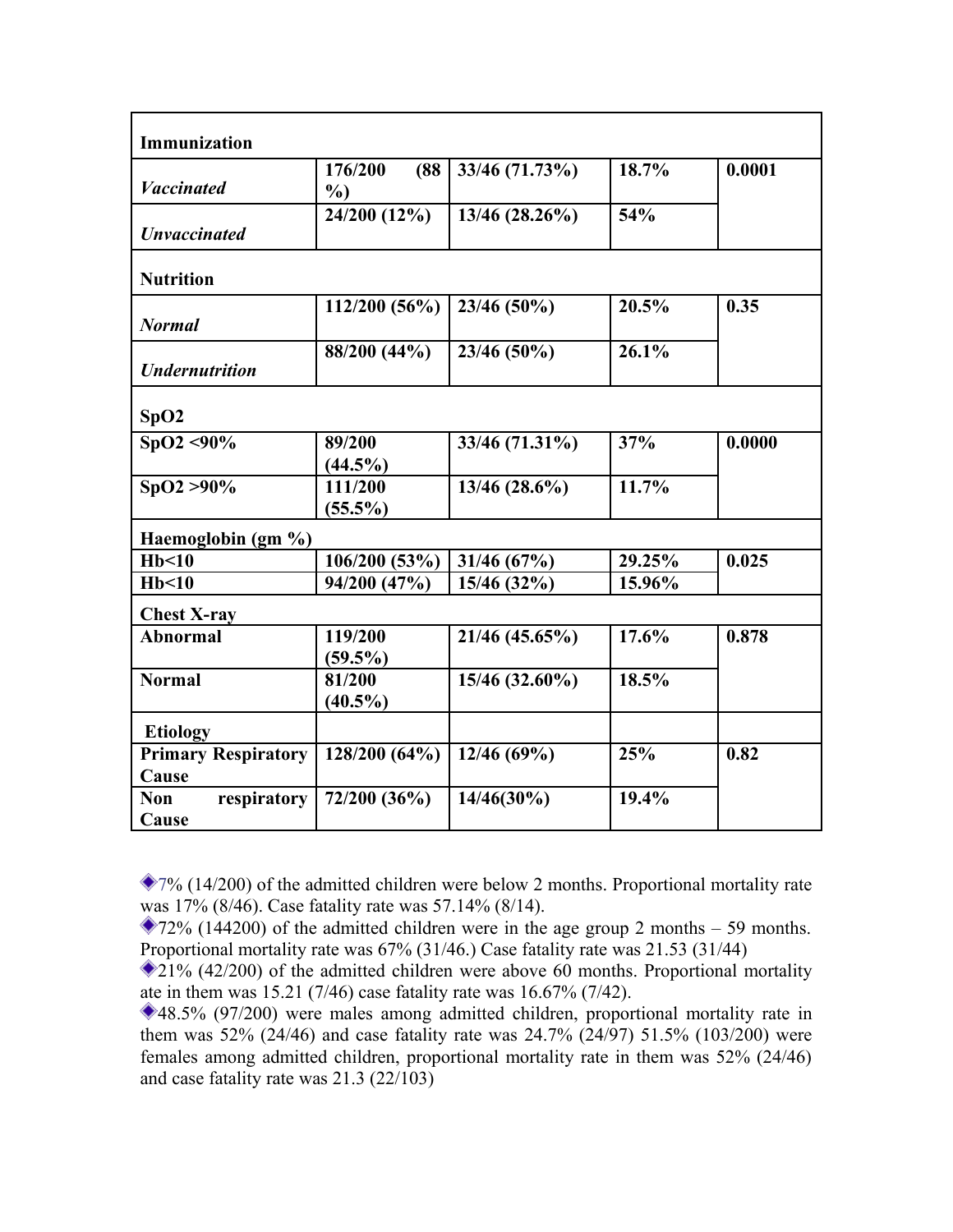$60\%$  (120 / 200) of the admitted patents were from urban area and 40% (80/200) were from rural area. Proportional mortality rate in patients from urban area was 56.25% (26/46) and case fatality rate was 21.6% (26/120) The proportional mortality rate in children from rural area was 47.8% (20/46) and case fatality rate was 25% (20/80)

90% (180/200) of the admitted children were from low socio-economic status (Modified Prasad classification class III, IV, V) Proportional mortality and case fatality rate was 97% (42/46) 23.3% 41/180 respectively. 10% of the admitted children were from high socio-economic class (Modified Prasad classification class I, II). Proportional Mortality and case fatality rate was 8.6% (4/46) and 20% (4/20) respectively.

88% (176/200) of the admitted children were immunized appropriately for age. Proportional mortality rate in them was 71.73% (33/46) and case fatality rate was 18.7% (33/176). In the unvaccinated group, proportional mortality was 28.26% (13/46) but the case fatality rate was 54% (13/24).

Nutritional status of 56% (112/200) was adequate. Proportional mortality rate was 50% (23/46). Case fatality rate was  $20.5\%$  (23/112). 44 % (88/200) were undernourished with proportional mortality rate of 50 % (23/46) and case fatality rate of 26 % (23/88).

 $*44.5\%$  (89/200) of the admitted children had signs of hypoxemia (SpO2 <90%). The proportional mortality rate was 71.31% (33/46) and case fatality rate was 37% (33/89) in them.

 $\bullet$  55.5% (111/200) of the admitted patients had SpO2 >90%. Proportional mortality rate was 28.26% (13/46) and case fatality rate was 6.5% (13/200) in them.

 $\blacktriangleright$  53% (106/200) of the admitted children's had anaemia (Hb<10 gm%) proportional mortality rate in them was 67% (31/46) and case fatality rate was 29.25% (31/106).

47% (94/200) did not have anemia (Hb> 10gm%). Proportional mortality rate in them was 32.60% (15/46) and case fatality rate was 15.96% (15/94).

 $\sum$ 59.5% (119/200) had abnormal radiological picture. Proportional mortality in them was 45.65% (21/46) and case fatality rate was 17.6% (21/119). 40.5% (81/200) had normal chest radiograph. Proportional mortality rate in them was 32.6% (15/46) case fatality rate was 18.5% (15/81)

Patients of respiratory distress having primary respiratory cause constituted 64% (128/200). 36% (72/200) had non respiratory cause of respiratory disease. The mortality in patients with primary respiratory cause of respiratory distress was 69%

(32/46). The case fatality rate in same was 25% (32/200). The mortality due to non respiratory cause of respiratory distress was 30% (14/46) and case fatality rate was 19.4% (14/72)

### **Conclusion:**

 $\bullet$  The Case fatality rate due to respiratory distress in young infants  $\leq$  months was observed to be higher as compared to older children. (P Value <0.0005 significant).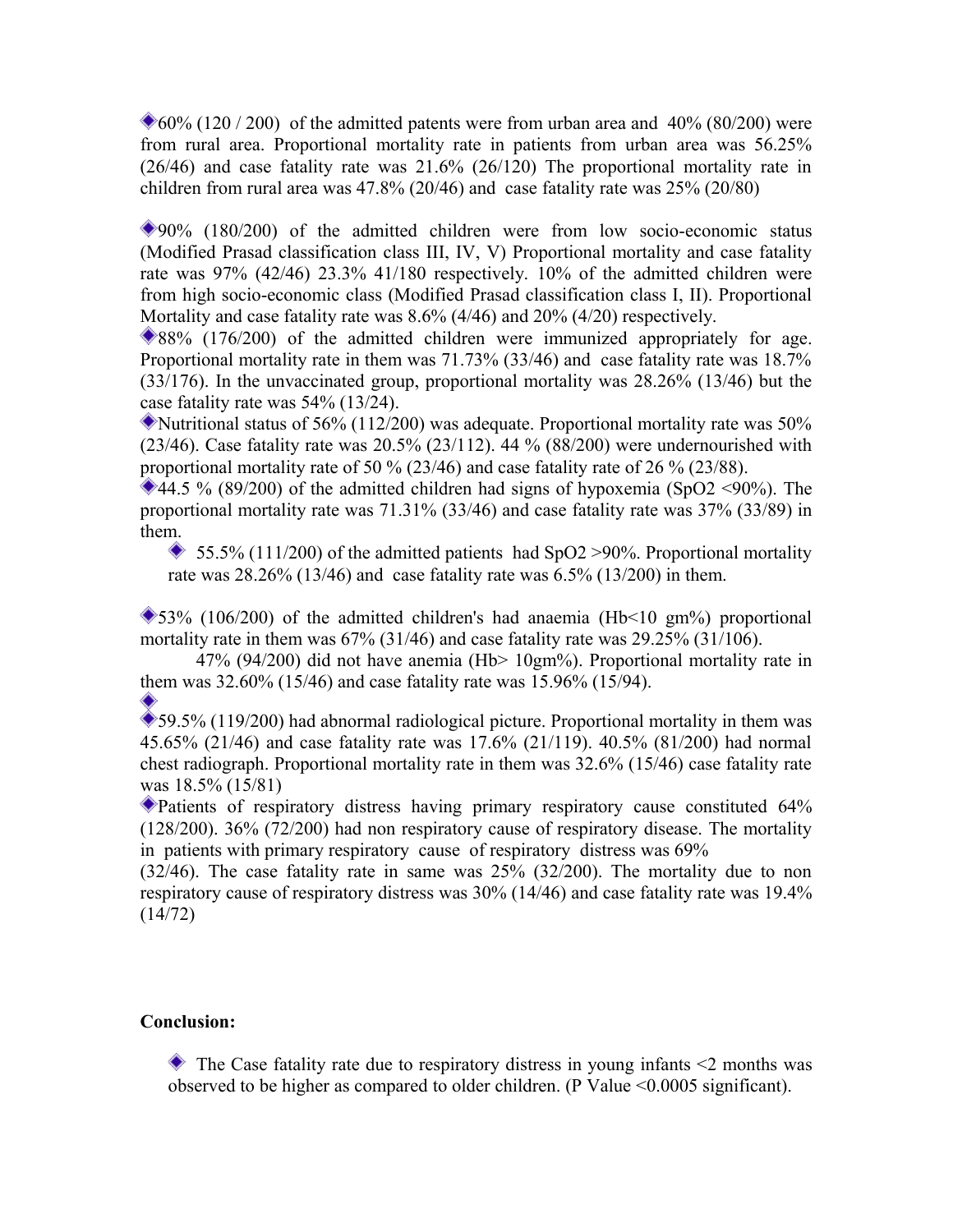The difference of case fatality rate due to respiratory distress observed in different gender, place of residence, socio economic status had no significance.

Good immunization status of children was observed to be an important determinant protecting the child. (P Value <0.0001 very highly significant).

Low SpO2 level was attributable to higher case fatality rate.

(P Value 0.000 highly significant).

Case fatality rate due to respiratory distress was twice in children with anemia. The difference was statistically significant (P Value  $\leq 0.025$ )

No significant difference was observed between mortality in children with abnormal and normal chest radiographs.

No significant difference was observed between mortality in children having respiratory distress due to primary respiratory cause and respiratory distress due to non respiratory cause.

Therefore rational use of O2 supplementation, immunization, correction of anemia would be significant factors to reduce the mortality in children with respiratory distress.

### **Acknowledgement:**

The authors acknowledge the help of the faculty of the department of Community Medicine (PSM) in statistical analysis and interpretation.

## **INCIDENCE OF TUBERCULOSIS FROM STUDY OF FINE NEEDLE ASPIRATION CYTOLOGY OF LYMPHADENOPATHY**

Majal G Shah<sup>1</sup>, Chetan M Dharaiya<sup>2</sup>, Kanaiyalal J Patel<sup>3</sup>, Vilas J Patel<sup>4</sup>, Chilvana V Patel<sup>5</sup>, Nikesh R Agrawal<sup>6</sup>

1. MD (Path & Bact), Assistant Professor in Pathology, C.U. Shah Medical College, Surendranagar, Gujarat.

2. MD (Path & Bact), Tutor in Pathology, B. J. Medical College, Ahmedabad, Gujarat.

3. MD (Pathology), MD(Microbiology)

Assistant Professor in Microbiology, B. J. Medical College, Ahmedabad, Gujarat.

4. Associate Professor in Physiology, B. J. Medical College, Ahmedabad, Gujarat.

5. 3rd year Resident in Medicine, B. J. Medical College, Ahmedabad, Gujarat.

6. MD (P & SM), Assistant Professor in Community Medicine, B. J. Medical College, Ahmedabad, Gujarat.

## **SUMMARY**

**Fine needle aspiration cytology of 205 cases of lymphadenopathy were performed at the department of Pathology, C. U. Shah medical College, Surendranagar, Gujarat from August 2003 to July 2005. Smear were fixed in alcohol and stained by Hematoxylin & Eosin, Papanicolaou and Ziehl-Neelsen stain. There were140 cases of tuberculous and 65 cases of reactive lymphadenitis. Third decade is the most common affected age group in tuberculosis. Acid fast positivity is seen in 47.8%**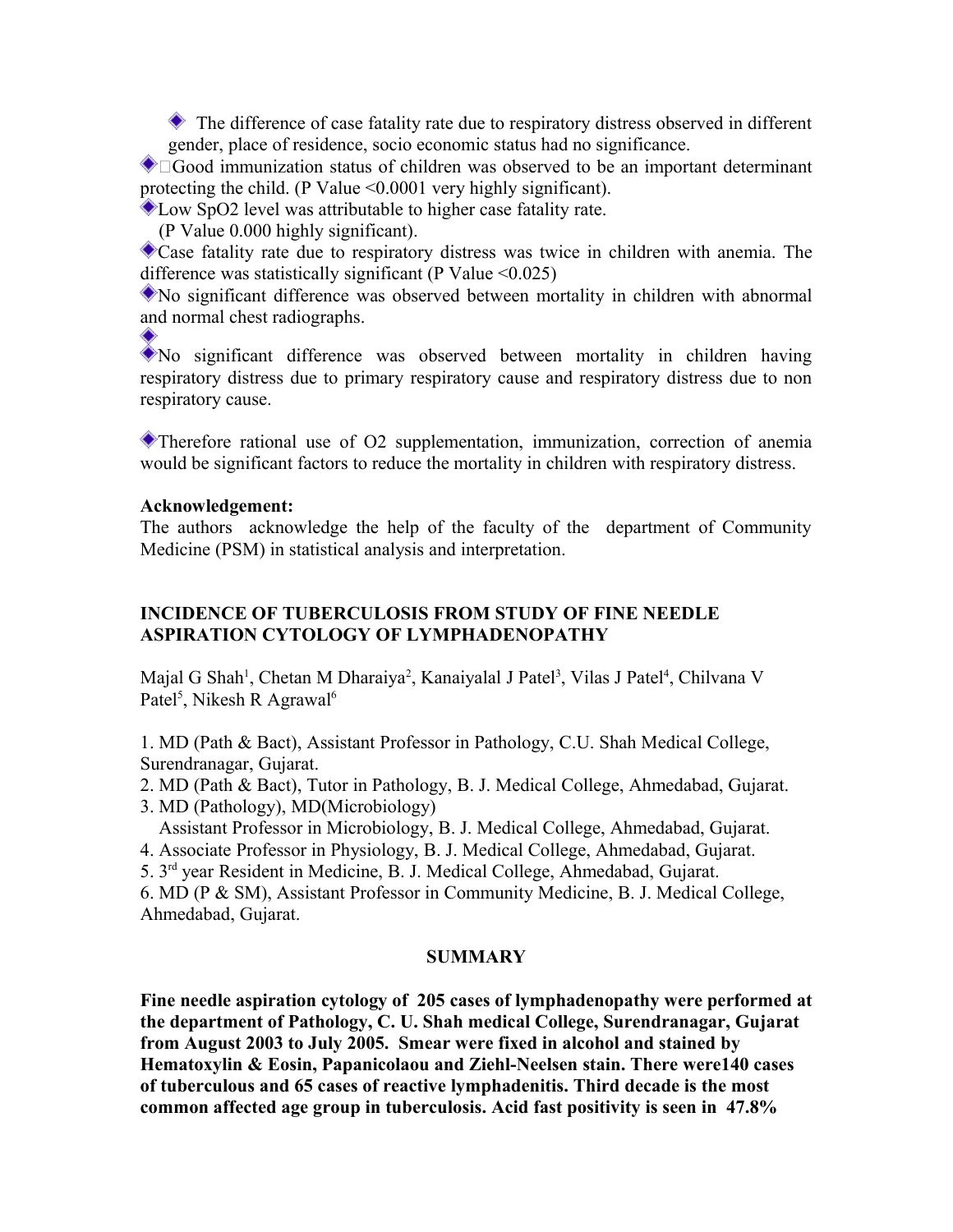**cases of tuberculous lymphadenitis and it is particularly higher when only cheesy and necrotic material aspirated (71%). Fine needle aspiration cytology of superficial lymph nodes assisted with Ziehl-Neelsen (Z-N) stain is an investigation of great utility in the diagnosis of tuberculosis.**

### **Key words : Lymph node aspiration, Tuberculosis incidence, Z-N stain.**

### **Introduction :**

Fine needle aspiration cytology (FNAC) provides an alternative to excision biopsy for lymph nodes and is easy procedure for collection of material for cytomorphologic and bacteriologic examination. The use of FNAC in the diagnosis of tuberculous lymphadenitis is being described increasingly, as described by many authors<sup>1-</sup>  $<sup>5</sup>$ . The diagnostic findings are epitheloid cell granulomas with or without multinucleate</sup> Langhan's giant cells and caseation necrosis. However, in case presenting with cold abscess, well formed epitheloid granulomas may not be present, and in such cases acid fast staining of the smear is of great help. In developing countries such as India, tuberculosis is rampant; tuberculous lymphadenitis constitutes to be one of the most common types of lymphadenitis<sup> $6-10$ </sup>. The present study was undertaken to evaluate the role of FNAC in tuberculous lymphadenitis.

### **Material and Methods :**

From August 2003 to July 2005, fine needle aspiration cytology of 205 cases of lymphadenopathy were performed at Pathology Department, C. U. Shah Medical College, Surendranagar. FNAC of the enlarged lymph node was performed with informed consent of the patient following thorough clinical examination. Aspirations were performed using 20 to 24 Gauze needle and disposable 10 ml plastic syringe with a detachable syringe holder. In all the cases, alcohol fixed smears were made and stained with Hematoxylin & Eosin and Papanicolaou Stain, and for each case an additional slide was kept unstained for further required stain as needed. Tuberculous aspirates were diagnosed on FNAC by polymorphous picture of the smear, with no evidence of malignant cells and the characteristic features were epitheloid cell clusters, caseation necrosis with or without typical Langhan's giant cells. In all cases, where the cytological diagnosis was of granulomatous disease, Ziehl-Neelsen staining for acid fast bacilli (AFB) was performed. Furthermore the clinical characteristic of lymph node were studied and correlated to cytological finding to ascertain the incidence of tuberculosis in the community at large.

**Results :**

| Table I. Incidence of reactive v/s tuberculous lymphadenopathy in male and female |  |  |  |  |
|-----------------------------------------------------------------------------------|--|--|--|--|
|                                                                                   |  |  |  |  |

|                                 | Male | Female | <b>Total</b> | $\frac{6}{9}$ |
|---------------------------------|------|--------|--------------|---------------|
| Reactive Lymph node hyperplasia | 4 I  |        | 65           | $31-$         |
| <b>Tuberculosis</b>             |      | 64     | 140          | 68.           |
| Total                           |      |        | 205          | .00           |

**Table II. Incidence of tuberculous lymphadenopathy in relation to age and sex**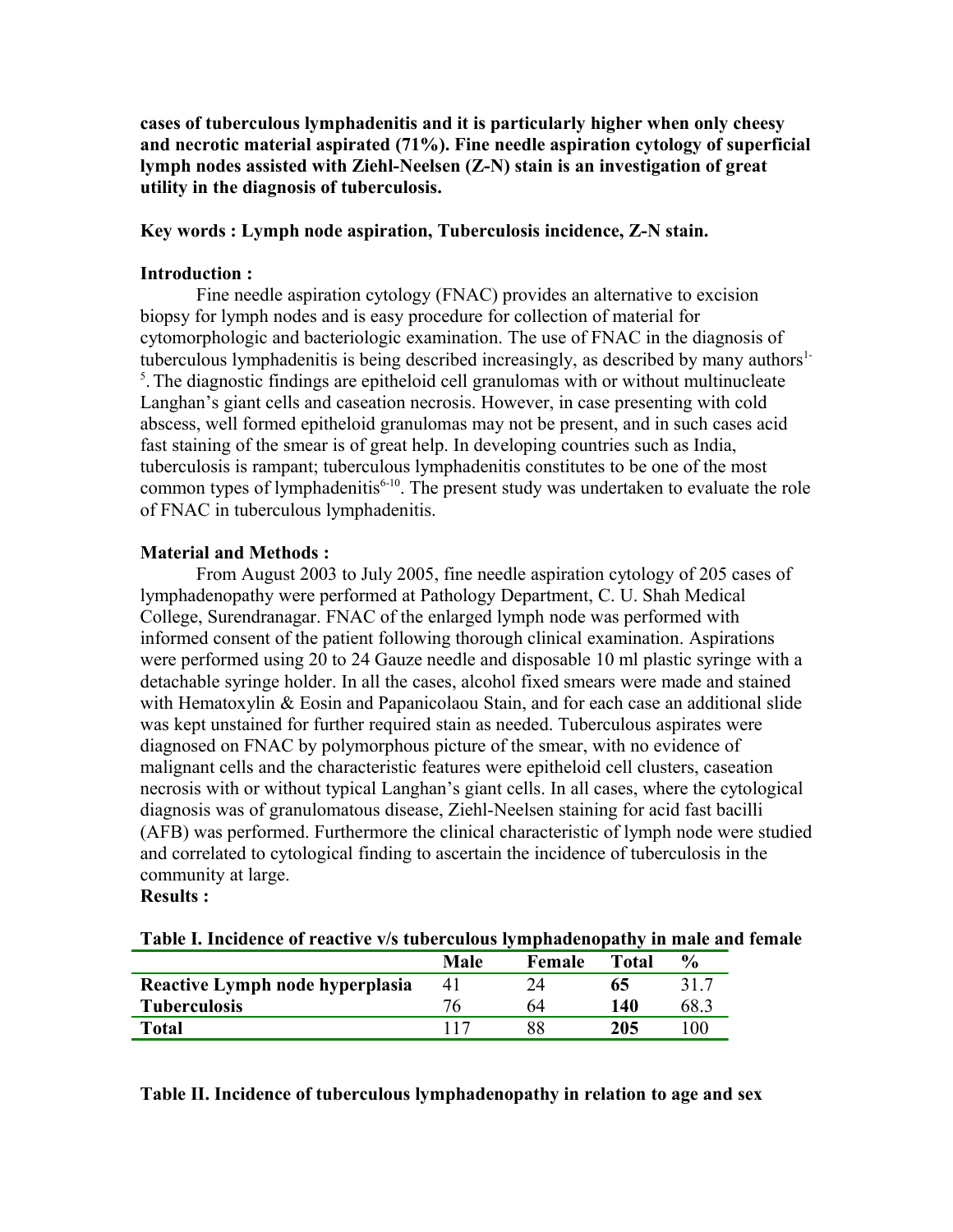| Age group (in yrs) | <b>Males</b> | <b>Females</b> | <b>Total</b> | <b>Percentages</b> |
|--------------------|--------------|----------------|--------------|--------------------|
| $0 - 10$           | 13           | 12             | 25           | 17.85              |
| $11 - 20$          | 17           | 11             | 28           | 20.00              |
| $21 - 30$          | 24           | 25             | 49           | 35.00              |
| $31 - 40$          | 09           | 07             | 16           | 11.42              |
| $41 - 50$          | 05           | 04             | 09           | 06.43              |
| 51-60              | 05           | 04             | 09           | 06.43              |
| $\geq 61$          | 03           | 01             | 04           | 02.85              |
| Total              | 76           | 64             | 140          | 100                |

Out of the 205 cases, 140 cases were of tuberculous in nature and 65 cases were reactive in nature (Table I). Thus, tuberculous lymphadenopathy forms the largest group of the patients. The age of the patient in tuberculous lymphadenitis range form 1.5 year to 75 year. The majority of the cases in first four decades of life (84.27%), with a pick age range of 21-30 years (35%). Its incidence declined with advancing age (Table II). Out of the 140 cases of tuberculous lymphadenopathy, 76(54.3%) cases were reported in male and remaining 64 (45.7%) cases in female with the male: female ratio being 1.18:1 (Table II). The cervical group of lymph node was involved most commonly in present study (112 cases, 80%). The most common picture on cytologic examination was the presence of epitheloid cell clusters with or without Langhan's giant cell with necrosis and caseation, or smear with only necrotic material consisting of diffuse granular debris containing acid fast bacilli in Ziehl-Neelsen stain. Out of the 140 cases of tuberculous lymphadenopathy, AFB was found in 67 (47.8%) cases. The morphology of tubercle bacilli in smear was as short and stumpy rods. The AFB positivity rate was particularly high when only cheesy or necrotic material was aspirated (71%). Among the 65 cases of reactive lymphadenopathy, the age of the patient, range from 2 years to 70 years, thus showing wide range of distribution of cases from early life to advance age. 41 (63.1%) cases were reported in male and remaining 24 (36.9%) cases in female with male: female ratio being 1.7:1. Clinical characterization of lymph node was done, and on correlation with the cytological findings we came to the assertion that lymph node size was less than one cm in 76% cases of reactive lymphadenopathy, where as it was over one cm in size in 87% cases of tuberculous lymphadenopathy. 90 % cases of reactive lymphadenopathy showed discrete lymph nodes; where as 61% cases of tuberculous lymphadenopathy had matted lymph nodes.

#### **Discussion :**

This study was undertaken to evaluate the role of FNAC in tuberculous lymphadenitis. Although the symptoms and sign may indicate the probable etiology of lymphadenopathy, the clinical diagnosis has pitfalls. Therefore, a morphologic diagnosis is required before starting anti tuberculosis therapy. FNAC which has recently become a diagnostic technique for various pathologic lesions is particularly useful in developing countries, including India where facilities for biopsy are not readily available in peripheral areas. The lesion arising in lymph node can be found in patient ranging from early to advance age. In our study youngest patient was 1.5 years old and oldest was 75 years of age which is fairly comparable to a study of Steel BL et al<sup>11</sup> of 1,103 patient where youngest patient was 1 year old and oldest being 90 years. In our study maximum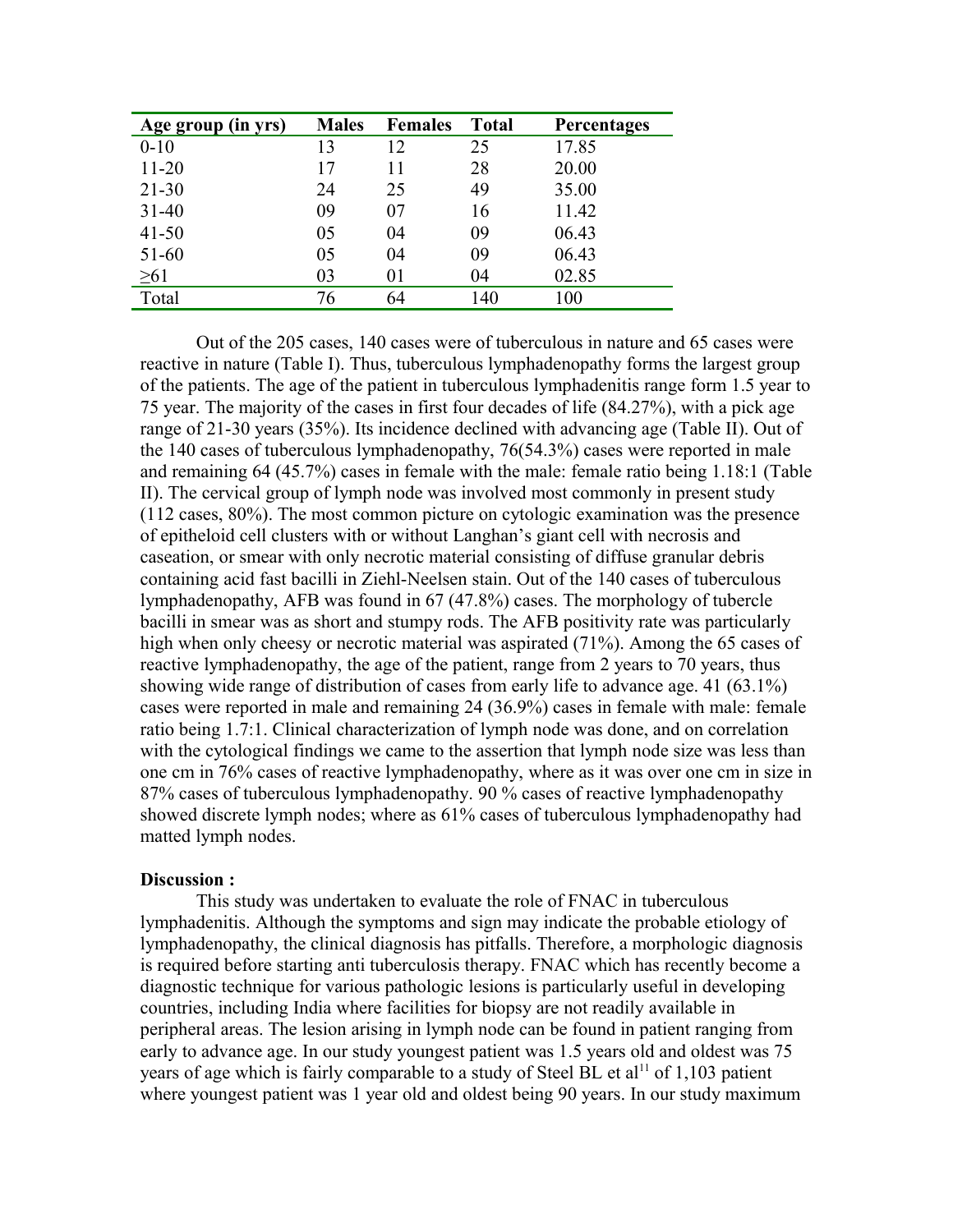numbers of cases were in the third decade of life followed by second and first decade of life. The incidence was decreased after thirty years of age. It may be due to the development of immunity in older patients. These findings are comparable with that of Gupta SK et al<sup>12</sup>. Male predominance with 1.18:1 sex ratio was noted by us in cases of tuberculous lymphadenitis, these results are comparable with the findings of Rajsekaran S et al<sup>13</sup> and Bailey TM et al<sup>1</sup>. Rajsekaran S et al<sup>13</sup> and Bailey TM et al<sup>1</sup> described 1.3:1 and 1.4:1, male: female ratio respectively in tuberculous lymphadenitis. Correlation of the clinical characteristic of lymph glands to cytological impression was also observed. In our study, reactive glands were mostly less than 1 cm in size (76%) where as tuberculous glands were over 1 cm in size in majority of cases (87%) which was in concordance with Bedi RS et al<sup>14</sup> and Ahmad SS et al<sup>15</sup>. Matted lymph nodes were seen in 61% cases of tuberculous lymphadenitis where as discrete lymph nodes were seen in 90% cases of reactive lesions, similar findings were observed by Bedi RS et al<sup>14</sup> and Tilak V et al<sup>16</sup>. Bedi RS et al<sup>14</sup> and Tilak V et al<sup>16</sup> found matted lymph nodes as one of the characteristic features of tuberculous lymphadenitis. In our study, we found 140 (68.29%) cases of tuberculous lymphadenitis. Ahmad  $SS^{15}$  found 38%, Tilak V et al<sup>16</sup> found 38.8% cases of tuberculous lymphadenitis. The higher rate of tuberculous lymphadenitis at our region is due to very lower socioeconomic status, higher rate of illiteracy, incomplete treatment, drug resistance and increasing incidence of HIV. Among 140 cases of tuberculous lymphadenopathy, 67(47.8%) cases showed acid fast positivity. These figures come in close comparison to a study of Ahmad SS et al<sup>15</sup>. Maximum AFB positivity rates  $(71\%)$ was found in smear containing purulent material on aspiration. These findings correlate with findings of other authors<sup>1,14-16</sup>, who also found highest yield of tubercle bacilli in purulent material. Negative mycobacterial examination does not exclude the possibility of tuberculosis because for bacilli to be demonstrated in smear, there number should be 10,000 to 100,000 / ml of material<sup>17</sup>. If the number is less than this, the bacilli may not be detected in smears.

#### **Conclusion :**

FNAC coupled with Ziehl-Neelsen staining for AFB is a very useful diagnostic tool in the diagnosis of tuberculous lymphadenitis. It can be performed as an out patient department procedure. The procedure is easily accepted by patient  $\&$  is cost effective. There is no need of anesthesia and speedy results are obtained. An accurate diagnosis can be mad even in most remote areas, where other sophisticated diagnostic tools are not available. It serves as a complimentary diagnostic procedure to histopathological examination.

The present study made it clear that the FNAC is the best investigation one can ask for with a good accuracy which can be achieved with greater experience and expertise.

#### **References :**

- 1. Bailey TM, Akhtar M, Ali M: Fine needle aspiration biopsy in the diagnosis of tuberculosis. Acta Cytol 1985; 29:732-36.
- 2. Finfer M, Perchick A, Burstein DE: Fine needle aspiration biopsy diagnosis of tuberculous lymphadenitis in patients with and without the acquired immune deficiency syndrome. Acta Cytol 1991; 35:325-32.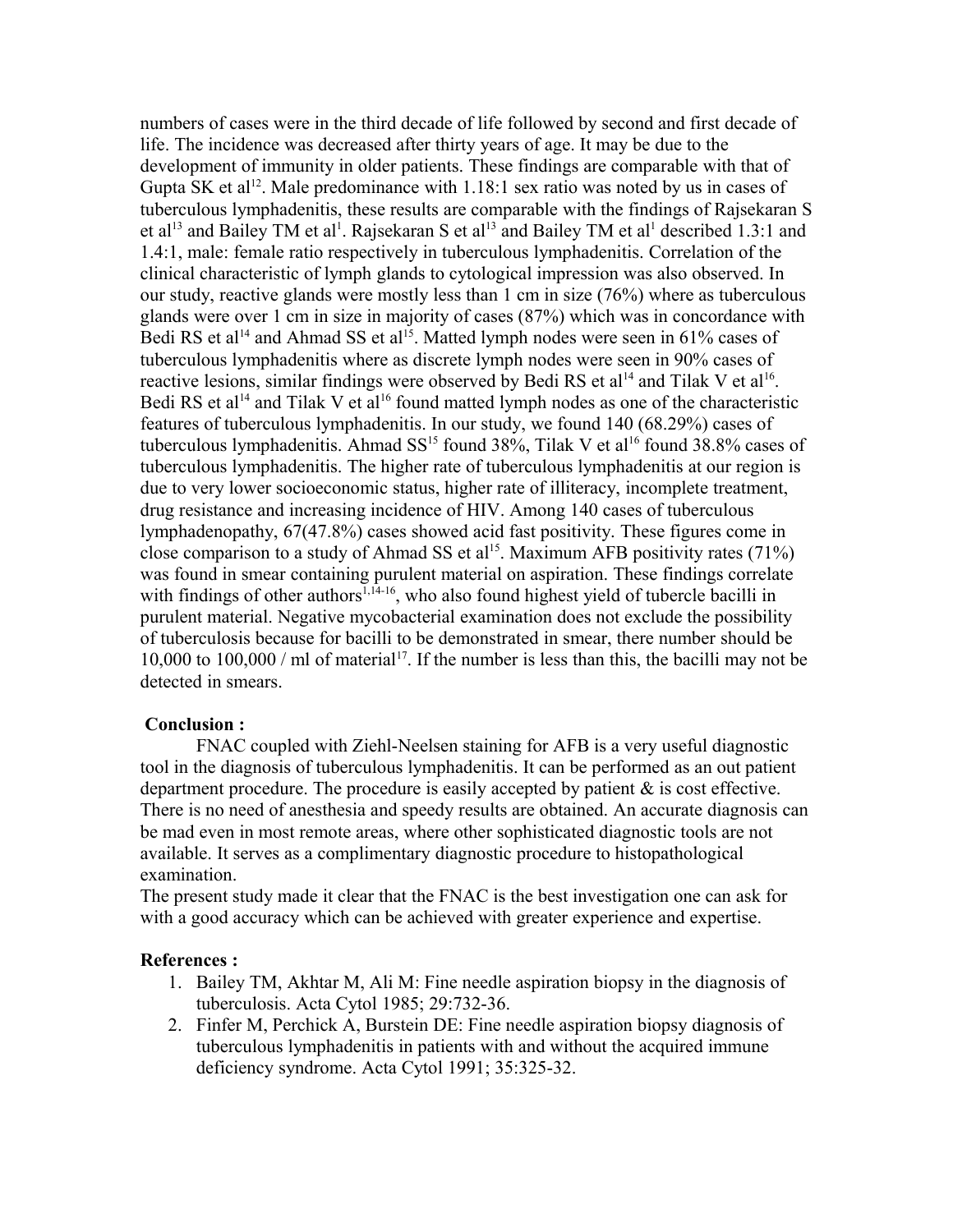- 3. Metre MS, Jayaram G: Acid fast bacilli in aspiration smears from tuberculous lymph nodes : An analysis of 255 cases. Acta Cytol 1987; 31:17-19.
- 4. Shariff S, Thomas JA: Fine needle aspiration cytodiagnosis of clinically suspected tuberculosis in tissue enlargements. Acta Cytol 1991; 35:333-6.
- 5. Singh JP, Chaturvedi NK, Das A: Role of fine needle aspiration cytology in the diagnosis of tuberculous lymphadenitis. Ind J Pathol Microbiol 1989; 32:100-4.
- 6. Dandapat MC, Patra BK, Patra AK, Acharya N: Diagnosis of tubercular lymphadenitis by fine needle aspiration cytology. Ind J Tub 1987; 34:139-42.
- 7. Mondal A, Mukherjee D, Chatterjee DN, Saha AM, Mukherjee AL: Fine needle aspiration biopsy in cervical lymphadenopathies. J Ind Med Assoc 1989; 87:281- 3.
- 8. Narang RK, Pradhan S, Singh RP, Chaturvedi S: Role of FNAC in the diagnosis of lymphadenopathy. Ind J Tub 1990; 37:29-31.
- 9. Patra AK, Nanda BK, Mohapatra BK, Panda AK: Diagnosis of lymphadenopathy by FNAC. Ind J Pathol Microbiol 1983; 26:273-8.
- 10. Tripathi SN, Mishra N, Patel MM, Samantray DK, Das BK, Mania RN: Place of aspiration biopsy in the diagnosis of lymphadenopathy. Ind J Tub 1985; 32:130-4.
- 11. Steel BL, Schwartz MR, Ibrahim R: Fine needle aspiration biopsy in the diagnosis of lymphadenopathy in 1,103 patients. Acta Cytol 1995; 38:76-81.
- 12. Gupta SK, Chugh TD, Sheikh ZA, Nawal AR: Cytodiagnosis of tuberculous lymphadenitis. A correlative study with microbiologic examination. Acta Cytol 1993; 37(3):329-32.
- 13. Rajsekaran S, Gunasekaran M, Bhanumati V: Tuberculous cervical lymphadenitis in HIV positive and negative patients. Ind J Tub 2001; 48:201-4.
- 14. Bedi RS, Third GS, Arora VK: A clinico-pathological study of superficial lymphadenopathy in northern India. Ind J Tub 1987; 34:189-91.
- 15. Ahmad SS, Akhtar S, Akhtar K, Naseem S, Mansoor T, Khalil S: Incidence of tuberculosis from study of fine needle aspiration cytology in lymphadenopathy and acid fast staining. Ind J Community Medicine 2005;30(2):63-5.
- 16. Tilak V, Dhadel AV, Jain R: Fine needle aspiration cytology of head and neck masses. Ind J Pathol Microbiol 2002; 45(1):23-30.
- 17. Pagel W, Simmonds FAH, Macdonald J, Nassan E: Pulmonary tuberculosis. Fourth edition, London, Oxford University Press, 1964, 245.

## **STUDY OF 110 CASES OF ARTERIOVENOUS FISTULA CREATED FOR HEMODIALYSIS**

Dr. Asit Patel\*, Dr. Archana Dalal\*\*, Dr. Ajay Munshi\*\*\* Dep. Of surgery Smt NHL Mun medical college Ahmedabad 380006

# **AIMS & OBJECTIVES :**

Repeated hemodialysis is the mainstay of the treatment of chronic renal failure [CRF].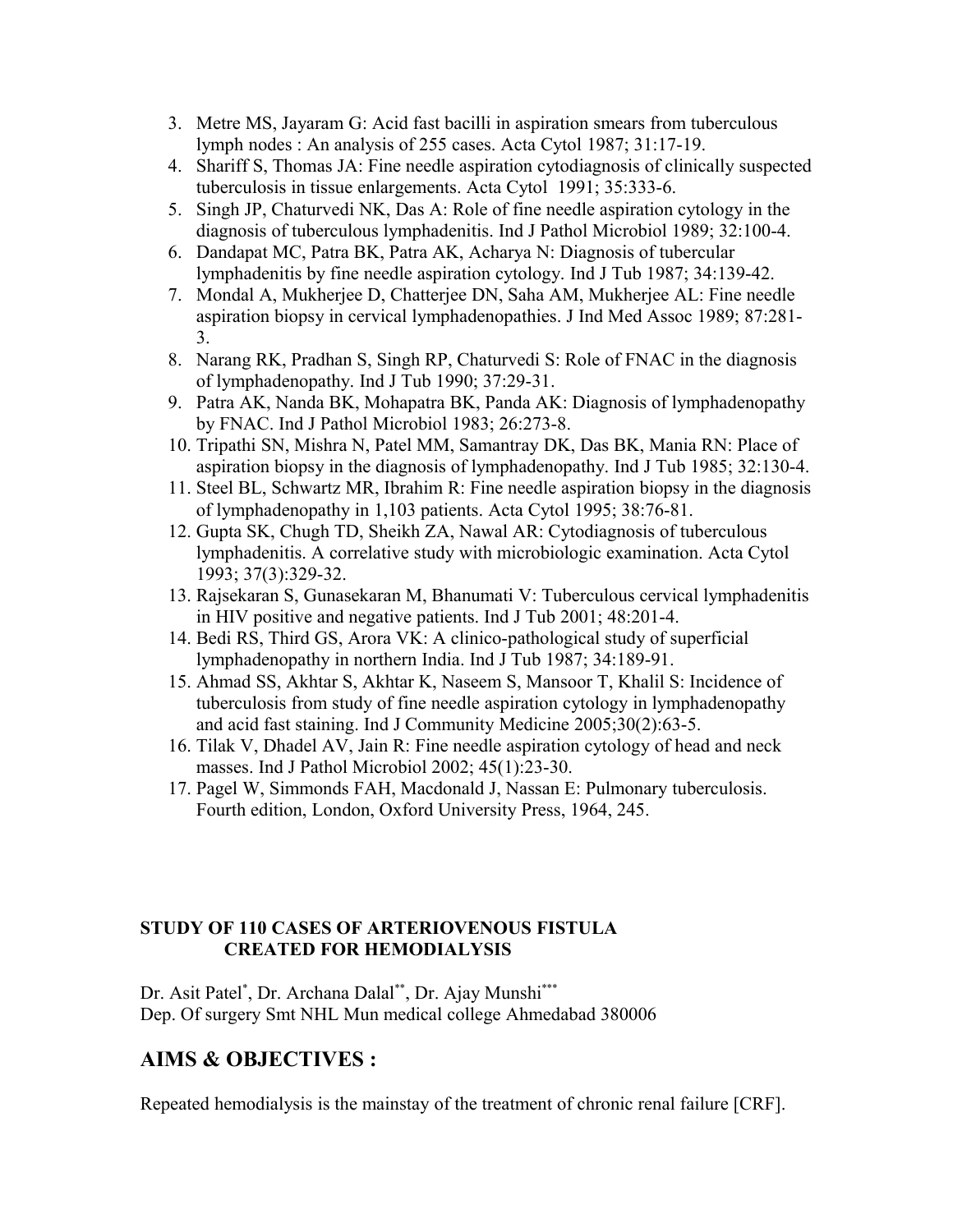Arteriovenous fistula (AV Fistula) is the most convenient  $\&$  safe mean of undergoing hemodialysis. This study is aimed to assess the success & failure rates, duration of patency of fistula, immediate complications of the procedure & cost-effectiveness. We have included the patients, who underwent this procedure from May 2002 to May 2004 at Dep. Of surgery Smt NHL Mun medical college , Ahmedabad.

# **MATERIALS & METHODS :**

Commonest site selected was radial aspect of wrist & lower forearm on nondominant upper limb. If the nondominant limb is not suitable for creating AV fistula ( i.e. due to thrombosis of veins or repeated venepunctures ), dominant upper limb was selected. Fistula was created under local anaesthesia i.e. a cocktail of 5 cc Xylocaine 2% & 5 cc Bupivacaine, infiltrated at the operative site. About 4 cms. long incision was put. Cephalic vein was dissected free from facial coverings  $\&$  all tributaries were ligated using  $3/0$  silk. Radial artery was dissected  $\&$  all its branches were secured with  $3/0$  silk. Vasa vesorae of Radial artery were also dissected off the artery. During dissection, radial nerve was safeguarded. We anastomose the Radial artery & Cephalic vein in side-to-side manner with 7/0 Prolene & ligate the Cephalic vein just distal to the anastomosis. Just before starting anastomosis, 5000 units of heparin was given intravenously.

# **RESULTS :**

| METHOD                          | PATTENTS | PERCENTAGE |
|---------------------------------|----------|------------|
| Side-to-side anastomosis        |          | 24.54%     |
| End-to-side anastomosis         |          | 9.06%      |
| Side-to-side anastomosis with   |          | 66.38%     |
| ligation of vein just distal to |          |            |
| anastomosis                     |          |            |

According to the methods of anastomosis, the patients were categorized in 3 groups-

We had given intravenous heparin (5000 units) to all the patients about 10 minutes before starting the anastomosis. In initial 50 cases, heparin in the same dose was continued 8 hourly for 3 days. Rest of the patients were given only one shot of heparin peroperatively.

Amongst initial 50 patients, 15 patients required re-exploration within 24 hours of initial procedure due to bleeding from incision site  $\&$  swelling. In 7 patients, the bleeder was found & secured. 8 patients were found to have diffuse oozing & presence of clots. The clots were evacuated & localized pressure was applied which stopped the bleeding. All these 15 patients had maturation of fistula. Because of this complication, we abandoned the protocol of "3 days heparin therapy" & shifted to single shot preoperative heparin (5000 units) which did not cause such complication.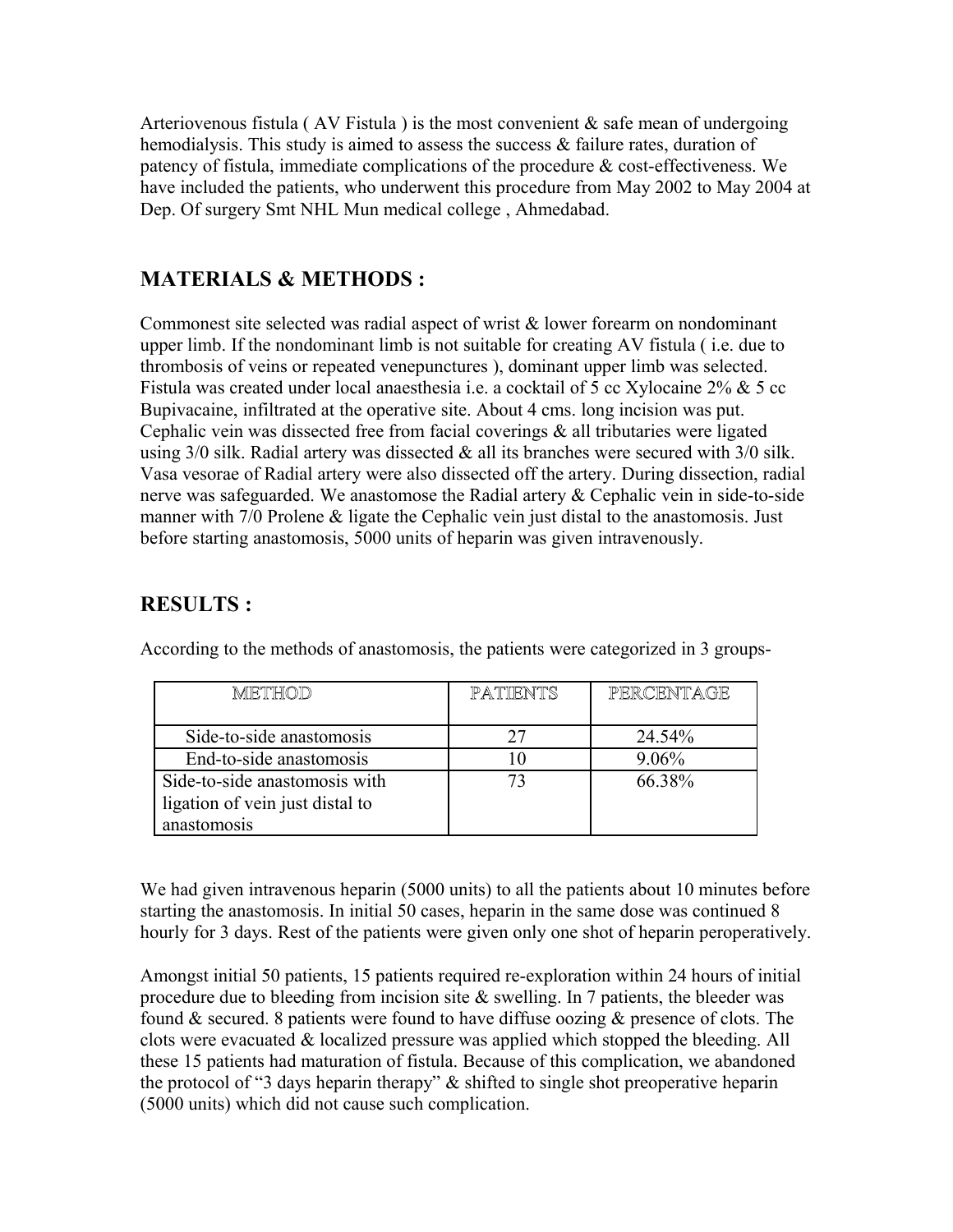Out of 110 patients, 9 patients required re-operation due to failure of initial procedure. In all these patients, re-operations were carried out at the level of elbow. The opposite forearm was not selected in view of thrombosis of superficial veins due to repeated previous venepunctures. All these patients underwent side-to-side anastomosis.

| INITIAL PATENCY                      | NO. OF PATIENTS | PERCENTAGE |
|--------------------------------------|-----------------|------------|
| Fistula working at first<br>Instance | 101             | 91.81%     |
| Re-operation required                |                 | 8.19%      |
| Total                                |                 | 100%       |

In 17 patients, fistula was created at mid-forearm level due to thrombosis of vein at wrist level.

Maturation of AV fistula occurred within 15-20 days. After this time, hemodialysis was successfully done in all patients.

The follow up of the patients ranged from 4 to 24 months ( mean 14 months ). Out of 110 patients, 85 were males  $& 25$  females with age ranging from 25-78 years (mean 51.5) years ).

| Male   | 87.28%  |
|--------|---------|
| Female | 22.72%  |
| Total  | $100\%$ |

7 patients failed to develop maturation of AV fistula even after re-operation. Our failure rate was 6.36%. In 10 patients, the fistula got thrombosed after 15 months. 20 patients were lost to follow up after 4 months. In rest 73 patients, the fistula is still working satisfactorily after 24 months.

# **DISCUSSION:**

In our series, the procedure of AV fistula was cost-effective. The cost of the procedure ranged from 800-1000 rupees. This procedure was carried pout on an outpatient basis except for the patients who required medical treatment of complications of CRF i.e. severe anemia, breathlessness, metabolic encephalopathy etc. Moreover, this procedure alleviates need of repeated insertions of catheters in major vessels like Subclavian & Femoral vessels. Thus this procedure is safe & well acceptable to the patients.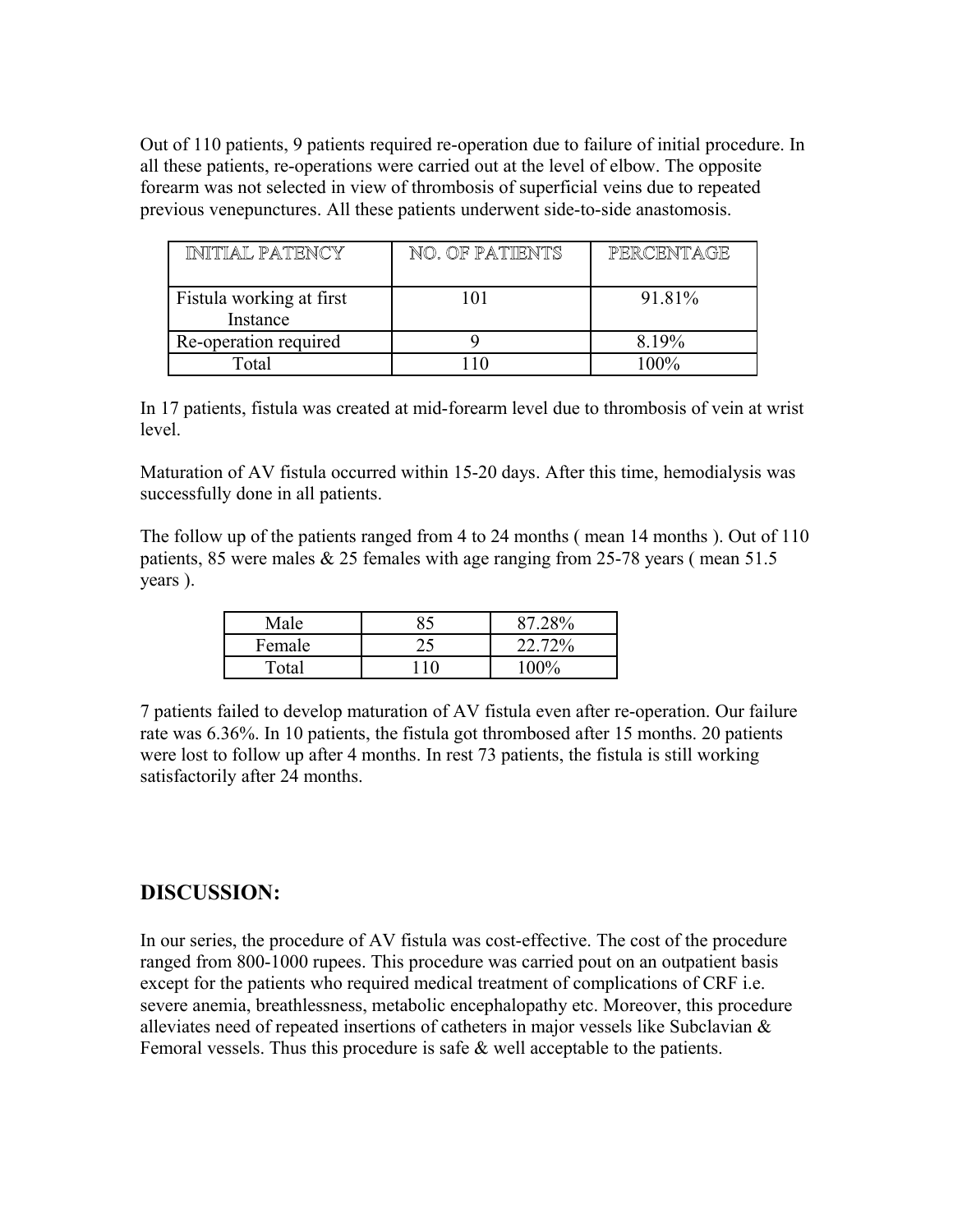AV fistula created at wrist for hemodialysis gives good results in form of high reflux fistula<sup>3</sup>. There is no difference in state of patency with administration of postoperative heparin<sup>1</sup>. In cases of very small veins of upper extremities which are unsuitable for anastomosis with an artery, prosthetic conduits like "U graft" or stent- graft expandable balloon device can be used which also give excellent results<sup>5</sup>. In patients, if the upper extremity veins are thrombosed – as in AIDS or in patients who are chronically drug abusers; lower extremity sephanous vein transposition AV fistula (SVTAF) is a successful alternative<sup>4</sup>. These patients are prone to develop infections  $\&$  so use of prosthetic grafts should be avoided<sup>4</sup>. The Brachial artery – transposed Basilic vein AV fistula has been used in preference to a prosthetic graft as the complication rates are higher with prosthetic grafts<sup>2</sup>.

# **REFERENCES:**

- 1. "Heparin & vasoactive peptides in hemodialysis patients"- Hegbrant J, Ekman R, Thysell H. Blood purification, 1998, 16(3), p-135-39.
- 2. "Arteriovenous fistula using transposed Basilic vein". Butterworth PC, Doughman TM, Wheatly TJ, Nicholson ML. British J of Surgery, May 1998 (5), p- 653-54.
- 3. "High flux arteriovenous fistula at the anatomic snuff-box". Boccardo G, Ettari G, Donato G, D Prisco O, Maurino D. Minerva urologica e nephrologica, March 1998, 50 (1), p-39-43.
- 4. "Lower extremity sephanous vein transposition arteriovenous fistula-an alternative for hemodialysis access in AIDS patients." Gorski TF, Nguyen HQ, Chung HJ, Jamal A, Muney J. American Surgeons. Apr 1998, 64 (4), p-338-40.
- 5. "Stent-graft arteriovenous fistula- an endovascular technique in hemodialysis access." Masuda EM, Kistner RL, Eklof B, Lipman RA, BAlkin PW, Kamida CB. Journal of Endovascular Surgery. Feb 1998, 5(1), p- 18-23.

## **PREVALANCE OF REFRACTIVE ERRORS IN CHILDREN (AGE GROUP 7-15 YEARS) OF RURAL And URBAN AREA OF GUJARAT :A POPULATION BASED STUDY**

Dr. Vivek Trivedi \*& Dr. Sandip Zalawadiya\* Dr. Janardan V. Bhatt \*\* Dr Tapaswi Pawar\*\*\*, Dr Bhavana Kupmavat\*\*\* Interns, \* Intern dictors \*\* Prof. at Nagar School of Optometry and Associate prof. of physiology, \*\*Assit.prof. of P&SM Smt NHL Mun Medical college Ahmedabad 380006

AIM: To assess the prevalence of refractive error and related visual impairment in school-aged children in the rural population of the Prantij village of Sabarkantha district and compare the result with similar study done at Urban area in Ahmedabad in Gujarat.

METHOD: Random selection of village-based clusters was used to identify a sample of children 7 to 15 years of age. From February 2006 through April 2006, children in the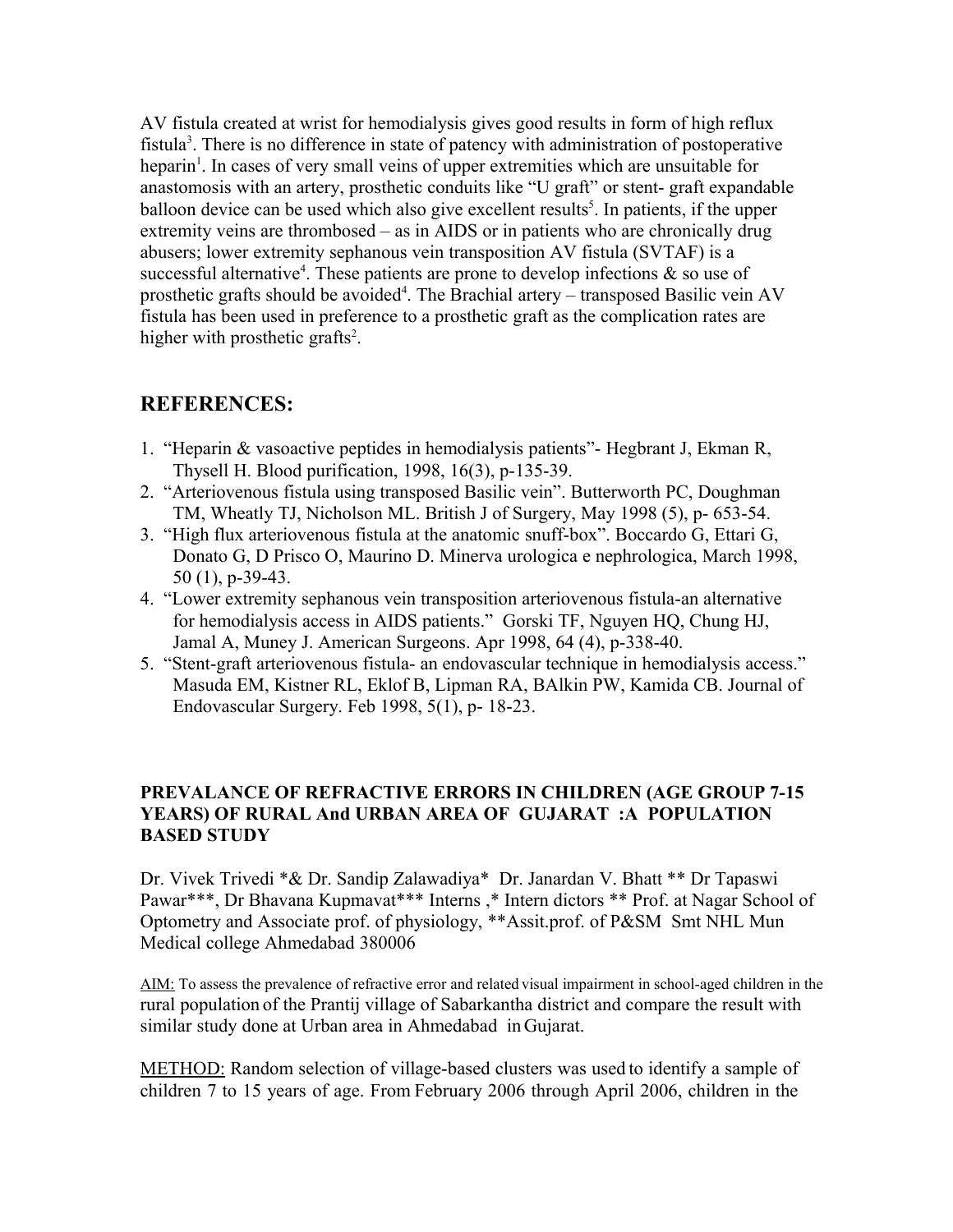25 selected clusters were enumerated in a door-to-door survey and examined at a rural eye center. The examination included visual acuity measurements, ocular motility evaluation and examination of the anterior segment & media. Myopia was defined as spherical equivalent refractive error of at least -0.50 D and hyperopia as +2.00 D or more.

RESULTS: A total of 452 children from 500 households was enumerated, and 417 (92.3%) were examined. The prevalence of uncorrected, baseline (presenting), and best corrected visual acuity of 20/40 or worse in the better eye was 2.7%, 2.6%, and 0.78%, respectively. Refractive error was the cause in 61% of eyes with vision impairment, amblyopia in 12%, other causes in 15%, and unexplained causesin the remaining 13%. A gradual shift toward less-positive values of refractive error occurred with increasing age in both boys and girls. Myopia in one or both eyes was present in 4.1% of the children. Myopia risk was associated with female gender and having a father with a higher level of schooling. Higher risk of myopia in children of older age was of borderline statistical significance ( $P = 0.069$ ). Hyperopia in at least one eye was present in 0.8% of children, with no significant predictors.

CONCLUSIONS: Refractive error was the main cause of visual impairment in children aged between 7 and 15 years in rural India. There was a benefit of spectacles in 70% of those who had visual acuity of 20/40 or worse in the better eye at baseline examination. Because visual impairment can have a significant impact on a child's life in terms of education and development, it is important that effective strategies be developed to eliminate this easily treated cause of visual impairment.

Key words: Refractory errors, Rural and urban area, correction of errors

#### Introduction:

REFRACTIVE ERROR is one of the most common causes of visual impairment around the world and the second leading cause of treatable blindness. Few population-based data on refractive error are available from India, but some are available for children attending school. Data obtained only from children going to school cannot be reliably used to plan eye-care services, however, because they are not representative of the population at large, particularly in India, where a significant proportion of school-aged children do not attend school.

Method<sup>-</sup>

## *FIELD OPERATION*

Fieldwork was performed between July 2006 and August 2006, proceeding in a cluster-bycluster sequence. All field operations within a particular cluster, including clinical examinations, were generally completed within a 1-week period, before moving on to the next cluster.

Each cluster was mapped to identify all houses by three field investigators, followed by a household-to-household enumeration of eligible children. A community leader was contacted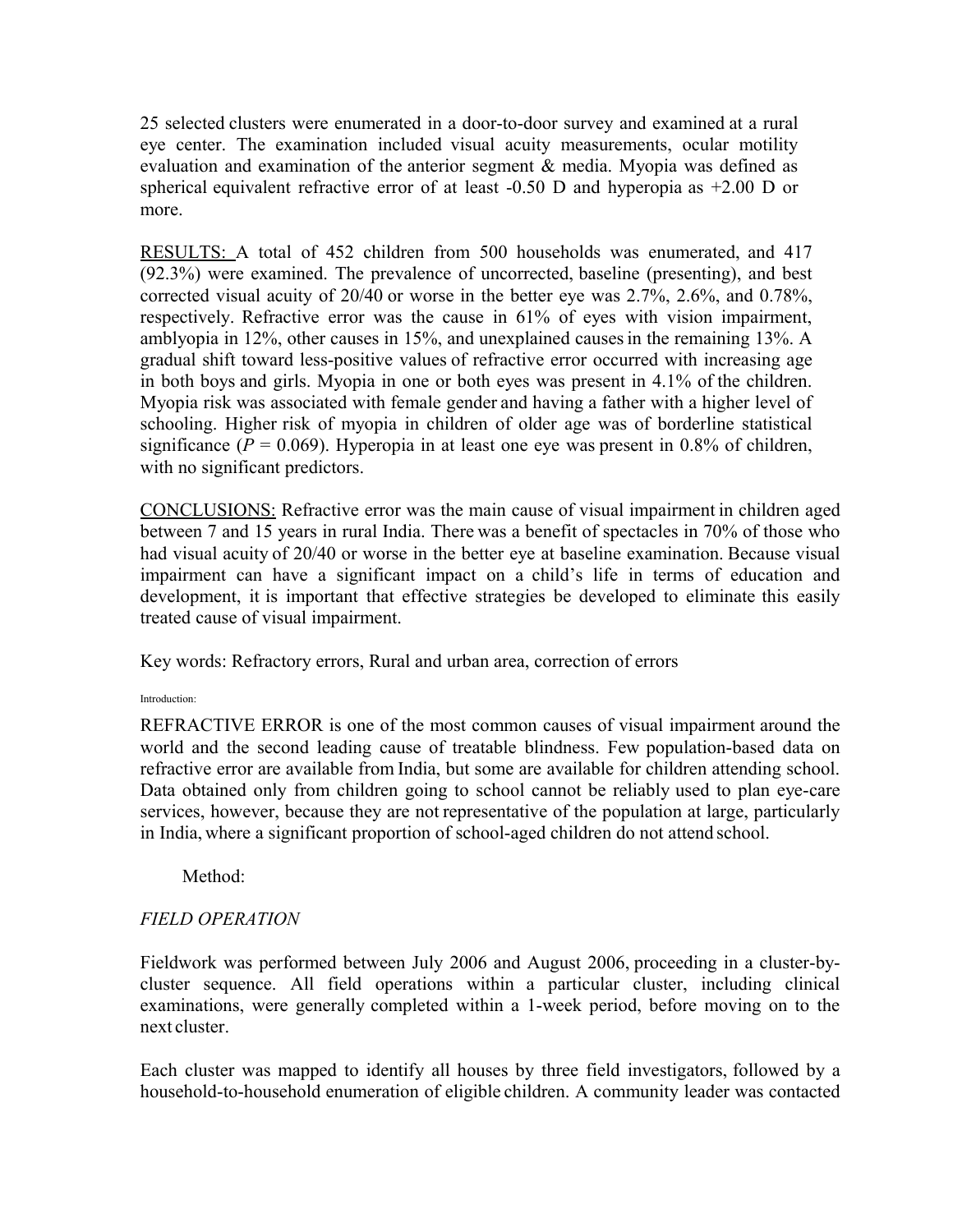before the mapping by the field investigators to explain the purpose of the survey and to seek his or her support. Family members living and eating in the same premises were defined as a household. The study's purpose was explained to the man or woman of the household during the enumeration. The name, age (completed years), gender, years of schooling, and name of the school were collected for each child 7 to 15 years of age. Also, data on the schooling level of parents and whether eligible children were absent from the community were collected. The number of eligible children in each household and their availability were verified by querying neighbors.

A card with the scheduled date for the eye examination was given to the man or woman of the household for each eligible child. Children with spectacles were requested to bring them on the day of the examination. Written informed consent for the examination was obtained from the man or woman of the household after explaining the eye examination procedures. Those who refused to participate in the study were contacted at least three times on separate occasions before they were deemed to be non participants—twice within the 1-week period when the team was in the cluster and again toward the end of the study. Children who could not keep the scheduled date were given another date within the same week or were offered an examination near the end of the study. Age was verified before the examination process was initiated. Those who were found ineligible were offered an eye examination but were not considered to be study participants.

## *CLINICAL EXAMINATION*

Examinations were generally performed during standard clinic hours on Saturday and Sunday.

In brief, the examination included distance visual acuity measurements, ocular motility evaluation. Visual acuity was measured. The right eye was tested first and then the left, both with (presenting visual acuity) and without glasses (uncorrected visual acuity), if the child brought them. Ocular motility was evaluated at both 0.5 and 4.0 m. Subjective refraction was performed in children with uncorrected visual acuity of 20/40 or worse in either eye.

The principal cause of visual impairment of 20/40 or worse was assigned after completion of the ocular examination, using a seven-item list (refractive error, amblyopia, corneal opacity due to trachoma, other corneal opacity, cataract, retinal disorder, other causes). Refractive error was recorded as the cause of visual impairment in eyes improving to 20/32 or better with refractive correction. Amblyopia was considered the cause of impairment in eyes with best corrected visual acuity of 20/40 or worse and no apparent organic lesion.

Children whose vision improved with refractive error correction in either eye were prescribed and spectacles were advised. Children needing medical or surgical treatment were referred to the rural eye center for treatment.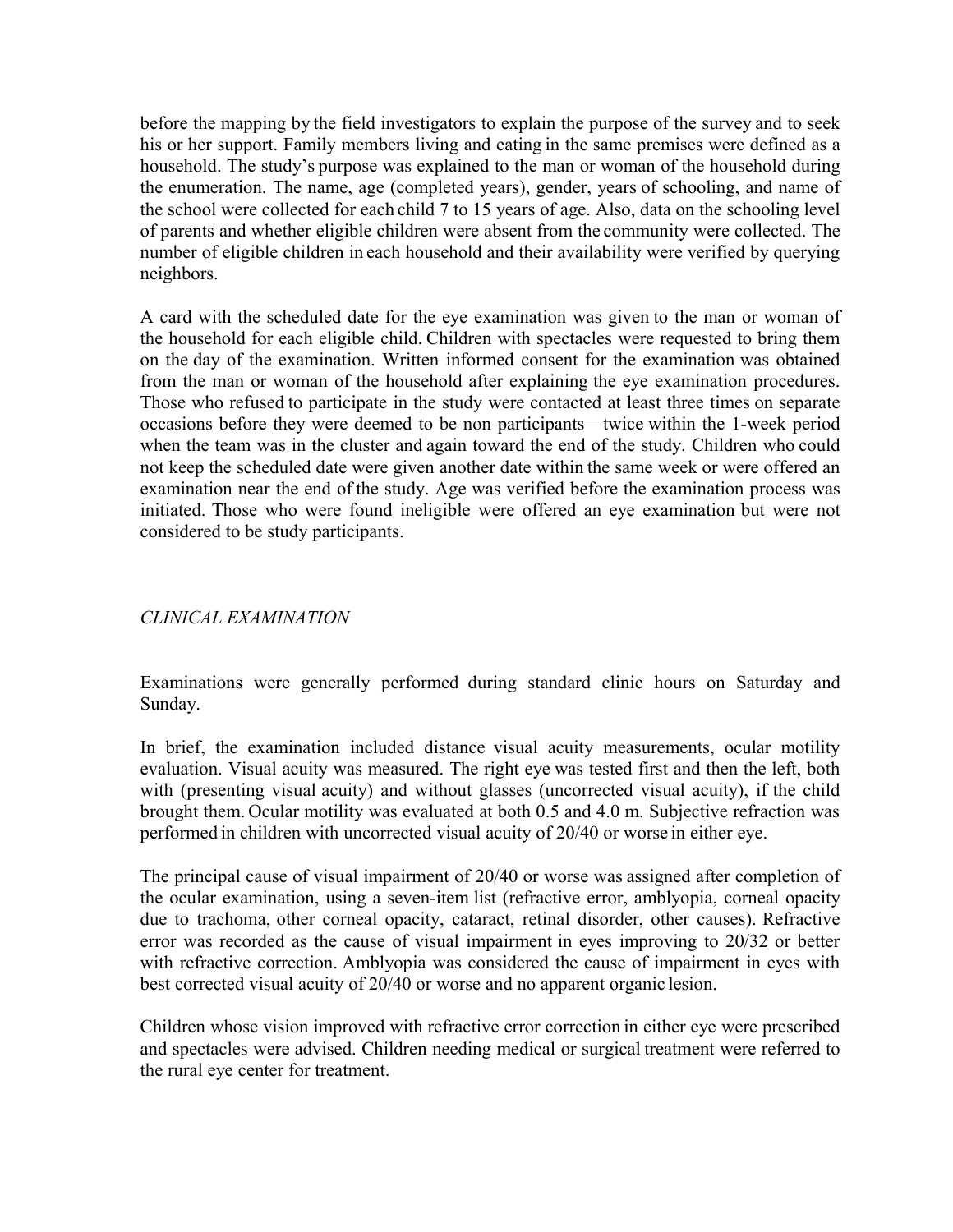## *DATA MANAGEMENT AND ANALYSIS*

Prevalence of visual impairment (visual acuity 20/40 or worse) and blindness (visual acuity of <20/200) was calculated for uncorrected visual acuity, baseline (presenting) visual acuity, and best measured visual acuity. The latter measurement was based on subjective refraction obtained in those with reduced uncorrected visual acuity.

Myopia was defined as a spherical equivalent refractive error of at least -0.50 D and hyperopia as  $+2.00$  D or more. A child was considered an emmetrope if neither eye was myopic or hyperopic, a myopic if either or both eyes had myopia, and a hyperope if one or both eyes had hyperopia, so long as neither eye had myopia. Age-specific prevalence of myopia and hyperopia were estimated. In addition to these two variables, the years of schooling ofthe father, as a surrogate for the socioeconomic status of the family, and years of schooling of the child were also included in the regression model. The father's schooling was categorized to correspond to distinct grade level achievement: none, 1 to 5 years, 6 to 12 years, 13 to 15 years, and more than 15 years. Pair-wise interactions between regression model variables were assessed simultaneously, using EPI 2002 by chi-square test and were considered significant at *P*< 0.10.

Result:

A total of 500 households were identified in 25 clusters, of which 256 (51.2%) provided 452 eligible children between 7 and 15 years of age. In households with eligible children, 47.4% had one such child, 33.7% had two, 14.9% had three, and 4.0% had four or more. The largest household had seven eligible children.

Of these 452, 417 were examined—a participation rate of 92.3%. Examination response across the 25 clusters ranged from 81.2% to 98.3%. Girls had a better overall examination response rate: 93.3% compared with 91.4% in boys. Although there were differences in response rates across ages and gender, the distribution of the examined population was not significantly different from that of the enumerated population.

Approximately half of the examined children were attending school, including 84% of 7 year-olds. Twenty-four percent of children had never been in school. Three fourths (78%) of fathers had no formal schooling: 8% had 1 to 5 years, 13% 6 to 12 years, and 2% had 13 years or more. Ninety percent of mothers had no schooling.

*VISUAL ACUITY*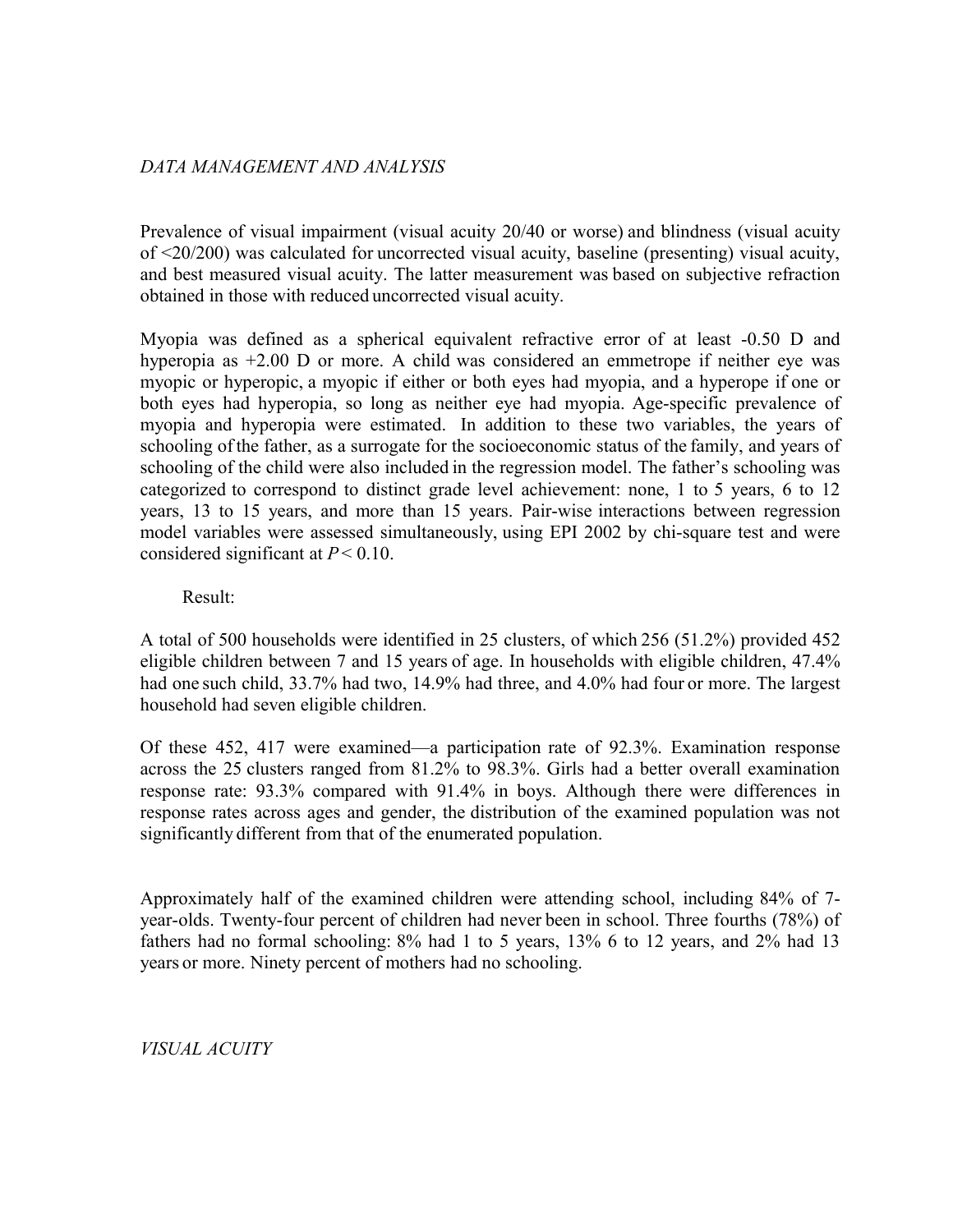Uncorrected and baseline visual acuities (determined at initial examination) were available in 409 (98.0%) children. Uncorrected visual acuity of 20/32 or better in at least one eye was found in 406 (97.3%), corresponding to 11 (2.7%) with acuity of 20/40 or worse in both eyes. One (0.23%) child had visual acuity of 20/200 or worse in the better eye. One (0.23%) had less than 20/200 in the better eye and was therefore blind according to the definition used in India.

Twenty-three children had spectacles at initial examination, six (26.1%) with baseline visual acuity of 20/40 or worse in at least one eye, including one child with visual acuity less than 20/200 in the better eye. Among those with uncorrected visual acuity of 20/40 or worse in both eyes, ten (9.2%) were wearing glasses. Because so few children were wearing glasses, baseline acuity was essentially the same as uncorrected visual acuity. In 11 (2.6%) children, acuity was 20/40 or worse in both eyes, including one (0.23%) child who was blind, with acuity less than 20/200 in the better eye. The additional case of blindness with baseline acuity was because the one child with visual acuity of less than 20/200 in both eyes with spectacles had uncorrected visual acuity better than 20/200 in the better eye when the glasses were removed.

Best corrected visual acuity measurement was available in 409 (98.1%) children, of whom 11 (0.78%) had visual acuity of 20/40 or worse in both eyes. Accordingly, 1.8% of all children examined had improved baseline visual acuity to 20/32 or better in at least one eye with prescription glasses.

### *OTHER OCULAR ABNORMALITY*

 Eyelid abnormalities (mainly blepharitis) were observed in 6 eyes of 4 (0.93%) children. Conjunctival abnormalities were present in 38 eyes of 21 (5.1%) children, including 31 eyes in 16 (3.9%) children with Bitot spots. Corneal abnormalities were observed in 3 eyes of 2 (0.39%) children. Pupillary abnormalities were noted in 3 eyes of 2 (0.37%) children. Lenticular abnormalities were present in 3 eyes of 2 (0.37%) children, including 1 child with a pseudophakic eye and another with traumatic aphakia.

### *CAUSES OF VISUAL IMPAIRMNET*

 In more than half of the children, the reduced visual acuity was because of refractive error. Amblyopia, satisfying the predefined criteria, was the cause of uncorrectable vision impairment in another 65 (15.5%) children. In another 24 eyes of 16 children, the criteria were not met, but it was concluded that amblyopia was the most likely cause of vision impairment. Corneal opacity and scars were the other significant causes of visual impairment.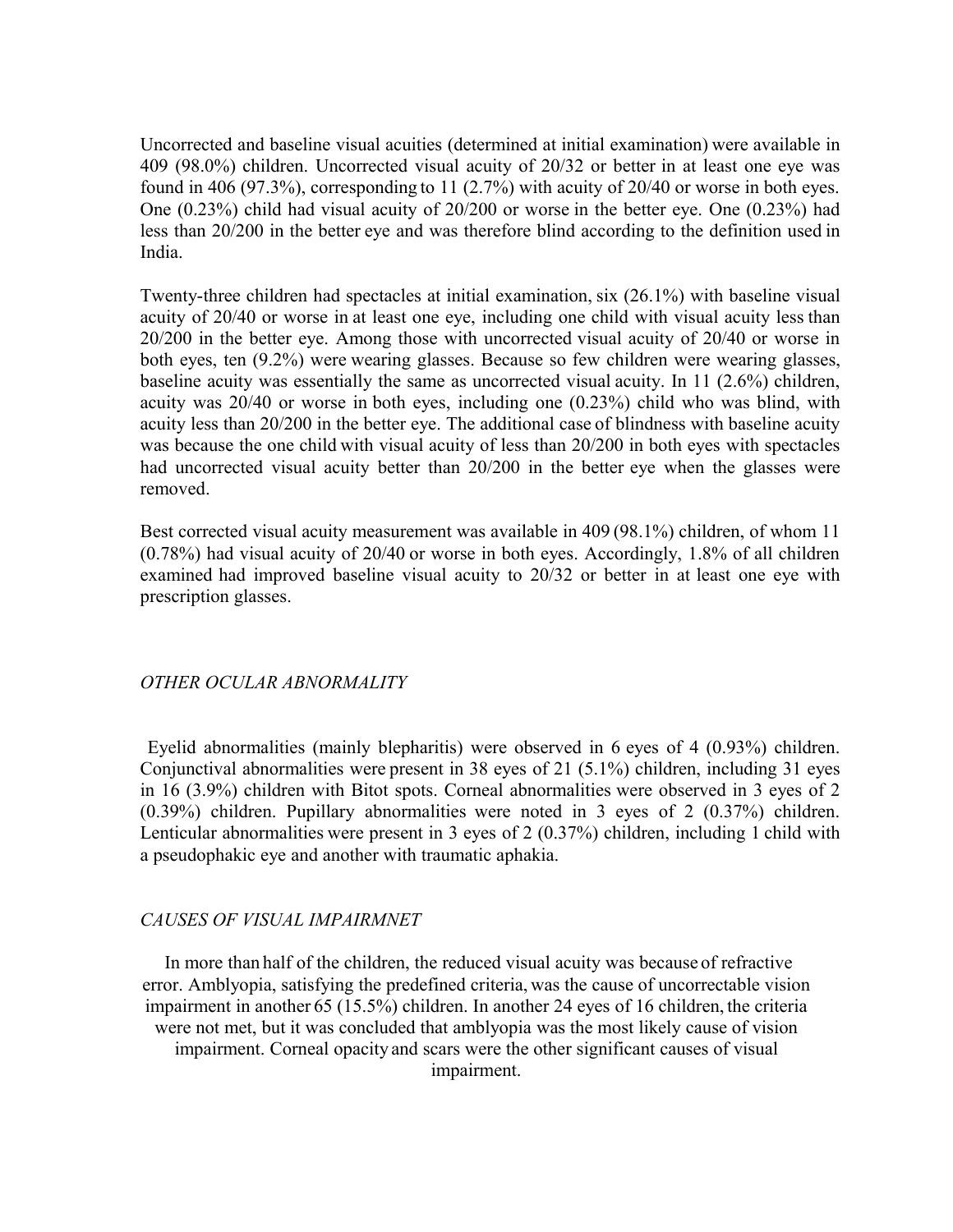### *COMPARATIVE ANALYSIS OF PREVALANCE OF REDUCED VISUAL ACUITY IN A RURAL STUDY POPULATION (AGE GROUP 7-15 YEARS) OF PRANTIJ AS AGAINST TO URBAN STUDY POPULATION OF AHMEDABAD CITY.*

|                            | TU UNDAN STUDI FUFULATIUN UF AHMEDADAD CHT.<br>PERCENTAGE OF | PERCENTAGE OF     | $\overline{P}$ |  |
|----------------------------|--------------------------------------------------------------|-------------------|----------------|--|
|                            | <b>RURAL</b>                                                 | <b>URBAN</b>      | Value          |  |
|                            | <b>POPULATION</b>                                            | <b>POPULATION</b> |                |  |
|                            | $NI = 417$                                                   | $N2 = 100$        |                |  |
| PARTICIPATION RATE         | 92.3%                                                        | 85.1%             | < 0.05         |  |
| VISUAL ACUITY OF           |                                                              |                   | N.S.           |  |
| <b>20/40 OR LESS IN</b>    | 2.6%                                                         | 4.9%              |                |  |
| <b>UNCORRECTED</b>         |                                                              |                   |                |  |
| VISION OF ONE EYE          |                                                              |                   |                |  |
| <i>VISUAL ACUITY OF</i>    |                                                              |                   | N.S.           |  |
| <b>20/40 OR LESS IN</b>    | 0.78%                                                        | 2.6%              |                |  |
| <b>UNCORRECTED</b>         |                                                              |                   |                |  |
| <i>VISION OF BOTH EYES</i> |                                                              |                   |                |  |
| <b>CORRECTION OF</b>       |                                                              |                   | < 0.05         |  |
| <b>REFRACTIVE ERROR</b>    | 5.3%                                                         | 26.8%             |                |  |
| <b>USED BY CHILDREN</b>    |                                                              |                   |                |  |
| AGE GROUP 7-15             |                                                              |                   |                |  |
| YEARS (SPECTACLES          |                                                              |                   |                |  |
| USED)                      |                                                              |                   |                |  |
| PREVALANCE OF              |                                                              |                   | N.S.           |  |
| <b>MYOPIA IN AGE</b>       | 4.1%                                                         | 7.4%              |                |  |
| GROUP 7-15 YEARS           |                                                              |                   |                |  |
| PREVALANCE OF              |                                                              |                   | P < 0.05       |  |
| <b>HYPEROPIA IN AGE</b>    | 0.78%                                                        | $7.7\%$           |                |  |
| GROUP 7-15 YEARS           |                                                              |                   |                |  |
| PREVALANCE OF              |                                                              |                   | N.S.           |  |
| <b>BLINDNESS (VISUAL</b>   | 0.18%                                                        | 1.6%              |                |  |
| ACUITY OF < 20/200 IN      |                                                              |                   |                |  |
| THE BETTER EYE)            |                                                              |                   |                |  |
| <b>REFRACTIVE ERROR</b>    |                                                              |                   | N.S.           |  |
| <b>AS A CAUSE OF</b>       | 8.5%                                                         | 66%               |                |  |
| <i>VISUAL IMPAIRMENT</i>   |                                                              |                   |                |  |

*N.S.=difference is not significant statistically* 

# *DISCUSSION:*

This is a population-based cross-sectional survey of school-aged children between 7 and 15 years of age in a rural and urban population of Gujarat in India. Five- and 6-year-olds were finding it very difficult to comprehend the visual acuity test—particularly, those without prior schooling experience. Because many of these visual acuity measurements would not have been accurate, a decision was made to exclude children of these ages from the study sample.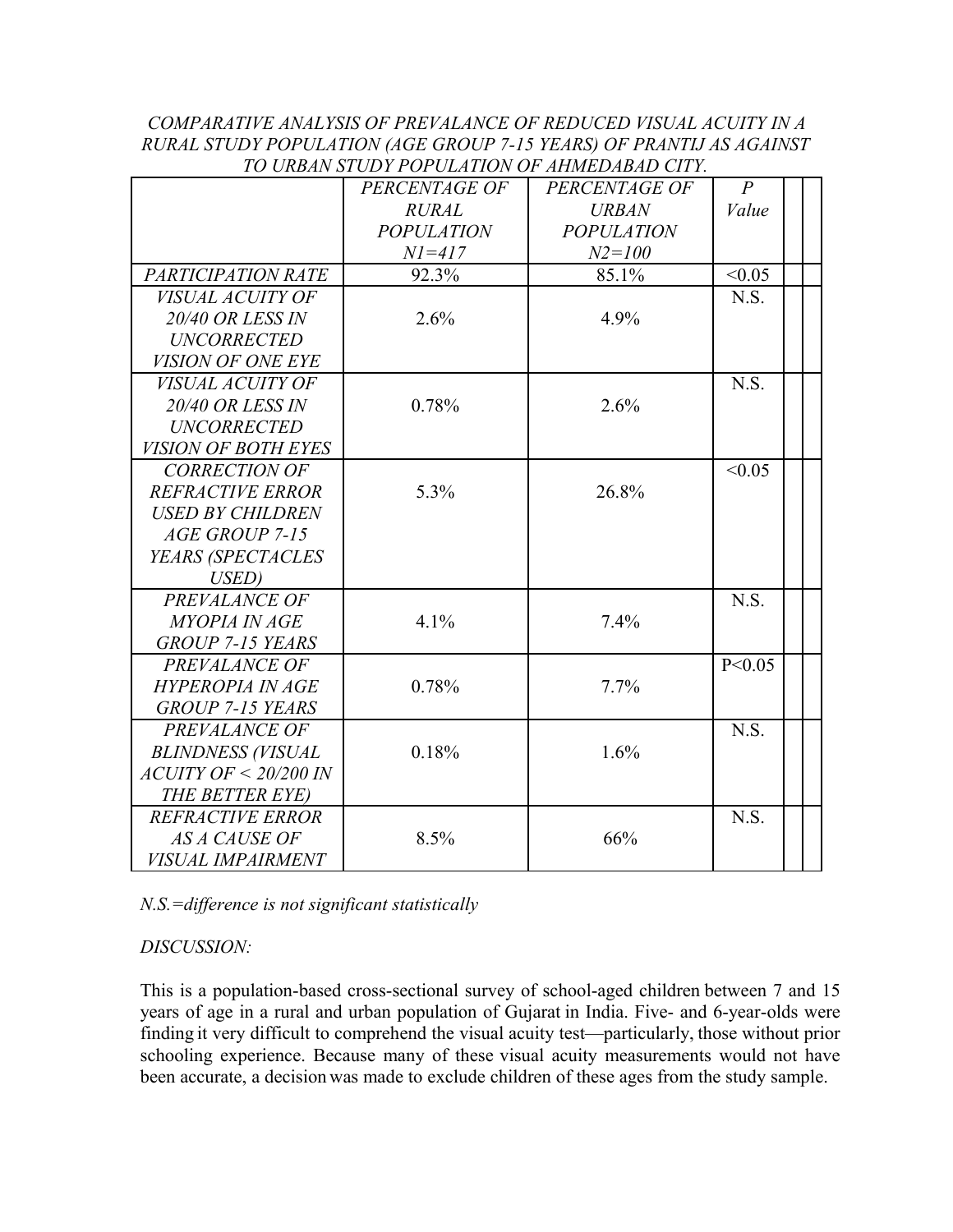Flood conditions that were prevailing in Gujarat during this time contributed to this possibility. The major occupation in Sabarkantha district is agriculture, which was seriously affected by the flood. To help households survive financially, children 13 years of age and older may have temporarily moved to cities with their fathers to look for work, where, through manual labor, they could contribute to the sustenance of the household. In other cases, entire households may have relocated to cities—particularly those with children in this employable age range. Although not representing incomplete enumeration of children with residence remaining in Sabarkantha district, it would have contributed to the deficit of children 13 to 15 years of age.

The overall examination participation rate was 92.3%, with participation the lowest among older children. Again, older children were more likely to be unavailable for examination, even though they may have been enumerated. To improve the participation rate in this age group, the field team revisited households toward the end of the study. However, this had limited success in increasing response rates. The combination of migration, under enumeration, and lower examination participation among 13- to 15-year-olds may have introduced biases that could have affected study resultsin some unsuspected way.

Baseline (presenting) visual acuity of 20/40 or worse in at least one eye was found in 4.9% of the study population, which decreased to 2.5% with best corrected vision. For visual acuity 20/40 or worse in the better eye (i.e., both eyes), the respective percentages were 2.6% and 0.78%. With uncorrected visual acuity, 2.7% had acuity worse than 20/40 in the better eye. These findings illustrate the potential benefit of spectacles in 70% of the children who had bilateral vision impairment and in 50% of those with visual acuity of 20/40 or worse in at least one eye.

The prevalence of baseline visual acuity of 20/40 or less in the better eye in the urban population in Ahmedabad, 4.9%, was nearly double the 2.6% found in the rural population of Sabarkantha district. Although with best corrected vision the prevalence of impairment was similar in urban and rural populations, blindness remained nearly twice as high in the rural population as in the urban population with both baseline and best corrected visual acuity. The burden of visual impairment in both urban and rural populations was mostly due to refractive error. The prevalence of uncorrected visual acuity of 20/40 or less in the better eye because of refractive error was 1.9% in the rural population, compared with 5.6% in the urban population of Ahmedabad. The difference in visual impairment at initial examination between these urban and rural populations would have been even greater, approaching a threefold difference, had not a higher percentage of children in the urban population had correction for refractive error—26.8% versus 5.3% in the rural population. These data highlight the need for refractive error correction in school-aged children in India.

The overall prevalence of myopia of -0.50 D or worse in this study was 4.1%, which is higher than the 1.2% reported in children 5 to 15 years of age from rural Nepal, but less than that reported from China (16.2%), Chile (6.8%), and Ahmedabad (7.4%). Myopia was associated with female gender and older age, which was also found in Ahmedabad and China. The association of myopia with the father's schooling was found in both this and the Ahmedabad survey. Children from families led by parents with higher levels of educational attainment,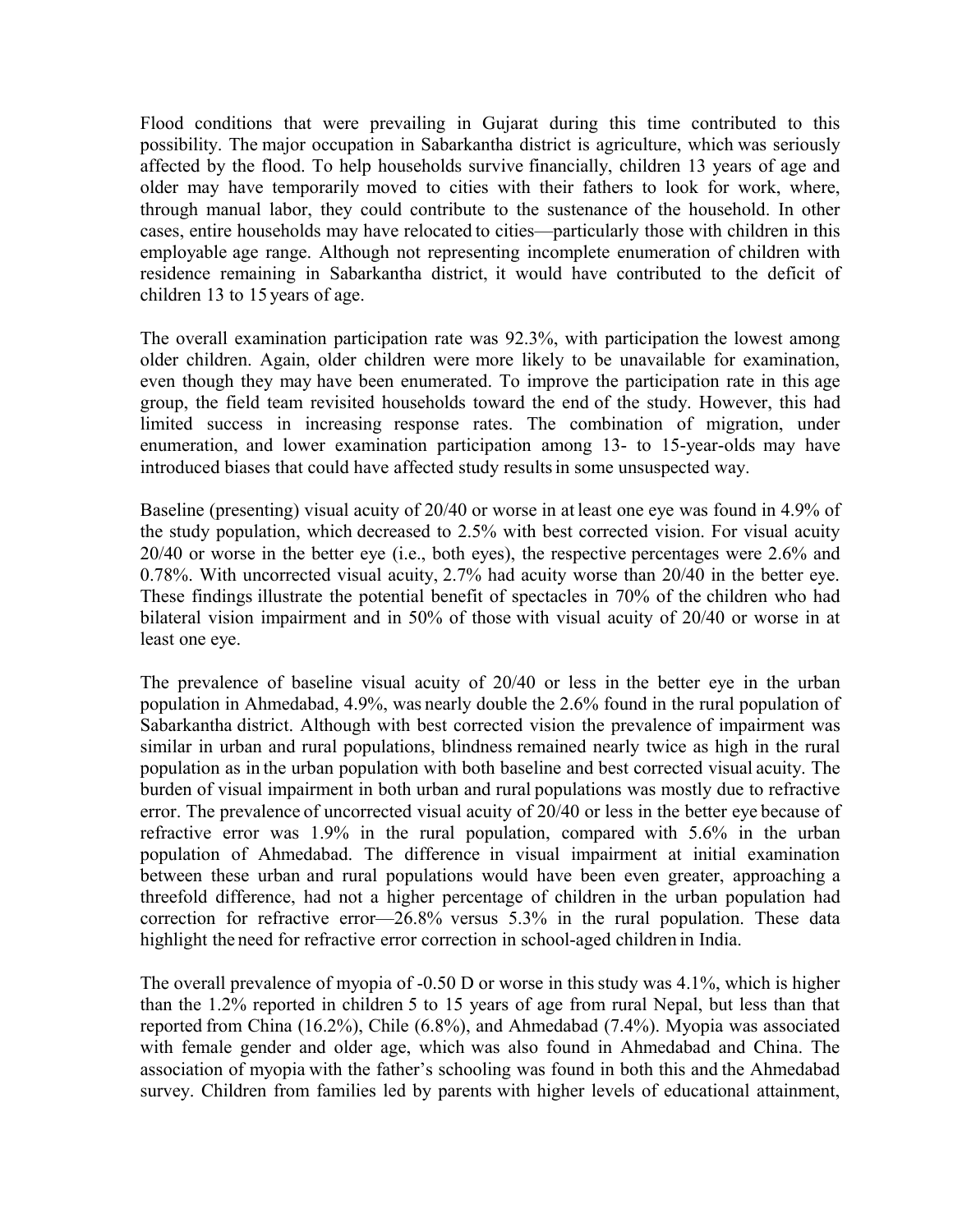and probably greater resources, may experience more pressure to study, entailing near work, which in turn could cause the onset of myopia.

The prevalence of hyperopia of  $+2.00$  D or more was 0.78%, less than the 1.4%, 3.5%, 16.3%, and 7.7% reported in children 5 to 15 years of age from Nepal, China, Chile, and Ahmedabad, respectively. Review of age-specific data indicates that this low prevalence is not explained by the exclusion of 5- and 6-year-olds in this rural population. There were no significant associations of age or gender with hyperopia. The age-related shift from hyperopia to myopia was not as prominent in our study population as in the urban population in Ahmedabad, which could be related to the increased intensity of schooling in the urban population compared with that in our rural population.

Notable differences in the prevalence of myopia, hyperopia, and astigmatism were found between this rural population and the urban population in Ahmedabad. Because of the crosssectional nature of these studies, it is possible to comment only on the association between refractive error prevalence and possible risk factors, and not on the more specific causes. Observed differences in the schooling of both children and parents, specifically fathers, represents one possible explanation for the differences in refractive error between the rural and urban populations studied. The association of myopia with the father's educational level may represent an environmental effect, as well as a genetic one if fathers with myopia are more likely to have higher levels of schooling. Although the influence of environment on myopia, separate from genetic influences, cannot be addressed using these data, the apparent importance of schooling intensity on the prevalence of myopia is clearly highlighted by these studies.

Refractive error was shown to be the leading cause of visual impairment among rural children 7 to 15 years of age, accounting for 68.5% of impairment, with amblyopia included. (To estimate the complete burden of refractive error, refractive error–related amblyopia should also be taken into account.) Data from the Sabarkantha survey suggest that 0.18% of rural school-age children are blind (baseline visual acuity <20/200 in the better eye) and another 2.4% are visually impaired (baseline visual acuity 20/40–20/200 in the better eye), but that these proportions can be reduced to 0.13% and 0.65%, respectively, with the use of refractive correction. The findings in this survey are comparable with the ones obtained in the current study.

From a public health perspective, vision screening is an appropriate strategy to reduce vision impairment. Most of this impairment is caused by refractive error, for which treatment is simple, effective, and inexpensive. A few factors should be considered, however, in establishing screening programs: First, vision screening should take place only if adequately trained personnel are available who can perform refraction of reasonable quality in children identified with vision impairment. Second, provision of good-quality and affordable spectacles should be an integral part of the vision-screening program. Third, an attempt should be made to include all school-aged children, not just school-attending children, because many of the children in developing countries do not attend schools. Fourth, target populations should be prioritized using available population-based data on the age distribution of refractive error.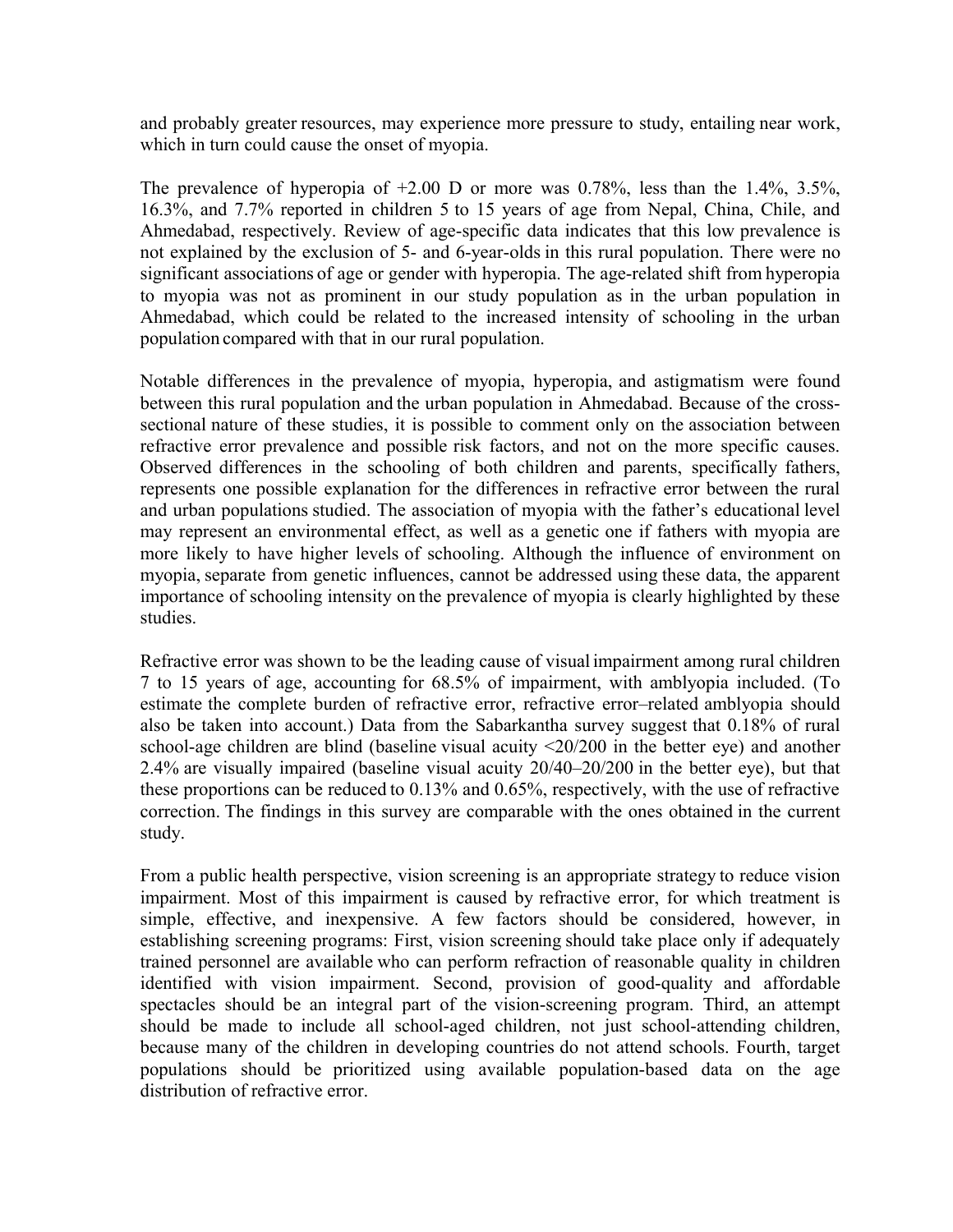### *CONCLUSION* and implications:

Significant proportion of children of rural area had uncorrected refractory errors warrant urgent action to correct the visual error by providing adequate spectacles. This will further help to improve his/her school and social participation and psycho social development. As the defective vision is obstacle to learning process and are prone to road accident. It also help to prevent the further deterioration of vision and blindness and irreversible changes in retina and macula.

Many children with severe visual disability can benefit greatly from optical correction .Services for refractory error correction , provision of low cost [free?] spectacles and low vision care must be provided on large scale in the country and it should reach to rural area if our program for vision 2020 is to make successful. Many NGOs are working in this field can play significant role .Epidemiological studies are required to identify the refractory errors quantum and efforts are to be focused on in time correction of refractory errors to prevent irreversible visual loss and primary prevention of blindness . In this context , Information, education and communication amongst people in primary health care play pivotal role in prevention and early detection of refractory errors. Primary teacher , parents are also to be educated and made aware of early detection of refractory errors. This education can be intervened with other health education programs i.e. education of breast feeding, lactation, and nutrition and immunization programs.

In conclusion, significant visual impairment due to refractive error was found among schoolaged children living in a rural district of western India. Because most refractive error can be easily corrected with spectacles and because visual impairment can have a detrimental impact on education and development in a child's life, cost-effective strategies to eliminate this easily treatable cause of visual impairment are warranted.

References:

Kumar R, Mehar M.A study of ocular infections amongst primary school children in Delhi.

J Commun Dis. 2004 Jun;36(2):121-6.

PMID: 16295674 Goj PP :Refractive error and visual impairment in school-age children in Gombak District, Malaysia. Ophthalmology. 2005 Apr;112(4):678-85He M Zeng A Refractive error and visual impairment in urban children in southern china. Invest Ophthalmol Vis Sci. 2004 Mar;45(3):793-9.

PARSONS DISEASES OF THE EYE: 22<sup>ND</sup> EDITIONTEXT BOOK OF

OPHTHALMOLOGY BY Dr. A. K. KHURANA: 3RD EDITION

text book of p&s.m. by park:  $17<sup>th</sup>$  edition ,community ophthalmology by dr. khurana

# **Special thanks to Miss Helly Shah and Vaibhavi Patel II year students of Nagar school of optometry., Nagari Eye Research Foundation Ahmedabad**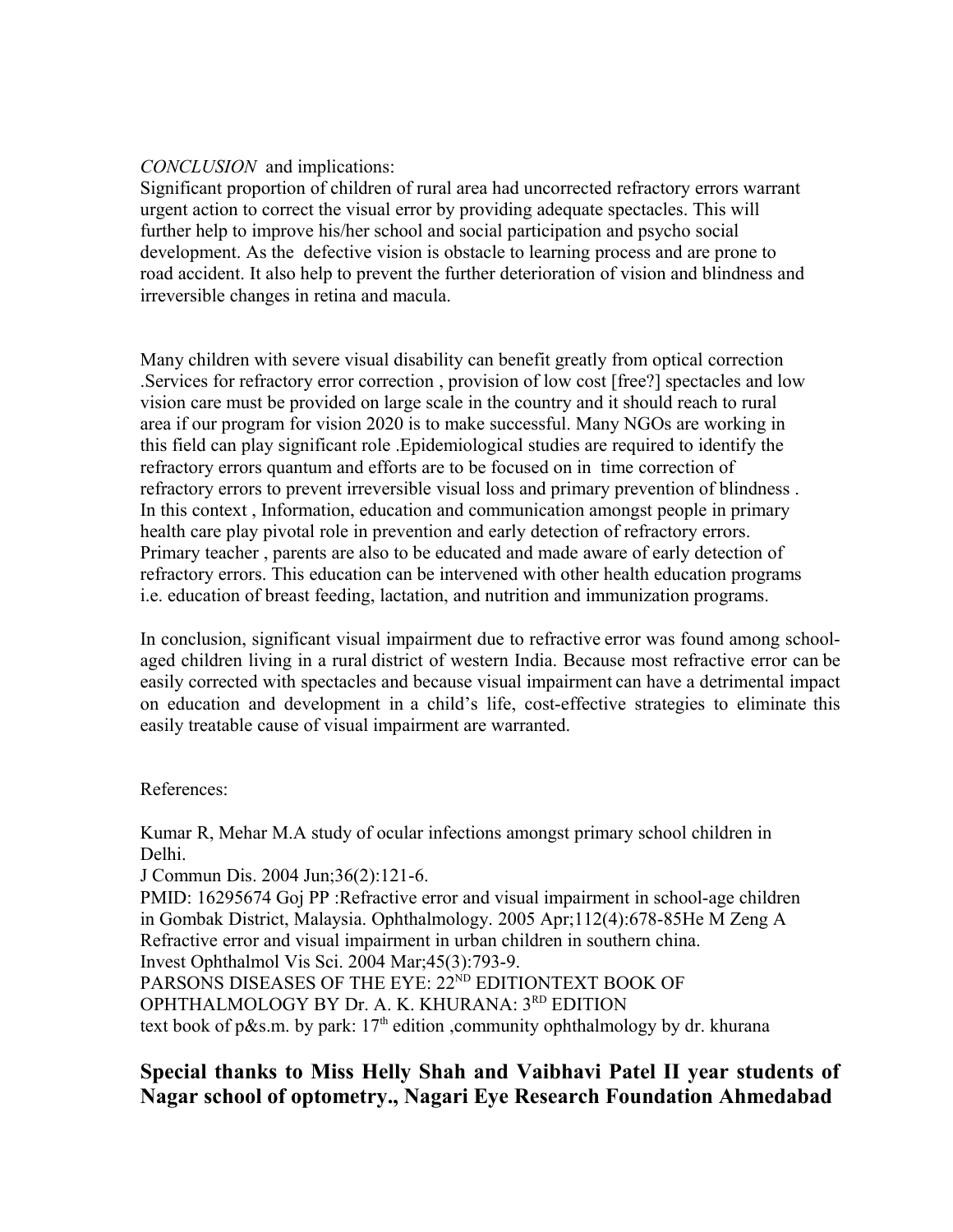### **AXIS DETERMINATION: VECTOR DISC V/S PERPENDICULAR METHOD**

### **Dr. V.P.Bhatt , Dr. Chinmay Shah Department of Physiology. P.D.U. Medical College Rajkot.**

### **Introduction:**

Electrocardiogram is a record of electrical impulses from the Heart on to graph paper. These electrical impulses are recorded as a wave or deflections that spread from the Heart to the body surface area.<sup>1</sup> Direction of electrical forces in the Heart is represented by Axis of ECG. It is important to determine the mean direction of current flow during depolarization of ventricles in every 12 lead E.C.G. The normal ORS axis in the adult points downward and to the left. The normal axis ranges between 0 to  $90^{\circ}$ , although normal range can very from  $-30^{\circ}$  to  $+110^{\circ}$ . An abnormal QRS axis may occur with hypertrophy of ventricles, myocardial infraction, conduction block is ventricles and multiple other causes.

In this respect, **various objective methods** especially for axis determination are developed. E.g. Quadrant method, Right reaches left leaves method and perpendicular method for determination of ECG axis. Out of all, perpendicular method is most accurate method for determination of QRS axis. Recently I came across the **new method**: Vector  $disc<sup>2 for</sup> determination of ECG axis. In present study we had tried to cases the accurate of$ method and we had compared this new method with perpendicular method of axis determination.

### **Material and Method:**

The study has been carried out at Department of Physiology, P.D.U. Medical College Rajkot. Randomly selected 50 ECG was studied. We had Collected ECG of All Subject from Department of Medicine Without inquiring detail about Patient Disease to Prevent Bias in Axis Determination.

QRS axis of each ECG was determined by both methods.

Perpendicular method: As Routinely done with the Help of Graph and Scale<sup>3</sup>

Vector disc method<sup>2</sup>: The principle employed in this model is based on Hexaxial reference, which is shown in the center of disc. Six circles represent positive and negative zones of standard limb leads in order of L1, L2, L3,  $aV_E$ ,  $aV_L$ , and  $aVF$ . Clear area represent zone of negativity and colored area represents zone of positivity.

For axis determination standard limb leads of the electrocardiogram are inspected starting from lead I. the needle is moved over the model considering the positive and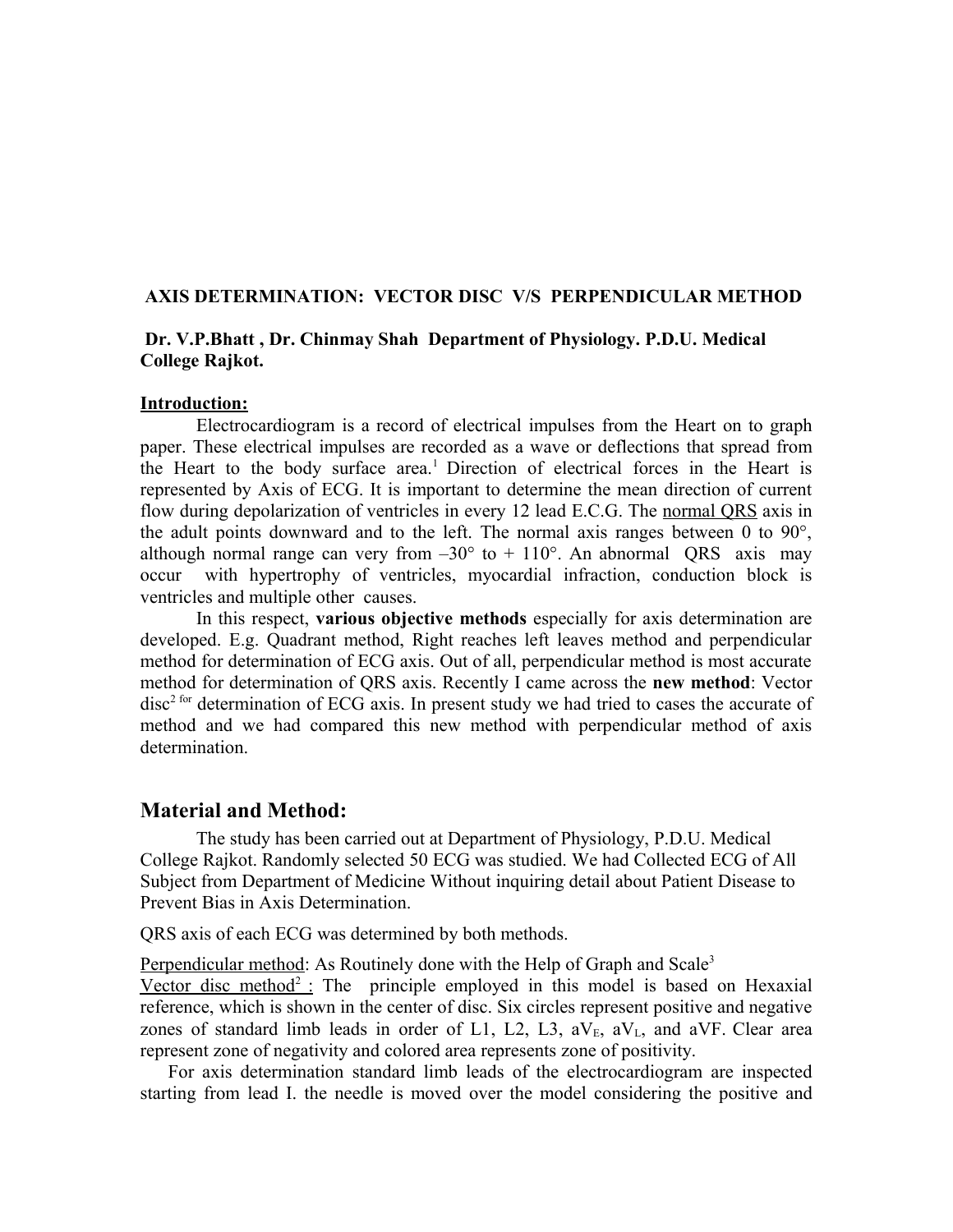negativity of each area. The ultimate position of the needle will read the axis in frontal plane.

#### **Result:**

When axis were determined by both method. They are of following degree in different ECG by both methods was seen.

| Degree                       | By perpendicular<br>method | By Vector disc<br>method |
|------------------------------|----------------------------|--------------------------|
| $+0^{\circ}$ - + 30°         |                            |                          |
| $+30^{\circ}$ - + 60°        |                            |                          |
| $+60^{\circ}$ - + 90°        | 14                         | 14                       |
| $+90^{\circ}$ - + 120°       |                            |                          |
| $+120^{\circ}$ - + 150°      |                            |                          |
| $+150^{\circ}$ - + 180°      |                            |                          |
| $-60^{\circ} - 90^{\circ}$   |                            |                          |
| $-120^{\circ} - 150^{\circ}$ |                            |                          |
|                              | 50                         | 50                       |

### **Discussion:**

As with the **conventional, Perpendicular method**, determination ECG axis is accurate but it is long procedure, time consuming and requires graph paper and other instrument for determination of axis. To carry all these with a person is cumbersome and so not followed routinely.

In case of **vector disc**, It is very easy, very quick, less time consuming and also nears accurate for determination of axis. One can carry vector disc anywhere he wants. So it can be used routinely for the purpose of axis determination.

Study shows that there is no difference in result except only one. In determination of axis by vector disc, which suggest **accuracy of vector disc**, though study with more number of ECG is necessary.

Thus, vector disc can be used routinely for determination of ECG axis. In different disease of Heart.

### *References:*

1. Bradford C. Lipmen, Roni Cuscio : QRS Axis, In: ECG Assessment and Interpretation, First Edi. , Jaypee BrothersPublication :1994; p. 69-87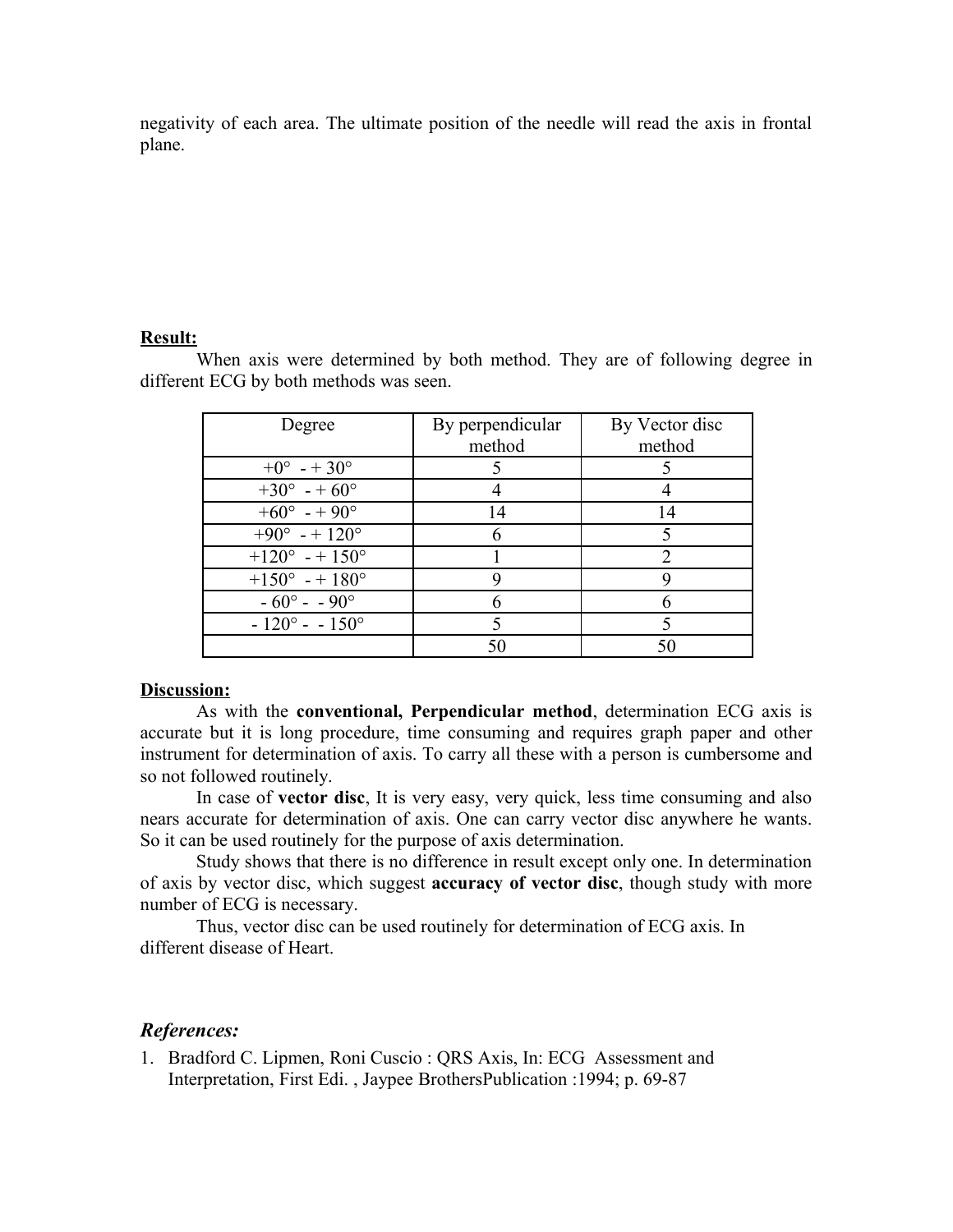- 2. M.M.Singh: Vecotor disc. Indian Journal of Physiology And Pharmacology; 1981 :  $25(1)$ : p. 83-84
- 3. Arthur C. Guyton, John E Hall: Electrophysiology of Cardiac Muscle and coronary blood flow Abnormality, In: Text book of Medical Physiology,  $10<sup>th</sup>$  Edi. Harcourt India private limited, 2001:p.120-133

# **RECENT RESURGENCE OF DIPHTHERIA AMONG CHILDREN-OUR EXPERIENCE**

# **Dr Ritesh C Shah, Dr A S Shah, Dr R N Joshi, Dr B S Shah Department of Pediatrics, Smt NHL Mun. Med.college Ahmedabad.**

Introduction: Diphtheria is the first infectious disease to be conquered by vaccine. It is an acute toxic infection caused by C.Diphtheria .It affects superficial layers of skin and respiratory tract membrane resulting in local inflammation by producing a potent polypeptide exotoxin. The aims and objectives of this study are to study percentage of cases of diphtheria, to study duration of symptoms before treatment and outcome and to study relation between complications and cause of death in patients of diphtheria.

 Methods: Total 25 cases of diphtheria admitted in year 2005 were studied. Patients with positive throat swab for Gm stain and special stain (Macune Albright strain) confirmed by culture report were taken as cases. All patients received ADS in proper doses as and when available at the earliest. All patients were treated on the standard line of treatment.

- Results: Out of total 2742 admissions during the year 2005 there were 25 cases of diphtheria while during the year 2004 only 11 cases were there (out of 2831 admissions). 18 patients out of 25 cases were not vaccinated. Highest number of cases was in preschool age group. Fever and oropharyngeal membrane were the most common symptoms. Mortality was highest in patients who presented 6 days after the appearance of symptoms (8 out of 9). 80% of patients in this study had complications amongst which myocarditis (13 pts) and mechanical obstruction (7 pts) were major.16 patients were expired (64%). All 13 patients who got myocarditis were expired.
- Conclusion: There is a trend of significant increase in cases of diphtheria Majority of cases were unvaccinated. Late presentation and patients with myocarditis are very high-risk patients.

Recommendations: there is urgent need for refocusing on immunization and completion of immunization before school days. Aggressive management of cases of myocarditis in ICU. There is need for prospective study to be undertaken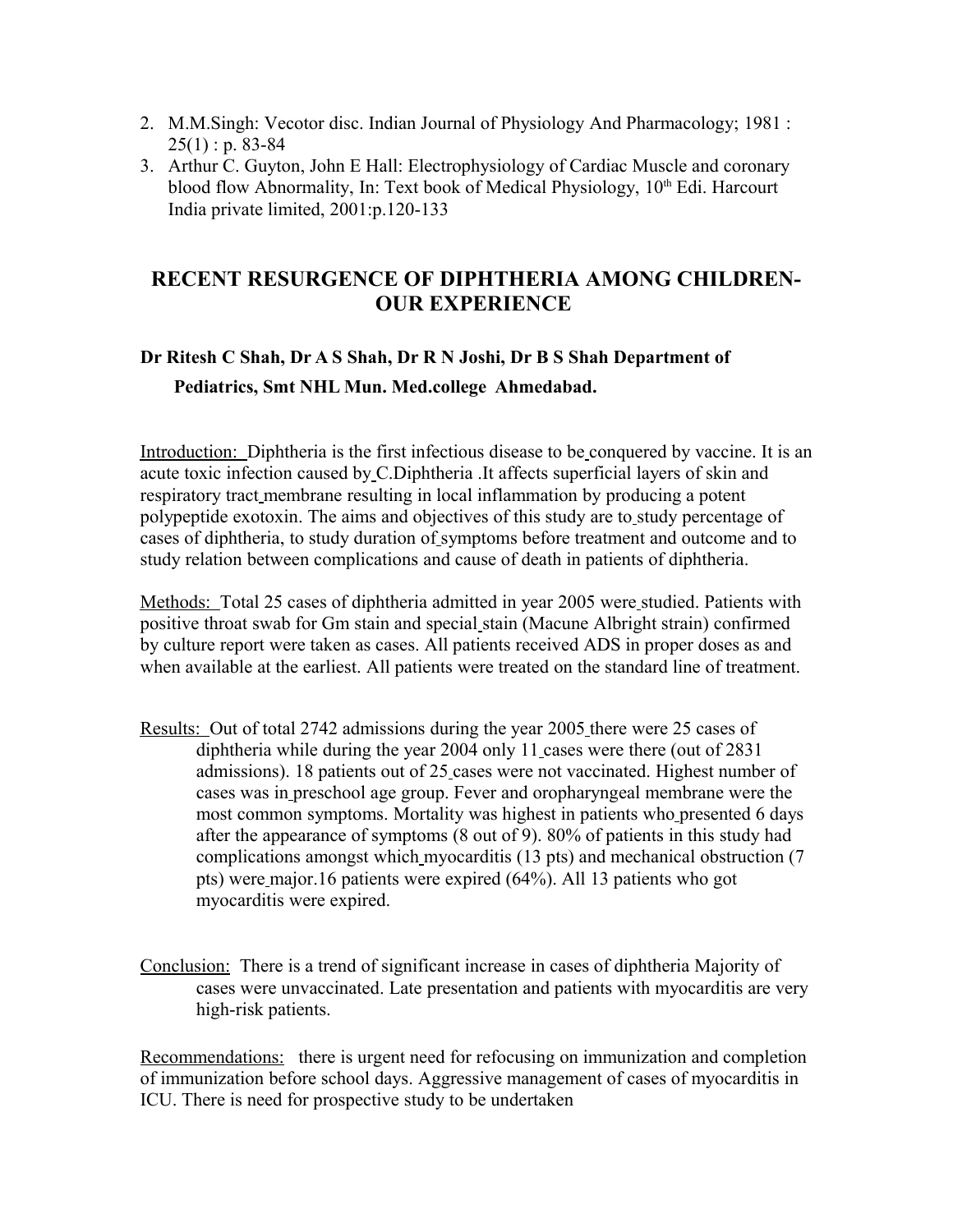# **Bird flu: IS PANIC JUSTIFIED?**

Dr. Sheetal Vyas, Associate Professor, Department of Community Medicine Dr. Jyotiben S Deokule, Professor and Head, Department of Microbiology

1.Influenza :

1.1 Introduction:

 It is an acute respiratory infection caused by influenza viruses A, B and C and characterized by sudden onset of chills, fever, malaise, muscular pains and cough. It manifests in several forms ranging from sub-clinical infection to pandemics. The disease occurs in form of epidemics in between the pandemics. The periodicity of epidemics is irregular due to circulation of many strains.

1.2Causes of rapid spread:

The factors contributing to rapid spread of the disease are as follows-

- 1. Short incubation period
- 2. Large number of sub-clinical cases
- 3. High proportion of susceptible.
- 4. Short duration of immunity
- 5. Absence of cross immunity

### 1.3 Epidemiology

At present there are three influenza viruses which are in circulation namely Influenza A (H1N1),

 A (H3N2) and B. Whenever there is epidemic of influenza children and old people observe highest mortality. Epidemics are more common in winters due to overcrowding as transmission of infection from one person to other person is due to droplets which are generated while sneezing, coughing and talking. Incubation period is ranging from 18 Hours to 72 Hours.

1.4Antigenic Shift and Drift

Influenza A virus has mainly two antigens Haemagglutinin or 'H' antigen and Neuraminidase or 'N' antigen. H antigen initiates infection following attachment of virus to the susceptible cells and N antigen is responsible for release of virus from the infected cells. Antigenic shift means sudden and complete major change in antigenic components because of genetic recombination of human influenza virus with animal or avian virus. Antigenic drift means gradual change over a period of time because of point mutations.

1.4Influenza Pandemics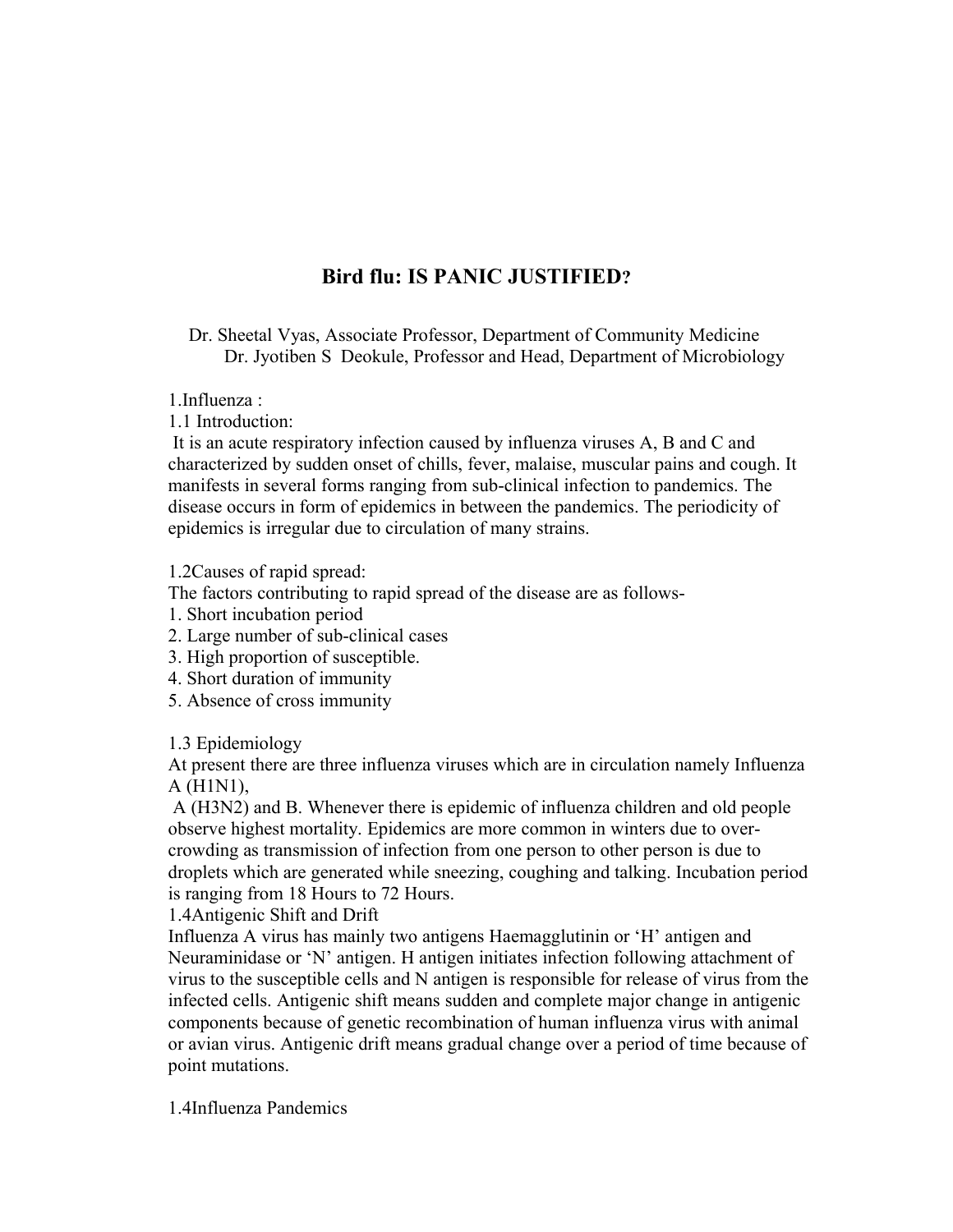Pandemics are caused by type A virus and usually result from unpredictable recombination of human, swine or avian antigens. In past epidemics of influenza occurred in 1918 (H1N1, Spanish Flu), 1957 (H2N2, Asian Flu ), and 1968 (H3N2, Hong Kong Flu).

## 2.Avian Influenza

Avian influenza is an infectious disease of birds caused by type A strains of influenza virus. All Known subtypes of influenza A virus circulate amongst wild bird species. Out of 16 known subtypes of H antigens in birds 3 are circulating in the humans namely H1, H2 and H3. Two out of 9 subtypes of N antigens are circulating in the humans which are N1 and N2.

All 16 HA and 9 NA subtypes of influenza viruses are known to infect wild waterfowl, thus providing reservoir of influenza viruses in bird population. While all birds are thought to be susceptible to infection with avian influenza virus, many wild bird species carry these viruses without any apparent signs of harm. Other bird species including domestic poultry develop disease when infected with avian influenza viruses.

## 2.1 Characteristics of avian influenza in birds

The virus causes two distinct form of disease - one common and mild, the other rare and highly lethal. The mild form is expressed as ruffled fathers, reduced egg production or mild effects on respiratory system. Highly pathogenic form of avian influenza is characterized by sudden onset of severe disease, rapid contagion and mortality rate that can approach 100% within 48 Hours. The virus not only affects respiratory tract but also involve multiple organs and tissues resulting in massive internal hemorrhages and hence also named as Chicken Ebola.

### 2.2 Out breaks of avian influenza

All outbreaks have been caused by viruses of H5 and H7 subtypes. Not all virus strains of H5 and H7 subtypes are highly pathogenic but most are thought to have the potential to become so. Some species of migratory waterfowl are now thought to be carrying the H5N1 virus in its highly pathogenic form and introducing it in the new geographic areas located along their flight routes. Apart from being highly contagious among poultry, avian influenza viruses are readily transmitted from farm to farm by movement of live birds, people (specially when shoes and other clothing are contaminated),contaminated vehicles, equipments, feed and cages. Highly pathogenic viruses can survive in bird faeces for 6-35 days with more survival period at low temperatures.

### 2.3 Control of avian influenza in birds

The logistics of recommended control measures are more straightforward when applied to large commercial farms but difficult where birds are raised in small backyard. The suggested control measures are-

-Rapid culling of all infected or exposed birds

-Proper disposal of carcasses. The carcasses fall in category two of hospital waste and should be disposed by incineration or deep burial.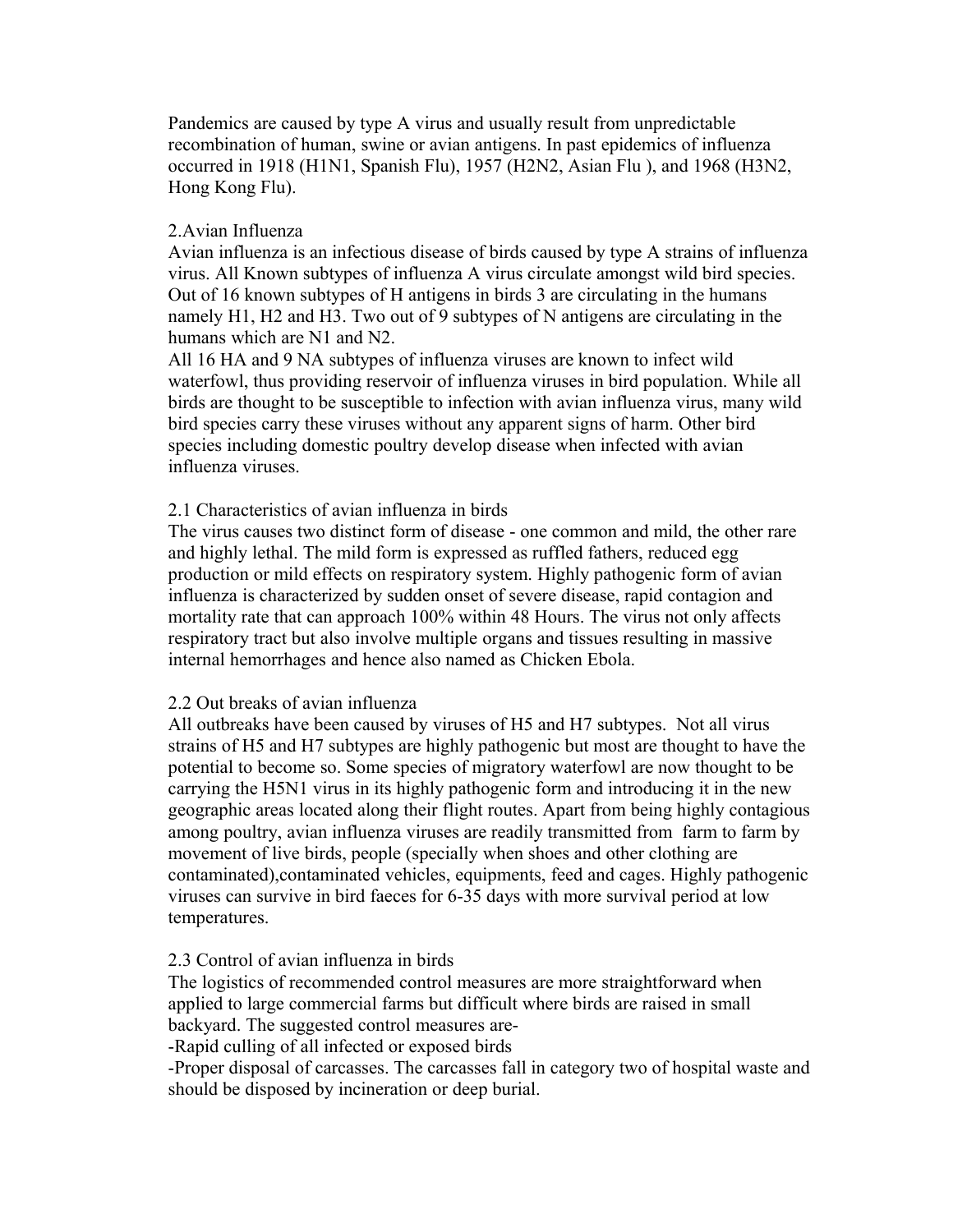-Quarantine and rigorous disinfection of farms

-Implementation of strict sanitary measures

-Restriction of movement of live poultry both within and between countries

-Vaccination of poultry in high risk areas provided that quality assured vaccines are used. Poor quality vaccines pose a risk for human health as they may allow infected birds to shed viruses while still appearing to be disease free.

### 3. Human exposure and infection

The domestic birds usually roam freely as they scavenge for food and often mingle with wild birds or share water sources with them. On the other hand domestic birds enter household and share areas where children play or sleep. Poverty exacerbates the problem in situation where a prime source of food or income can not be wasted and households frequently consume poultry when deaths or signs of illness appear in flocks. This causes high risk of exposure to the viruses during slaughtering, defeathering, butchering and preparation of poultry meat for cooking. Moreover, deaths are not reported as they are considered common in adverse weather conditions. The frequent absence of compensation to farmers for destroyed birds further works against those reporting of outbreaks and may encourage owners to hide their birds during culling operations.

### 3.1. The role of migratory birds

Scientists are convinced that migratory water fowl are carrying H5N1 virus. Evidence regarding this appearing in mid 2005. The die-off space of more than 6000 migratory birds infected with highly pathogenic H5N1 virus which began at Qinghai Lake nature reserve in central China in late April 2005 and probably unprecented. Scientific studies have found that viruses from the most recently affected all of which lie along migratory routes.

### 3.2. Countries affected by outbreaks in birds

The outbreaks began in South- East- Asia in mid 2003 and have now spread to a few parts of Europe. Nine Asian countries have reported outbreaks, namely- republic of Korea, Vietnam, Japan, Thailand, Cambodia, the Lao People's Democratic Republic, Indonesia, China and Malaysia. In july-2005, the virus spread beyond its original focus beyond Asia to affect poultry and wild birds in the Russian federation and Kazakhstan.

### 4. The disease in human

Influenza viruses are highly species specific. Since 1959, instances of human infection with an avian influenza virus have occurred on only 10 occasions. Of the hundreds of strains of avian influenza viruses, four are known to cause human infections namely- H5N, H7N3, H7N7 and H9N2. Human infection is mild except with H5N1 which is of concern because of two main reasons- firstly as it has caused higher number of cases of severe disease and secondly it has crossed species barrier on at least 3 occasions in recent years- Hong Kong1997,Hong Kong 2003 and current outbreaks which began in December 2003. H5N1 influenza virus, if given enough opportunities will develop characteristics it needs to cause pandemic. The virus has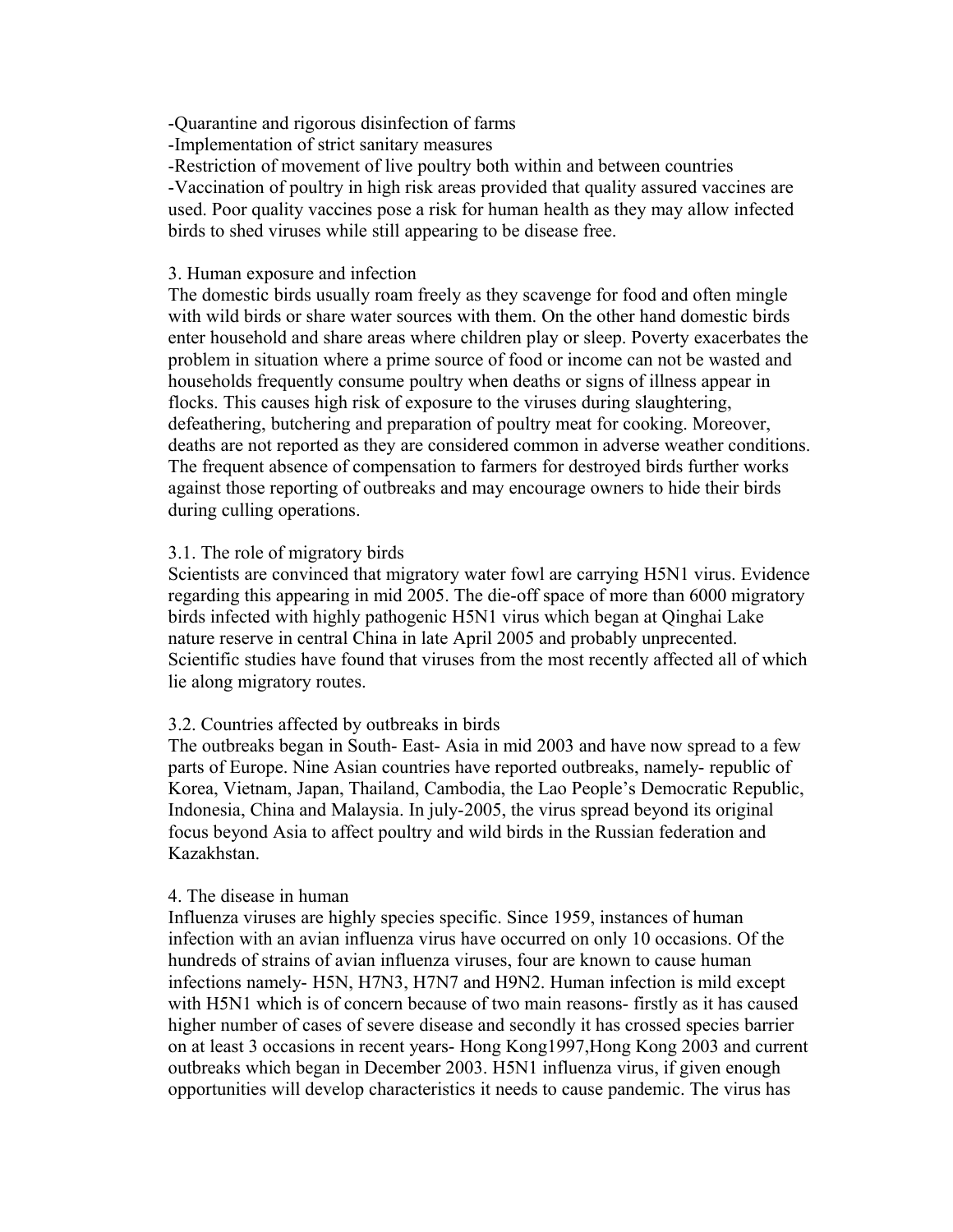met all the prerequisites for start of a pandemic save one: an ability to spread efficiently and sustain ably among humans. Moreover studies of human cases determined that contact with live poultry was source of infection and there are very limited evidences of person to person transmission. Each additional human case gives the virus an opportunity to improve its transmissibility in humans, and thus develop in to a pandemic strain.

4.1Transmission of disease to Humans

Following modes of transmission have been identified :

1. Close contact with dead or sick birds

2. Slaughtering, defeathering, butchering and preparation for consumption of infected **birds** 

3. Exposure to chicken faeces.

4. Yet unknown environmental factor.

5. Role of peri-domestic birds like pigeons or use of untreated bird faeces as fertilizers.

However further research is needed to better define the exposure circumstances, behaviors and possible genetic or immunological factors that might enhance likelihood of human infection.

4.2 Assessment of possible cases:

While assessing possible cases, following things are kept in mind:

1. Inquiry about direct contact with infected birds or their faeces

2. keeping high index of suspicion for those showing influenza like symptoms

4.3 Clinical Features

Most human cases have unusually aggressive clinical course with rapid deterioration and high fatality. Incubation period for H5N1 avian influenza is longer than seasonal influenza ranging from 2-8 days and may be upto 17 days. World Health Organization currently recommends incubation period of 7 days for field investigations and monitoring of patient's contacts. Initial symptoms include a high fever, usually with a temperature higher than 38 C, and influenza like symptoms. Diarrhea, vomiting, abdominal pain, chest pain and bleeding from nose and gums have also been reported as early symptom in some patients. Few patients may present without respiratory symptoms and may have encephalitis, fever and diarrhea as main symptom. There is usually development of manifestations of the lower respiratory tract early in the illness. Difficulty in breathing develops around 5 days following the first symptoms. Respiratory distress, a hoarse voice and crackling sound when inhaling are commonly seen. Sputum production is variable and sometimes bloody. Almost all patients develop pneumonia. Acute respiratory distress develops at around 6<sup>th</sup> day and range is 4 to 13 days. Respiratory failure has been observed after 3 to 5 days of onset of symptoms. Another common feature is multi-organ dysfunction involving kidney and heart. There may be associated lymphopenia, leucopenia, elevated aminotransferases, thrombocytopenia and disseminated intravascular coagulation.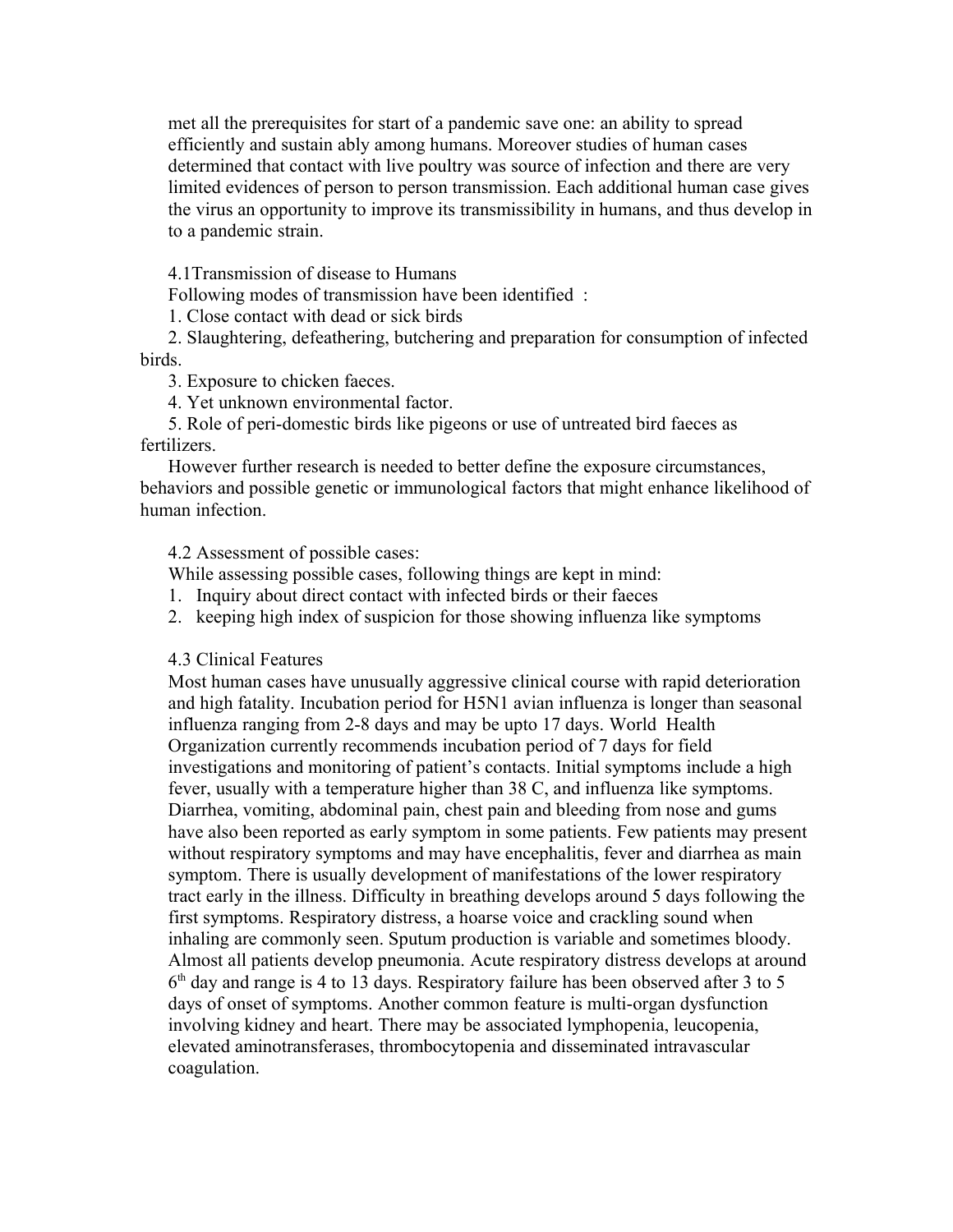### 4.4 Role of anti-viral drugs

Two drugs in the neuraminidase inhibitor class namely, oseltamivir (Commercially known as Tamiflu) and Zanamivir (Commercially known as Relenza) can reduce the severity and duration of seasonal influenza. An older class of anti-viral drugs amantidine and ramantidine could potentially be used against pandemic influenza but resistance to these drugs can develop rapidly.

Oseltamivir (commercially Known as Tamiflu) should be prescribed as early as possible ideally within 48 hours. As mortality associated with the disease is high and prolonged viral replication occurs in it, administration of drug is considered even in those presenting late in illness. Dose in adults and adolescents of more than 13 years age is 150 mg/day, given as 75 mg twice a day for 5 days. It is not recommended for children less than 1 year of age. Treatment may be prolonged to 7 to 10 days in those not showing clinical response. In severe infection with H5N1 virus the dose and duration of treatment may be increased keeping in mind that daily dose of > 300 mg may be associated with severe side effects. Serial clinical assay to monitor viral load, drug susceptibility and drug levels has to be carried out.

4.5 Countries with Human cases in current outbreak

Human cases have been reported from six countries- Cambodia, China, Indonesia, Thailand, Turkey and Viet Nam. Altogether, more than half of the laboratory confirmed cases have been fatal.

4.6 Reasons for Panic and no panic

Reasons for panic are-

- The antigen H5 in H5N1 virus is totally new for human population hence no herd immunity is existing at present .
- This causes mostly serious infection with systemic complications.
- The Case Fatality rate is very high.
- It has crossed species barrier several times.
- No vaccine is available which can provide protective immunity.
- Treatment is also not very effective and not available readily.
- Migration of birds (Waterfowls) is natural and universal phenomenon.
- Domestic ducks now excrete large quantities of highly pathogenic virus without showing signs of illness and are now acting as silent reservoir of virus
- Virus circulating now are more lethal and survive longer in the environment
- H5N1 has expanded host range

Reasons for no panic are-

- Till now H5N1 has caused very few human cases
- The disease is rare
- Only those in direct contact with poultry are affected
- Person to person transmission is not observed

So it is an impending pandemic.

4.7Why are the pandemics such dreaded events

Influenza pandemic can rapidly infect virtually all countries. Once international spread begins, pandemics are considered unstoppable, caused as they are by a virus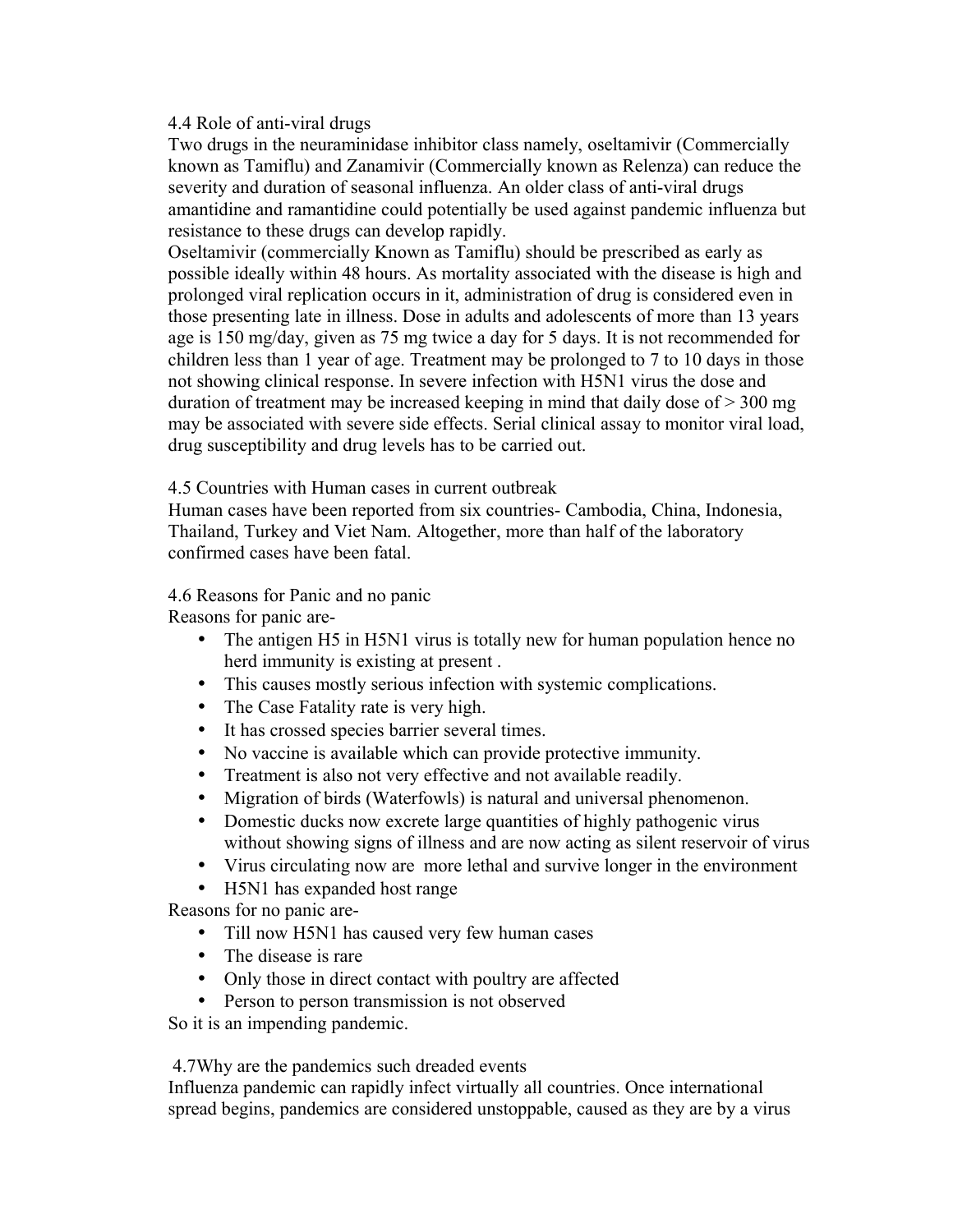that spreads very rapidly by coughing and sneezing. As infected people can spread virus before they become symptomatic, it adds to the risk of international spread via asymptomatic air travelers. Severity of disease and the number of deaths caused by a pandemic virus vary greatly. Pandemics can cause large surges in the number of people requiring or seeking medical or hospital treatment, temporarily overwhelming health services. High rates of worker absenteeism can also interrupt other essential services. Based on past experience, a second wave of global spread should be anticipated within a year. As all countries are likely to experience emergency conditions during a pandemic, opportunities for inter-country assistance are nil.

#### 4.8 Warning signals of a pandemic

Clusters of patients with clinical symptoms of influenza, closely related in time and place, detection of cases in health workers caring for H5N1 patients are warning signs of human to human spread of disease. In such situation field investigation of every possible case and sharing viruses with WHO reference laboratories should be carried out.

### 4.9 Status of Vaccine

Vaccines effective against a pandemic virus are not yet available. Besides that no vaccine is expected to be widely available until several months after the start of a pandemic. Further the vaccine needs to closely match the pandemic virus hence largescale commercial production will not start until the new virus has emerged and a pandemic has been declared. Current global production capacity falls far short of the demand expected during a pandemic.

#### 4.10 Can a pandemic be prevented?

No one knows with certainty. The best way to prevent a pandemic would be to eliminate the virus from birds but it can not be achieved. By early 2006 WHO will have stockpile of antiviral medicines sufficient for three million treatment courses which could be used prophylactically near the start of pandemic to reduce the risk that a fully transmissible virus will emerge or at least delay its international spread. But the world is ill prepared to defend itself during a pandemic.

#### References:

- 1. CD Alert September 2005, Volume 9, Number 9
- 2. News Letter, NICD Delhi
- 3. WHO Avian Influenza Fact Sheet
- 4. Park's Text Book of Preventive and Social Medicine

# **ADIPOSE TISSUE AS AN ENDOCRINE ORGAN: ADIPOSE BRAIN COMMUNICATION**

**Dr Janardan V Bhatt MD Med, MD Phys, PhD Phys ;Editor, Prof.of physiology at Nagar school of optometry and Associate prof. of Physiology Smt NHL Mun. Med.College Ahmedabad** 380006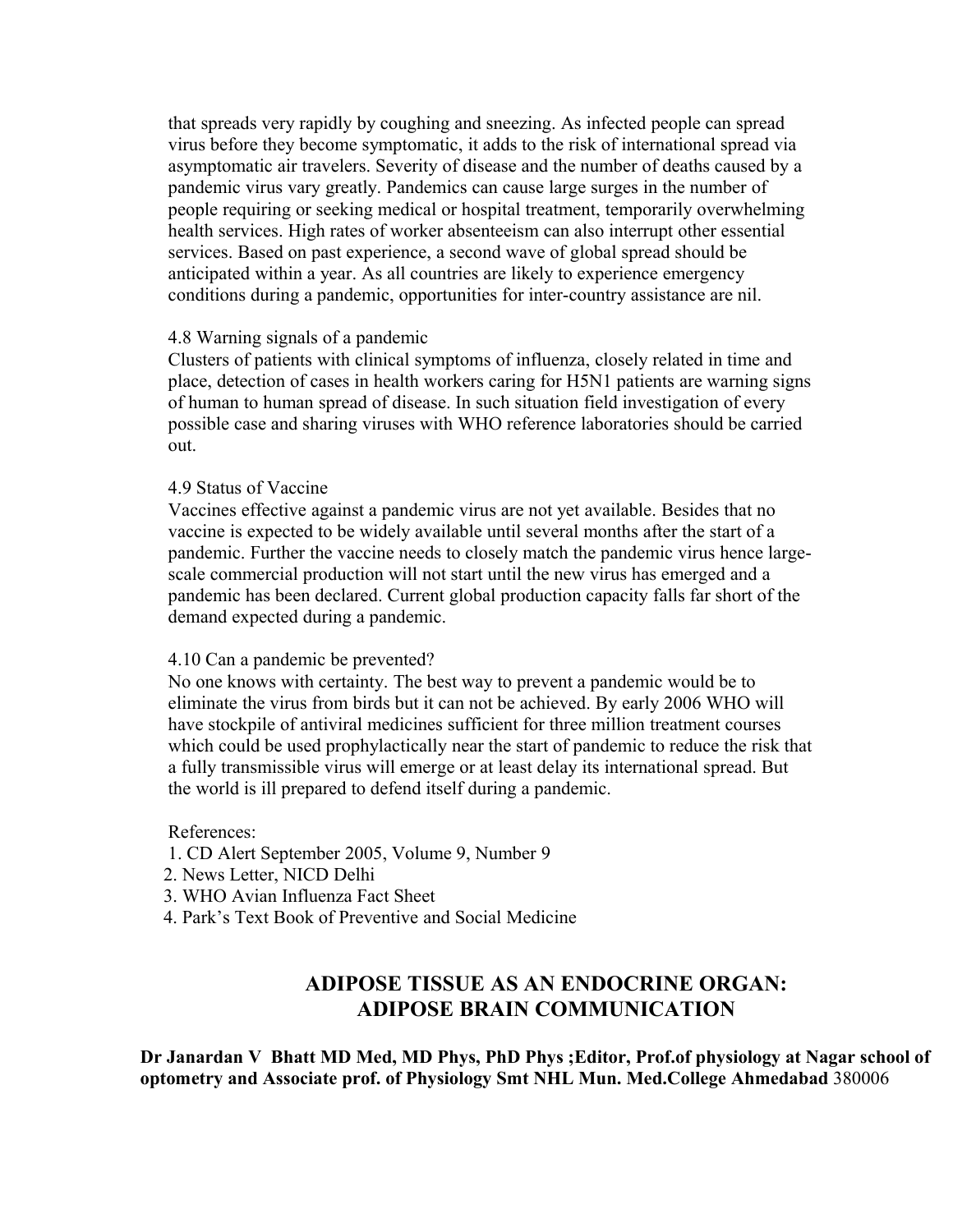**Abbreviations: AGRP=Agouti-related peptide, ASP=Acylation stimulating protein, C1q=complements 1q,CART:Cocaine-and amphetamine-regulated transcript, CRH= corticotrophin-releasing hormone,IL6=interleukin 6,IRS= insulin receptor substrate, JAK=janus kinase, MCH=melanin concentrating hormone, MSH=Melanocyte stimulating hormone,MCP=Monocyte chemo attractant protein ,NPY=Neuropeptide Y ,PI3K= phosphatidylinositol 3-kina protein tyrosine phosphatase ,SOCS=Suppressor of cytokine signaling ,STAT=Signal transducer and activator of transcription, TNF=Tumor necrosis factor**

The adipose tissue is a significant portion of our body weight. Body weight is not constant but in dynamic pool of total metabolism of food stuff i.e. carbohydrates, proteins and fats i.e. body energy fuels. The body weight is maintained by complex balance mechanisms of intake and out put of energy fuels. Normally the healthy person maintains constant body despite wide variation in intake of food. In one scientific investigation it was found that average woman gain 11 Kg weight between the ages of 25 and 65. It was further calculated that the total food intake of a woman over the 40 year period is more than 18 metric tons [18000 kg]. In this experimental set up the error in food intake over the energy expenditure that they produce the weight gain is less that 0.03%. You will just say amazing! mechanism of regulation of weight . Due to recent epidemic of obesity especially the child hood and adolescence obesity craving for need of slimming, figure and beauty, there is enough motivation among the medical scientists to discover mechanism and management of obesity.

Since long the adipose tissue was considered as physiologically and biochemically as silent /inert organ and only known function was storage i.e. for storage of excess of energy in the form of triglycerides in adipocytes.

 Recent breaking news about adipose tissue is, that it secret number of proteins which act as hormones, cytokines known as adipokines.

If the body weight is to be maintained constant, there has to be some communication between brain / hypothalamus and adipose tissue.

And yes the recent observations have proved the fact that brain and adipose tissue communicate and transfer the signals by adenosines. It is also found that these adipokines are closely related to the severity of adiposity.

In fact the adipose tissue is a versatile organ system necessary for survival. However, dysregulation of adipose signaling in the brain and peripheral organs clearly leads to obesity a major metabolic abnormalities, and insulin resistance, diabetes and dyslipidemia.

Leptin, adiponectin and to some extent resistin offer potential mechanisms to explain

how adipose tissue is able to modulate glucose and lipid metabolism under various

physiologic and pathologic states.

Adipocyte hormones could become important markers of disease prevention as well as

potential therapeutic targets for obesity and related diseases.

Before we proceed to endocrines and adipokines of adipose tissue, let us revise our knowledge of regulation of food intake. It was BK Anand et al who proposed the role of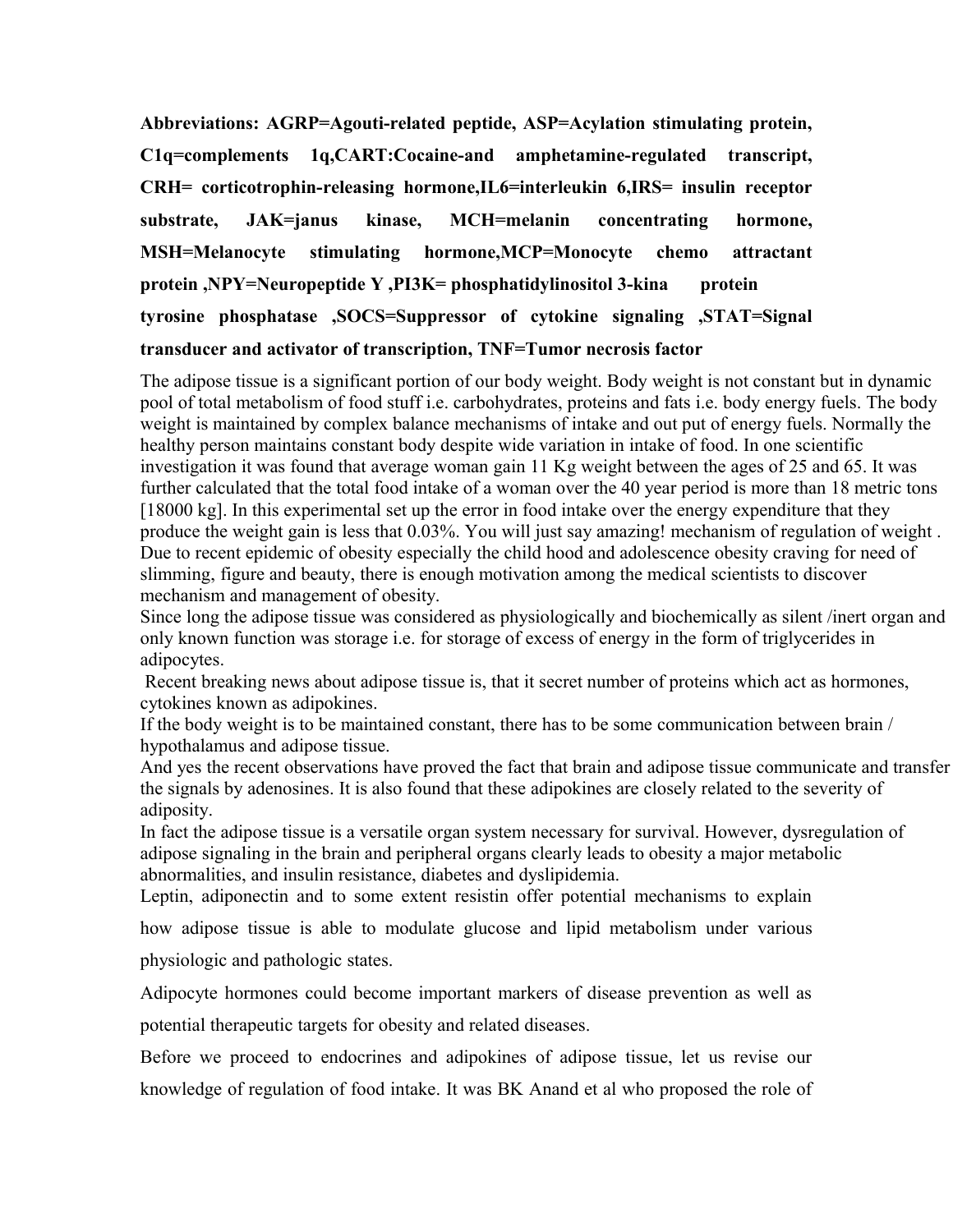hypothalamic neurons in regulation of food intake. This hypothesis was later found to be

conclusive for establishing the two centers in hypothalamus i.e.

## A] Feeding centre

B] Satiety centre ventro medial nucleus of hypothalamus

Stimulation of feeding centre lead to feeding behaviors and destruction of the centre lead to anorexia. Contrarily, if the neurons of satiety centre are stimulated, the animal stop eating while if this area is destroyed there is hyperphagia.

The evidences suggest that satiety centre function by inhibiting the feeding centre.

It appears that the feeding centre is chronically active and its activity is transiently inhibited by the activity of satiety centre after the ingestion of food. BUT the mechanism is not as simple as it looks. For example a rat with lesion in satiety centre there is hyperphagia with weight gain [the classical hypothalamic obesity], but later on achieve a plateau state and maintain a new weight gain by same feeding regulation. The probable explanation for this phenomenon is neuro plasticity. We have just begun to learn the neuro transmitters secreted by these hypothalamic neurons. Many of the transmitters are peptides and known as neuro peptides. One such neuropeptide is known as neuro peptide Y [NPY]. NYP secreting neurons are located in arcuate nuclei and project to Para ventricular nuclei. The activity of the cell bodies of NPY neurons are increased during feeding and decrease during satiety. The action of NPY is coupled with G Proteins via receptor i.e. Y1, Y2, and Y5.It has been found that Y5 increase food intake while Y2 is inhibitory. The recent clinically significant observation is that accumulation of Malony COA in the tissue inhibit food intake with loss of weight by decreasing the activity of NPY neurons. If the non toxic inhibitor of fatty acid synthesis may increase level of Malonyl CoA and achieve weight control. Another group of Lateral hypothalamic neurons secret two neuro peptides Orexin A and B and increase food intake and interestingly mutation of gene of receptor of orexin is associated with Narcolepsy in dogs. Recently, lots of interest is generated about a neuro peptide Gherin. Gherin is produced by stomach also found in hypothalamus. It binds with a receptor called Growth hormone secretagogue [GHS].Its action is increase body weight.

It also observed that in mammals there is Melanin concentrating hormone MCH secreting neuron in lateral Hypothalamus and it increase food intake.

There are another group of neuro peptides which decrease food intake i.e. Pre opio melano cortin POMC and alpha MSH Secreting neurons found in hypothalamus and they decrease food intake via MC4-R receptor. A mutant strain of mice called agouti over produces agouti protein and inhibit the action of MC4R and causes obese mice strain. Still a novel peptide called CART [cocaine and amphetamine regulated transcript] decrease food intake. Similarly two known peptides CRH and ACTH also decrease food intake. Catecholamine also suppresses the appetite and decrease weight is by many mechanisms and one is by increasing the basal metabolic rate. Clinically used amphetamine and related drugs act by releasing nor epinephrine in brain. Serotonin is also play role but more complex depending upon the type of receptor. In mice if the gene for 5HT2C receptor is knocked out, the mice is obesity. Majority of tricyclic antidepressants are associated with increase body weight .The most commonly used drug for gaining weight cyprohaptidine is anti serotonin. While majority of SSRI [selective serotonin reuptake inhibitors] sertraline … decrease body weight. To day most effective drug for treatment i.e. Sumatra was introduced as SSRI antidepressant, but later on found to be good appetite suppressant.

Like any homeostatic mechanism, in body weight regulation there is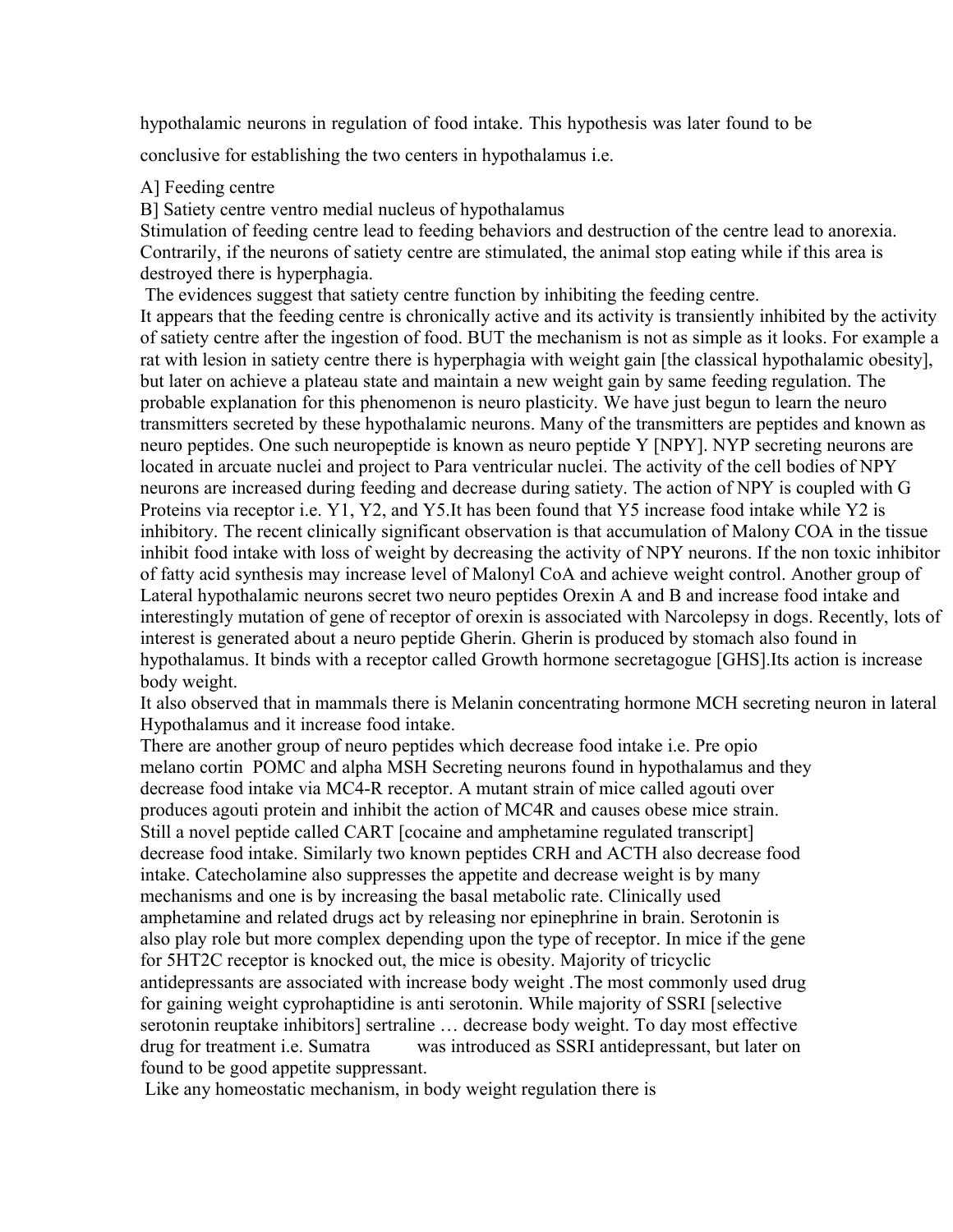A] Sensory/ afferent mechanism

1] Glucostat neuron Glucose sensor

2] Gut hormones and other gut afferent

3] Lipostat neurons Lipid and sensors of Adipose tissue hormones and signals

B] Centre in hypothalamus

I.e. satiety and

Feeding centre

C] Efferent mechanism mainly by two mechanisms

1] By decreasing or increasing food intake

2] By increasing or decreasing food utilization

Afferent Mechanism

1] Glucostat neuron:

These neurons are present in satiety centre and the activities of these neurons are depending on glucose utilization by brain and the neurons. When the glucose utilized by brain is low that the cerebral /hypothalamic arterio/venous deference for glucose is low. This phenomenon keeps the activity of Glucostat neuron low and inhibits the feeding centre.

But if the AV difference for glucose is very high suggesting increase utilization of glucose by neurons ,the glucostat neuron are activated and stimulate the feeding centre leading to hunger and feeding behaviors .

2] Gut afferents and hormones

Food in the gut leads to release large number of messengers for hypothalamus including Gut hormones i.e.

GRP, Glucagons , Somatostatin , CCK/Cholicystokine

Out of them the CCK play significant role in food regulation.

Gut hormones after release reach brain by blood through blood brain barrier.

Since decades we are aware of existence of gut hormones in brain but there role was not known or rather mysterious.

Recently we begin to learn their role as neuro transmitter.

They also act as afferent feedback mechanism for food intake.

Gut stretching /distension and gut hormones inhibit feeding centre and suppress the eating behaviors for a long time as long as food is present in gut. They also serve as supplementary homeostatic mechanism for protecting gut from indigestion and over distension.

The anorectic mechanism of CCK is mediated by two types of receptors i.e. CCK A and CCK B receptors.

CCK A receptors are peripheral while receptor CCK B Central and peripheral. Central receptor is more important. We hope for selective CCK receptor antagonists for management of Obesity. Anorectic action of CCK is decreased by vagotomy. Distension / relaxation of gut also inhibit the feeding center.

Contraction Hunger contraction increase appetite by stimulating the feeding centre.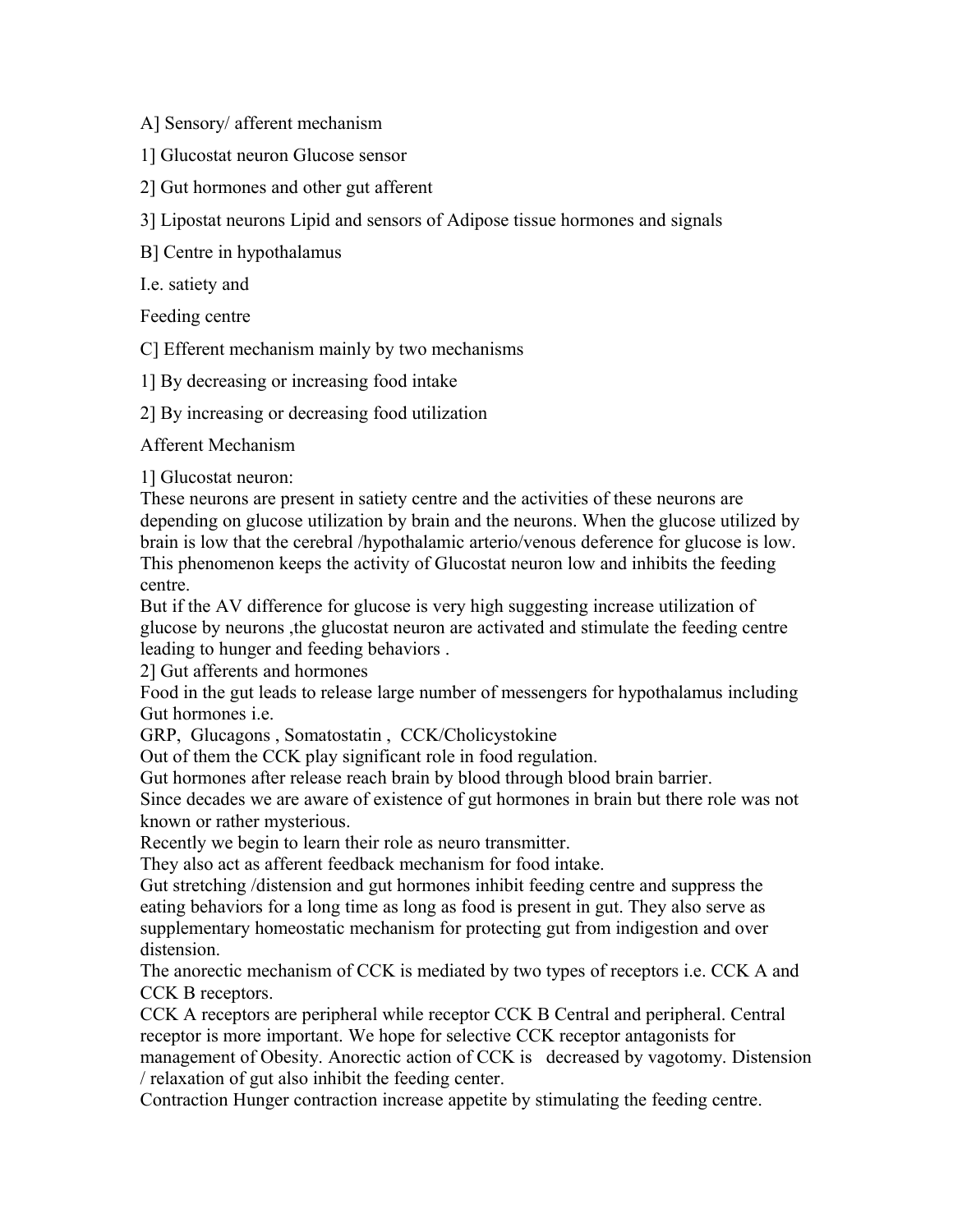3] Some other factors play roles in food intake regulation are Temperature Past experiences Conditioned reflexes Social factor Religion and culture factor Environment Geography Higher centers and cerebral cortex

4] Afferent information from adipose tissue:

Adipose tissue respond actively to controls energy homeostasis, neuro endocrine and other systems by secreting hormones that act in the central nervous system and peripheral tissues

Adipokines and hormones secreted by adipose tissue.

 Leptin, the product of the lepob gene, and other adipose-secreted proteins are known as 'adipokines.' They have profound effects on metabolism.

Kennedy et al in 1953, first proposed the existence of a circulating 'adipostatic' factor, based on the tendency of mammals to maintain a constant body weight despite daily fluctuations in food intake and energy expenditure. Harvey et al published in a link between adipose tissue and the brain parabiosis /cross circulation study in rats. Three decade later genes were identified i.e. lepob gene give rise to leptin an adipokine. There was further evidence that the diabetes gene encodes the leptin receptor. Mutation of leptin receptor gene also leads to obesity in mice. Defective Ob gene [ob/ob] mice are not satiated and become obese and diabetic. Garg interestingly observed that Certain lipodystrophies are associated with increase appetite, steatosis, amenorrhea .These abnormalities are reversed by leptin treatment. Leptin is produced mainly by adipocytes, BUT low levels of expression is observed in placenta, skeletal muscle, stomach and intestine .Leptin is increased in obesity and reduced by fasting and in lean individuals. With the discovery of leptin it was hoped that the administration of leptin will revert the changes associated with obesity. But soon it was found that obesity is associated with increase level of endogenous leptin. This was suggestive of leptin resistance and therapeutic administration was not associated with clinical response. The situation is very similar to the type two [NIDDM] diabetes mellitus. This suggests leptin resistance. This finding was confirmed after demonstrating the leptin receptor on various tissues .Gene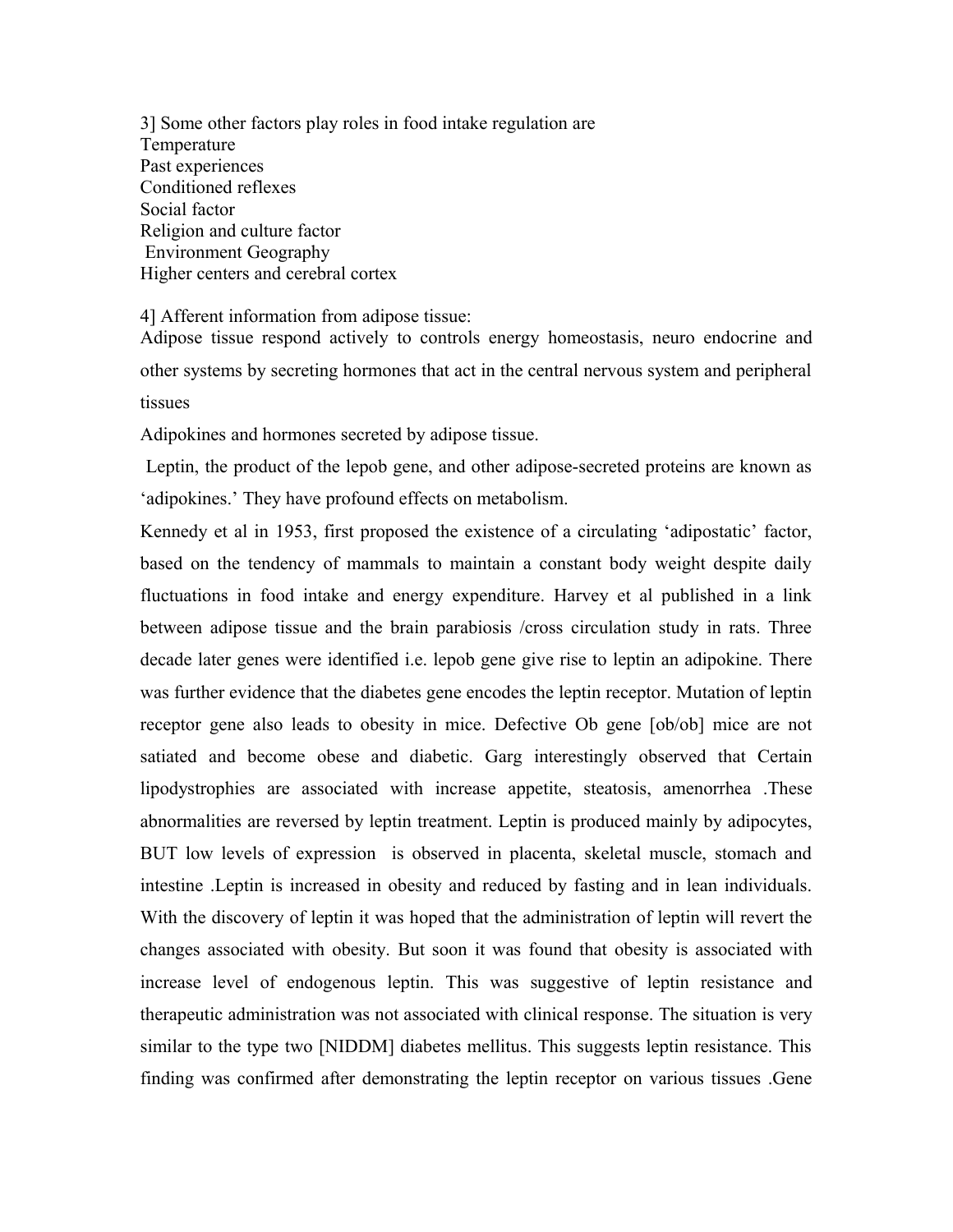responsible for leptin receptor is located experimentally .Obesity developed after Knockout of gene responsible for leptin receptor. While various leptin receptor isoforms have been discovered, most of the effects of leptin on energy balance and hormone levels occur in the brain through the long leptin receptor isoforms (LRb) and JAK-STAT signal transduction. Leptin is transported across the blood-brain barrier by a saturable process and activates JAK2 and STAT3 leading to inhibition of orexigenic peptides, e.g. NPY, AGRP and MCH, and increased expression of anorexigenic peptides, e.g. MSH, CHART and CRH. Interestingly rise in leptin inhibits JAK-STAT signaling through induction of SOCS3. But in contrast increased leptin sensitivity and associated prevention of obesity and improved glucose and lipids tolerance was found with specific ablation of SOCS3 in neurons or haploinsufficiency of SOCS3.

Loss of PTP 1B, an enzyme that terminates leptin response, attenuated obesity and related abnormalities. The central effect of leptin also involves interactions with key targets of insulin in the brain, for example IRS1 and 2 and PI 3-kinase.

Central level the leptin interact syngestically with insulin including IRS 1 and 2 and PI 3 kinase.

Signals that increase leptin are

1]Glucose,

2]Insulin,

3] chronic glucocorticoid exposure and estrogens increase leptin,

While Signals that decrease lepin are

1] B3-adrenergic activity,

2] Androgens,

3] Growth hormone and

4] Inflammatory cytokines

Congenital absence of leptin or leptin receptor is associated with hyperphagia, impaired thermoregulation, ,early-onset obesity, insulin resistance, Steatosis, Neuroendocrine deficits, i.e.. hypothalamic hypogonadism, and immune suppression.

2] TNF alpha

Adipose tissue expresses TNF alpha & IL6, well known cytokines with profound effects on metabolism.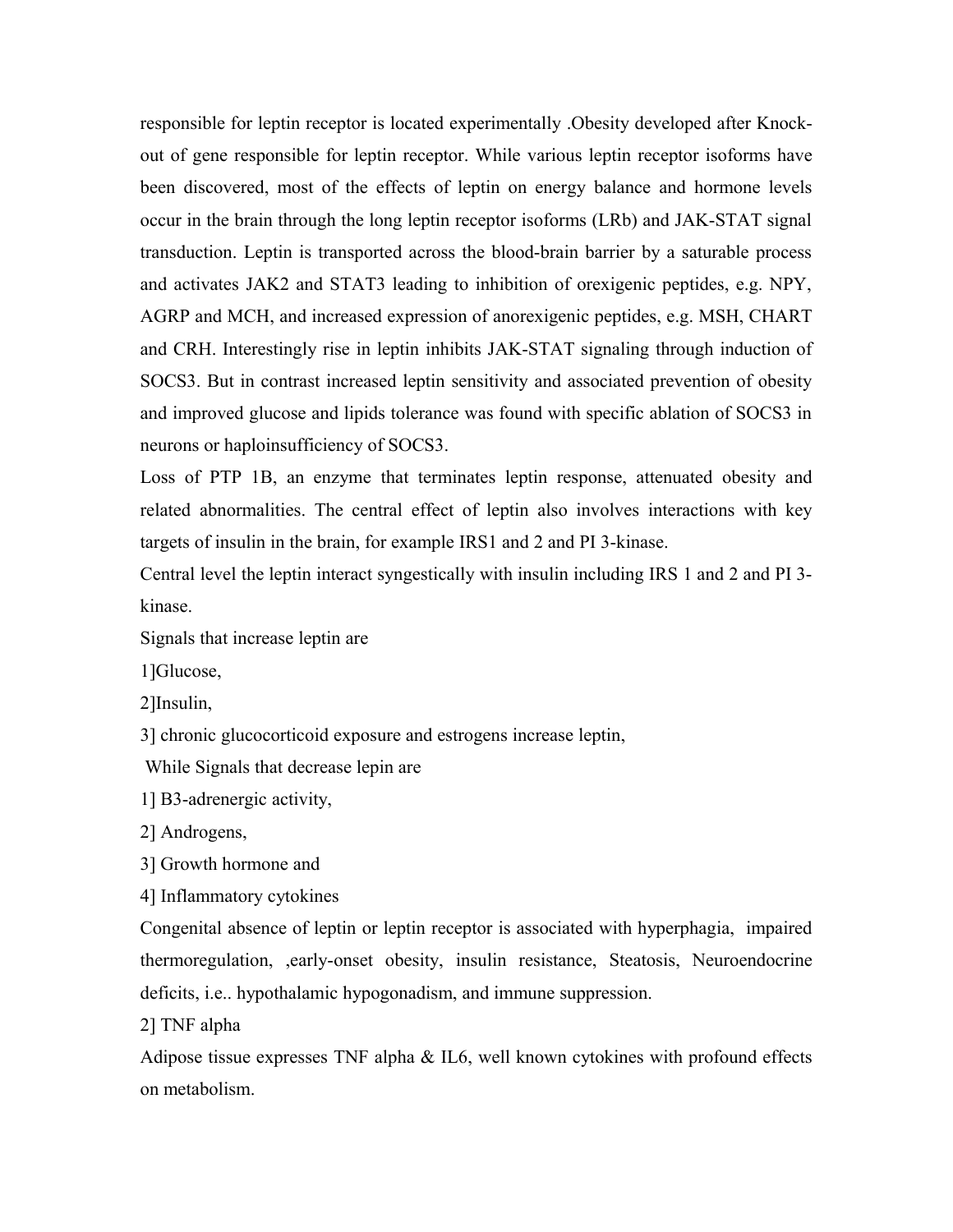In humans, TNF expression is greater in subcutaneous compared with visceral adipose tissue. Adipose tissue expression of TNF is increased in obese rodents and humans and related to insulin resistance. TNF treatment inhibits appetite, increases energy expenditure and induces cachexia.

3] Inter Leukin 6 IL6

IL6 is expressed by adipose tissue, circulates in multiple glycosylated forms and is associated with obesity and insulin resistance. Systemic administration of IL6 increases glucose and lipids and induces insulin resistance. Deletion of the IL6 gene in mice resulted in obesity is typically associated with infiltration of adipose tissue by macrophages that secrete TNF and IL6, as well MCP-1, a chemokine that mediates the recruitment of monocytes.

3] MCP-1 Monocyte chemoattractant protein 1:

MCP-1 is produced by both adipocytes and straumovascular cells, increased in the circulation in obesity, and involved in the development of insulin resistance, vascular inflammation and atherosclerosis.

4] Adipsin (complement factor D) :

Adipsin is produced by adipose tissue and mediates the production of acylation stimulating protein (ASP) through complement factor-3. ASP inhibits fatty acid oxidation, reduces insulin resistance and enhances insulin secretion.

5] Adiponection:

 Adiponection was identified by various laboratories, and hence the multiple names, i.e. adipoQ, adipocyte complement-related protein of 30 kDa (Acrp30), adipose most abundant gene transcript 1 (apM1), and gelatin-binding protein of 28 kDa (GBP28). Human adiponection is a 30-kDa protein and consists of 247 amino acids, resulting in multiple isoforms, monomers, trimers, hexamers and higher order oligomeric structures. Adiponectin is the most abundant protein secreted by adipose tissue and accounts for as much 0.01% of total plasma protein concentration. Adiponectin is subject to nutritional and hormonal regulation but often in an opposite direction to leptin. In contrast to leptin, the levels of adiponectin produced by adipose tissue and in the circulation are reduced in obesity and type 2 diabetes, weight reduction increases plasma adiponectin concentration. The level is dependent on the degree of hyperinsulinemia and insulin resistance than to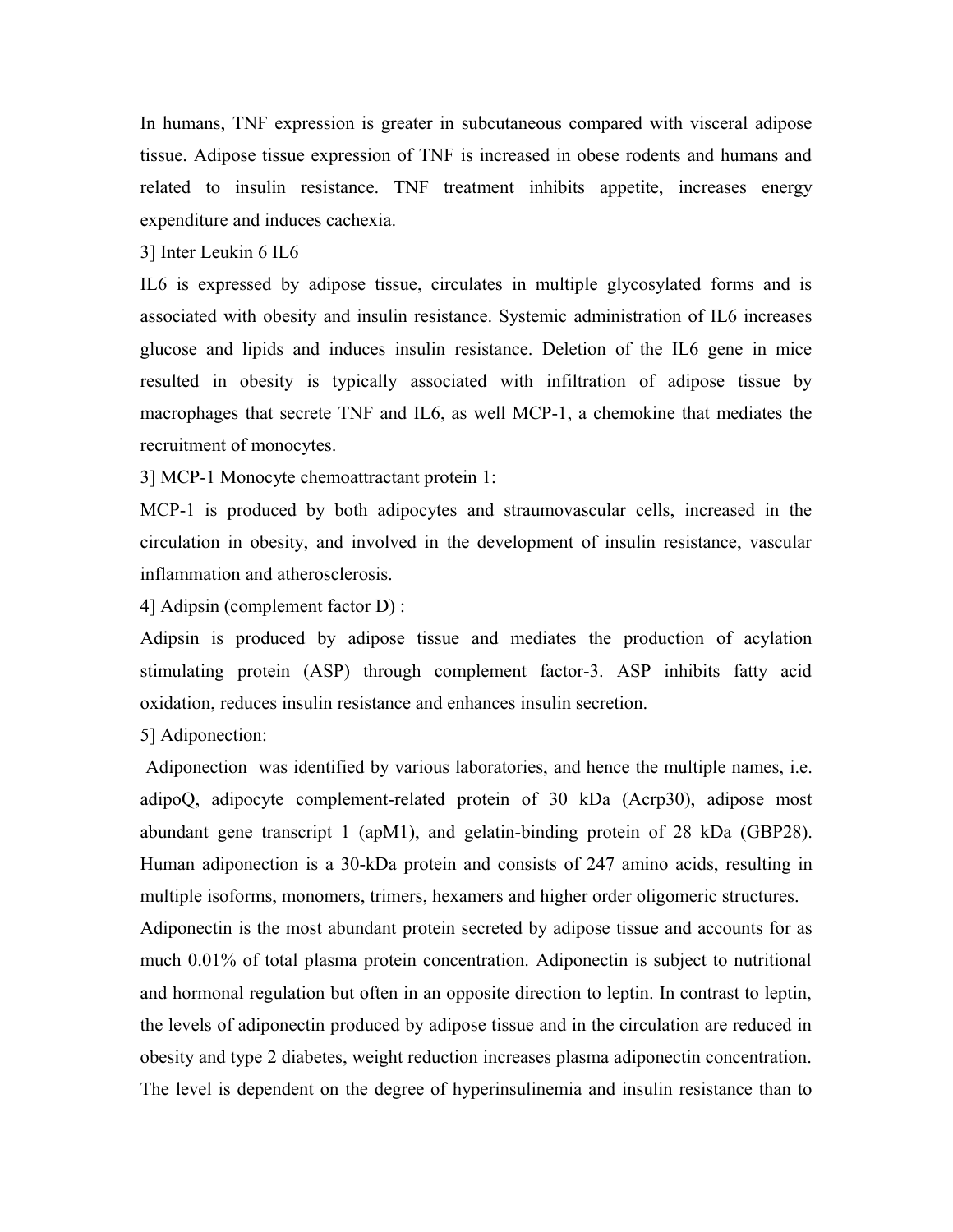adipose tissue mass. Both adiponectin and leptin exhibit ultradian pulsatility as well as a diurnal variation. As is the case with leptin, adiponectin levels are significantly higher in women than men, and this sexual dimorphism may be related to inhibition of adiponectin production by testosterone. Adiponectin mRNA and protein levels are increased by IGF-1, and decreased by TNF, glucocorticoids, B-adrenergic agonists and dibutyrly cAMP. Genome-wide scans have mapped a susceptibility locus for the metabolic syndrome and diabetes to chromosome 3q27, where the adiponectin gene is located. Plasma adiponectin is inversely related to insulin sensitivity and type 2 diabetes. Moreover, elevated levels of adiponectin in the circulation have been associated with a reduction in the risk for type 2 diabetes. In humans, adiponectin concentrations also appear to correlate negatively with plasma triglycerides and risk for atherosclerosis.

Peripheral injection of adiponectin rapidly phosphorylates AMPK, leading to activation and stimulation of fatty acid oxidation in liver and muscle, and reduction in hepatic gluconeogenesis. Likewise, direct treatment of myocytes and hepatocytes with adiponectin activates AMPK and stimulates lipid catabolism. Leptin regulates lipid metabolism through activation of AMPK, raising the possibility of a common signaling mechanism for these adipocyte hormones. Adiponectin also binds to T-cadherin, a protein that is produced in the vascular beds in the brain and peripheral tissues, and could potentially sequester and modulate the bioavailability of adiponection.

6] Resistin

It is a unique cysteine-rich protein. Holcomb et. al originally named resistin as FIZZ2 based on its homology to FIZZ1 (found in inflammatory zone 1), a protein induced during lung inflammation. The name 'resistin' (resist insulin) was based on the ability of this novel protein to inhibit insulin-stimulated glucose uptake in vitro in rodents. Resistin-like molecules (RELMs) are expressed in the intestine and various tissues. Kim et. al. identified resistin as an 'adipose specific secretary factor' (ADSF) which inhibited adipocyte differentiation. Similar to leptin, resistin is reduced by fasting and increased in response to refeeding. Studies have also demonstrated the ability of glucocorticoids and TNF to stimulate resistin expression. Resistin expression is extremely low in human adipose tissue, and derived from stromal tissue, i.e., preadipocytes and endothelial and vascular smooth muscle cells.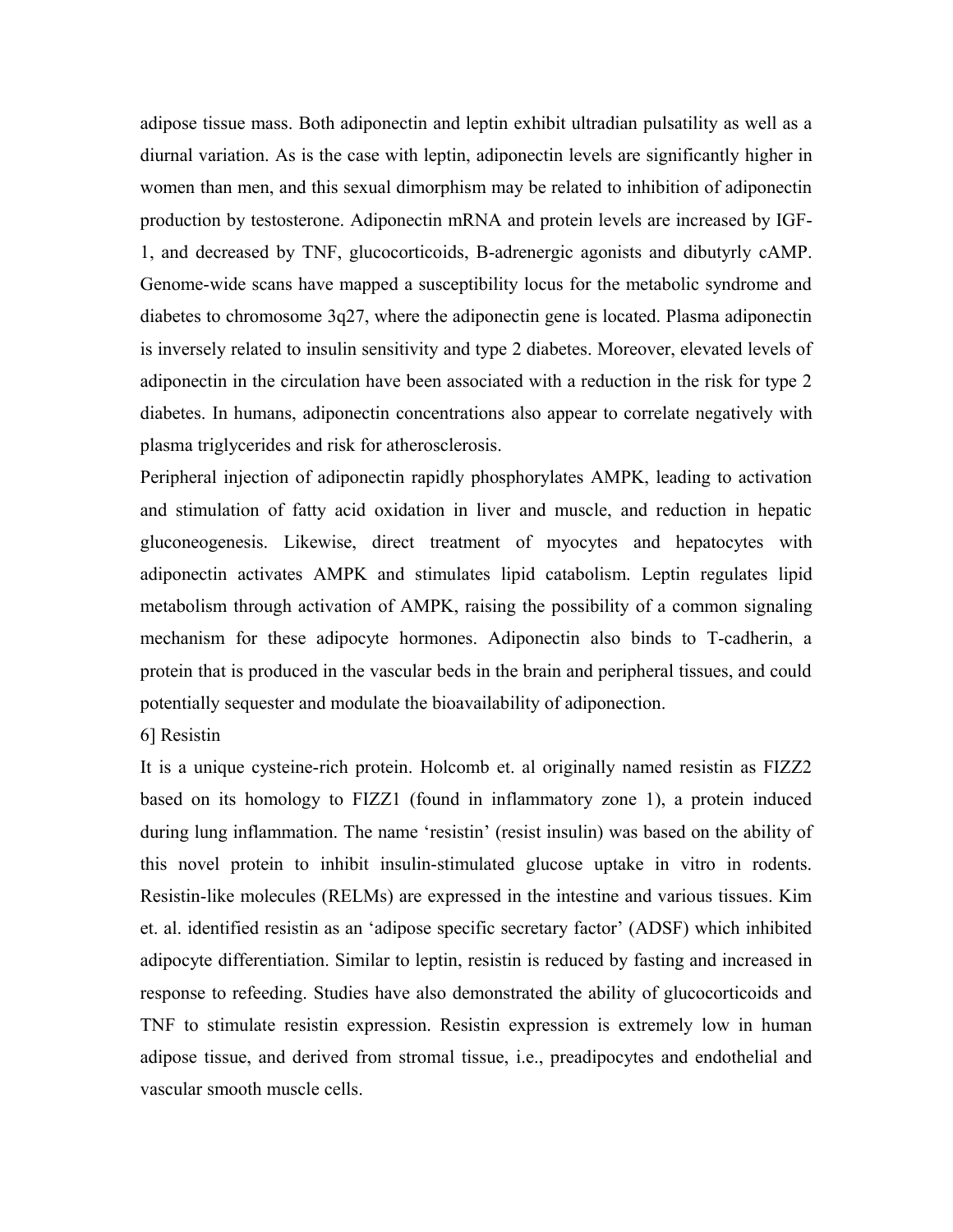Earlier on, Kim et al. had suggested that resistin inhibited in vitro adipogenesis by generating transgenic mice.Role of resistin in humans is unsettled. Unlike leptin and adiponectin, the extent of homology between rodent and human resistin is relatively small. At present, there are no known diseases attributable to resistin deficiency or excess to facilitate functional studies.

7] Acylation stimulatory protein: ASP

very little is known about Acylation stimulatory protein an adipokine. The main physiological actions are decreases in energy expenditure ,increases weight ,reduces insulin sensitivity , reduces lipid oxidation..

8] Miscellaneous;

Adipose tissue secretes various proteins involved with the coagulation cascade and vascular function.

PAI-1 is elevated in obesity and associated with greater risk for type 2 diabetes and cardiovascular disease.

Various components of the classic rennin-angiotensin system (RAS) are expressed by adipose tissue, and studies have associated the adipose RAS with cardiovascular morbidity in obesity. In support of this idea, targeted ablation of angiotensinogen reduced blood pressure and obesity in mice, while transgenic over expression of angiotensinogen in adipose tissue increased blood pressure and obesity.

Summary:

Effects of adipocyte hormones:

1] Leptin =Thinning. /slimming hormone

Inhibits feeding

Increases energy expenditure

Decreases body fat

Lowers glucose,

Insulin and lipids Stimulates lipid oxidation

Simulates reproductive and thyroid axes

Stimulates immunity

2]

Adiponectin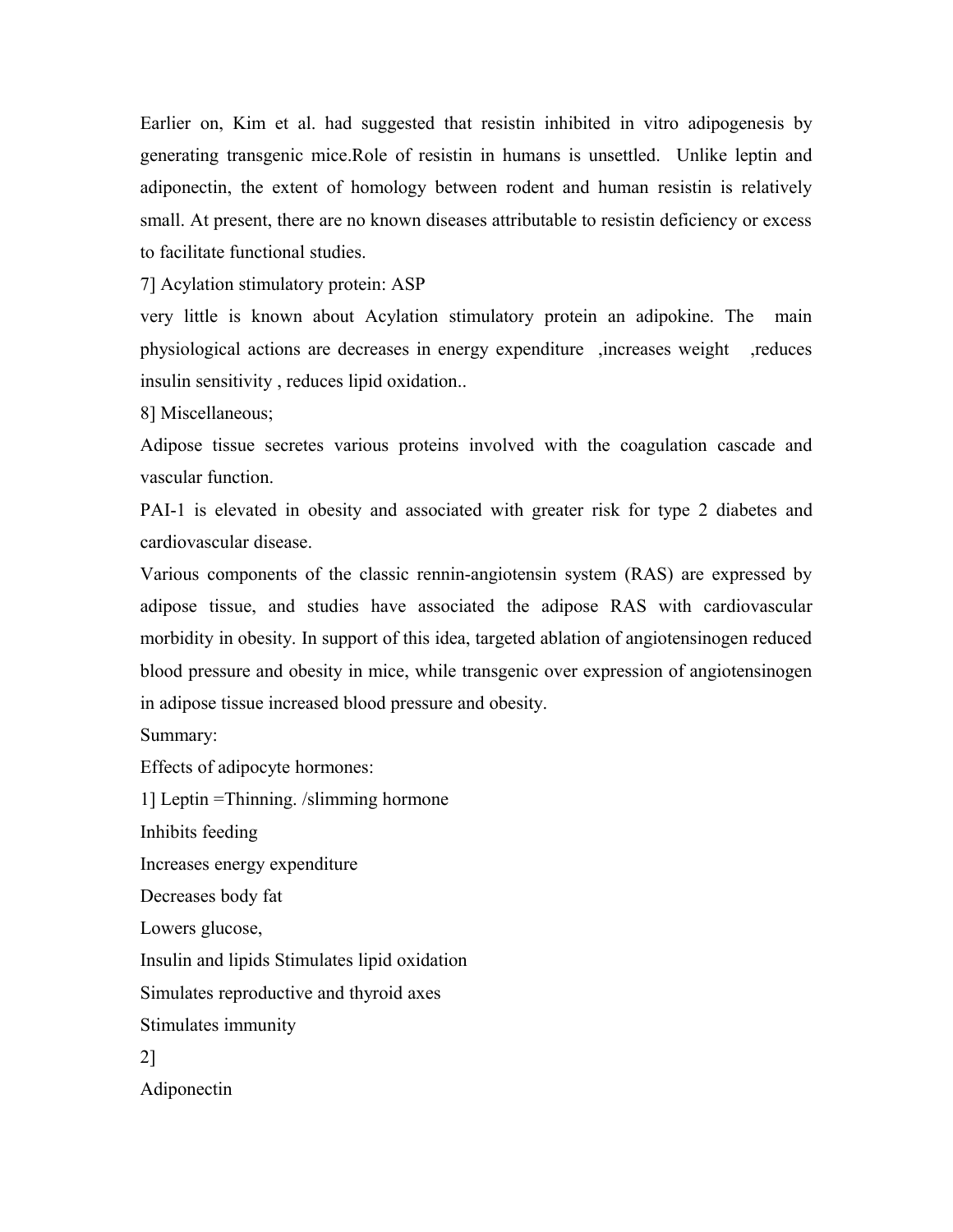Chronic or central treatment reduces body weight Reduce fat Stimulates thermogenesis Reduces glucose Improves insulin sensitivity Reduces lipids by enhancing oxidation Anti-atherogenic Anti-inflammatory 3] Resistin Inhibits adipogenesis Induces insulin resistance in rodents 4] TNFalpha Inhibits feeding Cachexia Induces insulin resistance, Hyperglycemia and dyslipidemia 5] IL6 Inhibits feeding Increases energy expenditure Decreases weight Induces insulin resistance, Hyperglycemia and dyslipidemia 6] ASP Acylation stimulatory protein Decreases energy expenditure Increases weight Reduces insulin sensitivity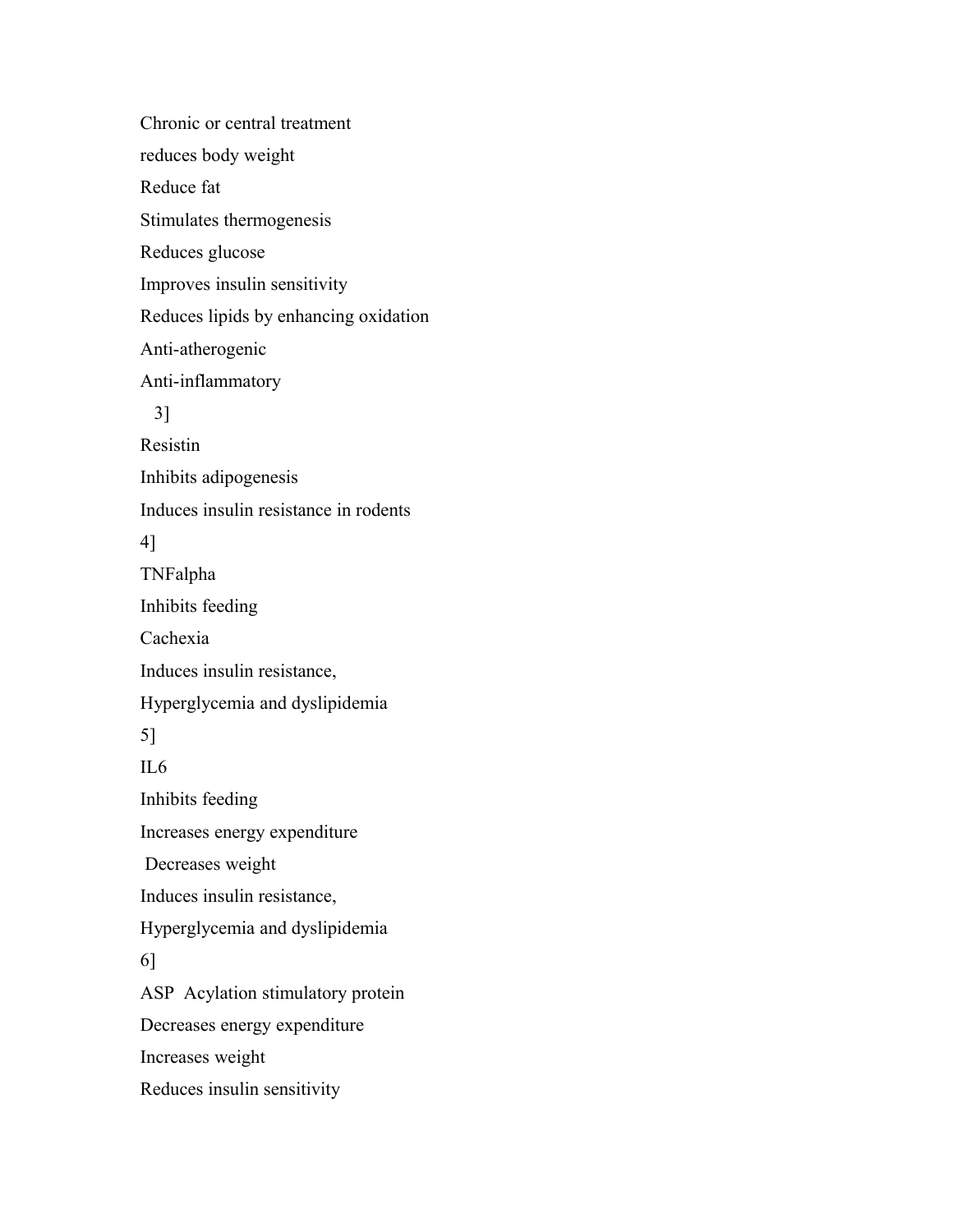#### Reduces lipid oxidation

#### **SUMMERY AND CONCLUSION:**

.Leptin inhibits feeding by binding to long LRb receptor in brain, leading to activation of the JAK-STAT pathway. The leptin signal is terminated by induction of SOCS3 and PTP1B activity. Importance of these molecules have been confirmed in knockout mice. Ablation of LRb and STAT3 in neurons causes hyperphagia ,obesity and neuroendocrine deficits, while the loss of SOCS3 or PTP1B prevent obesity. Adiponectin is associated with improvement in insulin sensitivity , decrease lipids by enhancing oxidation and protection against atherosclerosis. Adiponectin is increased by thiazolidinediones and likely mediates the anti diabetic effects of these drugs. Resistin exerts an opposite effect to adiponectin by inhibiting insulin action in rodents, but their role in human is uncertain. The recent breakthroughs in our understanding of energy balance, especially the discovery of adipocyte hormones, into the role of adipose tissue in health and disease. Adipose tissue is a versatile organ system necessary for survival. However, dysregulation of adipose signaling in the brain and peripheral organs clearly leads to major metabolic abnormalities, particularly obesity, insulin resistance, diabetes and dyslipidemia. Leptin, adiponectin and to some extent resistin offer potential mechanisms to explain how adipose tissue is able to modulate glucose and lipid metabolism under various physiologic and pathologic states. While rodents have provided useful models for studying these processes, it is essential to examine the effects of adipocyte hormones by direct administration in humans where possible. Adipocyte hormones could become important markers of disease prevention as well as potential therapeutic targets for obesity and related diseases.

## References:

 Alemzadeh R, Tushaus KM. Modulation of adipoinsular axis in prediabetic zucker diabetic fatty rats by diazoxide. Endocrinology 2004; 145:5476-5484. Berg AH, Combs TP, Scherer PE. ACRP 30/adiponection:an adipokine regulating glucose and lipid metabolism. Trends Endocrinol Metab 2002; 13:84-89. Colman DL, Obese and diabetes;two mutant genes causing diabetes obesity syndromes in mice, Diabetology,14:141-148 Chen H, et al Evidence that the diabetes gene encodes the leptin receptor; identification of a mutation in the leptin receptor gene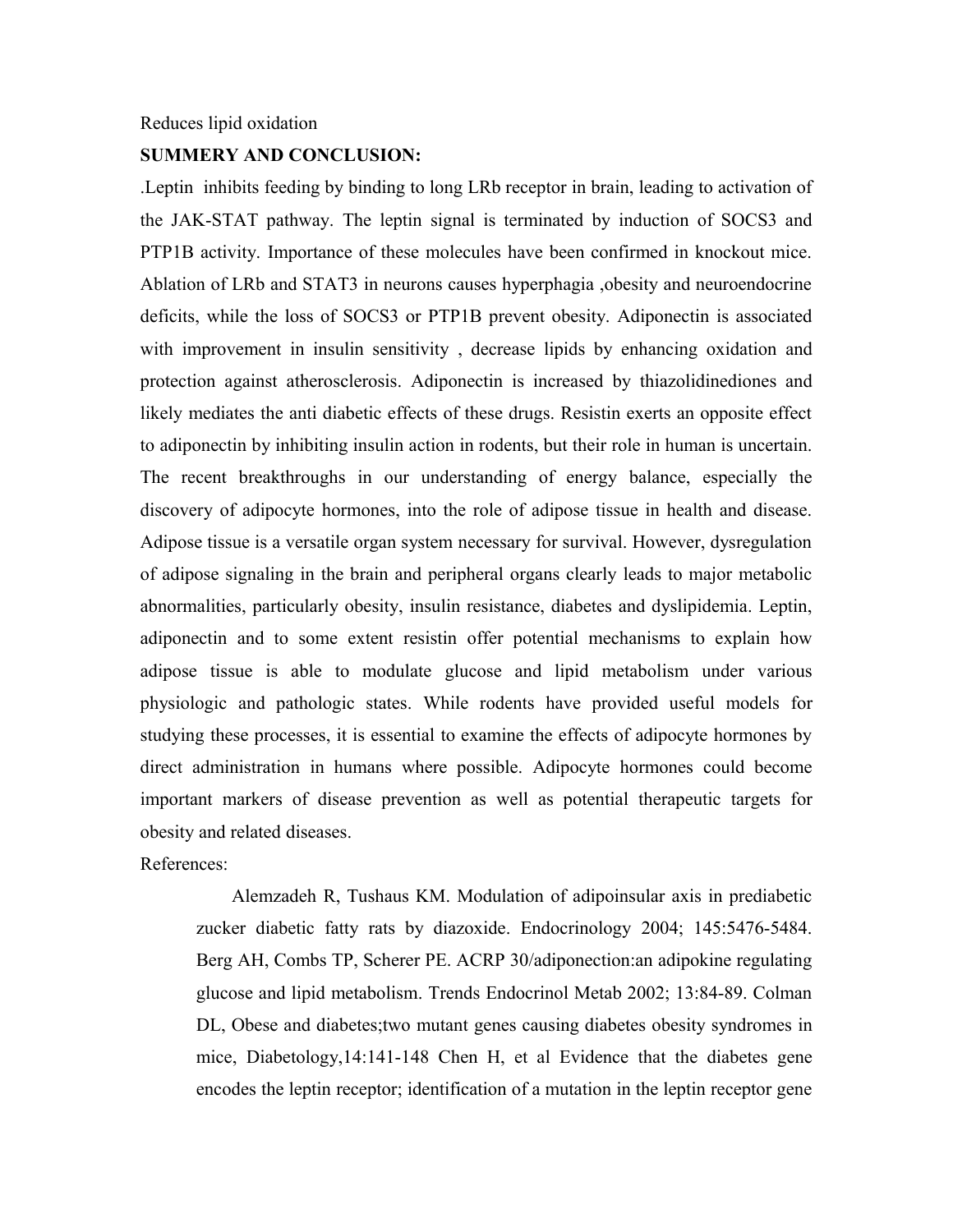in db/db mice Cell ;1996 ; 84 :491-95 Combs TP, Berg AH, Rajala MW, et. Al. Sexual differentiation, pregnancy, calorie restriction and aging affect the adipocyte-specific secretory protein Acrp30/adiponectin. Diabetes 2003;86:1930- 1935.9. Combs TP, Pajvani UB, Berg AH, et al. A transgenic mouse with a deletion in the collagenous domain of adiponectin displays elevated circulating adiponectin and improved insulin sensitivity. Endocrinology 2004; 145:367-383.

 Fain JN, Madan AK, Hiler ML, et. Al. Comparison of the release of adipokines by adipose tissue, adipose tissue matrix, and adipocytes from visceral and subcutaneous abdominal adipose tissues of obese humans. Endocrinology 2004; 145:2273-2282. Hardie DG. Minireview : the AMP-activated protein kinase cascade:the key sensor of cellular energy status. Endocrinology 2003; 144:5179- 5183. Kim KH, Zhaol L, Moon Y, et al. Dominant inhibitory adipocyte-specific secretory factor (ADFC) / resistin enhances adipogenesis and improves insulin sensitivity. Proc Natl Acad Sci USA 2004; 101:6780-6785. Malaka B, Suzette Y, Rexford S. Current Opinion in Endocrinology and Diabetes 2005, 12:163-170 Rajala MW Qi Y, Patel HR, et al. Regulation of resistin expression and circulating levels in obesity, diabetes, and fasting. Diabetes 2004; 53:1671-1679. Rangwala SM, Rich AS, Rhoades B, et al. Abnormal glucose homeostasis due to chronic hyperresistinemia. Diabetes 2004; 53:1937-1941. Steppan CM, Lazar MA. The current biology of resistin. J Intern Med 2004; 255:439-447. Taso TS, Lodish HF, Fruebis J. ACRP30, a new hormone controlling fat and glucose metabolism. Eur J Pharmacol 2002; 440:213-221. Willium F Ganong Review of medical physiology ISBN :0-07-123357-1 21<sup>st</sup> edition page no 240-243 Xia Z, Stanhope KL, Digitale E, et al. Acylation-stimulating protein (ASP) complement C3 adesArg deficiency results in increased energy expenditure in mice. J Biol Chem 2004; 279:4051-4057. Zhang Y et al ; Positional cloning of the mouse obese gene and its human homologue NATURE : 1994,374,;479

#### **NEWBORN SCREENING FOR INBORN METABOLIC DISORDERS**

Dr.C.Chakrabarti, Dr.Dhanalakshmi Sankar,Dr.Usha Patel &Dr.Nasima Department of Biochemistry. Smt NHL Municipal Medical college.Ahmedabad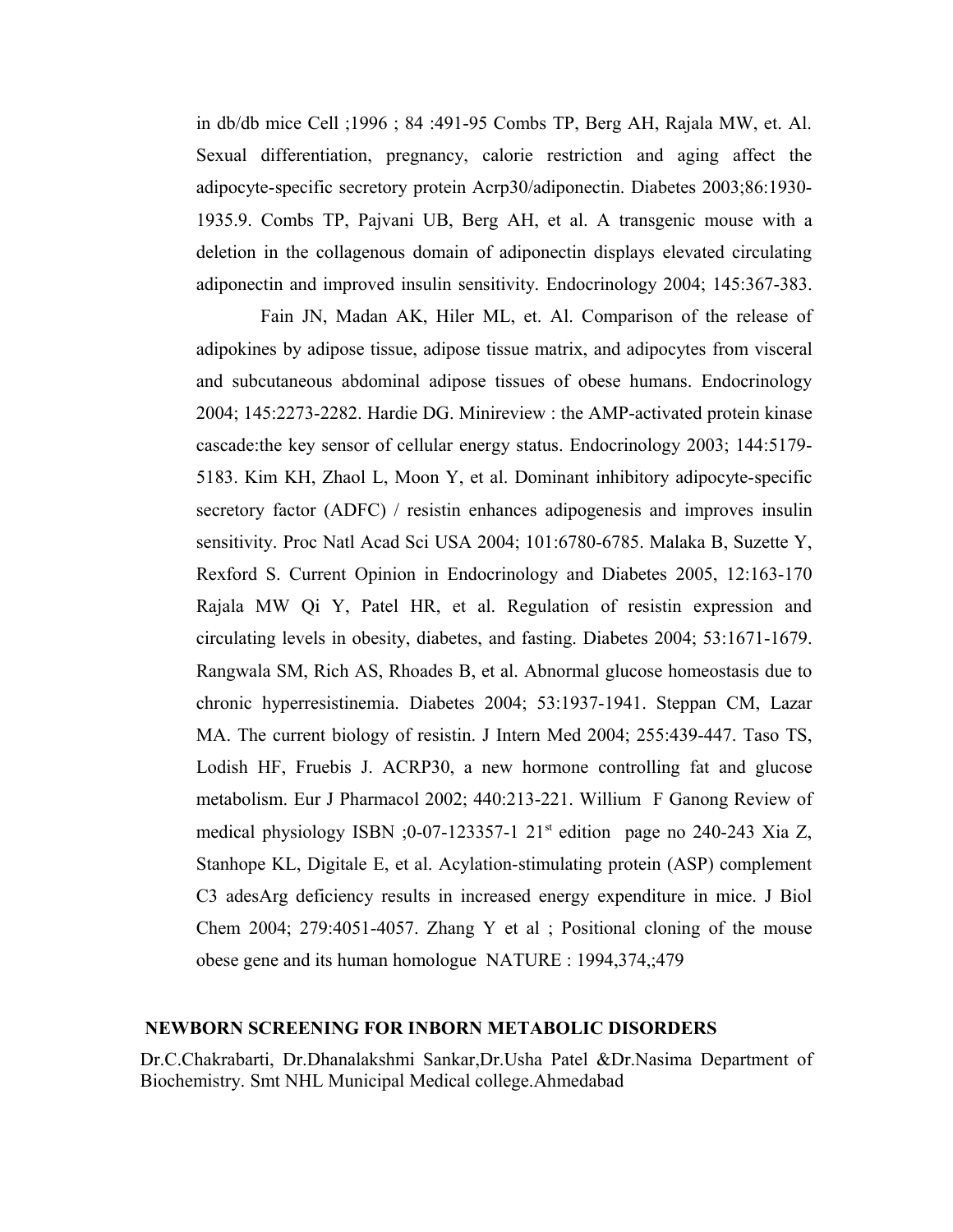India is often portrayed as an underdeveloped country where the primary health care need among children is the provision of water ,food and sanitation facilities and prevention of death from infectious diseases and morbidity from nutritional deficienciences , it is unfortunate that there is no place for Inborn Metabolic Disease because of its rarity and lack of facility for proper diagnosis . However, there is also a large number of children, probably more than in any other Asian or Western country, for whom basic facility like food ,shelter etc are not the need and whose parents can afford what ever a parent in any other country aspires for their child. It is these parent and their babies who will form the bulk of the newborn in centers in the city or district capital level. Therefore , the need of the hour is to spread more awareness about metabolic errors and have testing facility at every neonatal centre. Considering the ethnic diversity in a city like Ahmedabad, we have enough number of IMDs probably even more provided we look for it. Inborn Metabolic disease screening is an uninspiring endeavour particularly in terms of its occurrence rate and the consequent economical non viability but their needs cannot be neglected because of the needs of the most deprived group.

All of us need to be aware that apparently every healthy newborn has a significant risk of being maimed or killed by an inborn error of metabolism and that is adverse outcome could be reduced or in some instances, eliminated through early diagnosis achieved through newborn screening.

In the host institute we have started basic screening for Inborn metabolic disorder by some chemical methods.

 Organic Acidurias and Amino Acidurias are considerably well-known Inborn Metabolic

Disorders. Although each of these diseases is quite rare as a group, separate Inborn

 Metabolic Diseases have been identified throughout the world, they affect about 1-2 % of

 Newborns and therefore pose a significant health problem . Organic acidemias are heterogeneous group of inherited metabolic disorders due to defects in the degratative pathways of amino acid ,carbohydrate and fatty acids. Their prevalence is probably underestimated since a substantial proportion of cases remain underdiagnosed

 In a study over a period of 20 years at the hospital des Enfants-Malades 366 patients with inborn metabolic disease ,organic acidemias accounted for 27% of Cases,Hyperlacticidemias including respiratory chain disorders in 12%. Fatty acid oxidation defects in 8.3%. Methyl Malonic Acidemia was the commonest organic acidemias followed by propionic acidemias.

 Many works have been published on congenital hypothyroidism and identified as commonest Inborn Metabolic Disease. Histidenimia,Hyperprolinemia are also reported from from India and abroad. The Phenylketonuria register supported by medical research council has collected information on virtually all known females with PKU born in the United Kingdom since 1978.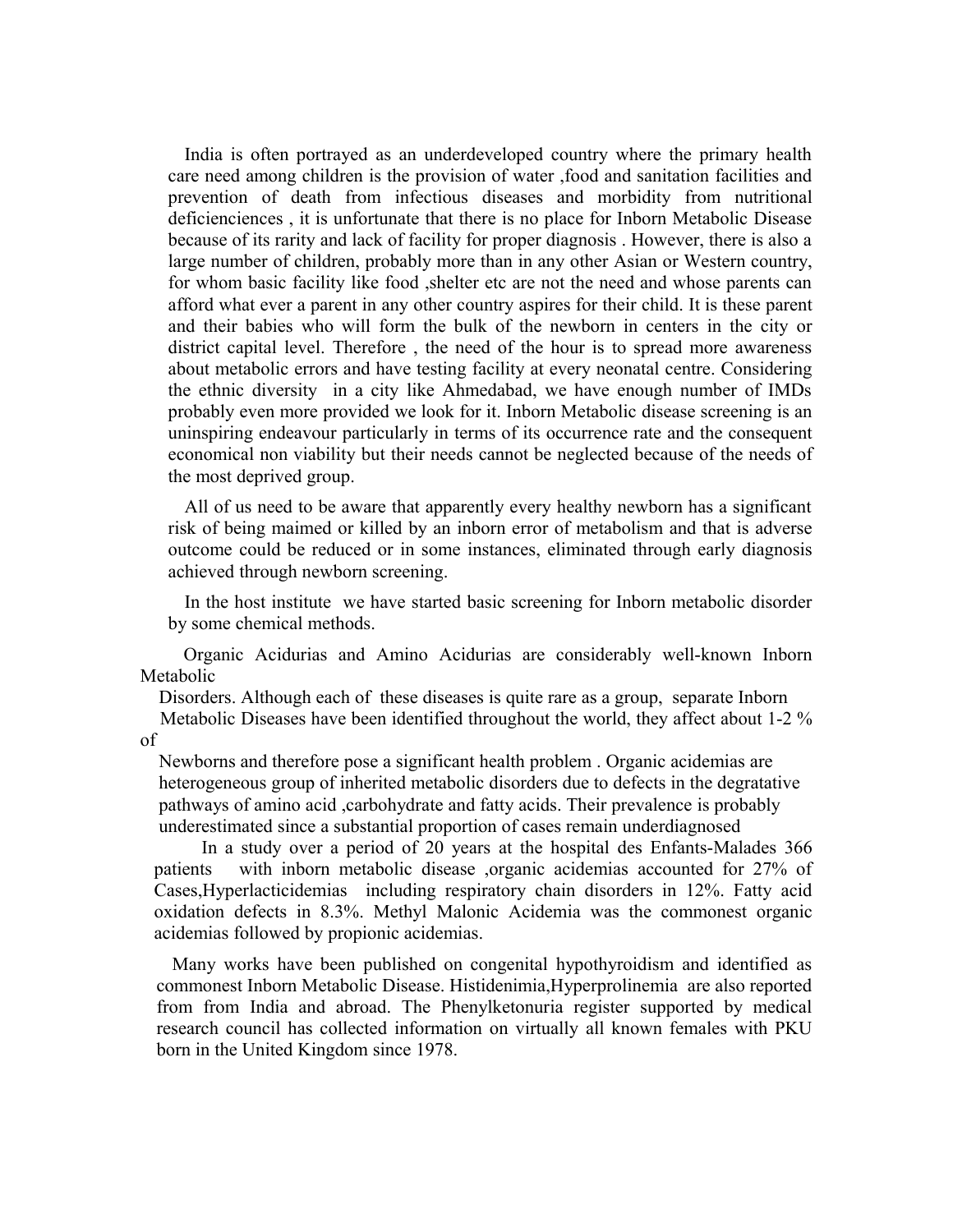Date back in early 1960, Homocystinuria, an autosomal recessive disorder was identified by Carson in Northern Ireland and Gerristen in USA, he described a simple biochemical test to identify the disorder from urine sample.

All Inborn Metabolic Disorders may not be treatable but many a cases management involves dietary manipulation means of enhances of toxic metabolites and vitamin supplement and formulas that are devoid of metabolites that cannot be broken down properly.

We are screening Urine sample for clinically suspected cases for Inborn Metabolic disease by a simple, economical and effective technique like thin layer chromatography with different stain for amino acids and organic acids in the same plate and by some other chemical methods.

#### TECHNICAL ASPECTS OF THE STUDY :

TLC PLATES Precoated aluminium sheets MIGRATIONS – 2 Unidimentional Ascending SEQUENTIAL REAGENT SPRAY –

i) Bromocresol green- Organic acids

- ii) Ortho Dianisidine Methyl Malonic acid
- Iii) Ninhydrin Amino acids

SPECIFIC REAGENT SPRAY- Ehrlich's reagent Citrulline,Proline & Homocitrulline

TLC method for amino acids / organic acids is being performed on precoated cellulose plates ( E Merck cat No 1.5552 ) with suitable solvent system for amino acid as well as organic acid.

Samples are run for about 12 cms and upper part will be stained by BCG for Organic acids next O-Dianisidine for Methyl malonic acid and lower part will be for amino acids by Ninhydrin stain .Stained spots in the sample lanes would be observed corresponding to the Rf values of reference standard.

However, it is not reasonable to make firm decision on the basis of screening test . HPLC is an acceptable technique to analyze and quantification of amino acids from biological fluids. Tandem mass spectrometry or GC/MS are the final answer for diagnosing organic acidurias as IMDs but few centers are equipped with such sophisticated instruments. Lack of laboratorary facility may be quoted as limited factor in screening IMDs including aminoacidurias and Organic acidurias at this institute. Considering these facts we have undertaken an easy adaptable technique for urinary mass screening. But we hope to get some modern instrument at our hospital to be better equipped.

 In the ongoing study detection of organic acidurias and amino acidurias is a part of our screening programme for inherited metabolic diseases. Adapted procedure is to differentiated and involves several steps: 1) thin-layer chromatography (TLC) in the case of an abnormal finding that is followed at the present study with BCG stain , Ortho Dianisidine stain for organic acids and Ninhydrin stain for Aminoacids followed by 2) gas chromatography (GC) at other centre as this facility is not available at our centre. The next step of the investigation, using 3) gas chromatography mass-spectrometry (GS-MS)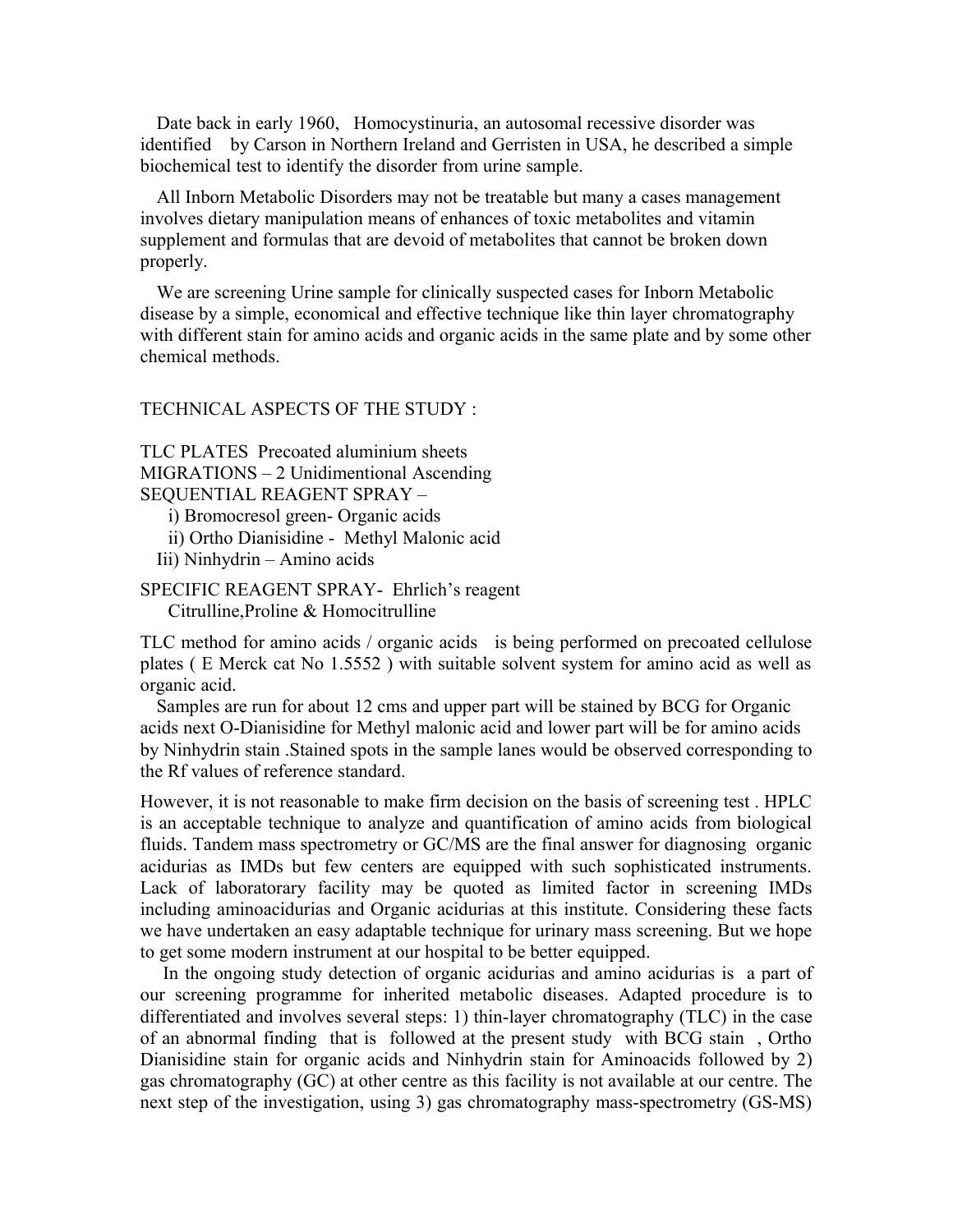is reserved for more complicated and dubious analyses but it is cost effective and for this sample has to cross the miles even some times the sample need to send abroad . In acutely sick patients and in the case of discrepancies between TLC results on the one hand, and clinical symptoms, supported by other laboratory findings on the other. One case of Methyl Malonic Aciduria screened by this procedure very recently.

## **REFERENCES**

1.Garrod A E. Inborn errors of metabolism. Oxford (UK): Oxford university press.1909.

2. S.V. Suresh Babu, M.M. Shareef, A. Pavan Kumar Shetty and K Taranath Shetty HPLC Method for aminoacids profile in biological fluids and inborn metabolic disorders of aminoacidopathies. 17 (2) : 7-26 : 2002

3.Guthrie R, Susi A. A simple phenylalanine method for detecting phenylketonuria in large populations of newborn infants. Pediatrics 1963: 32:338-43

4. Braunwald,Fauci,Kasper,Hanser, Longo,Jamsen. Harrison's Pricipals of internal Medicine. 2001 : 15<sup>th</sup> Ed (Vol 2 ) 2301-2319

5.Ivo baric, Ksenija Fumic, Georg F. Hoffman : Inborn errors of Metabolism at the Turn of the Millennium; CMJ,42(4):379-383,2001.

6 Workshop "laboratory Medicine and inborn metabolic disorder" at NIMHAS, Bangalore from  $3<sup>rd</sup>$  to  $12<sup>th</sup>$  May 2004.

- 7. Naylor, E, and Guthrie R: Conference on Newborn Screening. Los Angeles Children's Hospital. April 1, 1977.
- 8. Kaback M et al. Tay-Sachs disease –carrier screening, prenatal diagnosis, and the molecular era. An international perspective 1970-1993, Journal of the American medical association, 1993, 270 : 2307-2315 ,1993
- 9. Balnaves ME et al. The impact of newborn screening on cystic fibriosis testing in Victoria, Australia. Journal of medical grnetics, 32:537-542, 1995
- 10. P J Lee, D R Reedout,J H Walter,F Cookburn. Maternal phenylketonuria: Report from United Kindom Registry.Archdischild 143-46: 2004

### **GENE THERAPY IN CANCER**

Abhay P. Vakil , Dr. Dinesh A. Rathod (Jr. Lecturer- Pathology) Dep. Of Pathology NHL Mun Medical college Ahmedabad 380006

All cancers are genetic, in that they develop because of an accumulation of mutations in genes, but most are not inherited. The percentage of cancers that result from a single inherited factor varies depending on the type of tumor. For the more common cancer types, like breast and colon cancer, less than 10 percent are inherited.

Specific recurring mutations have been found in individuals of Ashkenazi Jewish descent, and persons from the Netherlands, Iceland, and Sweden. Mutations recur in these groups because of a founder's effect. "Founders" are a small group of people who, due to geographic or religious isolation, interbred. When a small group of people interbreeds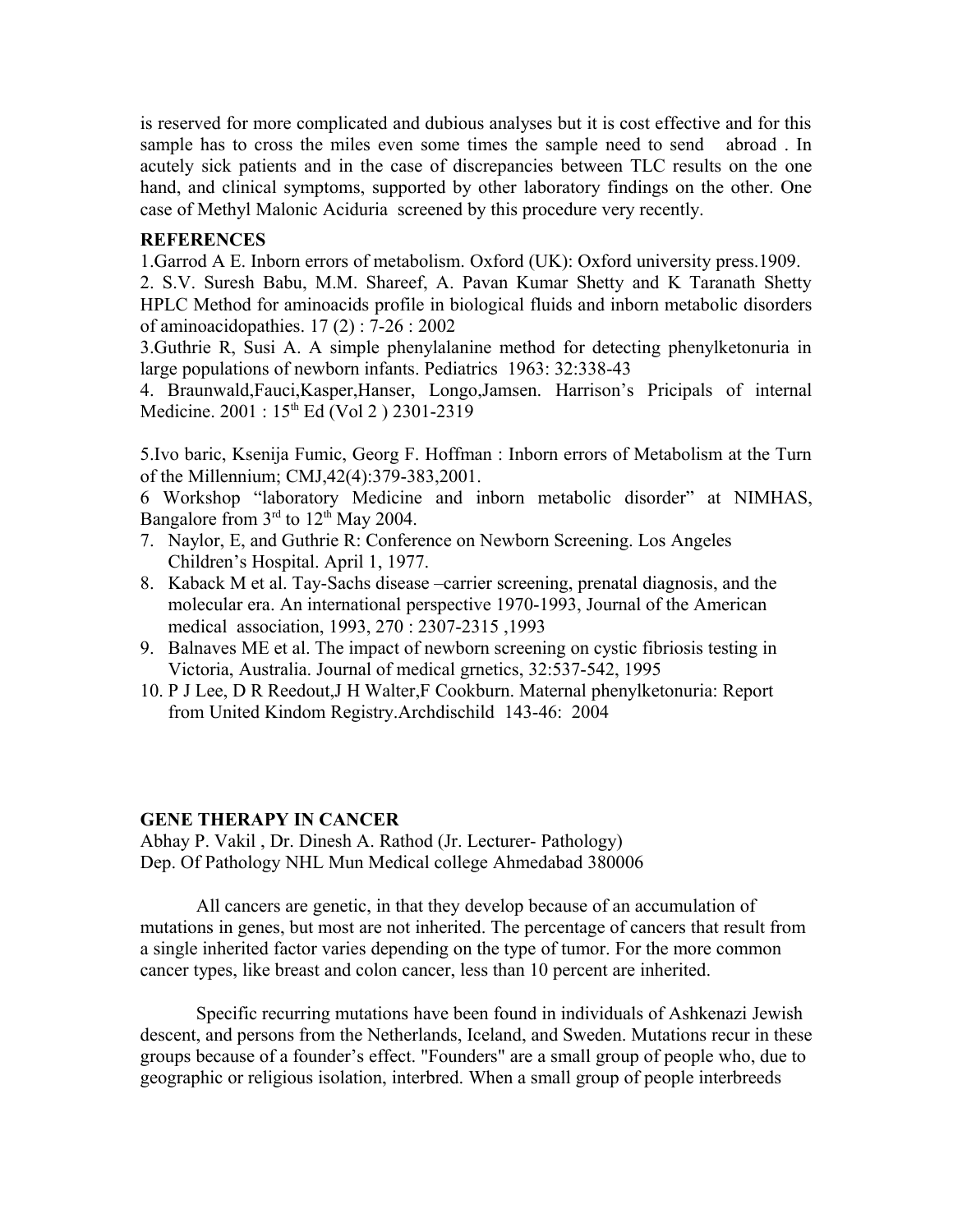over generations, specific rare mutations can recur and become more common in the population. This is called a founder's effect.

Gene therapy is defined as the transfer of new genetic material into a cell for therapeutic benefit. This can be accomplished by: 1) replacing or inactivating a dysfunctional gene, 2) replacing or adding a functional gene, or 3) inserting a gene into a cell to make it function normally.

Cancer cells require three genetically controlled components for survival and growth: 1) cancer cells have an abnormally rapid growth rate, 2) cancer cells do not die when the body tells them to and 3) cancer cells resist removal by the body's immune system. The growth advantage of cancer cells allows them to continually grow ultimately resulting in detection. Gene therapy for the treatment of cancer tries to correct the growth rate, the death rate or make the immune system kill cancer cells.

**Correction of rapid growth of cancer cells:** One approach involves the use of "antisense oligonucleotides". Antisense oligonucleotides are small mirror images of specific growth regulatory gene products (oncogenes i.e. *ras*, PKC- *a, raf, c-myc*). When antisense oligonucleotides bind to the oncogene products of the cancer, they inhibit function resulting in decreased cancer growth and prolonged survival. The administration of antisense oligonucleotides to patients has resulted in some complete or partial remissions with stabilization of cancer progression in others. The effectiveness of antisense oligonucleotides appears to be enhanced by combining with chemotherapy which is the current area of research.

**Control of cancer cell death:** In normal cells DNA can become abnormal for a variety of reasons and the body has mechanisms for correcting this or eliminating the entire cell. In normal cells the p53 gene is responsible for repairing abnormal DNA. If the DNA cannot be repaired by the p53 gene it tells the cell containing the abnormal DNA to die by a form of death called apoptosis. In cancer cells the p53 gene can become abnormal and not cause apoptosis in abnormal cells leading to uncontrolled growth. Genetic control of cancer cell death focuses on manipulation of the abnormal p53 gene present in some cancers. One way to do this is to transfer the normal p53 gene with an adenovirus (that cannot multiply) into the cancer cell containing the abnormal p53 gene. This transfer across the tumor cell membrane to the nucleus can re-establish normal genetic control. Clinical trials exploring activity of the adenovirus-p53 approach, have involved treatment of a variety of patients, most notably patients with head and neck cancer, ovarian cancer and non-small cell lung cancer. This approach is well tolerated, and a small but significant proportion of patients have shown clinical benefit. Thus, Phase III trials comparing the role of Adenovirus-p53 gene therapy in combination with standard treatment in head and neck cancer and ovarian cancer are underway.

Another treatment that targets the p53 gene, but in a different manner, involves the use of a replicating virus called ONYX-015. This virus does not replace the gene which induces apoptosis, however, it has been modified so that its growth is selective within the cancer cells that do not have normal p53 function. This promotes death of the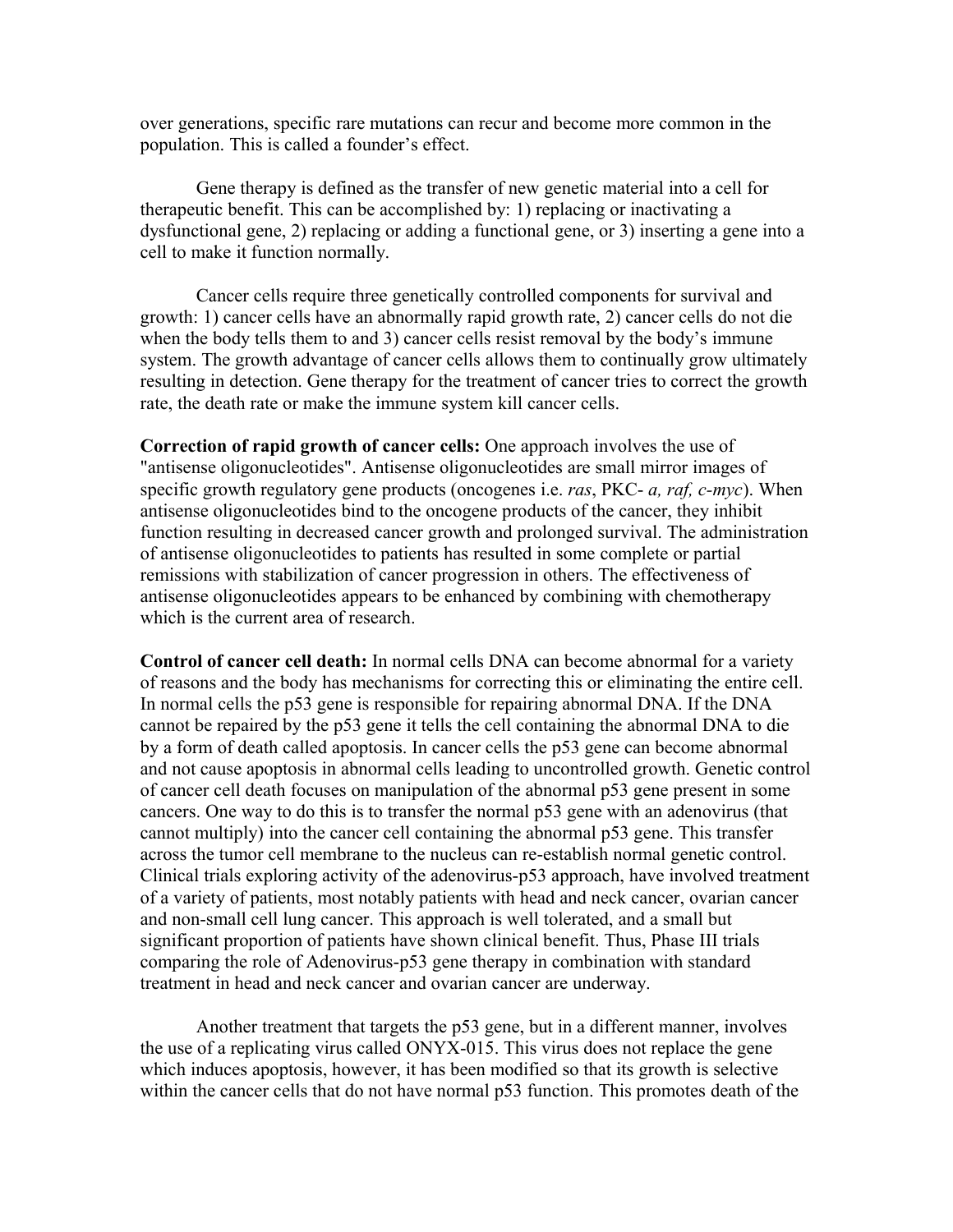cancer cells taking up the virus and does not appear to adversely effect normal cells which have normal p53 function. Trials with ONYX-015 are also moving forward with Phase III investigations comparing this approach to standard therapy in patients with head and neck cancer.

**Efforts to make the immune system kill cancer cells:** There are a number of cytokines that have immune activity against cancer when administered into a vein or subcutaneously including; interleukin-2, interleukin-12, alfa interferon, gamma interferon and granulocyte macrophage-colony stimulating factor. These cytokines can also be effective when directly injected into the cancer.

The genes for most of these cytokines have been isolated and when injected into cancers the cell produces the cytokine. Injection of immune-enhancing cytokine genes into cancer cells has been shown to increase antigen expression at the surface of the cancer cell. This enables the immune system to recognize the cancer leading to responses to local cancers as well as distant metastasis. This approach has been well tolerated and shown efficacy compared to historical controls in Phase I/II trials. In Phase III trials injection of interleukin-2 or gamma interferon genes directly into cancer is expected to produce response rates of 15-20% (based on phase I-II trials) which would be similar to that observed after systemic treatment with the respective cytokine. However, injection of the gene for a cytokine directly into the cancer is not associated with the side effects seen after systemic administration of the cytokine itself.

Many of the immune treatments attempt to enhance lymphocyte activity at the area of the cancer. One approach involves injection of a gene which facilitates lymphocyte binding to cancer cells (HLA-B7 plasmid) directly into the cancer. This allows immune lymphocytes to identify and destroy the cancer. This approach has been well tolerated and shown to be effective in Phase I-II trials. Thus, Phase III trials are now underway investigating the role of Allovectin-7 (HLA-B7 plasmid) to enhance immunity against cancer in patients with melanoma and head and neck cancer.

In conclusion, gene therapy approaches to the treatment of cancer are investigational, but thus far, appear to be well tolerated and promise to be effective for some cancers. For patients who have cancers unresponsive to conventional treatments clinical trials of gene therapy should be considered.

**References:** 1.Ponder BAJ: Genetic predisposition to cancer, 245.

2.Oren M: Lonely no more: p53 in a tumor suppressor heaven.Cell 90:829. 3.Shu S, et al: Tumor immunology, JAMA 278:1972, 1997. 4.Blan H, Khavari P: Gene therapy: problems, prospects: 612,1997. 5.Cancer Gene Therapy: Volume 13, No5: May 2006.

# **PLACEBO'S IN PAIN – ENDORPHIN'S SEEM TO BE THE KEY.**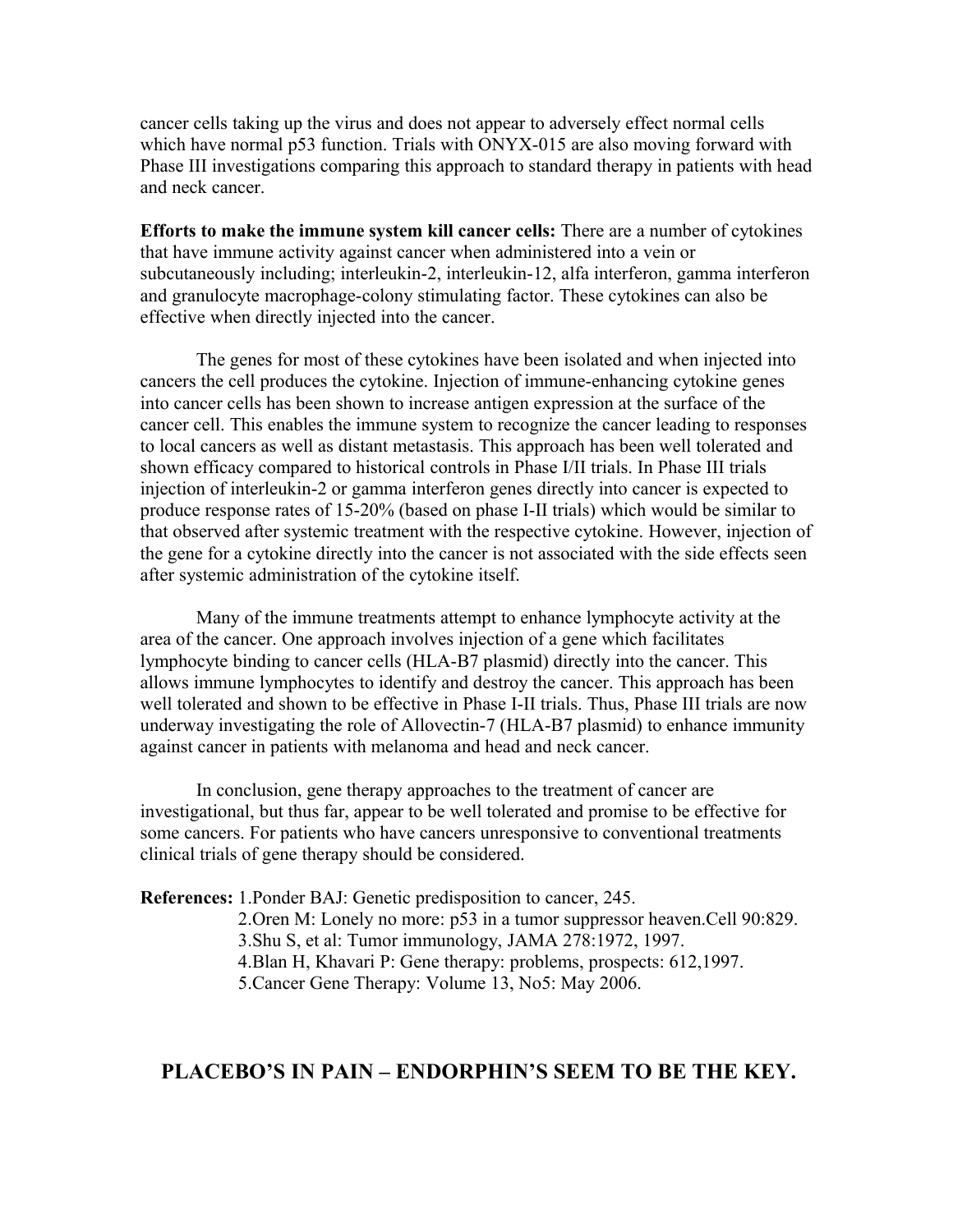Purav B. Gandhi. Dr. Falguni R. Shah, Asso. Prof. Of Pathology. Dr. Jayshree M. Shah, Asso. Prof. Of Pathology.NHL Mun.Medical college Ahmedabad 380006

Why pain occurs? It's an unpleasurable experience, but yet a desired one. This is because it signals an ongoing pathology or an abnormality in the body. But your individual experience of pain also depends on psychological and environmental factors also. We divide pain here into two categories – Acute and Chronic.

Acute pain occurs almost instantaneously & here between the point of injury and the perception of pain, a complex system of electrical and chemical exchanges goes into action. A-δ fibers are the sensory nerve fibers that carry the message from the nocireceptors, glutamate is the dominant neurotransmitter. This is "good pain" because it warns you to do something to take care of the problems, and passes away on treating the condition.

Chronic pain is the pain that extends beyond the time taken for an injury to heal or an illness to end, and no longer this pain is viewed as a symptom of a disease but rather a disease itself. Non-myelinated C fibers carry these sensations which are perceived as dull and diffuse, substance-P being the chief neurotransmitter. This is "bad pain" because it cannot be alleviated simply by removing the stimulus. It is pain generated by such things as damaged tissue and cancer.

Management of chronic pain must be done effectively as to relieve it quickly and effectively, so as to not compensate with patients quality of life. At present pharmacological management remains the mainstay to relieve pain. NSAID's work by inhibiting the cycloxygenase pathway and thus inhibit the PG mediated pain, but this seems mainly useful in situations of inflammations. Opioids are extremely effective pain killers but are also addictive so their use is surrounded with controversy and regulation.

In this scenario application of various non-pharmacological means always interests us. Various mental healing modalities and placebo products ensuring pain relief are available today and seem to even work out in many cases. Lots of studies are carried out all around the world to understand its mechanisms and very interesting results found – Endorphins emerge out to be the key.

Endorphins belong to a class of bio-chemicals commonly referred to as neurohormones that act by modifying the way in which nerve cells respond to transmitters. The discovery of this class of bio-chemicals has an unusual and interesting history. In the 1960s, biomedical researchers studying the causes and effects of opium addiction had detected what they suspected were "opiate receptors" in brain tissue. Since it seemed quite unlikely that humans (or other vertebrates) would contain a specific receptor designed for a chemical derived from the poppy plant, the researchers focused their attention on bio-chemicals that might be synthesized in the brain itself. Finally in 1975 a class of bio-peptides was discovered which acts on these receptors and coined as *Endorphins*.

The **placebo** effect has been linked to endorphins. In one study, a volunteer received pain by a compression cuff on his arm. In the first trial, no drug was administered and the patient showed signs of pain including facial grimace, increased blood pressure, and sweating. During the next trial, the physician informed the volunteer that he would be injected with morphine and that he would feel no pain. The morphine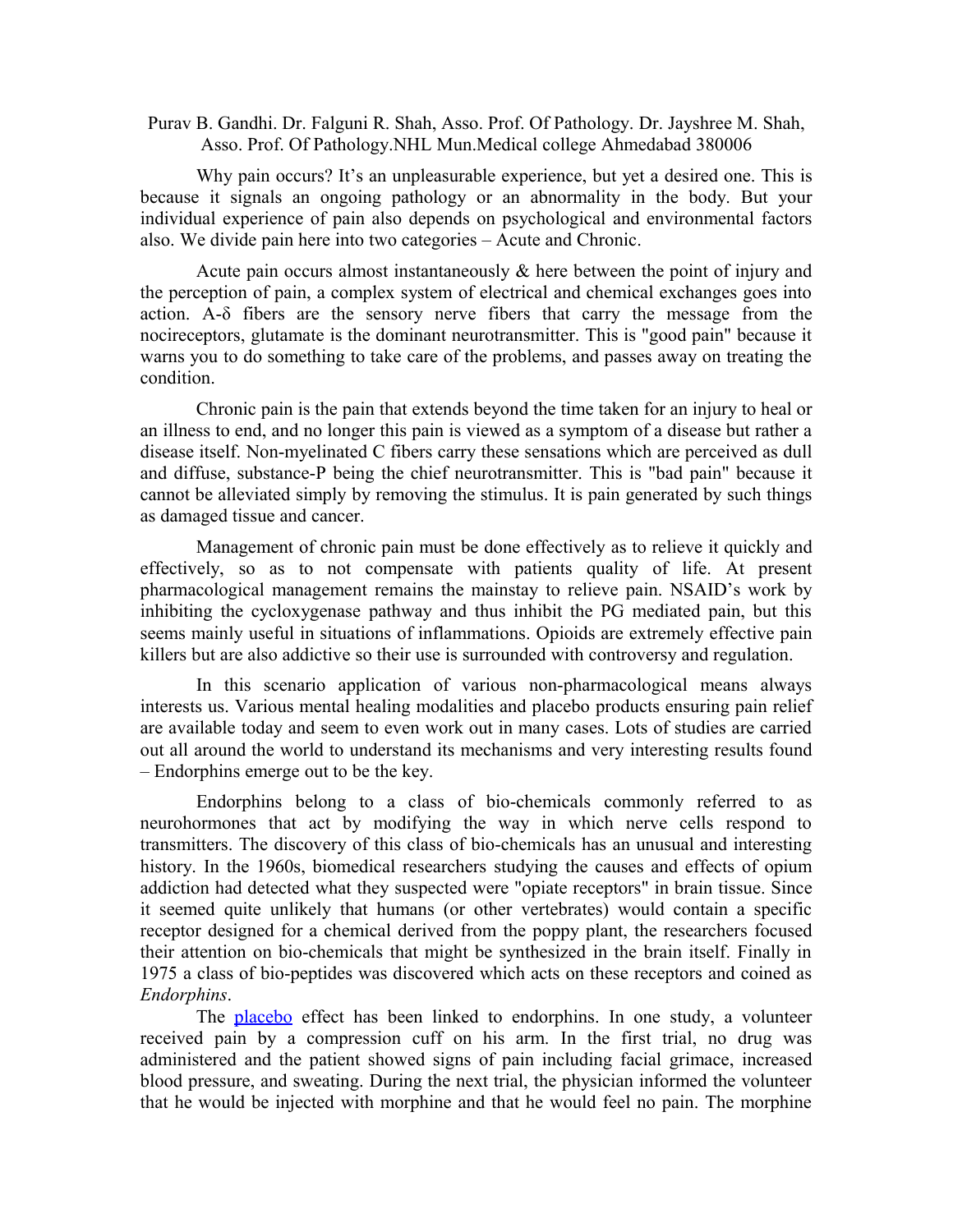was injected, the pain compression repeated, and this time the volunteer showed and reported no pain. The morphine and compression was repeated several times. Then, the volunteer was unknowingly injected with a saline placebo, but still reported no sign of pain, though the last time he was unmedicated the signs of pain were obvious. In a last test, the patients' 'morphine' was actually an injection of naloxone, an opioid antagonist. Even though the volunteer believed the shot was morphine and expected relief, the endorphins' effect was blocked by the naloxone injection and the volunteer displayed the same signs of pain as the first unmedicated trial.

In [1999,](http://en.wikipedia.org/wiki/1999) clinical researchers reported that inserting [acupuncture](http://en.wikipedia.org/wiki/Acupuncture) needles into specific body points triggers the production of endorphins. In another study, higher levels of endorphins were found in **cerebrospinal fluid** after patients underwent acupuncture. In addition, naloxone appeared to block acupuncture's pain-relieving effects. However, skeptics say that not all studies point to that conclusion.

Apart from pain relieving endorphins are also produced on strenuous exercise when the threshold is crossed and produce a state of euphoria known popularly as "Runner's High". The good feeling one gets from an orgasm is partially attributed to the release of endorphins.

Thus understanding the physiology behind endorphin's gives us a wide scope in the field of management of pain. Surely a lot of advancement can be made in this field, and studies and research should be undertaken to *develop specific modules to counteract pain by stimulating deliberate endorphin releas*e. At present one fails to deal with this in an efficient manner due to lack of belief and high individual variations in pain perception and thresholds. But in coming years surely the mystery of placebo's in pain relief will be completely unveiled. The benefits of this modality to the patient as well as clinician will be unimaginable, as on one side it will relieve the patient from agony of pain and on other hand it will largely cut down the cost of management and cumbersome side-effects related to long term pharmaco-therapies.

#### REFERENCES:

- 1. Bach FW : Beta-endorphins in the brain : a role in nociception. Acta Anaesthesiol Scand: 133, 1997.
- 2. Jensen TS : Opiods in brain : Supraspinal mechanisms in pain control. Acta anaestesiol Scand 41:123, 1997.
- 3. Vogel G : Illusion reveals pain locus in brain, Science 274:1301.
- 4. Haines DE, Ard MD : Fundamental Neuroscience, New York : Churchill Livingstone.

### **STEM CELL THERAPY AHEAD**

Verma AP\*, Patel JP\*\*, Nirvan AB \*\*\*, Mod HS +

- \* M.D. (Physiology) Asso.Prof.in Physiology, N.H.L.Municipal Medical College, Ahmedabad.
- \*\* M.S.(Anatomy) Asst. Prof. in Physiology, N.H.L.Municipal Medical College, Ahmedabad.
- \*\*\* M.S.(Anatomy),DNB(Anatomy) Asst.Prof. in Anatomy, P.D.U. Medical College, Rajkot.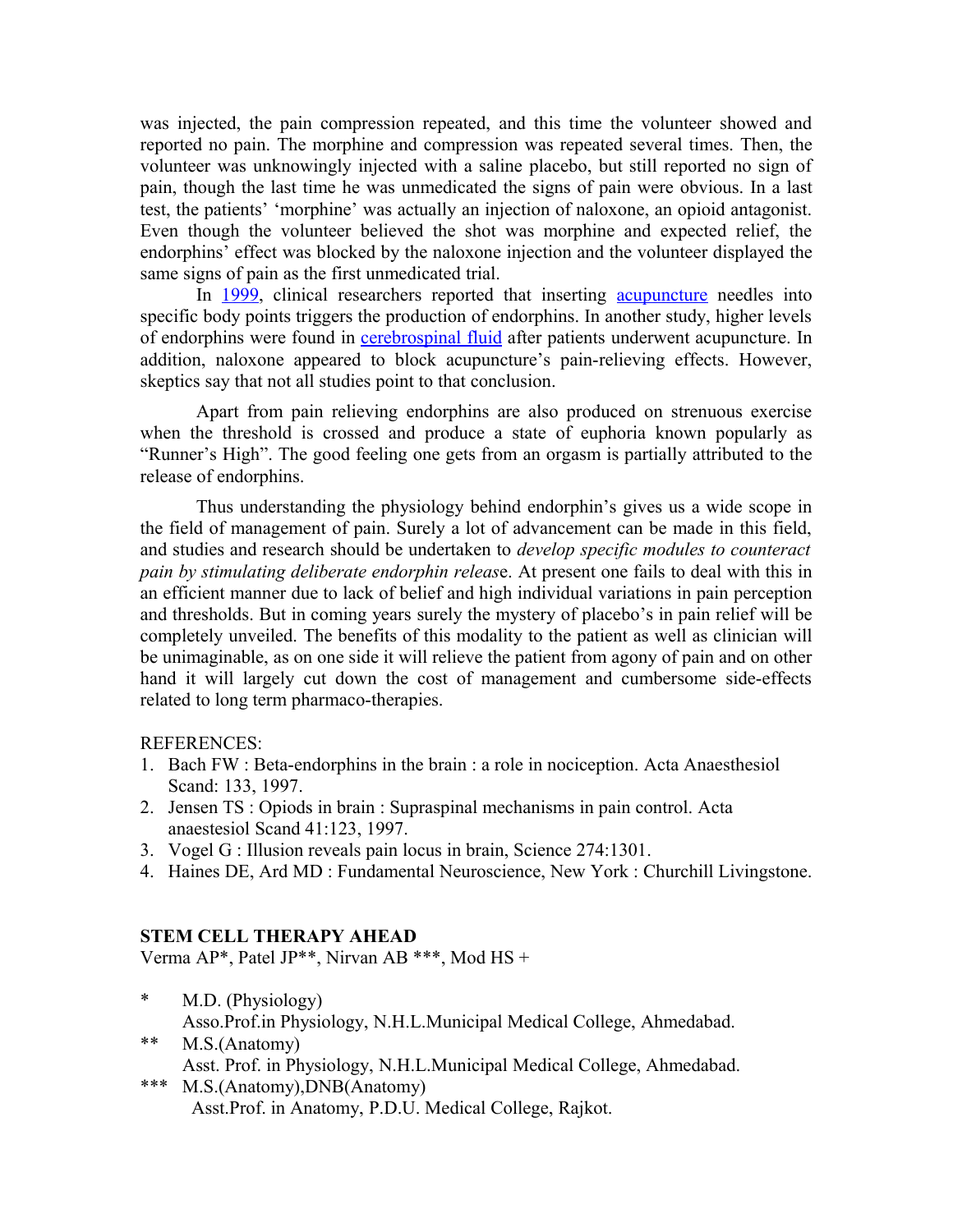+ M.D.(Physiology)

Asst. Prof. in Physiology,N.H.L.Muncipal Medical College, Ahmedabad

## **STEM CELL THERAPY AHEAD**

Abstract: The goal of any stem cell therapy is to repair a damaged tissue that can't heal itself .This might be accomplished by transplanting stem cells into the damaged area and directing them to grow new, healthy tissue. It may also be possible to coax stem cells already in the body to work overtime and produce new tissue. To date, researchers have found more success with the first method, stem cell transplants.

## **Introduction**

Why don't we live forever? Because we get sick? Because we get old? Because we get hurt & can't heal?

All these are correct. Each one results from a failure of the body's ability to grow, maintain or repair itself-functions that depend on our stem cells. For decades, researchers have been studying the biology of stem cells to figure out how development works and to find new ways of treating health problems.

 Research has shown that cells originating in one organ can travel to another and assume the identity of cells at there new locations. This phenomena, called plasticity has been demonstrated in model organisms such as mice & rats as well as in humans.

Hierarchy of pleuripotency of stem cells:

Zygote: Totipotent, potential to generate all cells of different tissue to make whole organism.

Inner cell mass of blastocyst: Pleuripotent, ability to form all cell types present in the organism but cannot form whole organism.

Adult stem cells : Pleuripotent, usually differentiate along one lineage can show transdifferentiation (or heterokaryon formation)

# *Human cloning*

2 major aspects of human cloning

- 1. Reproductive cloning :cloning for babies:-Banned by international treaty drafted by United Nations.
- 2. Therapeutic cloning to form stem cells from blastocyst inner cell mass for cell regeneration therapy

### **ETHICAL ISSUES RELATED TO THERAPEUTIC CLONING**

Stem cells : Exciting to physicians , scientist  $\&$  patients Challenge for Ethicists & Policy makers Objections:

- 1. When does life begin?
- 2. Cloning –Creating of genetic replica?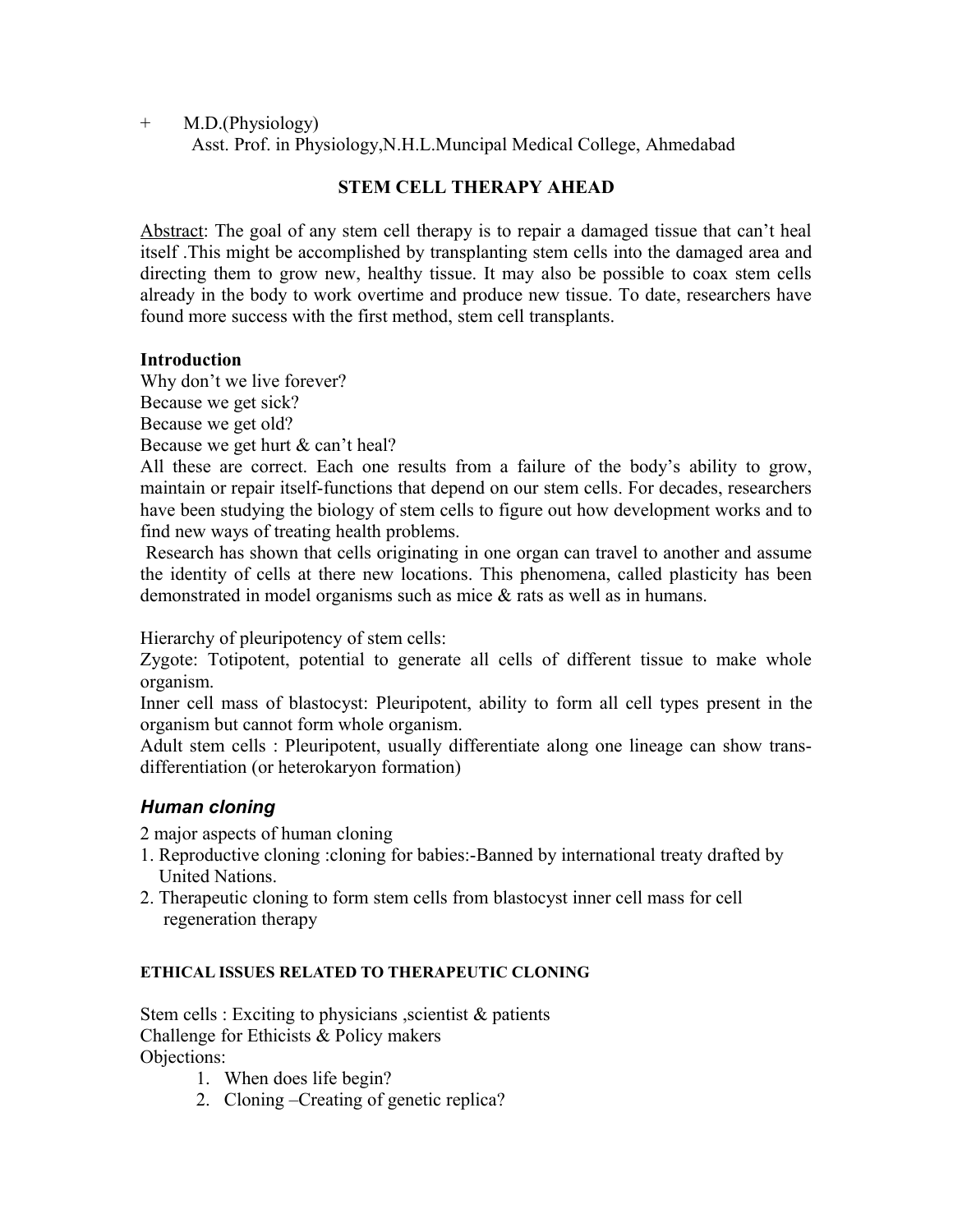- 3. Can blastocyst derived from SCNT be called embryo?
- 4. Use of oocytes: Issue of mitochondrial inheritance.

## **THERAPEUTIC CLONING USING STEM CELLS FROM VARIOUS SOURCES**

Existing established cell lines of stem cells permitted for research only (Allogenic source).

Adult autologous cells converted into stem cells by oocyte fusion (SCNT) permitted for research with a long term therapeutic goal.

Adult stem cells:Trans-differentiation(Plasticity)

## **Sources of Stem Cells**

- 1. Embryo's collected during IVF(SPARE embryos)-ESC
- 2. Embryos created by somatic cell nuclear transfer(cloning ) SCNT derived SC
- 3. Germ cells or reproductive organs of aborted foetus –GSC
- 4. Adult blood or umbilical cord blood
- 5. Bone marrow & other adult tissues –ASC
- 6. Somatic cells of aborted foetus.
- 7. Dormant cells obtained from model organisms or human.

## **MOLECULAR BASIS OF TRANS-DIFFERENTIATION OF ADULT STEM CELLS**

- 1. Trans-differentiation (Metaplasia)-Irreversible switch of adult stem cells of one lineage to differentiated cells of other lineages
- 2. Associated with change in cellular morphology & reprogramming of gene expression
- 3. Caused by change in the expression of master regulatory genes, whose function is to distinguish between 2 tissues in normal development (master switch)
- 4. Master switch genes-mostly transcription factors
- Trans-differentiation of BM-SCs
	- Two SC populations in BM:
	- 1) Haematopoietic SCs- Give rise to mature lineages of blood
	- 2) Mesenchymal SCs-Give rise to bone ,cartilage, fat cells

 Both of them can be induced to produce non- haematopoietic cell types: Neurons, pancreatic cells, hepatocytes , muscle cells etc.

Is it a true trans-differentiation?

Is it fusion with target tissue cells to form Heterokaryons

• In this procedure, a nucleus from an adult donor cell is inserted into a recipient egg cell from which the nucleus has been removed. The nucleus provides all of the necessary genetic information, in the form of DNA, for a cell to function and divide. The resulting cell is then stimulated to divide as a zygote and it would results in the growth of embryonic stem cells that are genetically identical to the adult donor cell. Nuclear transfer, the transfer of a post-mitotic somatic cell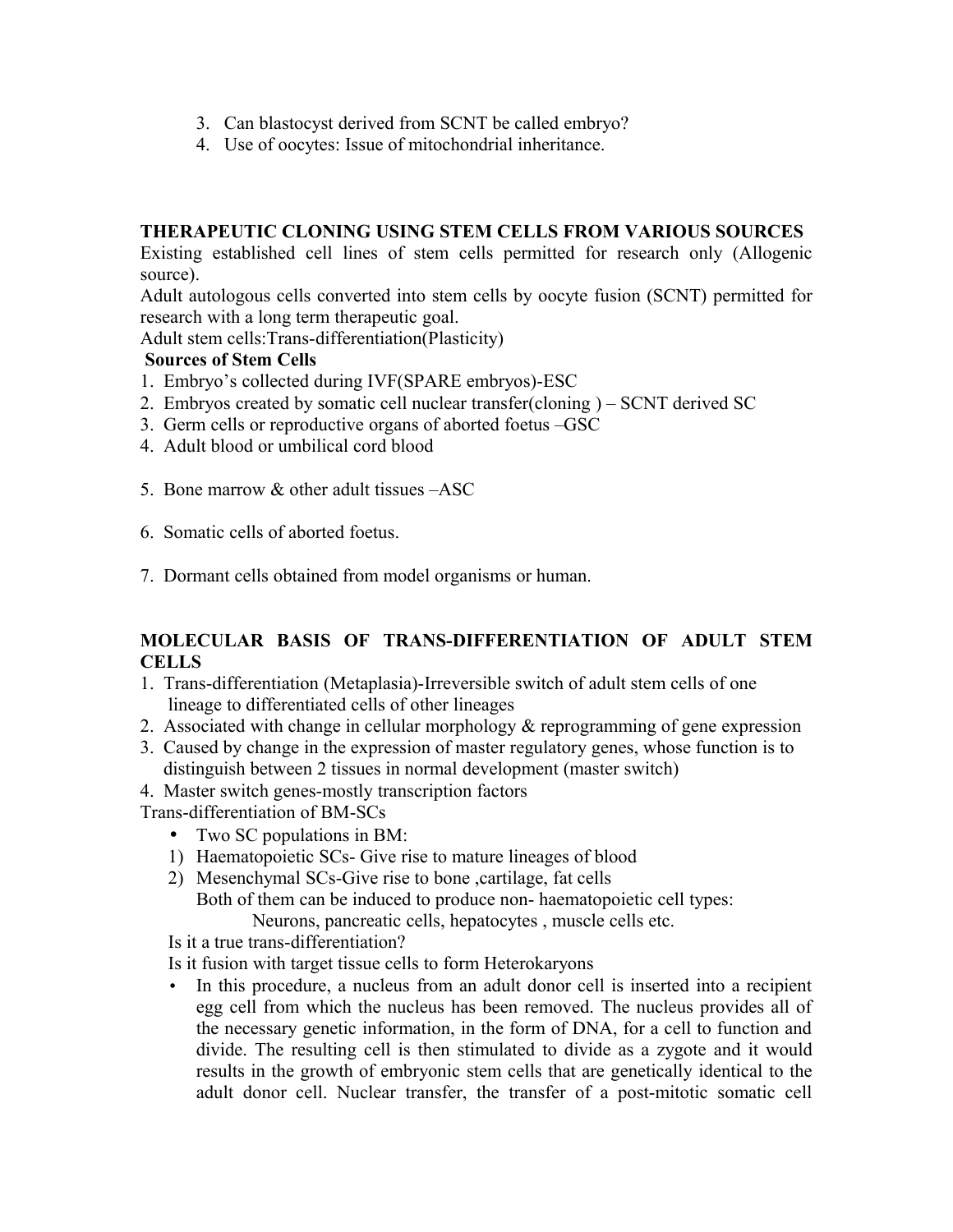nucleus into an enucleated oocyte creates a limitless source of autologuos cells that when combined with gene therapy can serve as a powerful therapeutic tool.

Therapeutic cloning might be a viable approach to growing an exact tissue match for a patient in need - if the donor nucleus came from the patient, the resulting embryonic stem cell line would be a perfect match.

Researchers and physicians are working to design stem cell therapies that

- Are more effective and
- Reduce the invasiveness and the risk to patients

Today's stem cell therapies usually rely on cells that are donated by another person. This raises the possibility of donor cell rejection by the patient immune system. Now it is possible for a person to use a sample of his or her own stem cells to regenerate tissue, which would reduce or even eliminate the danger of rejection. How might this be done? Some possibilities include. Collecting healthy adult stem cells from a patient and manipulating them in the laboratory to create new tissue. The tissue would be re-transplanted back into the patient's body, where it would work to restore a lost function.

- Therapeutic cloning, as described in [Creating Stem Cells for Research,](http://gslc.genetics.utah.edu/units/stemcells/sccreate/) might enable the creation of embryonic stem cells that are genetically identical to the patient.
- One less invasive way to achieve this goal would be to manipulate existing stem cells within the body to perform therapeutic tasks. For example, scientists might design a drug that would direct a certain type of stem cell to restore a lost function inside the patient's body. This approach would eliminate the need for invasive surgical procedures to harvest and transplant stem cells.

On the surface, the possibilities for stem cell therapy seem limitless. Couldn't we use stem cell technologies to replace any diseased or damaged tissue in the body? To answer this question, researchers must figure out the true potential and limitations of stem cells. Some questions currently being addressed include:

- How long will a stem cell therapy last?
	- o The reason we age is because our cells do. If adult stem cells are used in therapies, will the tissues created from those cells age and malfunction more quickly? Scientists don't yet know how long different stem cell treatments might last.
- Can we ensure that stem cell therapies won't form tumors in the body?
	- o Embryonic stem cells are naturally programmed to divide continuously and remain undifferentiated. To be used successfully in therapies, embryonic stem cells must be directed to differentiate into the desired type of tissue and ultimately stop dividing. Any undifferentiated embryonic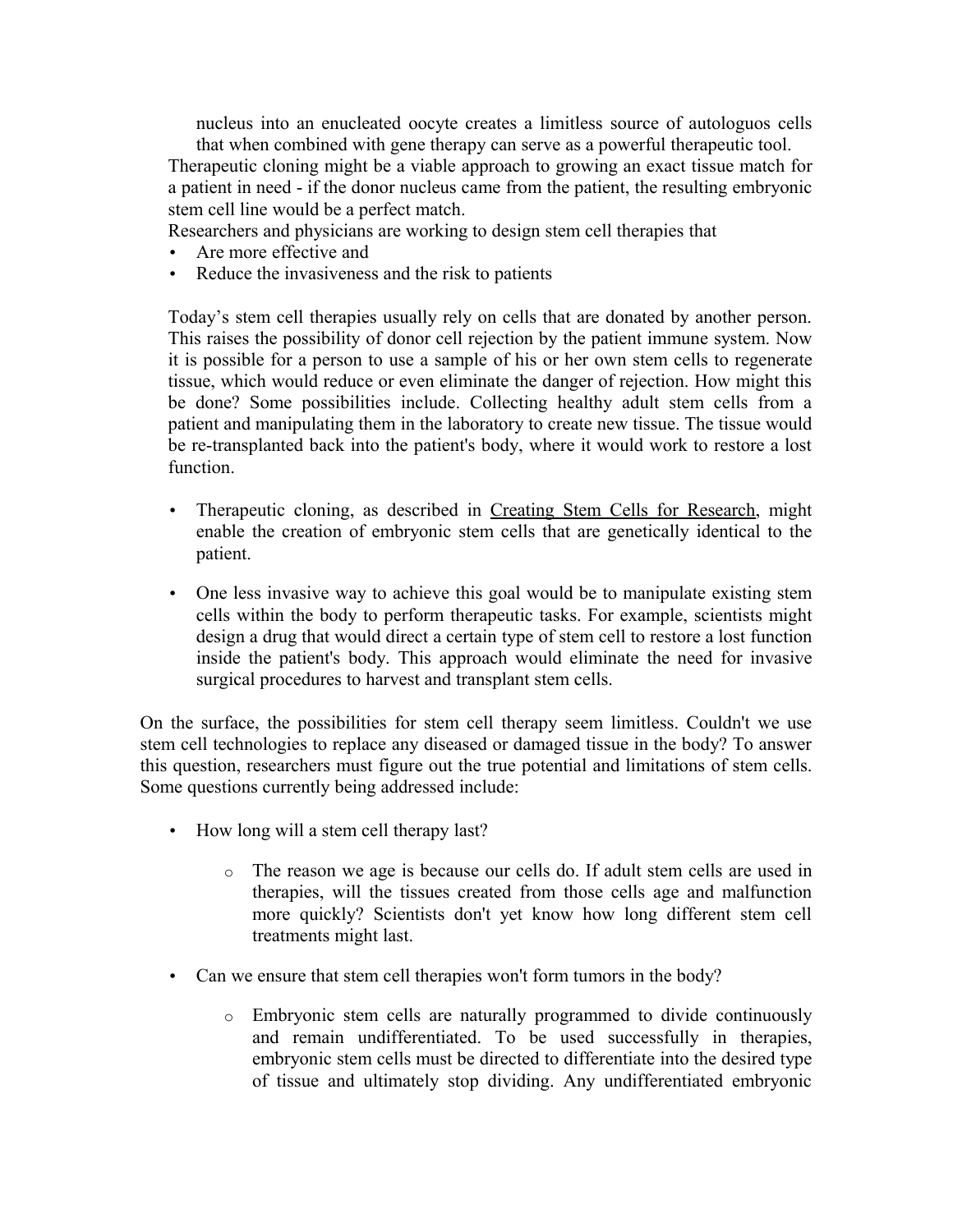stem cells that are placed in the body might continue to divide in an uncontrolled manner, forming tumors.

o Avoiding tumor growth is crucial to the success of stem cell therapies. **Let's look at this in more detail.**

In both embryonic and adult stem cells, improper regulation of genes can lead to uncontrolled cell division and tumor formation. This is a special concern with cells that have been cultured in the laboratory for a period of time, because they may regulate their genes differently than they would in the body.

Why does this happen? Because most cells in our bodies are not meant to divide indefinitely, and none of them are meant to grow in lab dishes. Many tissues, such as blood and skin, rely on a renewal process that directs cells to stop dividing, differentiate and even die after a period of time. Proper direction comes in the form of signals from neighboring cells and the environment in which the cells live.

To make cells grow indefinitely in lab dishes, this process must somehow be put on hold. This is accomplished by feeding the cells with a liquid medium containing nutrients and growth factor proteins, which cause the cells to activate genes that promote cell division. In most cases, the regular signals provided by the cells' normal environment are not all present.

Not all cells respond well to this new living situation. Some will die, leaving only the ones that are better suited to an environment where indefinite growth is encouraged. After many rounds of division in a lab dish, the surviving cells may have changed so much that they are unable to respond to the signals in the body's normal environment. They may even have permanent changes in their DNA. Putting these cells back into the body is a risky proposal, because they are conditioned to continue growing rather than differentiating, possibly forming tumors.

Simulating the body's normal environments in the laboratory is one of the major challenges in stem cell research, and it is the focus of intensive research efforts around the world. Future therapies will rely on our ability to manipulate stem cells in a way that will be accepted as normal by the body.

#### **References:**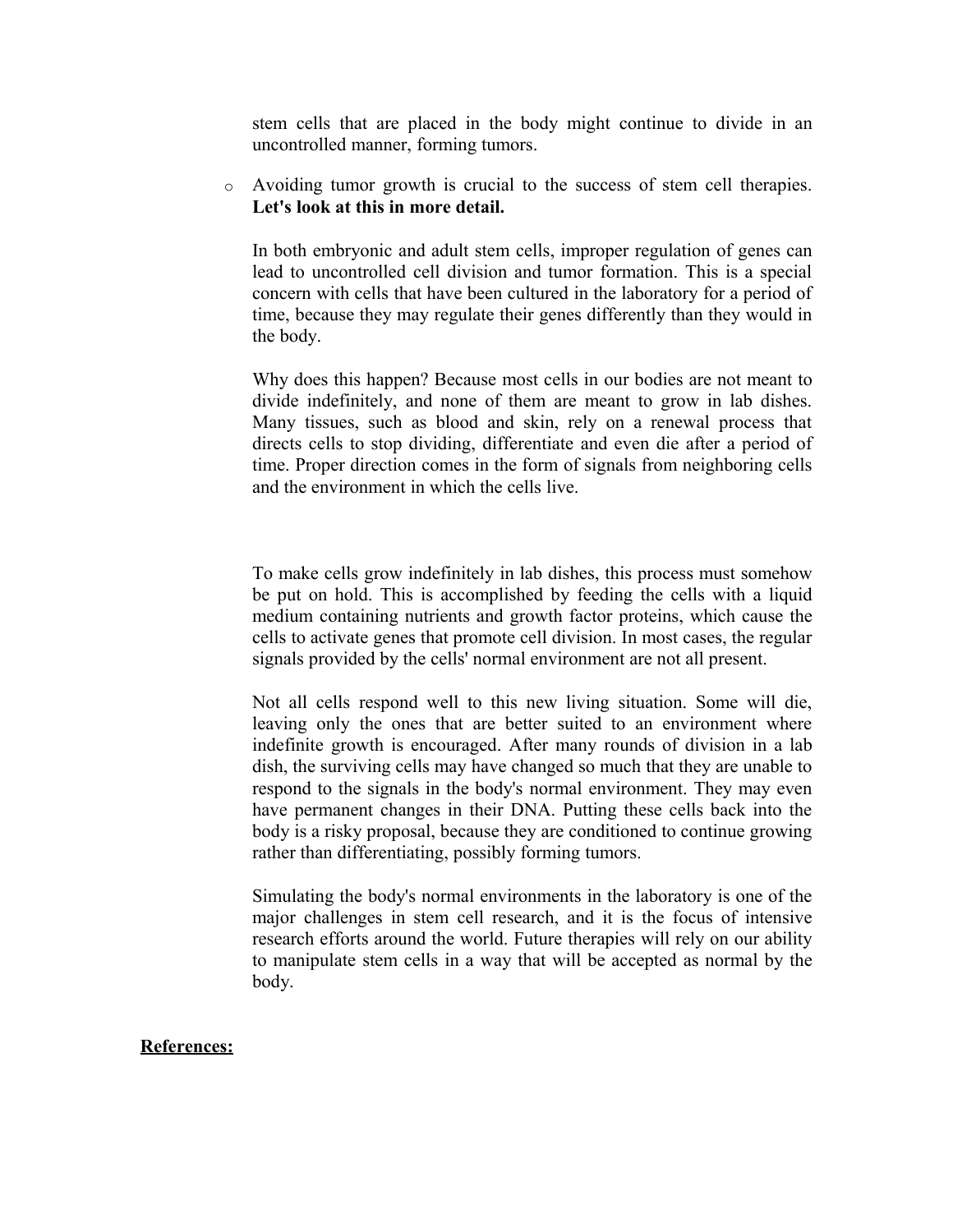- 1. Henon Philippe R. :Human embryonic or adult stem cells: in overview on ethics and perspectives for tissue engineering advances in experimental medicine and biology, Vol.534;P27-45, 2003.
- 2. Henningson CT et al: Embryonic and adult stem cell therapy. : J. of allergy and clinical immunology: Vol. 111: P.no. 745-53: 2003.
- 3. Mayhall E et al : J. Current opinion in cell biology: The clinical potential of stem cell. : Vol. 16(6) : P.no. 713-20: 2004.
- 4. Perin E C et al : Adult stem cell therapy in perspective: J. of circulation:Vol. 107(7): P.no. 935-8: 2005.

### **ROLE OF HUMAN CHORIONIC GONADOTROPIN TESTING IN DETECTION OF EARLY PREGNANCY VIABILITY AND Its COMPLICATIONS**

DR. DINESH A RATHOD M.D.\*, DR. NITA J NINAMA, M.D.\*\*DR. JITENDRA PATEL, M.S.\*\*\*

#### HUMAN CHRIONIC GONADOTROPIN (hCG)

HCG is a glycoprotein hormone composed of two dissimilar units,  $\alpha$  and

β, joined noncovalently. There are multiple forms of hCG in serum and

urine samples in early pregnancy, including intact hCG (molecular weight-

36700) and its free subunits free  $\alpha$ (molecular weight- 14500) and free  $\beta$ 

(molecular weight- 10000) free  $\beta$  Unit is degraded by macrophage

enzymes and in the kidney to make a β subunit core fragment is the

principal hCG-related molecule present in urine during pregnancy<sup>(1)</sup> intact

hCG comprises approximately 70% amino acids and 30% sugar

residues.HYPERGLYCOSYLATED HCG(H-hCG) is produced by Invasive

cytotrophoblast and it contains significantly larger oligosacharides . H-

hCG accounts for more than 80% of different forms of hCG detected in the

week following implantation.61+9% of hCG forms in the week that

follows the missing of the menstrual period and 50+4% in the following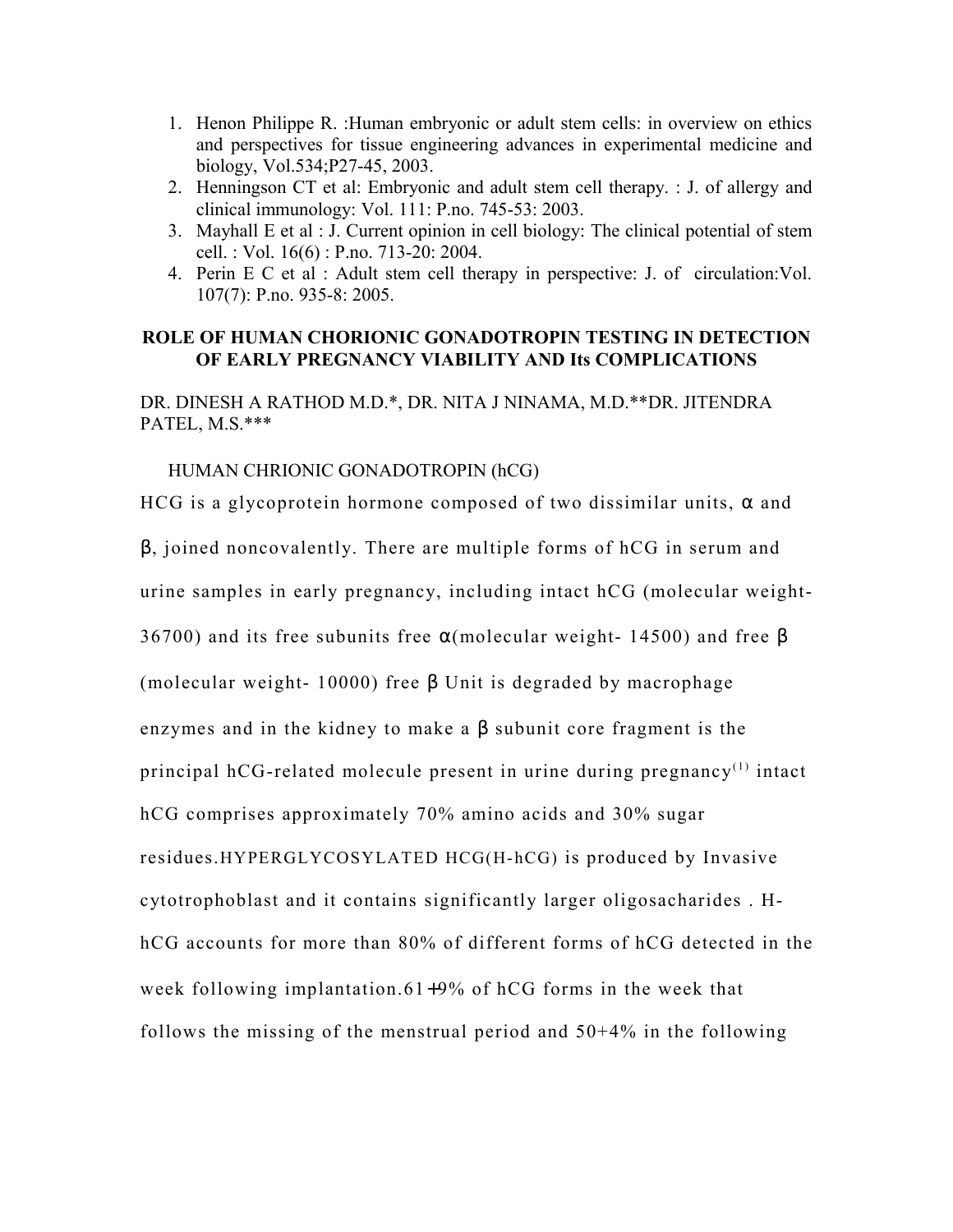weeks. The proportion of H-hCG declines rapidly there, after, accounting

for less than 5% hCG in the second and third trimesters of pregnancy  $(1,2,3)$ 

# **EARLY PREGNANCY DETECTION TESTS**

It is important to conform that the manufacture of kit has proven reorganization of intact hCG, H-hCG and free β- subunits. It is not uncommon for a woman to have a negative urinary home pregnancy test result around the time of her missed menstrual period but a positive serum Hcg result when assessed a few weeks later. This discrepancy may be due to the insensitivity of a pregnancy test. A similar situation may occur when a woman has a positive early pregnancy test, but a repeat urine or serum test approximately 1 week later is negative. This is due to early pregnancy loss.  $(3,4)$ 

Old data indicating that serum hCG concentration were the same as urine hCG, but it is proved to be incorrect. Table-I shows that average urine hCG level is, depending on the time of pregnancy and specificity of the test, generally less than one half of the corresponding serum hCG concentration.

## ECTOPIC PREGNANCY

In Ectopic pregnancy more than 95% of the time the implantation occurs in the fallopian tube. The incidence of ectopic pregnancy increased after in vitro fertilization (IVF) in which it can be as high as  $94\%$ <sup>(5).</sup> In screening test that rely on serum hCG levels, abnormally low but persistent hCG level early in pregnancy is the pattern most predictive of ectopic pregnancy. Doubling rate is only indicative and not diagnostic of a failing of pregnancy. A common algorithm of detecting ectopic pregnancies is a transvaginal ultrasound coupled with serial assessment of hCG levels. (5,6)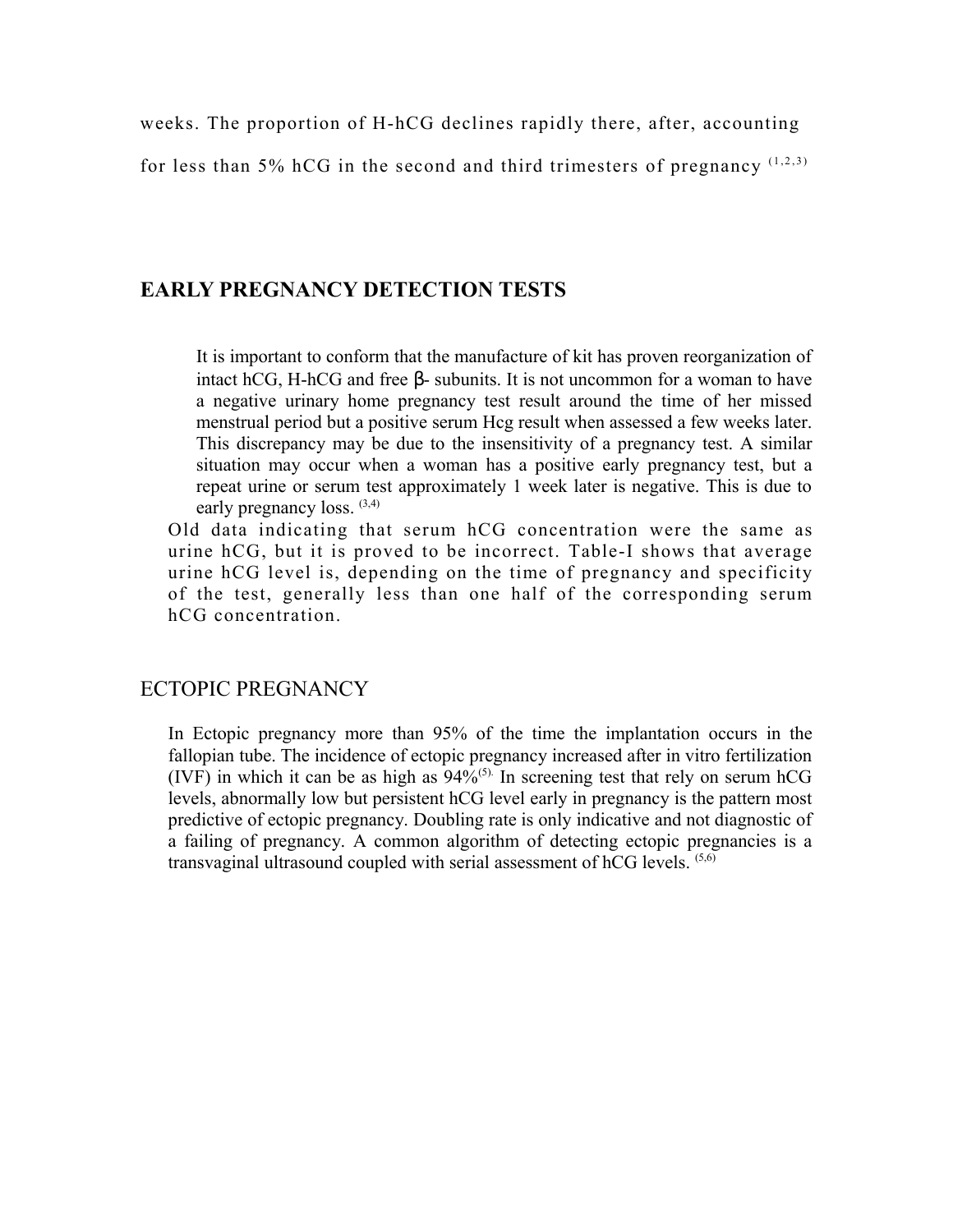| Time since last menses | Media | patients | <b>Median</b><br>concentration | <b>Range of results</b> |
|------------------------|-------|----------|--------------------------------|-------------------------|
| $4th$ complete wk      | Serum | 34       | $253$ IU/L                     | 11-3476 IU/l            |
| $(4$ wk-5wk, 6d)       | urine | 33       | 210 IU/L                       | 12-2548 IU/L            |
| 5th complete wk        | Serum | 23       | $3124$ IU/L                    | 330-37,290 IU/L         |
| $(5wk-5wk, 6d)$        | urine | 41       | 510 IU/L                       | 13-6046 IU/L            |
| $6th$ complete wk      | Serum | 21       | 26,400 IU/L                    | 440-142,230 IU/L        |
| $(6wk-6wk, 6d)$        | urine | 28       | 2673 IU/l                      | 142-20,439 IU/L         |

# **HETEROPHILIC ANTIBODIES**

These are interfering antibodies found in human serum, which causes false elevated hCG. The finding of positive pregnancy test by serum hCG measurement, along with the absence of the fetal sac as shown by ultrasound, easily can give rise to the false diagnosis of ectopic pregnancy or invasive gestational trophoblastic disease  $(7,8)$ . As heterophillic antibodies are not present in urine samples, urine test can conform the correctness of the serum hCG measurement. Alternatively testing for raised progesterone values that would occur in response to true pregnancy.

### **HETEROTROPIC PREGNANCY**

It is intrauterine pregnancy coexisting with an ectopic pregnancy. The frequency is approximately 1 in 7000 pregnancies in general population but incidence is increase to1 in 100 pregnancies conceived by IVF. Heterotopic pregnancies are hard to diagnose and 50% cases are identified only after tubal rupture.

#### **SPONTANEOUS ABORTION**

In first 8 weeks of pregnancy, serum hCG level should approximately double every 2 days, but it vary greatly at all times during first 8 weeks of gestation. Serum hCG level should plateau as a peak is reached at 8-12 weeks of gestation. Low levels of hCG, non doubling levels of hCG or hCG result that reduce before expected time of hCG peak all are strong indicators of an impending spontaneous abortion

#### **REFERENCES**

1. Cole LA. Immunoassay of human chorionic gonadotropin, its free subunits and metabolites. Clin Chem 1997; 43(12):2233-43.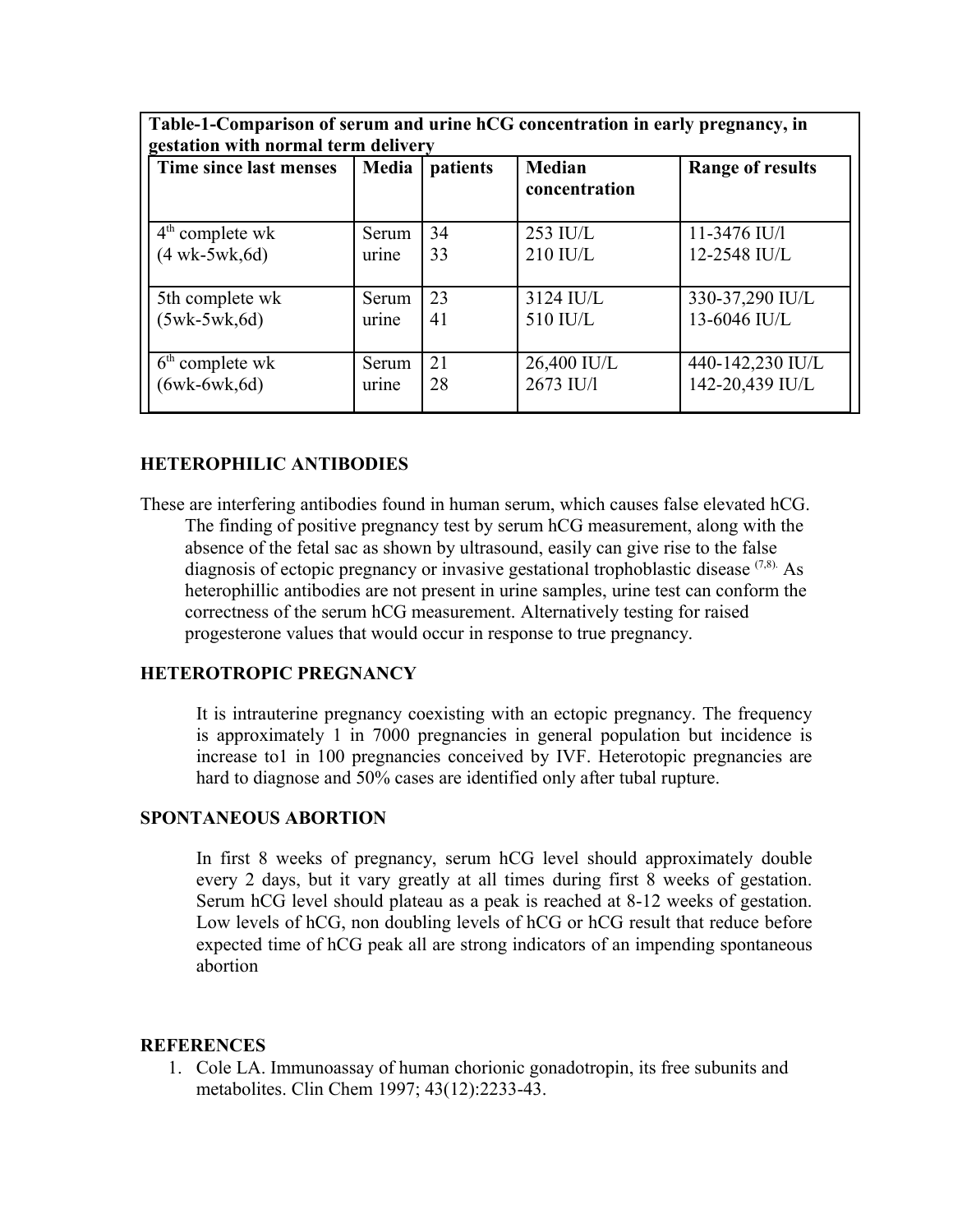- 2. Kovalevskaya G, Birken S ,Kakuma T, O'connor Jf. Early pregnancy human chorionic gonadotropin isoforms measured by immunoradiometric assay for choriocarcinoma- like hCG. J Endocrinol 1999; 161: 99-100
- 3. Butler SA , Khanlian SA, Cole LA. Detection of early pregnancy forms of hCG by home pregnancy devies. Cli chem 2001; 47(12): 2131-6.
- 4. Wilcox AJ, Weinberg CR, O'connor JF, Baird DD, Schlatterer JP, Canfield RE, et al. Incidence of early loss of pregnancy.N Engl Med 1988;319(4):189-94.
- 5. Lemus JF. Ectopic pregnancy; an update. Curr Opin Obset Gynecol 2000; 12:369- 75.

- \* Jr Lect., Dept of Pathology , Smt NHL Municipal Medical college, Ahmedabad
- \*\* Asst. Professor, Dept of Physiology , Smt NHL Municipal Medical college, Ahmedabad
- \*\*\* Asst. Professor, Dept of Anatomy, Smt NHL Municipal Medical college, Ahmedabad

# **PROBIOTICS, PREBIOTICS AND SYNBIOTICS**

Dr. Kamlesh P. Patel\* & Dr. (Mrs) Varsha J. Patel\*\* \*Associate Professor of Pharmacology, \*\* Professor & Head of Pharmacology Smt. N.H.L. Municipal Medical College, Ellisbridge, Ahmedabad-380 006.

Introduction:

Dr. Elias Metchnikoff, a Nobel Laureate, around 100 years ago proposed that " Lactic acid bacteria can render a great service in the fight against intestinal putrefaction" and might " Postpone and ameliorate old age". This concept was developed further through the decades, and today, the emerging probiotics, prebiotics  $\&$  synbiotics era is a subject of current debate and intense research.

Probiotics :

The term Probiotic means "for life", is derived from the Greek language. It is now defined as " live microorganisms which when administered in adequate amounts confer a health benefit on the host". The most common probiotic organisms clinically useful include members of the bacteria such as Lactobacillus and Bifidobacteria species  $\&$  some selected strains of Streptococcus, Lactococcus  $\&$  members of yeast  $\&$  moulds such as Saccharomyces, Aspergillus, Acanthosis & Candida species.

Prebiotics :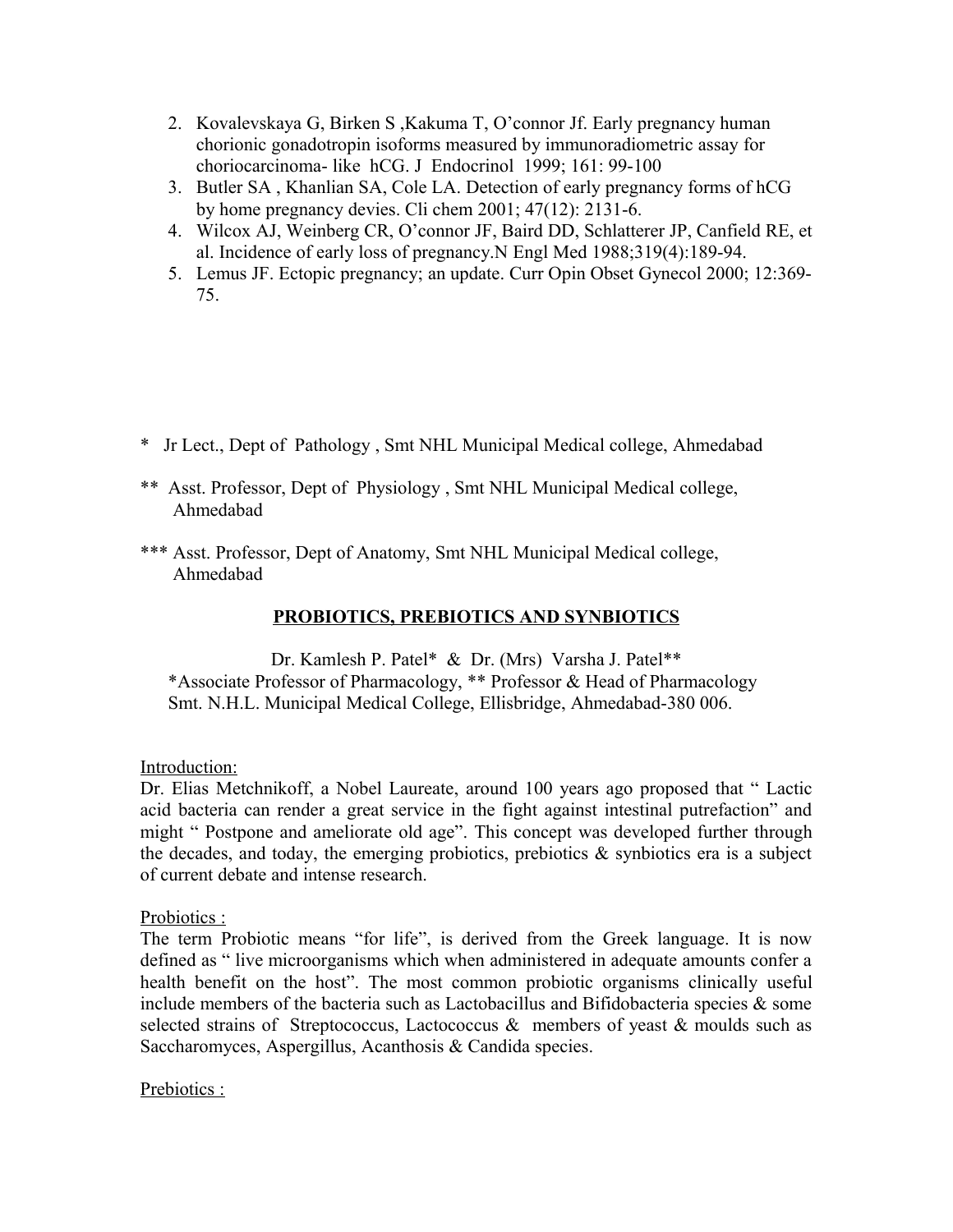The term Prebiotic is defined as " short chained carbohydrates that are indigestible by human enzymes in the GIT and selectively stimulate the growth and activity of specific species of bacteria in the gut, usually bifidobacteria  $\&$  lactobacilli, with benefits to health". The most commonly used prebiotics in supplements are Fructooligosaccharides (FOS). Bifidobacteria, due to the presence of beta-fructofuranosidase enzyme are liable to break down and utilize FOS. This helps in stimulation of bifidobacterium growth in the GIT. FOS exhibits nutritional properties on colonic pH and stool bulking. It also increases bioavailability of essential minerals & decreases serum triglycerides.The other types of prebiotics substrates includes Polyols (Xylitol,Sorbitol,Mannitol),Disaccharides(Lactulose,Lactilol),Oligosaccharides(Raffinos e,Soybean),Oligo-fructose, other non-digestible Oligosaccharides(Palatinose,Isomalto,Lactosucrose,) and Polysaccharides (Inulin, Resistant starch).

# Synbiotics:

The term synbiotic is used when a product contains both probiotics and prebiotics. Since the word alludes to synergism, this term should be reserved for products in which the prebiotic compound selectively favors the probiotic compound, e.g., FOS in combination with strains such as B. infantis, B. longum etc. Combining probiotics with prebiotics could improve the survival of the bacteria crossing the upper part of the GI tract, thus enhancing their effects in the large bowel. Moreover, the local and the systemic beneficial effects of probiotics and prebiotics might be additive or even synergistic.

Colony Forming Units (CFUs) in Probiotics:

As per probiotics definition the live microorganisms that are administered have to be in adequate amounts to confer a health benefit to the host. Clinical bodies have used probiotic levels of above 1 billion to 10 billion or above. According to Earl Mindell, an internationally recognized expert on nutrition, healthy persons should take 2 to 5 billion Colony Forming Units (CFUs) of probiotics a day and those with GI conditions can take up to 10 billion CFUs per day. In acute diarrhea, lactobacillus is most effective at the dose of 10 billion CFUs per day. For prescription probiotics, the current daily intake recommended by the Natural Health Products Directorate of Canada is 5-10 billion CFUs per day.

The Ideal Properties of Probiotics :

Probiotics supplements are considered ideal, if they fulfill the following important characteristics :

- normal gut inhabitant
- nonpathogenic
- genetically stable
- resistant to acid
- capable of survival, proliferation and metabolic activity at the target site
- high stability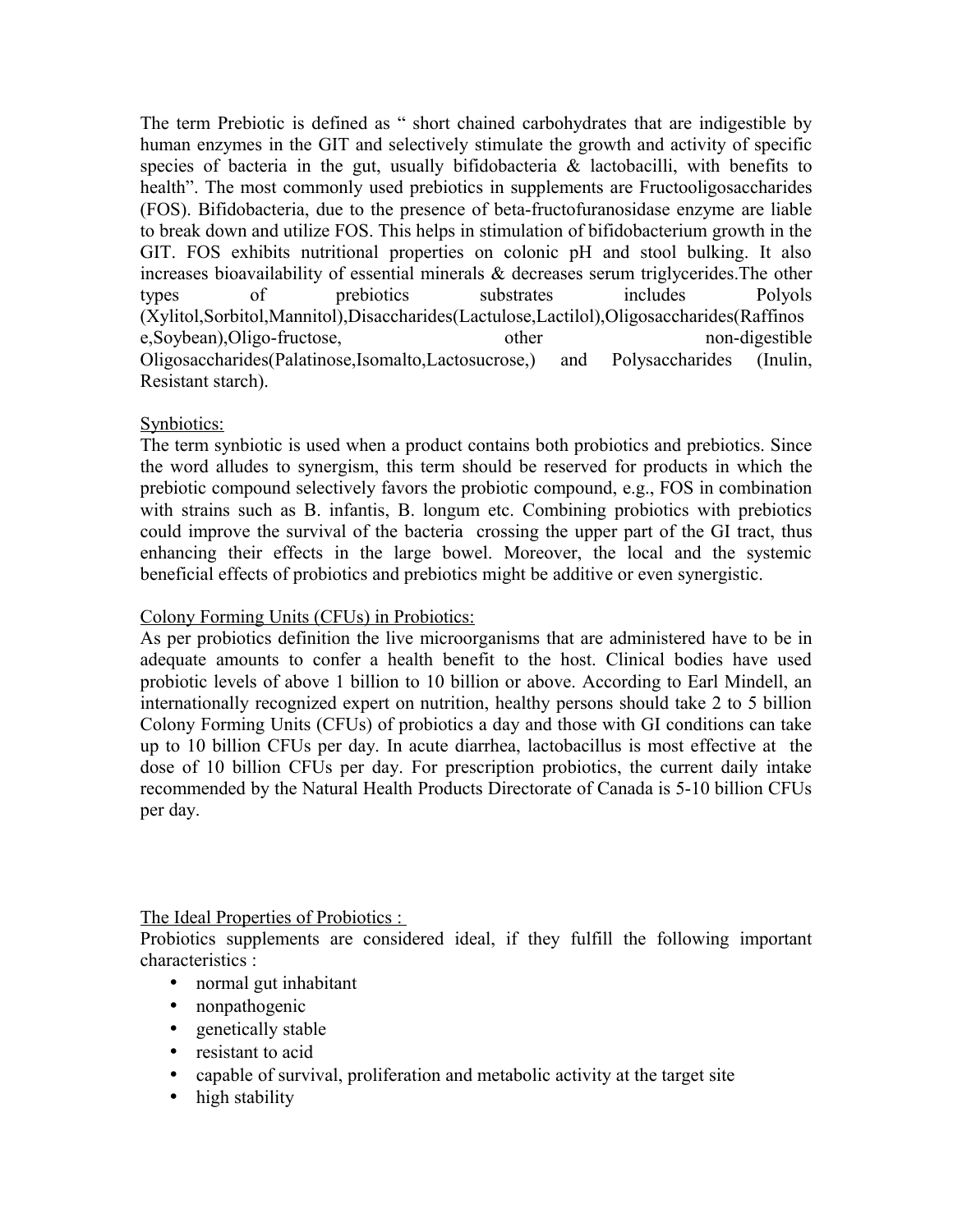- viability at high populations
- antagonistic towards pathogenic bacteria
- resistant to bile
- immunostimulatory
- able to exert clinically documented health benefits.

## The Ideal Properties of Prebiotics :

Prebiotics supplements are considered ideal, if they fulfill the following important characteristics :

- should be a non-digestible food ingredient
- should be principally an oligosaccharide
- neither be hydrolysed nor be absorbed in the upper part of the GI tract
- should reduce the gut pH
- should promote the growth and activity of probiotics
- beneficially affects the host health
- must be selectively fermented so that it is able to alter the colonic microflora towards a healthier composition e.g. by increasing number of saccharolytic species & reducing putrefactive microorganisms
- improves conditions associated with both constipation and diarrhea.

## The Ideal Properties of Synbiotics :

Synbiotics supplements are considered ideal, if they fulfill the following important characteristics:

- should be an ideal combination of probiotics with prebiotics
- should exhibit synergistic relationship between viable beneficial bacteria and their selective substrate.
- prebiotic compound should selectively favors the probiotic compound e.g. FOS in combination with probiotics such as B. infantis, B. longum etc.
- should produce additive or synergistic effect.

Table 1. Mechanisms of action of Probiotics

Target Health Benefit Postulated Mechanism Protect the host against intestinal disease Production of inhibitory substances. Blocking of adhesion sites. Degradation of toxin receptors. Immuno modulation of nonspecific host resistance. Effects of systemic immunity. Urogenital infections Adhesion to urinary & vaginal tract cells. Colonisation resistance. Inhibitor production  $(H_2O_2, Biosurfactants)$ . Immune system modulation Strengthening of non-specific defense against infection & tumours.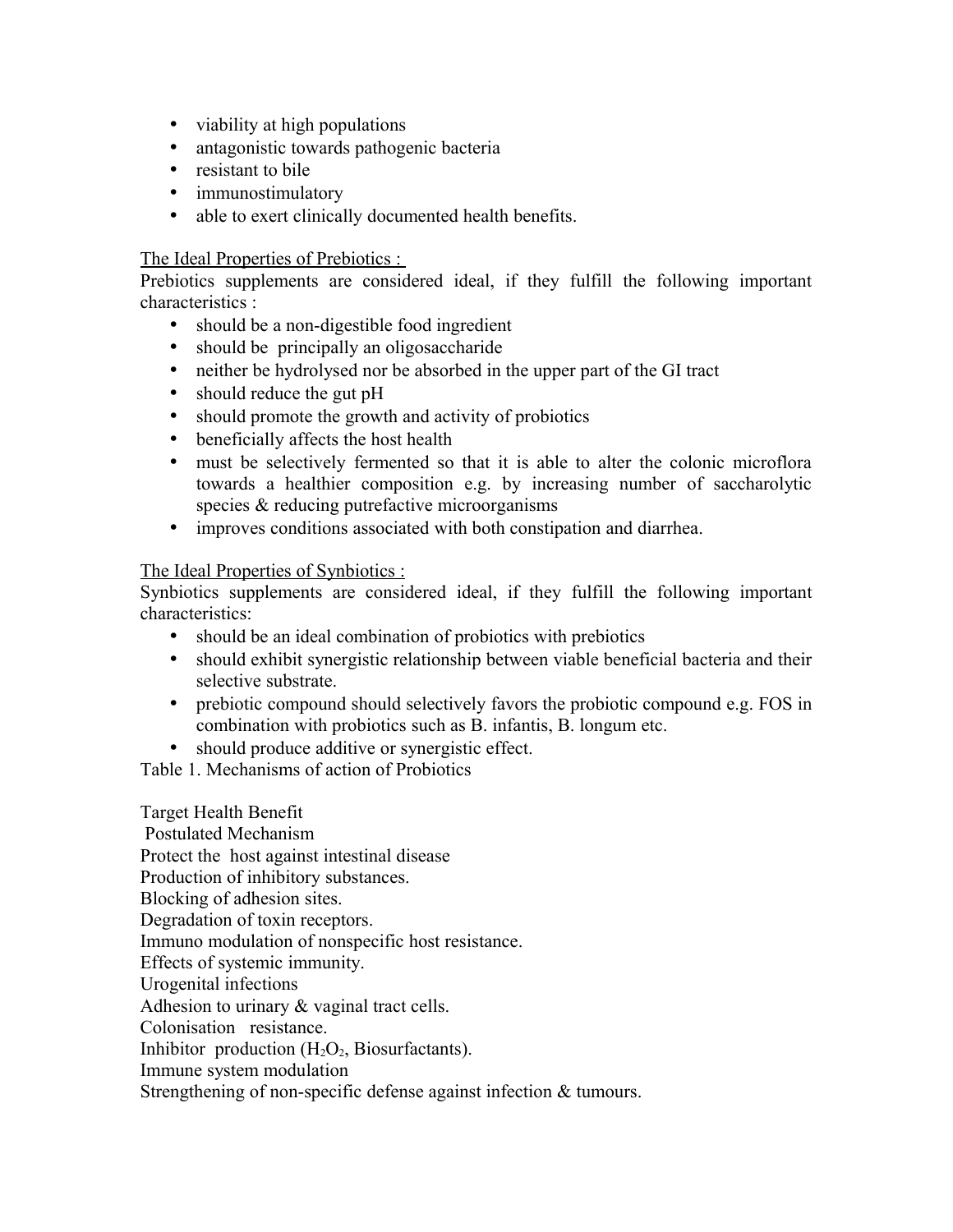Enhancement of secretory IgA production. Hepatic encephalopathy Inhibition of urease – producing gut flora. Anti-colon cancer effect Mutagen binding. Carcinogen deactivation. Inhibition of carcinogenic producing enzymes of colonic microbes. Improves immune response. Effects on blood lipids, heart disease Assimilation of cholesterol within bacterial cell. Increased excretion of bile salts due to deconjugation by bile salt hydrolase. Antioxidative effect. Antihypertensive effect Peptidase action on milk protein yields tripeptides which inhibit angiotensin-1 converting enzyme. Cell wall component acts as ACE inhibitors. Effect on allergic states Prevention of antigen translocation into blood stream. Promotion of lactose digestion Bacterial lactase hydrolyses lactose. Small bowel bacterial infections Influence on activity of overgrowth flora, decreasing toxic metabolic production.

## Mechanisms of action of Prebiotics :

Prebiotics may stimulate probiotic bacteria not only to grow but also to produce compounds beneficial to the host. Their colonic fermentation produces short chain fatty acids (SCFAs) and lactic acid, which are important factors determining the pH of the colonic lumen. The SCFA have strong effect on the metabolism of the host. Acetate and proprionate are gluconeogenic and influence cholesterol production. Butyrate is a major source of energy for colonic epithelial cells, and low concentrations cause differentiation of mammalian cells as well as colon carcinoma cells.

Longer the chains of non-digestible carbohydrates, the slower they are fermented. The longer chains thus allow the stimulation of bacterial metabolism in a more distal part of the colon, whereas the short chains are readily fermented in the proximal part of the colon. Typically, the distal part of the colon is very much energetically depleted. Bacteria are starving, and the proteolysis of dead cells and the subsequent strictly anaerobic fermentation of the released amino acids result in production of (cytotoxic) putrefaction (forming phenolic compounds – skatol, indole and resol) is very important for the prebiotic concept.

### Rationale for the concept of synbiotics:

The synbiotics concept combines both the probiotic and the prebiotic approaches. According to this approach, a food or food supplement will include both the live cells of the beneficial bacteria and a selective substrate; the idea being that the beneficial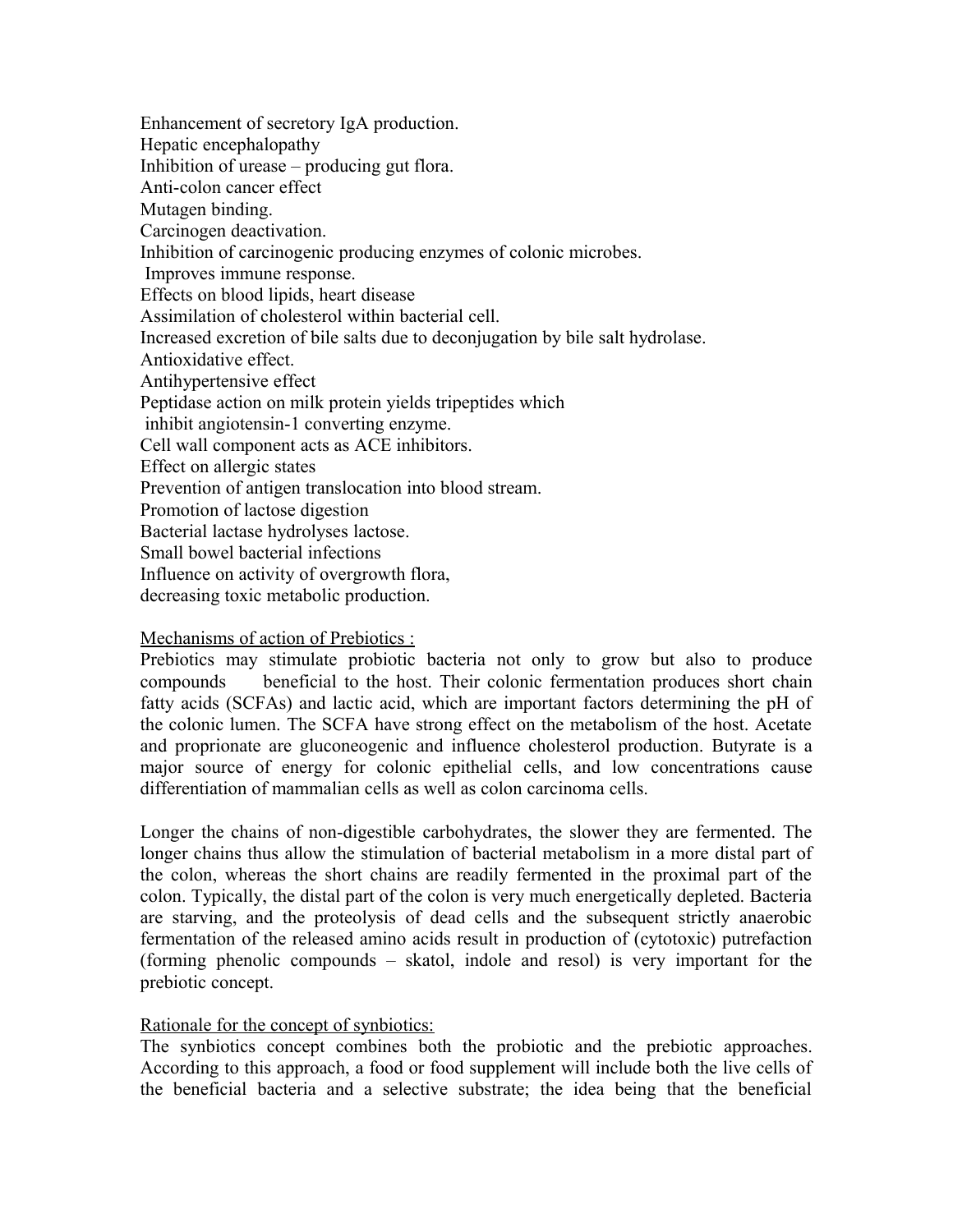bacterial cells that survive their transit through the stomach can grow quickly and competitively because of the presence of the selective substrate and establish their predominance.

The increase in metabolic activity of probiotic microorganisms is fundamental to many of the currently proposed mechanisms of health promotion by prebiotics. A further step in this direction is the use of synbiotics, where probiotics and prebiotics are combined. Thus, the living microbial additions would be used in conjuction with a specific substrate for the growth. The results of many researchers point to a synergistic effect of probiotic and prebiotic combination on faecal microflora of experimental animals. This effect was demonstrated by increased total Anaerobes, Aerobes, Lactobacilli, and Bifidobacteria counts as well as by decreased Clostridia, Enterobacteriaceae and E.coli counts.

Results from several landmark clinical trials have shown that, the Probiotics have robust clinical applications in the Gastrointestinal ( GI ) and Non-Gastrointestinal conditions as shown in Table 2 & 3.

Table 2 : Clinical applications of Probiotics in GI conditions

- ► Diarrhoea of various origins
- Antibiotic associated diarrhea, Rotavirus diarrhea
- Traveler's diarrhea, Gastroenteritis
- Nosocomial diarrhea, Clostridium difficle diarrhea
- HIV/AIDS diarrhea, Enteral feeding associated diarrhea
- ► Irritable Bowel Syndrome (IBS)
- ► Inflammatory bowel disease
- ► Food allergies and lactose intolerance
- ►H. pyloric infection.
- ►Colon cancer
- ►Pancreatitis
- ►Small bowel bacterial overgrowth
- ►Alcoholic liver disease

# Table 3 : Non – Gastrointestinal applications of Probiotics

-----------------------------------------------------------------------------------------------------------

- $\blacktriangleright$  Prevention of vaginitis
- $\blacktriangleright$  Urogenital infections
- ► Enhancement of oral vaccine administraton
- ► Atopic eczema
- $\blacktriangleright$  Cystic fibrosis
- ►Dental caries
- ►Varoius cancers
- ►Hypercholesterolemia
- $\blacktriangleright$  Asthma
- ►Juvenile chronic arthritis
- ►Aphthous ulcers
- ►Halitosis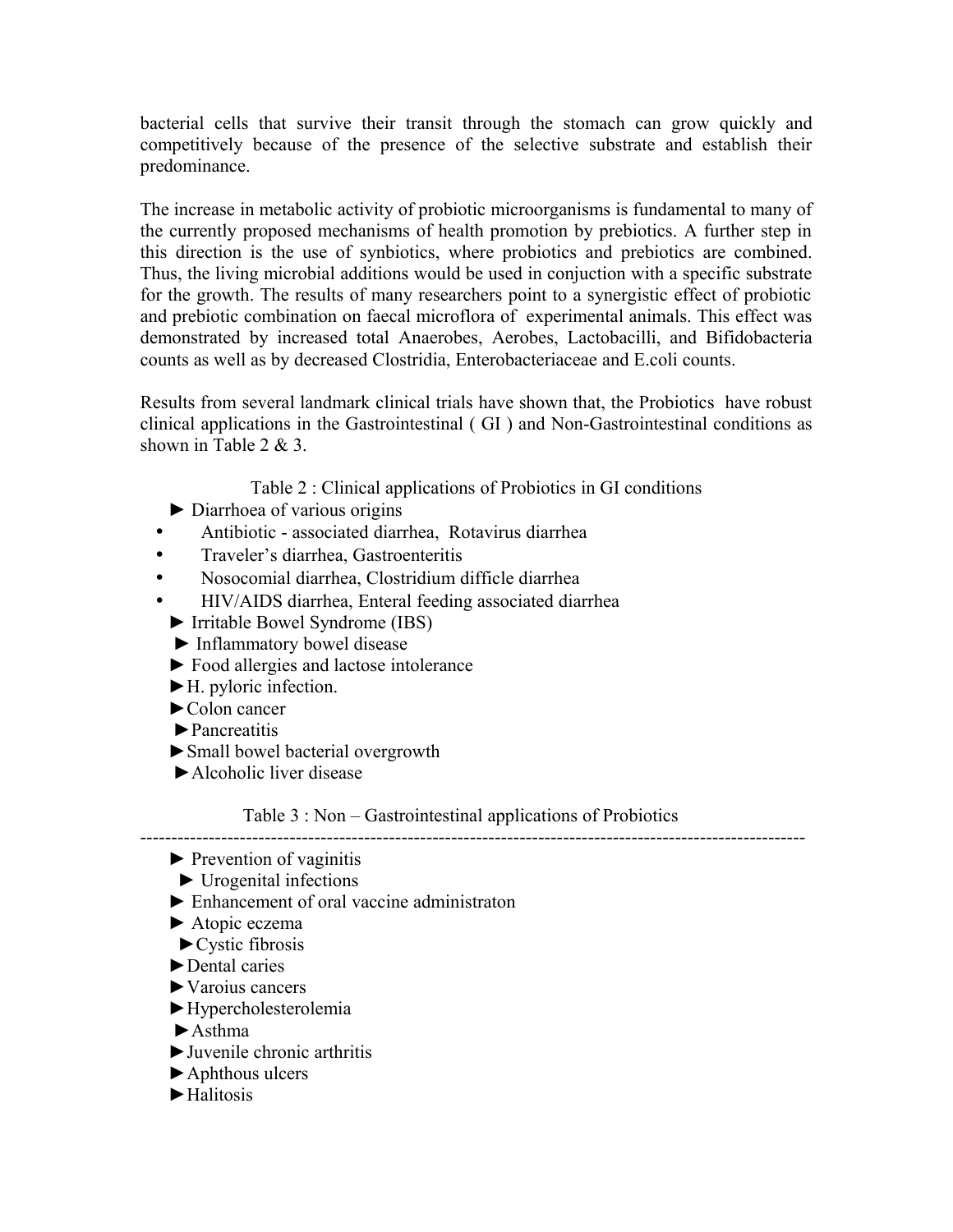## Safety Profile :

A review outlining the safety of current probiotic compounds has been published. Probiotic have achieved a ' generally regarded as safe' (GRAS) status. Rare reports of infection such as fungemia and bacteremia in immunocompromised patients.Pregnant women and nursing mothers should use probiotic supplements only if recommended by their physicians. Probiotics are contraindicated in those hypertensive to any component of a probiotic-containing product.

## Dosage :

Healthy person should take 2-5 billion CFUs (colony stimulating units) of probiotics a day and those with GI conditions can take up to 10 billion CFUs per day. In acute infectious diarrhea, lactobacillus is most effective at a dose of 10 billion CFUs during the first 48 hours, which translates to 5 billion CFUs per day. For prescription probiotics, the current daily intake recommended by the Natural Health Products directorate (NHPD) of Canada is 5-10 billion CFUs per day.

## Presentation :

Capsules and Sachets of Probiotc + Prebiotic combination(Pro-wel) and Probiotic alone (Darolac) are commercially available.

Benefits offered by Probiotic & Prebiotic Combination Formula are :-

- Maximum Colony Forming Units (CFUs) :- ensure complete action.
- Fructooligosaccharide (FOS):- offers nutrition to the probiotics & normal intestinal flora.
- Acid resistant cells :- reach intestine in full force.
- Freezed-dried & nitrogen-flushed cells :- offers excellent stability.
- Vegetable capsules :- ensure universal appeal.

Benefits offered by Probiotic Formula are :-

- L. rhamnosus : inhibits pathogens by producing antibacterial bacteriocins.
- L. acidophilus & B. Longum : enhance phagocytosis & IgA production, also prevent pathogenic attachment to GI epithelium.
- S. bouladii :- digests bacterial toxins.
- L. rhamnosus  $&$  L. acidophilus : strengthens epithelium  $&$  prevent destruction.

## The Future of Probiotics, Prebiotics & Synbiotics:

The alarming increase of inappropriate use of antibiotics and bacterial resistance, along with renewed interest in ecological methods to prevent infections, makes Probiotics, Prebiotics & Synbiotics a very interesting field for research. Evidence is beginning to accumulate describing their beneficial effects in a variety of GI & Non-GI disorders. They offer dietary means to support the balance of the intestinal flora. They may be used to counteract local immunological dysfunction, to stabilize the intestinal barrier function, to prevent infectious succession of pathogenic microorganisms & to influence intestinal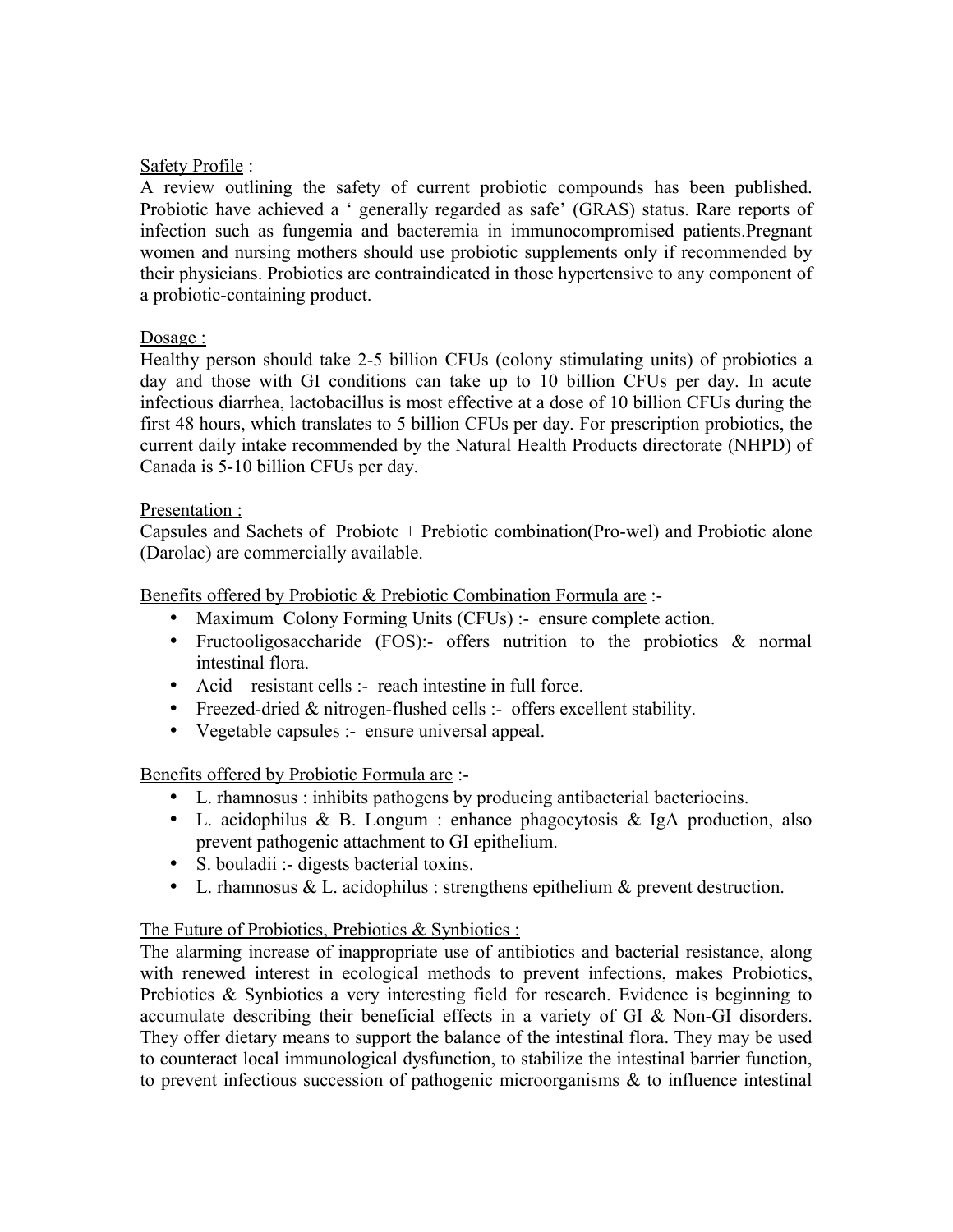metabolism. Looking ahead, this field holds immense promise for the future in delivering novel therapies in different fields.

## **Summary :**

The advent of probiotics and the discovery that they colonise the human GI tract has thrown light on another symbiotic, man and his gut flora. With research underway there has been tremendous growth in the field of probiotics. They are strengthening their roles in the reduction of antibiotic associated diarrhea, management of rotavirus diarrhea, and diarrhea due to various causes; showing positive effect in the management of lactose intolereance; irritable bowel syndrome, inflammatory bowel disease; and are being researched in various non-gastrointestinal disease. These effects can be seen with a daily intake of 5-10 billion CFUs of probiotics per day. Prebiotics, with their potential to increase the activity of probiotics, are also being increasingly used in preparations containing probiotics. Synbiotics as they are called are metamorphosing from little known entities to well-known agents helpful in the maintenance of good health. It is now become imperative that the clinicians assimilate knowledge about probiotics  $\&$ prebiotics, and use them for the benefit of their patients.

## **References :**

- 1) Furrie E et al. Gut, 2005; 54(2): 242-249.
- 2) O'Mahony L et al. Gastroenterology, 2005; 128(3): 541-551.
- 3) S. Anuradha et al. JIACM, 2005; 6(1): 67-72.
- 4) Oberreuther-Moschner DL et al. Br. Jr.Nutr, 2004; 91(6): 925-932.
- 5) Coeuret V et al. Int. Jr. Food Microbiol , 2004; 97 : 147-156.

# **CASE REPORTS**

**ATYPICAL PRESENTATION OF THALASSEMIA MAJOR** DR VINOD BHADUKIYA 3rd Y. RESIDENT DR SAUKAT PANJWANI 2<sup>nd</sup> Y.RESIDENT DR REKHA BHAVSAR PROF.& HEAD DEPARTMENT OF PEDIATRICS, SMT N.H.L MUN.MEDICAL COLLEGE AHMEDABAD

#### 380006

### INTRODUCTION

 The thalassemias are heterogenous group of inherited disorders characterized by hypocromic and microscopic anemia caused by deficient synthesis of one or more of polypeptide chain of human hemoglobin.The most important forms of thalassemia from autosomal mutant genes that reduce the rate of synthesis of the alfa and beta thalassemia respectively.Thal.major is a clinically severe disorder due to presence of two identical or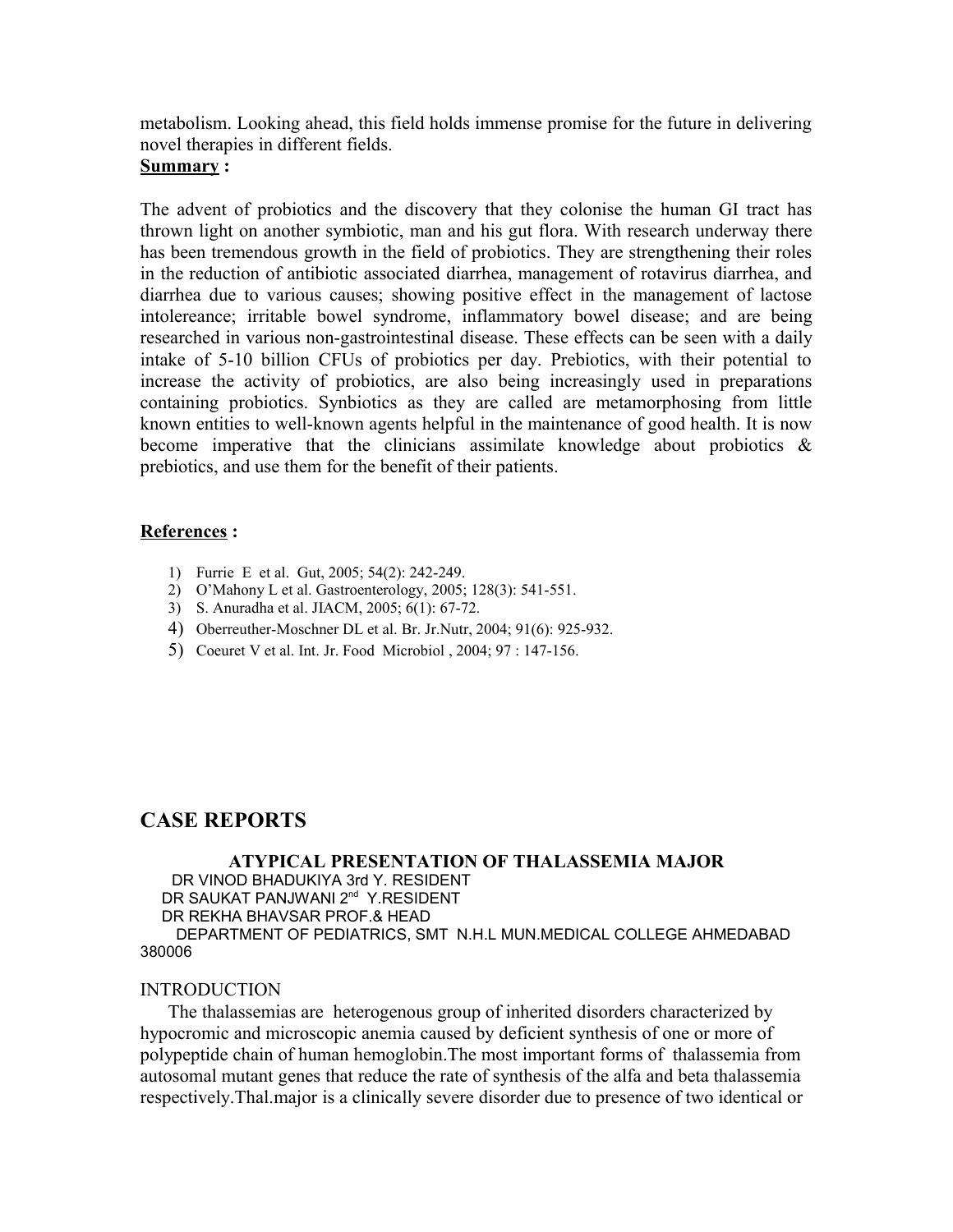dissimilar beta thal. Mutations one on each chromosome 11.Clinical manifestations of thal. Major usually become apparent during a second 6 months of life and the diagnosis is almost always evident by 2yrs. Of age.The anemia of thal.major is characterised by severe hypocromia,microcytosis with bizarre poikilocytosis,tear drop cells,target cells and leptocytes.Nucleated red cells are found invariably with retic. Count of 2%to8% is noted.Patient with thala. Intermedia have onset of recognized anemia after 2years of age maintaing level 6 to 10gm%.Hb electrophoresis patterns vary with Hb F levels as low 5% to 100% and Hb A from 0 to 100%.In our case age of presentation is 6years with mild splenomegaly with peripheral smear suggestive of dimorphic anemia.

A 6yrs old, female patient from vankar community was admitted with complains of fever, increasing pallor, respiratory distress, puffiness of face and yellow urine since two days. There was no past history of blood transfusion. There was no past h/o CHRONIC DIARRHOEA , or major operation .There was no family history of blood transfusion but history of death of one elder sib of 10 yrs of age before two yrs, cause of death was not known. On clinical examination: patient febrile 101 f tachycardia (120 pm) marked pallor, icterus and signs of congestive heart failure. She was undernourished (BMI 10.3), height (105/113cms) with doubtful hemolytic facies,no features suggestive of vitamin deficiency (i.e. conjunctival Xerosis ,angular chelosis) hyperpigmented knuckles and grayish complexion. On systemic examination tender hepatomegaly (span 10 cm) with mild splenomegaly, hemic murmur and other systems were clinically normal. Provisional diagnosis on the basis of history and clinincal examination was concluded as acquired hemolytic amaemia with congestive heart failure with probability of malaria. Patient was investigated and treated accordingly. INVESTIGATIONS:

Hematological:Hb 1.9gm%,total count,differencial count  $\&$  ptatelet count were within normal range.On peripheral smear RBCs were hypochromic,microcytic with normochromic and macrocytic with anisopoikilocytosis,few tear drop cells, elliptocytes and occasional macroovalocytes seen.Malarial parasites not seen. Retic count 0.5%. The test was performed on automated coulter machine.

Blood cells indices: PCV 5.9%, MCV 99.7fl, MCH 31.9pg, MCHC 32.1%, RDW 33.7%.

Biochemical investigations: Serum Billirubin total-3.5mg% with indirect billirubin-2.3mg% & normal hepatic enzymes.

Radiological Investigations: X-Ray Chest revealed cardiomegaly,osteoporotic ribs, prominent trabeculae suggestive of congenital hemolytic anaemia.So X-ray hand & skull were performed and reported by radiologist as congenital hemolytic anaemia.So the diagnosis was reviewed in the light of clinical findings & investigations as congenital hemolytic anaemia with congestive heart failure.

Again detailed family history was taken. Mother revealed the cause of death of elder sib as thalassemia major. Another 4 yr child was diagnosed as thalassemia major before 3 month. Two sibs not investigated so far( $12 \text{ yr}$  old female  $\&$  2 yr old male)

Further detailed investigations carried out.

Hb Electrophoresis: Hb F 58%,Absent band of HbA on Agar gel electrophoresis, s.ferritin 613microgm/l. S.FolicAcid & S.B12 levels advised but not carried out because of financial constrains.

Disscusion :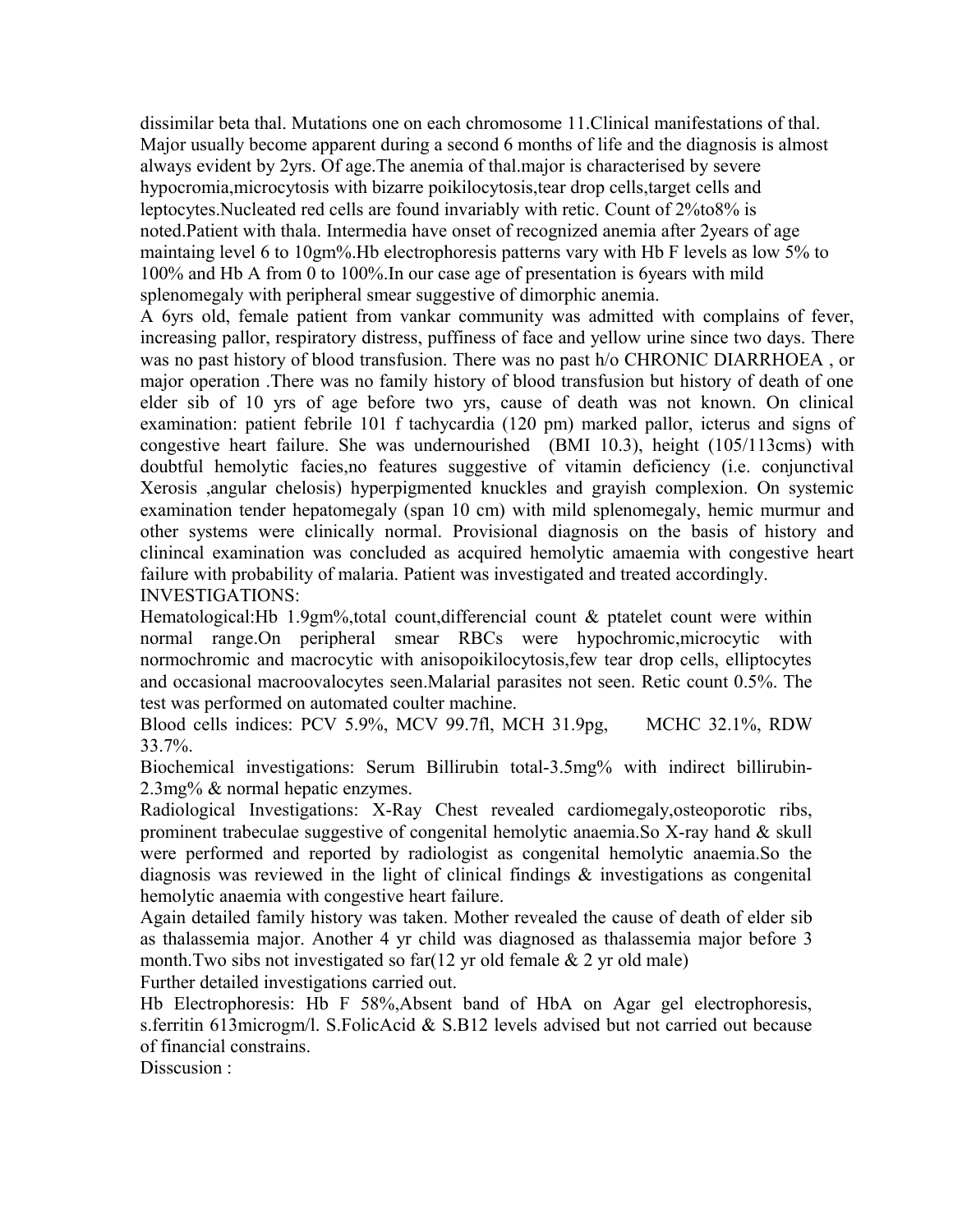The average survival of untreated patient with thalassemia major is  $\leq 4$ yrs & more than 80 % died in first 5 yrs of age. Usual age of presentation of Beta-Thlassemia major and intermedia is 6months to 2 yrs & more than 2 yrs respectively,with hemoglobin at presentation of less than  $4gm\%$  in thal.major & 6-10 gm<sup>o</sup> in thal. intermedia.Both have moderate to gross splenomegaly. Haematological presentation is usually of hypochromic microcytic with tear drop  $\&$  target cells with anisopoikiloctosis. The thalassemic patients are expected to have folic acid deficiency but it is not usual to see megaloblastic picture on peripheral smear exam. Our patient presented late (6yrs), mild splenomegaly with severe anaemia( Hb 1.9gm%) with congestive cardiac failure  $\&$ peripheral smear showing dimorphic anaemia.

Clinical suspicion from haemolytic facies  $\&$  the radiological reports made us to review the diagnosis. History & further specific investigations proved the diagnosis of thalassemia major.

One should investigate the patient in detail when clinical & hematological features donot match.

#### **REFERENCES**

- 1) Smith, textbook of hematology ed. 11 philadelphia, 1997, WB Saunders : 460.
- 2) Nelson, textbook of Pediatrics ed. 17 Behrman, Jenson, 2004 WB Saunders : 1630.

## **Case report: A RARE CASE OF ORIGIN OF CYSTIC ARTERY ARISING FROM INFERIOR PANCREATO-DUODENAL ARTERY.**

Patel JP\*, Nirvan AB\*\*, Shah RK\*\*\*, Shah GV\*\*\*\*, Verma AP<sup>+</sup>, Dave RV<sup>++\*</sup>

Corressponding auther :Patel JP Assistant Professor in Anatomy, NHL Municipal Medical College, Ahmedabad \*\*

**Abstract :** Typically cystic artery arises from the right hepatic artery to the right of hepatic duct in the Calot's triangle bounded infero-laterally by cystic duct, medially by hepatic duct and superiorly by inferior surface of liver. On reaching the gall bladder it usually divides in to superficial and deep branch. The superficial branch is distributes to the free peritoneal surface of the gall bladder, the deep branch passes behind the gall bladder to became distributed to its attached non-peritoneal surface and to the gall bladder bed.

During the course of routine dissection of celiac trunk and superior mesenteric artery, we found rare anomalous origin of cystic artery, which was taking origin from superior mesenteric artery through its inferior pancreatico-duodenal branch. This kind of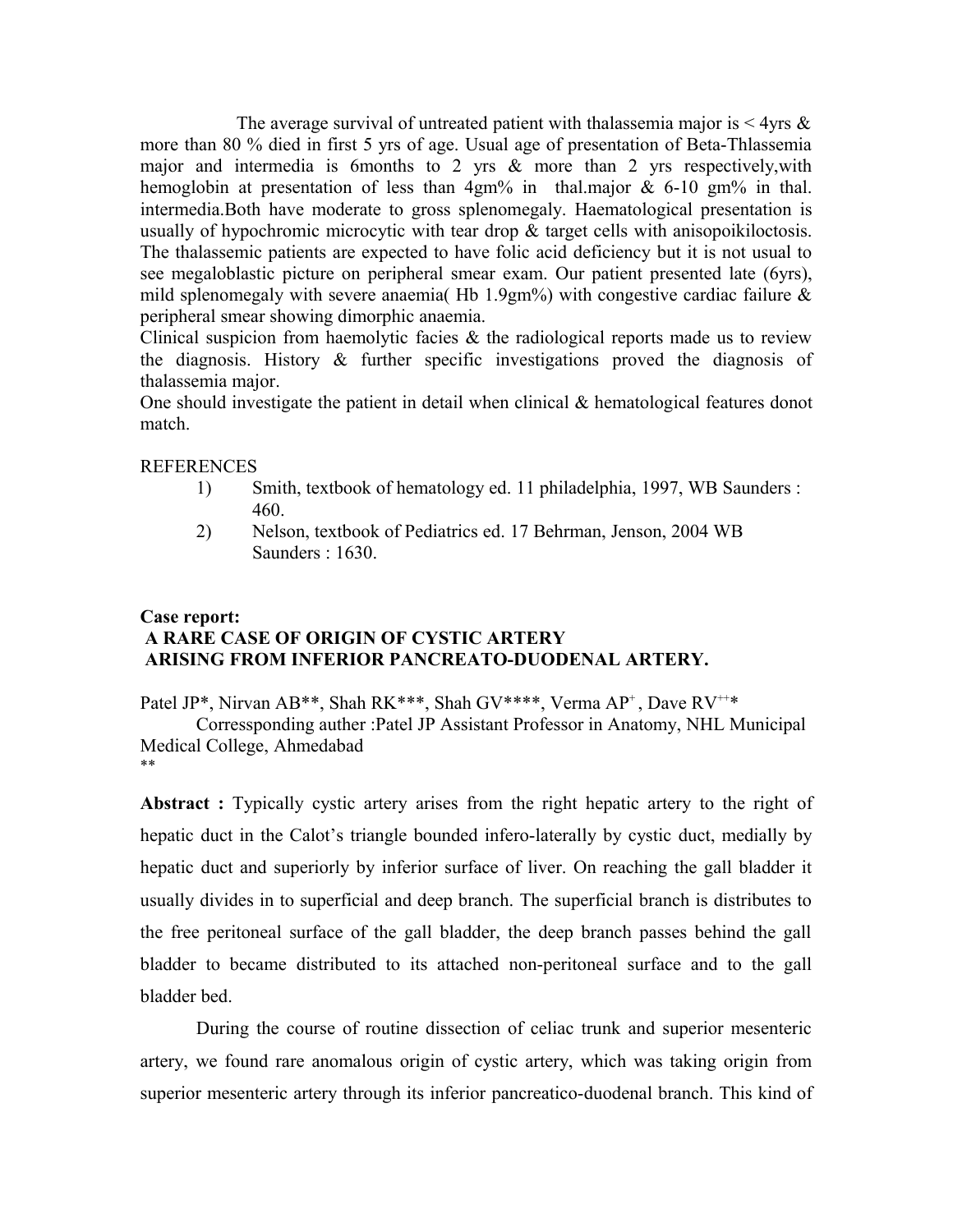anomalous origin of cystic artery, according to our knowledge is rarely reported in any journal of anatomy. In 70% to 80% of individuals, the cystic artery arises as a branch of right hepatic artery within the hepato-biliary triangle. A double cystic artery has been reported to occur in 15% to 25% subjects.

# Keywords**:- Variation, Cystic artery, Inferior pancreato-duodenal artery Introduction**

Arterial like other anatomic variations cannot be ignored, for the risks of ligating the wrong vessels or of severing an essential organ-sustaining artery, along with the danger of ischemia and gangrene, of leaking and bleeding from sites of repair and at anastomotic suture lines, are too great, being ubiquitous possibilities. Many years ago Sir Arthur Keith, now in his  $80<sup>th</sup>$  year, stressed the fact that in the biliary region, variation in anatomic structures were "rampant," being so numerous and complex as to offer a "defiant challenge to memory." Cholecystectomy is a dangerous operation was forcefully brought to the attention of surgeons, in 1923, by the admonition of the British surgeon, Flint, to write "Technically, gallbladder surgery is much the most difficult of any abdominal surgery and inadequate appreciation of the abnormalities of this region does not lesson the risk." A knowledge of the anatomic variations in the biliary region and how they are brought about affords the surgeon guidance and self-confidence and rewards him in most instances with successful operative results, for obviously the best way to avert injuries to blood vessels is to know them.

## **Normal anatomy**

According to Keith L. Moore, the cystic artery supplying the gallbladder and cystic duct commonly arises from the right hepatic artery in the angle between the common hepatic duct and the cystic duct. Typically cystic artery arises from the right hepatic artery to the right of hepatic duct in the Calot's triangle bounded inferolaterally by cystic duct, medially by hepatic duct and superiorly by inferior surface of liver. On reaching the gall bladder it usually divides in to superficial and deep branch.

According to Gray's Anatomy the cystic artery arises from the right hepatic artery. It usually passes posterior to common hepatic duct and anterior to the cystic duct to reach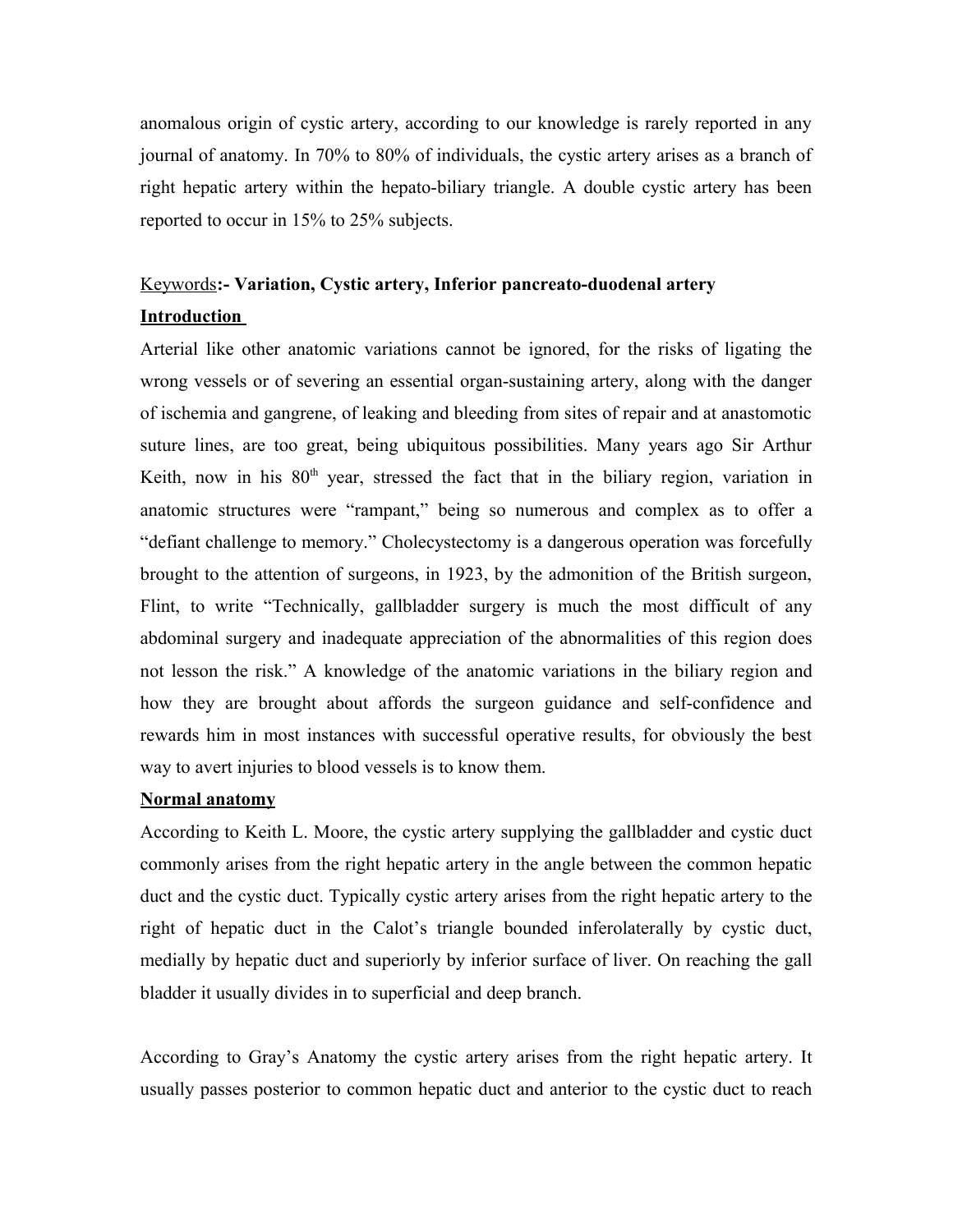the superior aspect of the neck of the gall bladder, where it divides in to superficial and deep branch to supply inferior and superior surface of gall bladder respectively.

According to Henry Hollinshed, cystic artery, normally arises from the right hepatic artery within the Calot's triangle, passes in the triangle towards the neck of the gall bladder where it typically divides in to two branches, one of which runs on the attached surface of the gall bladder, between it and liver, while the other runs on its peritoneal surface.

#### **Observation**

During the course of routine dissection of the arteries supplying supra-mesocolic organs (Liver, Gall bladder, Stomach, Pancreas, Duodenum and Spleen), we found rare anomalous origin of cystic artery arising from inferior pancreato-duodenal branch of superior mesenteric artery. During dissection of branches of superior mesenteric artery, we traced inferior pancreato-duodenal artery at the upper border of the third part of duodenum. It was dividing into anterior and posterior branch, which runs on adjacent surface of head of pancreas at the upper border of the duodenum. Before dividing into anterior and posterior branch inferior-pancreato-duodenal near its origin from superior mesenteric artery give rise to abnormal cystic artery from its superior border. The abnormal cystic artery was running behind the head and uncinate process of pancreas, where it crosses anterior surface of the inferior vena cava. Then, it runs behind the first part of the duodenum, lying on right side of the gastro-duodenal artery. At the upper border of the first part of duodenum it enters in the right free margin of the lesser omentum lying behind portal vein situated between the hepatic artery and the bile duct. At the junction of cystic duct and hepatic duct abnormal cystic artery crosses in front of the bile duct and divides in to superficial and deep branches that supplies respectively to the peritoneal and non-peritoneal surface of the gall bladder.

#### **Discussion**

Michels N.A. et al (1951) had observed that the cystic artery was single in 75% and double in 25% of subjects. In 140 of 200 subjects (70 %) the single cystic was a branch of right hepatic artery and only in 5% it arose from some other sources like left hepatic, middle hepatic, common hepatic, retroduodenal, gastroduodenal etc. site of origin of the single cystic artery occurred in Callot's triangle in 57 % of 200 cases, viz., from the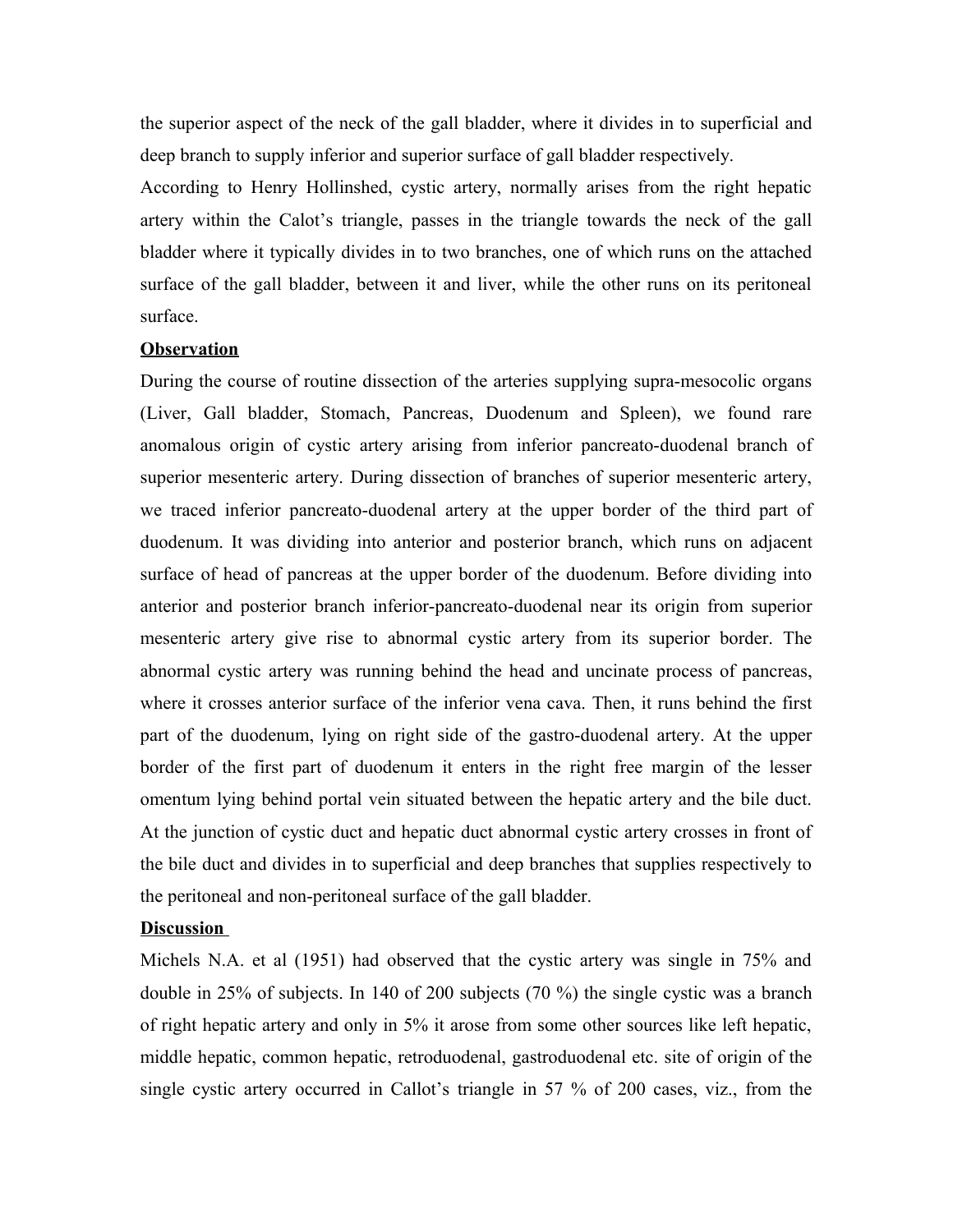coeliacal right hepatic or its branches, 43 %; from a replace right hepatic, 13% ; from an accessory right hepatic, 1%. Out of these in 10 % cases single cystic artery arise from an abberent hepatic artery derived from the superior mesenteric artery.

They found double cystic artery in 50 subjects out of 200 subjects in which cystic artery arising separately fom the same artery or from the different sources. This percentage of double cystic arteries (25%) is considerably higher than that reported by other author (Lipshutz, 11 %; Daseler, et al, 13 %; Flint, 15 %; Belon, 19 %; Brewer, 20 %; Browne, 21 %). A common pattern of the dual cystic is one in which deep cystic arising from a celiacal right hepatic, the superficial from the right hepatic to the left of the hepatic duct which crosses anteriorly. Another fairly common pattern in which the deep cystic arises in single fro the right hepatic artery, the superficial from the gastroduodenal or its retroduodenal branch. The pattern of the superficial cystic or even of the entire cystic arising from the intestinal artery, i.e. from the retroduodenal artery, is very important from a surgical point of view, for ordinarily the surgeon does not look for a cystic artery caudal to the cystic duct.

According to Gray's Anatomy, the cystic artery may arise from the common hepatic artery, sometimes from the left hepatic artery, and rarely from gastro-duodenal or superior mesenteric arteries. In these cases it crosses anterior (or less commonly posterior) to the common bile duct or to common hepatic duct to reach the gall bladder. An accessory cystic artery may arise from the common hepatic artery or one of its branches and the cystic artery often bifurcates near its origin, giving rise to two vessels, which approaches the gall bladder.

## **Reference:**

- 1. Gray's Anatomy, 39<sup>th</sup> Edition, page no. 1229
- 2. Clinically oriented Anatomy, Fourth Edition, page no. 274-275
- 3. Michels N.A. : Variational anatomy of the hepatic, cystic, and retrodudenal arteries. Archives of Surgery, Vol no. 66, page no. 20-34, 1953.
- 4. Carol E.H. Scott-conner, Terrence J.Hall : Varient arterial Anatomy in Laparoscopic cholecystectomy. American Journal of surgery, Vol.163, page no. 590-592, June 1992.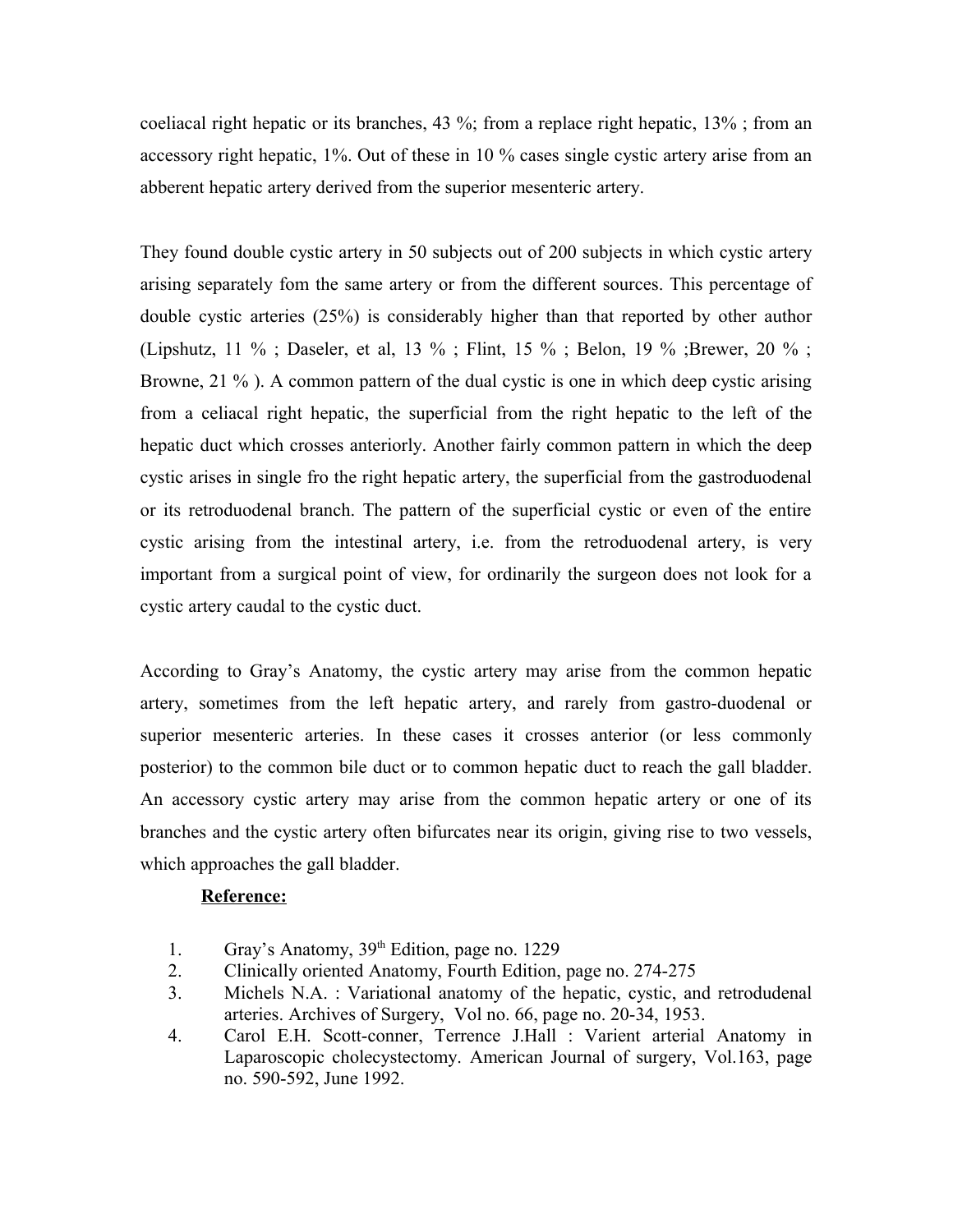- 5. Thomas B. Hugh, Michael D. Kelly : Laparoscopic Anatomy of Cystic artery. American Journal of surgery, Vol.163, page no.593-595, June 1992.
- 6. K.Leela : An uncommon anomalous origin of the splenic artery associated with abnormal origins of some of the neighboring arteries. Vol 17(3), page no. 131-132, December 1968.
- 7. Michels N.A.: The hepatic, cystic, and retroduodenal arteries and their relations to the biliary ducts. Annals of surgery, Vol no. 133(4), page no.503- 523, April 1951.
- 8. Henry Hollinshed : Anatomy for surgeons. Vol. 2, Second Edition, page no. 344-354.

**Illustrations**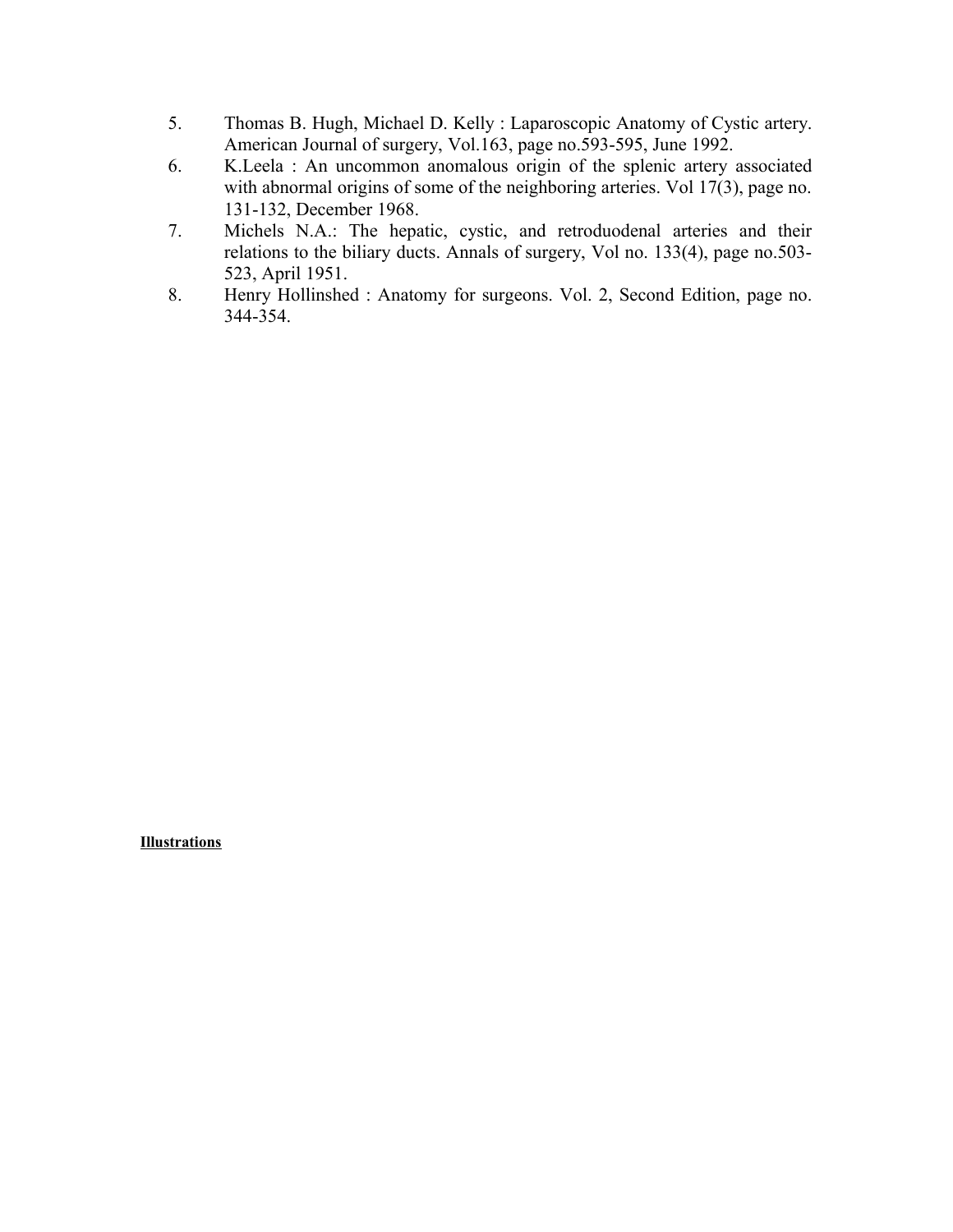

Photo 1. Showing origin of cystic artery (1), inferior pancreatoduodenal artery (2,3), arising from superior mesenteric artery.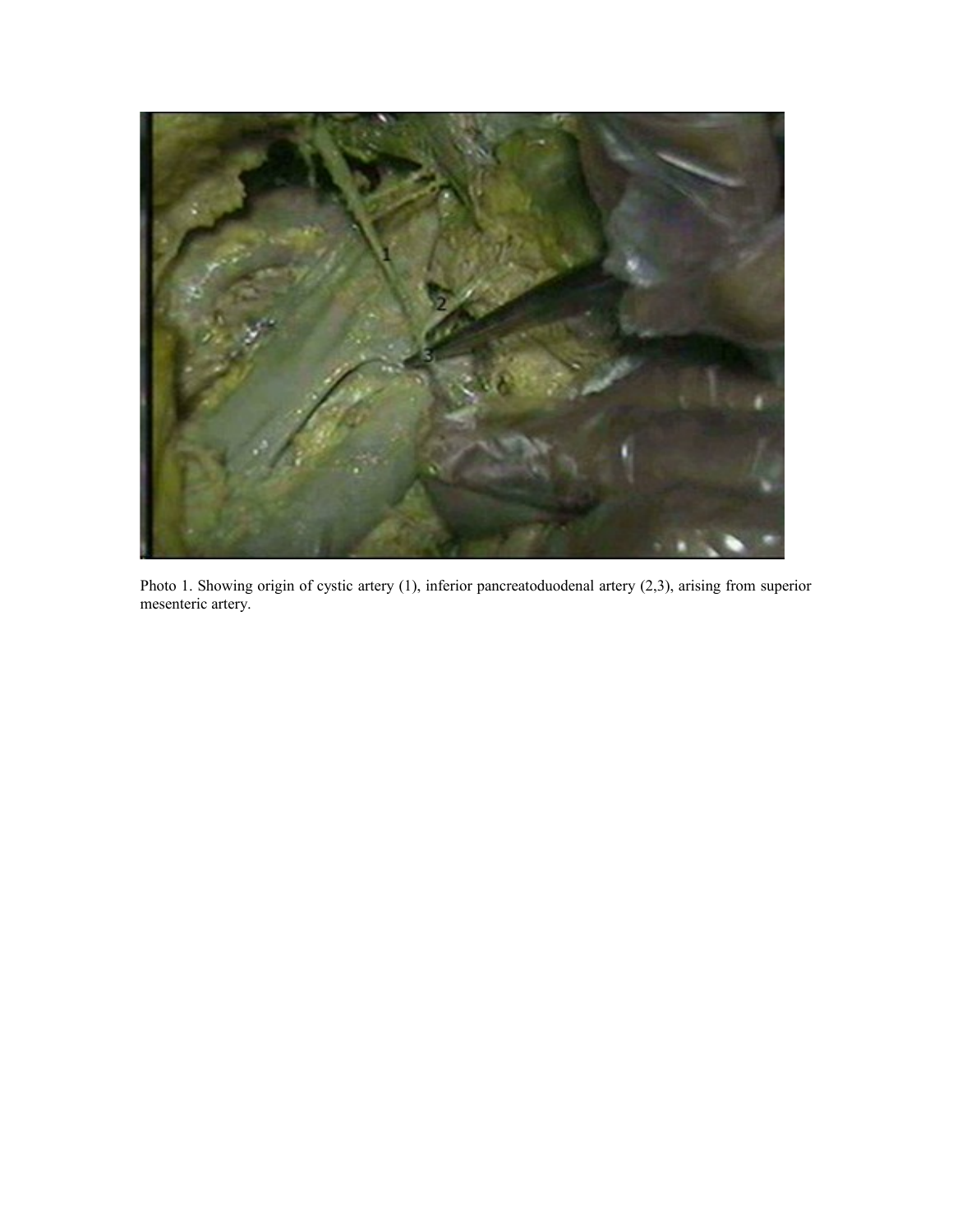

Photo 2. Showing abdominal aorta(1), superior mesenteric artery(2), inferior pancreatoduodenal artery(3,4) and cystic artery (5).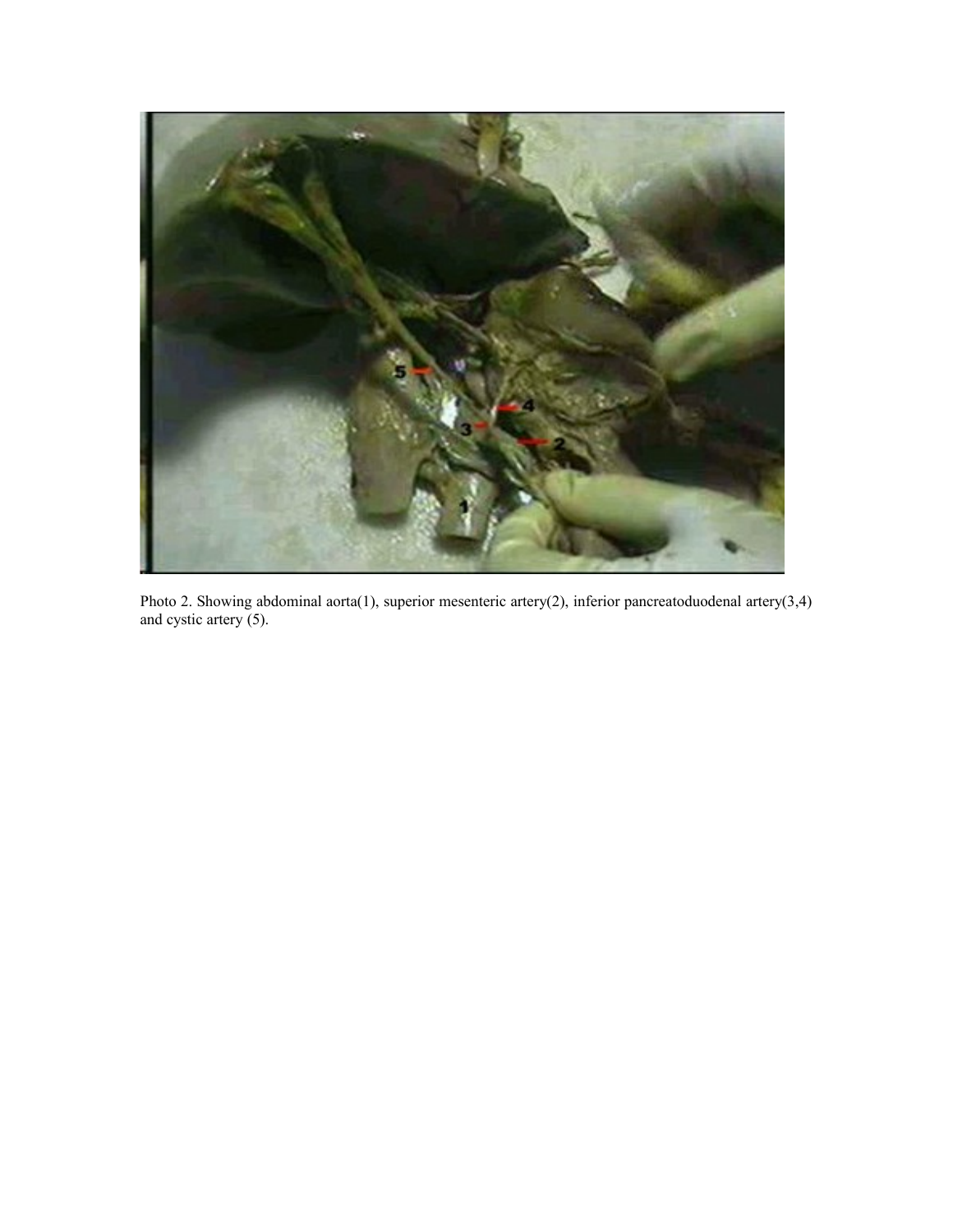# Case report: **INTERCOSTOBRACHIAL NERVE SUPPLYING THE ENTIRE MEDIAL SIDE OF THE ARM**

Patel JP\*, Shah RK\*\*, Nirvan AB\*\*\*, Verma AP + M.S. (Anatomy) Corresspondanding author : DR Patel JP Assistant Professor in Anatomy, NHL Municipal Medical College, Ahmedabad \*\*

## **Abstract**

The intercostobrachial nerve is the lateral cutaneous branch of  $2<sup>nd</sup>$  intercostal nerve which supplies the skin of axilla and upper part of medial side of arm. The medial cutaneous nerve of arm is the branch of medial cord of Brachial Plexus which supplies the rest of medial side of arm. During routine dissection of upper limb of an adult male cadaver, the medial cutaneous nerve of arm was found to be absent on the left side. The intercostobrachial nerve was supplying the entire medial side of the left arm. On the right side the medial cutaneous nerve and intercostobrachial nerve were found normal.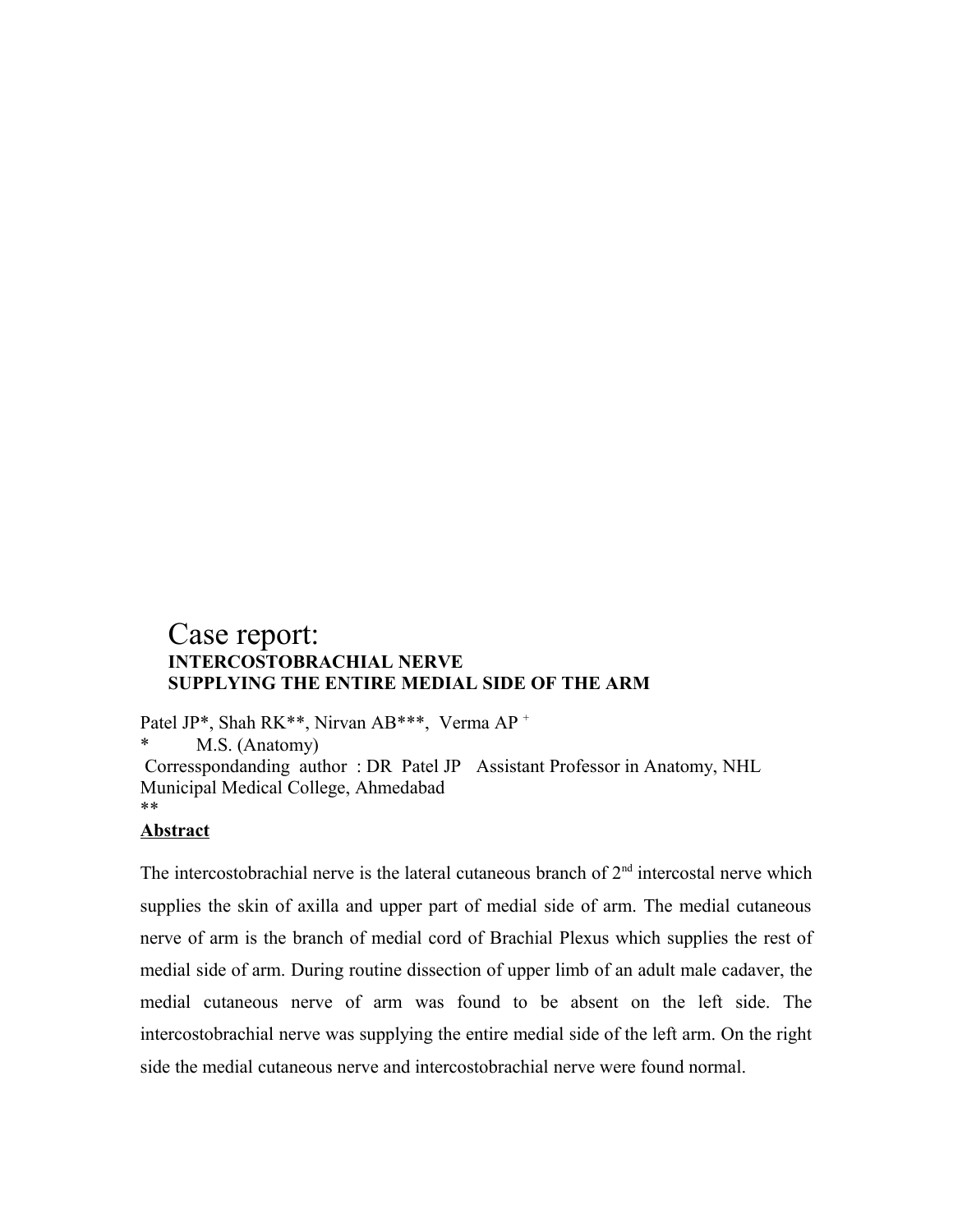#### **Keywords**: variation, intercostobrachial nerve

## **Introduction**

Nervous like other anatomic variations can not be ignored, for the risk of severing the variant nerve unknowingly. In the past many years surgeons have become increasingly aware of the morbidity caused by the division of the intercostobrachial nerve during axillary dissection. Knowledge of such variations is useful during surgery as well as during regional nerve blocks for accurate and adequate anaesthetization.

## **Normal Anatomy**

The intercostobrachial nerve is the lateral cutaneous branch of the 2<sup>nd</sup> intercostal nerve. It supplies the skin of  $2<sup>nd</sup>$  intercostal space at the medial wall of axilla, the skin of floor of axilla and medial side of upper part of arm. The nerve enters the axilla by piercing or passing between the digitations of serratus anterior muscle in mid-axillary line. It traverses axilla obliquely lying within the axillary fat, where it gives branches to the floor of the skin of the axilla. It then communicates with the medial cutaneous nerve of arm or with one of its branches or it may communicate with the later in a plexiform manner in the axilla. It then pierces the deep fascia to supply the skin of the medial side of upper arm both anteriorly and posteriorly.

Some authors also describe the intercostobrachial nerve and its axillary branch as anterior and posterior intercostobrachial nerves respectively.

#### **Observation**

During the routine course of dissection of upper limb, the variation involving the intercostobrachial nerve was found in the left arm of an adult male cadaver. The nerve was found to enter the axilla by piercing the  $2<sup>nd</sup>$  digitations of serratus anterior muscle and gave a branch to the skin of the floor of axilla. Another branch was given in the axilla for the medial side of the upper part of arm. As we traced the nerve further it was found to pierce the deep fascia in upper arm and descended along the medial side of the arm, lying beneath the deep fascia. In the arm it gave about four branches at various levels, the last one of them extending towards olecranon fossa of the humerus. Finally it ended by dividing into two branches for the skin over the medial epicondyle of the humerus. The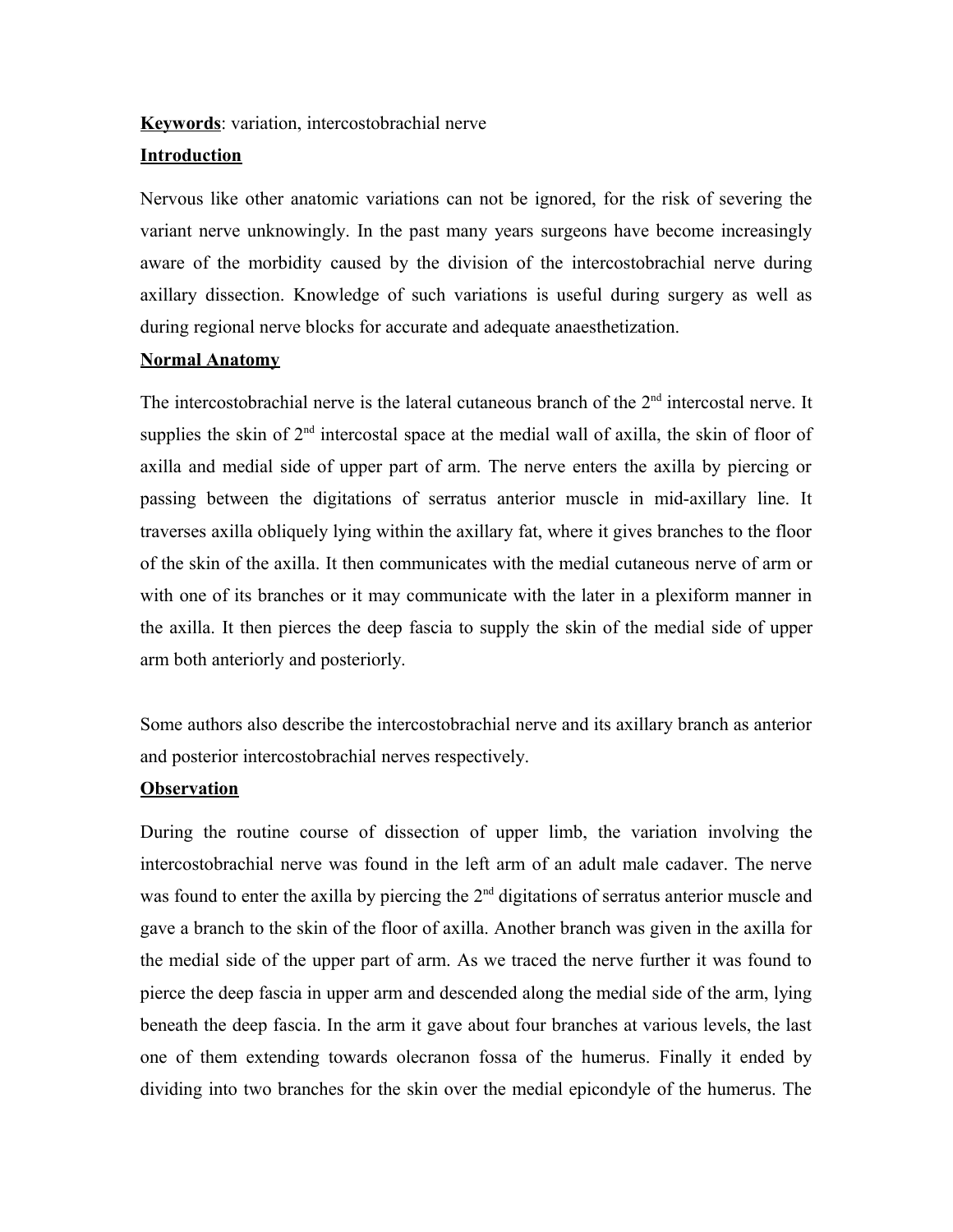medial cutaneous nerve of arm was absent and so its entire area of supply was innervated by the intercostobrachial nerve. The lateral cutaneous branch of  $3<sup>rd</sup>$  intercostal nerve was found normal supplying its area i.e. skin of  $3<sup>rd</sup>$  intercostals space.

On the right side the medial cutaneous nerve and intercostobrachial nerve were found normal.

#### **Discussion**

O'Rourke et al. (1999) had observed intercostobrachial nerve received communication from medial cord of brachial plexus in 36% and in 18% there was connection to the medial cutaneous nerve of arm. Out of total 28 axillary dissections, in one-third cases it reached the level of the elbow joint and in one occasion each there was contribution from first and third intercostals nerves. They also observed that the intercostobrachial nerve was constant in all dissections, but its origin, size, connection to the brachial plexus and medial cutaneous nerve of the arm were variable, as was its ultimate destination in arm. During arm surgeries, the intercostobrachial nerve must be interrupted to provide complete brachial anesthesia. This can be achieved easily by axillary block since the site of entrance of intercostobrachial nerve into the upper arm is the very site of injection of axillary block, where it is blocked by subcutaneous infiltration with the same injection (Captain Ruloph H and De Jong, 1961).

Two other rare variations have been reported by Murakami S et al. where in one case, it penetrated the pectoralis minor muscle and in other it penetrated the pectoralis major muscle but in both of these cases the anomalous nerve supplied the skin of the upper arm (Shinichiro M. et al. 2002). Marios Loukas (2006) reported one case of unilateral innervation of pectoralis minor and major muscles from a branch of the intercostobrachial nerve. Clinical consequences of such variations may include motor losses, in addition to sensory losses resulting from accidental or intentional dissection of intercostobrachial nerve.

According to Gray's Anatomy sometimes, the intercostobrachial nerve is sometimes large and is reinforced by a part of lateral cutaneous branch of  $3<sup>rd</sup>$  intercostals nerve replacing the medical cutaneous nerve of arm and receiving from the brachial plexus a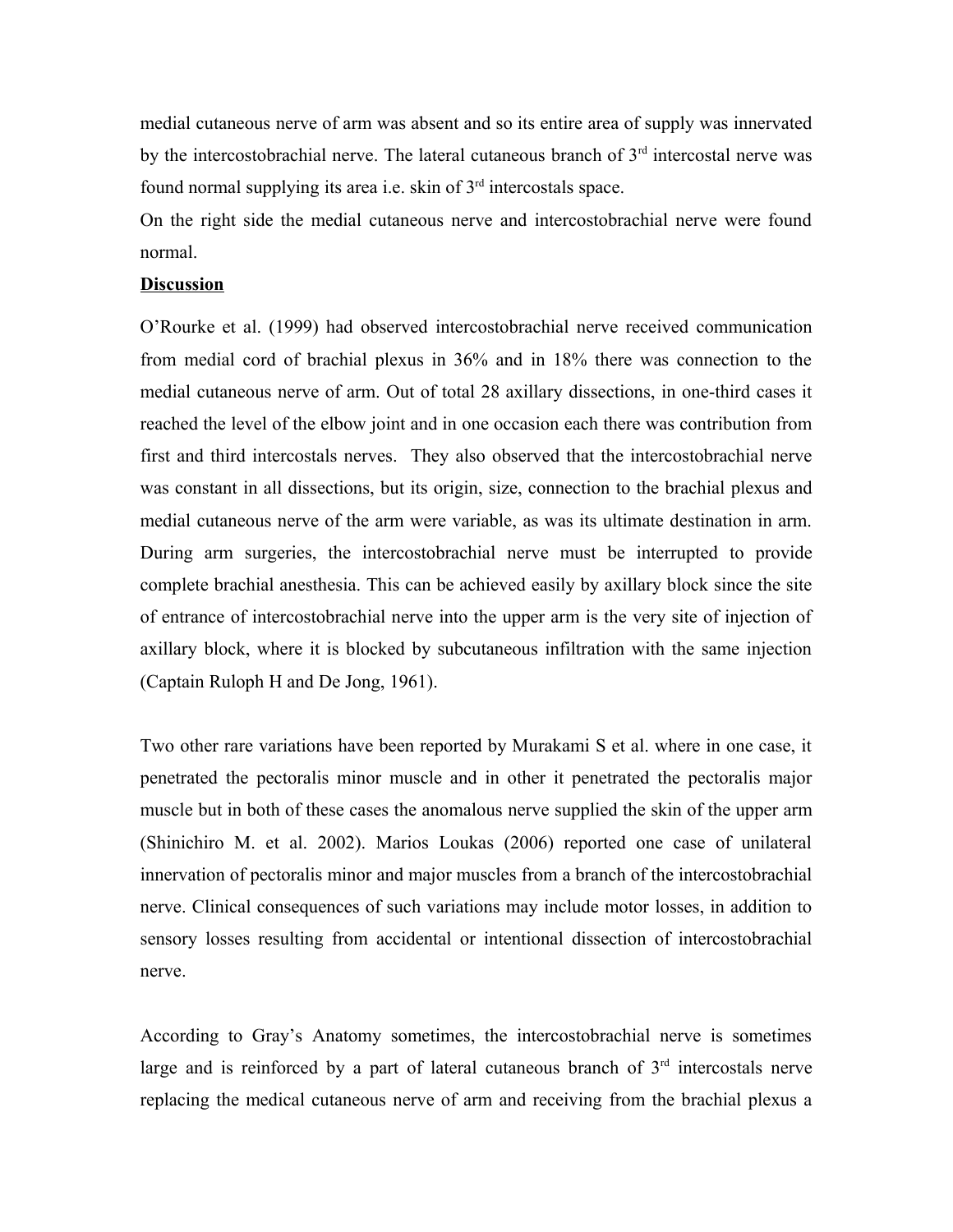connection representing the latter. Occasionally this connection is also absent.

## **References:**

- 1. Captain Rudolph H & De Jong. Axillary block of the brachial plexus. Anaesthesiology, March – April (1961) 22 (2) pp. 215 – 25.
- 2. Gray's Anatomy,  $39<sup>th</sup>$  Edition, page no. 1270
- 3. Marios Loukas, Robert G. Louis Jr., Quentin A. Fogg, Barry Hallner, Ankmalika A. Gupta. Case report: An unusual innervation of pectoralis minor and major muscles from a branch of intercostobrachial nerve. Clinical Anatomy Vol. 19 (4) pp. 347-49.
- 4. O'Rourke MG, Tang TS, Allison SI & Wood W.: The anatomy of the extrathoracic intercostobrachial nerve. Aust N Z J Surg. 1999 Dec; 69(12) 860-4.
- 5. Schinichiro M, Aiji O & Takuri M,: Anterior intercostobrachial nerve penetrating the pectoralis minor or major muscle. Acta Med. Okoyama 2002 vol. 56 No. 5 pp. 267-69.

**Illustrations:**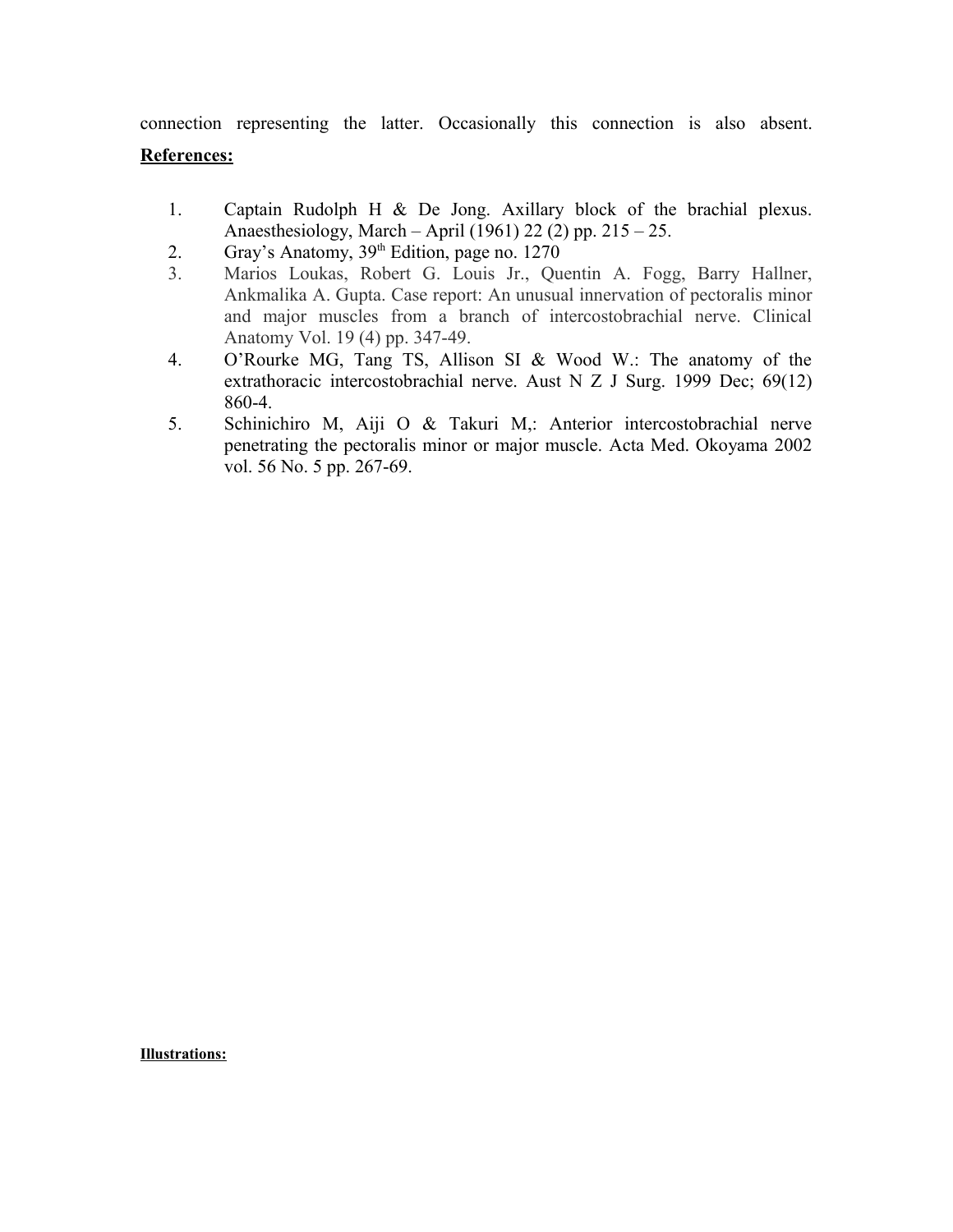

Fig 1: Photo showing variant course of intercostobrachial nerve (ICBN), its axillary branch (Ax-ICBN), medial pectoral nerve (MPN), Pectoralis minor muscle (PMi), Pectoralis major muscle (PMa), and Brachial Plexus (BRP) with its branches.

## **CORNELIA DE LANGE SYNDROME WITH RAREST PRESENTATION Of RING OF 9th CHROMOSOME.**

Dr Aasheeta Shah (Associate professor of paediatrics)Dr. Kirti N. Upadhyay (third year resident) Smt. N. H. L Municipal Medical College, Ahmedabad.

Cornelia de Lange Syndrome (CDLS) is a multiple congenital anomaly syndrome characterized by a distinctive facial appearance, prenatal and postnatal growth deficiency, feeding difficulties, psychomotor delay, behavioral problems, and associated malformations mainly involving the upper and / or lower extremity.

A Male hindu child 8 month old born out of non consangious marriage was brought to V. S. HOSPITAL in paediatric department with chief complaint of ,Cough, common cold and fever since 3 days and,Generalized tonic clonic seizure. Patient having complaint of recurrent cough, vomiting and nausea. Past history of taken treatment at orthopedic department for right sided club foot. Patient born out of preterm term normal delivery in hospital setting without any postnatal major complication He is the first and only child of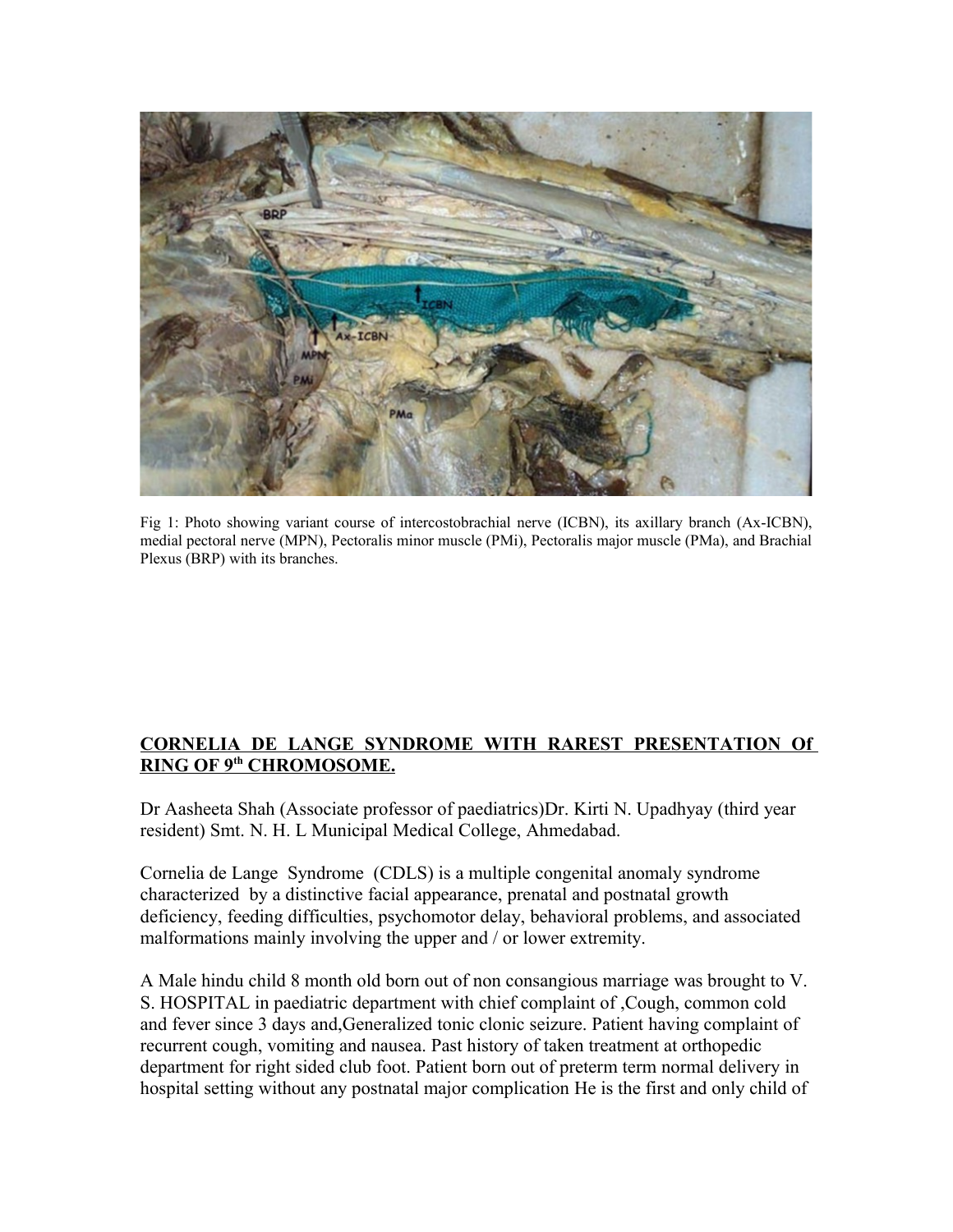his parents, the mother age is only 23 yrs., no h/o any antenatal and intranatal complication He is taking his feeds well.

DEVELOPMENT ASSESSMENT :

All form of milestones are delayed.

ON EXAMINATION:

The patient is conscious, active and playful child.

Vitals : normal

Anthropometry : head circum : 36 cm

Length : 55 cm

GENERAL Examination :

 Coarse facial features :Microcephaly,Brachycephaly,Hirsuitism, Long curly eyebrows, Eyebrows merges in midline (synophrosis),Thin downward upper lip,Long philtrum,Micromelia (short limb),Low hair line, Depressed nasal bridge, Low set ears, Abundant hairs over back, Anterior frontanalle open and at level, Skin folds over neck, Generalized hypertrichosis, Intertrigo

SYSTEMIC EX : normal

INVESTIGATION :

- 1. Hemogram : normal
- 2. Radiological assessment:
	- i. X-ray skull- microcephaly
	- ii. CT SCAN BRAIN- mild cortical atrophic changes.
- 3. 2-D ECHO- normal
- 4. EEG- dysrhymic changes s/o primary generalized epilepsy.
- 5. CHROMOSOMAL STUDY : A chromosomal complement having a modal number of 46 chromosomes including ring of 9 chromosome and inversion of Y chromosome. Inversion is normally seen in Asians. The 21 cases have been reported in literature till date.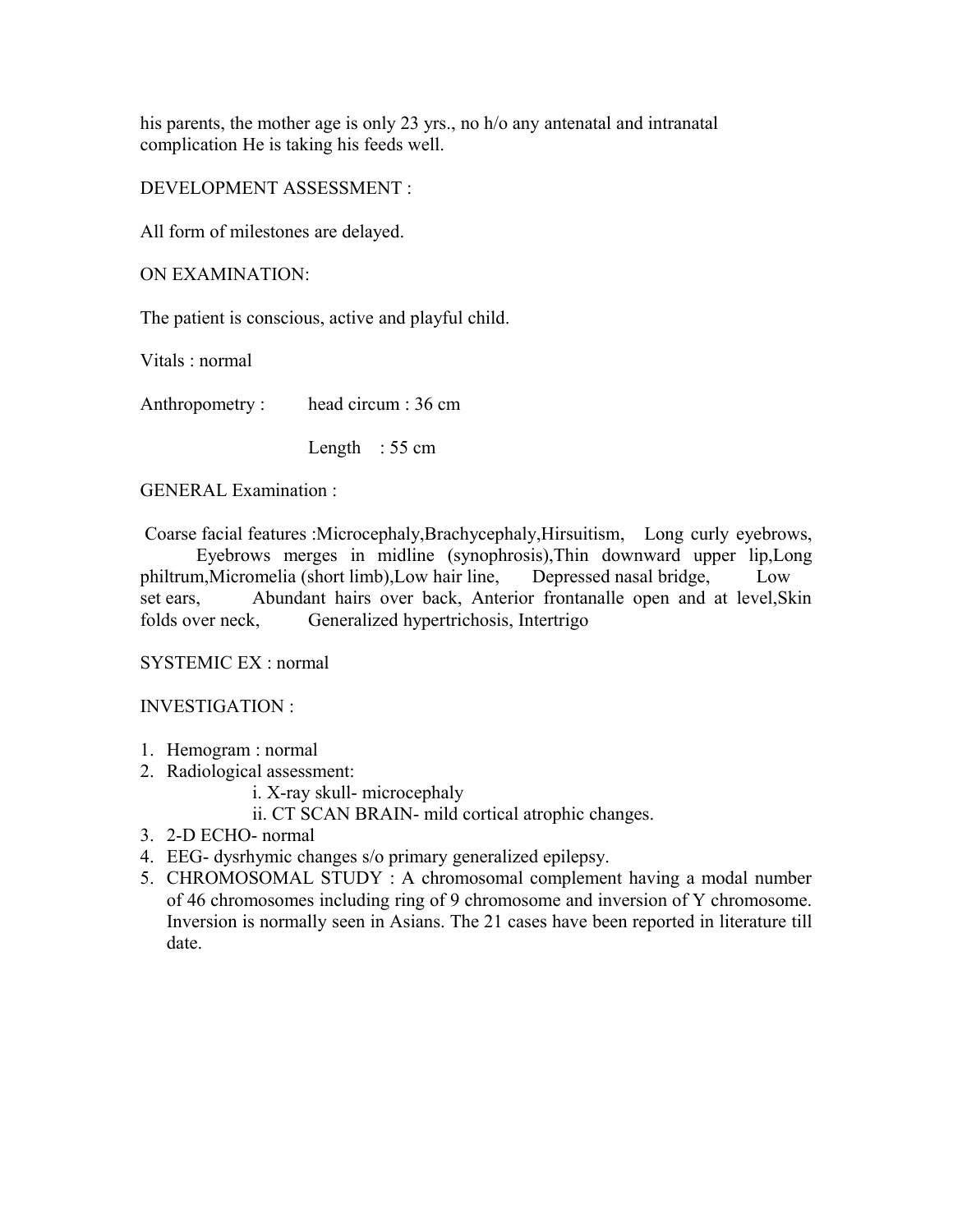

DIAGNOSIS : CORNELIA DE LANGE SYNDROME

TREATMENT :

Supportive

Genetic counselling

Cornelia de Lange first described it as a distinct syndrome in 1933.

Fortunately, says Dr. Krantz, "the disease has a low recurrence risk (1%) in family.

a large gene on chromosome 5, which they named NIPBL. Mutations giving rise to Cornelia de Lange syndrome occur at different locations within that gene NIPBL stands for Nipped B-like, because the human gene produces proteins similar to those produced by me Nipped-B gene in fruit flies. "The insect gene was called 'Nipped' because a mutation in that gene produces an abnormal fly wing that looks like it had a small bite taken out of it." said Dr. Jackson. Both the fruit fly gene and human gene regulate biological signals that have wide-ranging effects during development, on a variety of organ systems

In rare cases the CDLS may show the ring abnormality on 9 chromosome, very few cases has been reported till date.

Pathophysiology : Etiology and pathogenesis are not clearly known, Most case are sporadic.

Frequency :

• Internationally : Incidence is 1 per 10,000-50,000 live births.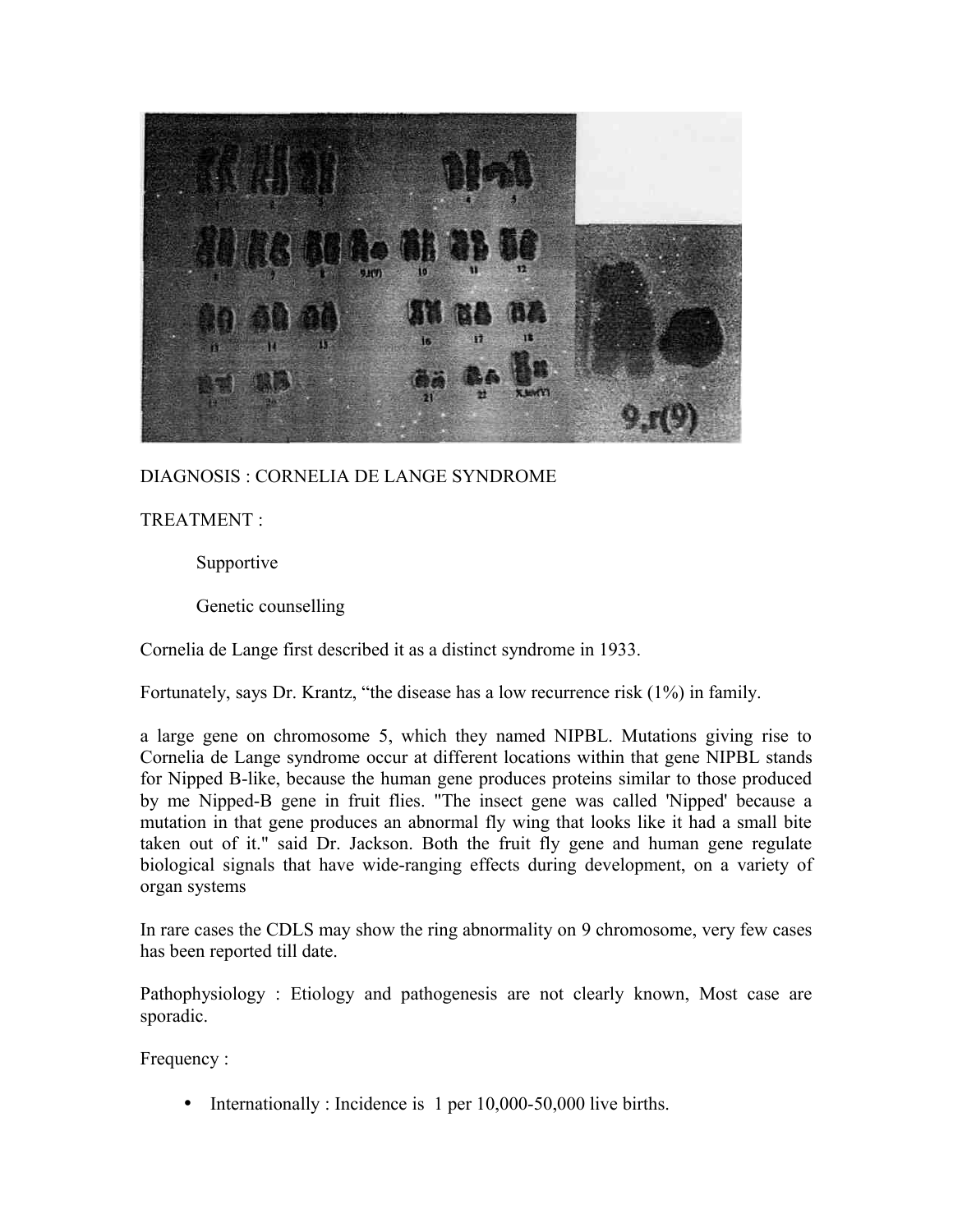- Race · No differences based on race have been described
- Sex : No predilection based on sex exists

Prognosis :

• Life expectancy is normal if no major malformations occur. Causes of death include apnea following respiratory aspiration events, cardiac malformations, and complications related to gastrointestinal problems.

Patient Education :

• Teaching methods of conveying pleasure and affection that do not require facial expression can improve acceptance by relatives.

Activity :

The use of sign language can help the patient to overcome frustration caused by excessive speech delay.

## PRENATAL DIAGNOSIS:

Deterrence/Prevention :

Genetic counseling and prenatal diagnosis based on ultrasound screening for evidence of manifestations of the syndrome (ie, IUGR. limb defects, diaphragmatic hernia, nuchal translucency)

## REFERENCES :

J. M. Opitz :

The Brachmann-de Lange syndrome.

American Journal of Medical Genetics, New York, 1985, 22: 89-10Berney TP, Ireland M, Burn J: Behavioural phenotype of Cornelia de I ange syndrome. Arch Dis Child 1999 Oct; 81(4): 333-6[Medline].

Braddock SR, Lachman RS. Stoppenhagen CC. ct al: Radiological features in Brachmann-de Lange syndrome. Am J Med Genet 1993 Nov 15;47(7) : 100[Medline]

Kline AD. Barr M, Jackson LG: Growth manifestations in the Brachmann-de Lange syndrome. Am J Med Genet 1993 Nov 15; 47(7): 1042-9

Nonverbal learning disabilities: Neurodevelopmental manifestations, edited by Byron P Rourke.( page no 177. 178)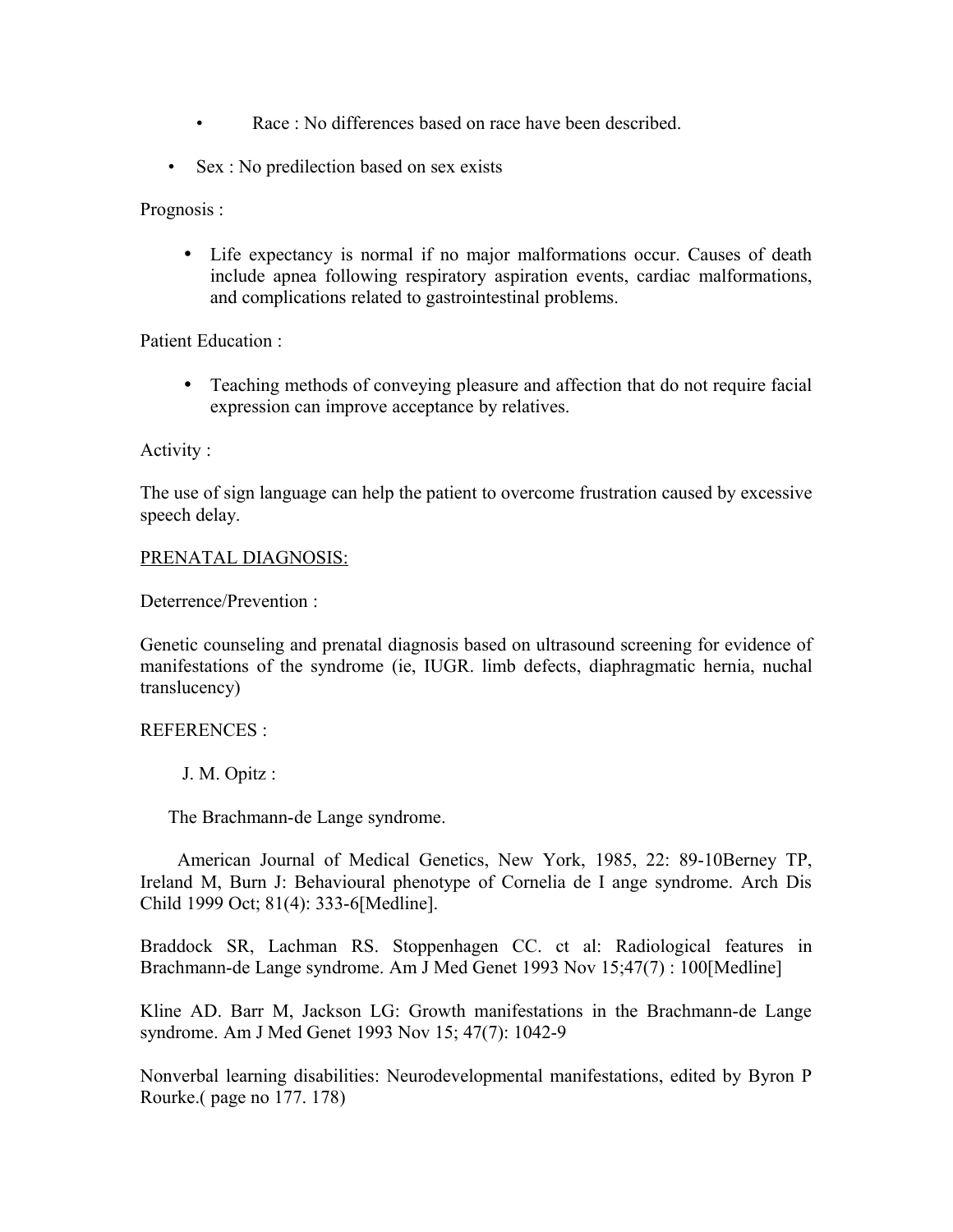# **WHO 2006 MASSAGE:**

7 APRIL 2006 | GENEVA/LUSAKA/LONDON -- A serious shortage of health workers in 57 countries is impairing provision of essential, life-saving interventions such as childhood immunization, safe pregnancy and delivery services for mothers, and access to treatment for HIV/AIDS, malaria and tuberculosis. This shortage, combined with a lack of training and knowledge, is also a major obstacle for health systems as they attempt to respond effectively to chronic diseases, avian influenza and other health challenges, according to The World Health Report 2006 - Working together for health, published today by the World Health Organization (WHO).

More than four million additional doctors, nurses, midwives, managers and public health workers are urgently needed to fill the gap in these 57 countries, 36 of which are in sub-Saharan Africa, says the Report, which is highlighted by events in many cities around the world to mark World Health Day. Every country needs to improve the way it plans for, educates and employs the doctors, nurses and support staff who make up the health workforce and provide them with better working conditions, it concludes.

"The global population is growing, but the number of health workers is stagnating or even falling in many of the places where they are needed most," said WHO Director-General Dr LEE Jong-wook. "Across the developing world, health workers face economic hardship, deteriorating infrastructure and social unrest. In many countries, the HIV/AIDS epidemic has also destroyed the health and lives of health workers."

The World Health Report sets out a 10-year plan to address the crisis. It calls for national leadership to urgently formulate and implement country strategies for the health workforce. These need to be backed by international donor assistance.

Infectious diseases and complications of pregnancy and delivery cause at least 10 million deaths each year. Better access to health workers could prevent many of those deaths. There is clear evidence that as the ratio of health workers to population increases, so in turn does infant, child and maternal survival.

"Not enough health workers are being trained or recruited where they are most needed, and increasing numbers are joining a brain drain of qualified professionals who are migrating to better-paid jobs in richer countries, whether those countries are near neighbours or wealthy industrialized nations. Such countries are likely to attract even more foreign staff because of their ageing populations, who will need more long-term, chronic care," said WHO Assistant Director-General Dr Timothy Evans.

To tackle this crisis, more direct investment in the training and support of health workers is needed now. Initial costs will be for the training of more health workers. As they graduate and enter the workforce, funds will be needed to pay their salaries. Health budgets will have to increase by at least US\$10 per person per year in the 57 countries with severe shortages to educate and pay the salaries of the four million health workers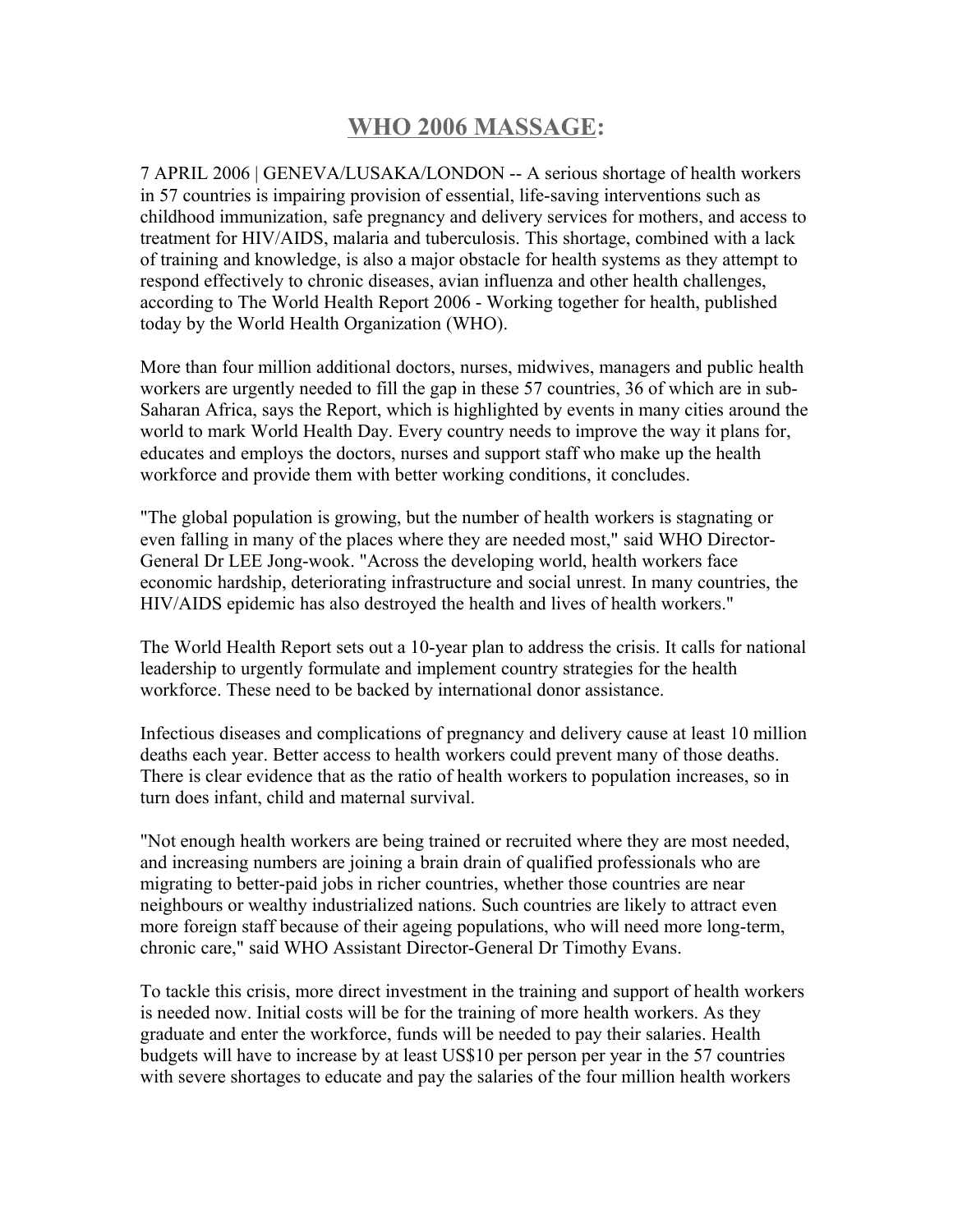needed to fill the gap. To meet that target within 20 years is an ambitious but reasonable goal, the Report concludes.

Financing this gap will require significant, dedicated and predictable funding from national sources, as well as from international development partners. The Report recommends that of all new donor funds for health, 50% should be dedicated to strengthening health systems, of which 50% should be dedicated specifically to training, retaining and sustaining the health workforce.

At least 1.3 billion people worldwide lack access to the most basic healthcare, often because there is no health worker. The shortage is global, but the burden is greatest in countries overwhelmed by poverty and disease where these health workers are needed most. Shortages are most severe in sub-Saharan Africa, which has 11% of the world's population and 24% of the global burden of disease but only 3% of the world's health workers.

The Report calls for prompt and innovative initiatives to improve efficiency. For example, HIV/AIDS, TB and other priority disease programmes have implemented ways for health workers with limited formal training to successfully carry out specific health tasks. These experiences should be drawn upon to develop national health workforce strategies.

The World Health Report recommends that in order to achieve the goal of getting "the right workers with the right skills in the right place doing the right things," countries should develop plans that include the following:

- Acting now for workforce productivity: better working conditions for health workers, improved safety, better access to treatment and care;
- Anticipating what lies ahead: a well-developed plan to train the health workforce of the future;
- Acquiring critical capacity: workforce planning; development of leadership and management; standard setting, accreditation and licensing as drivers for quality improvement.

Beyond the national strategies the report urges global cooperation:

- Joint investment in research and information systems;
- Agreements on ethical recruitment of and working conditions for migrant health workers and international planning on the health workforce for humanitarian emergencies or global health threats such as an influenza pandemic;
- Commitment from donor countries to assist crisis countries with their efforts to improve and support the health workforce.
- Courtesy Editor :WHO web site.

## *CASE REPORT*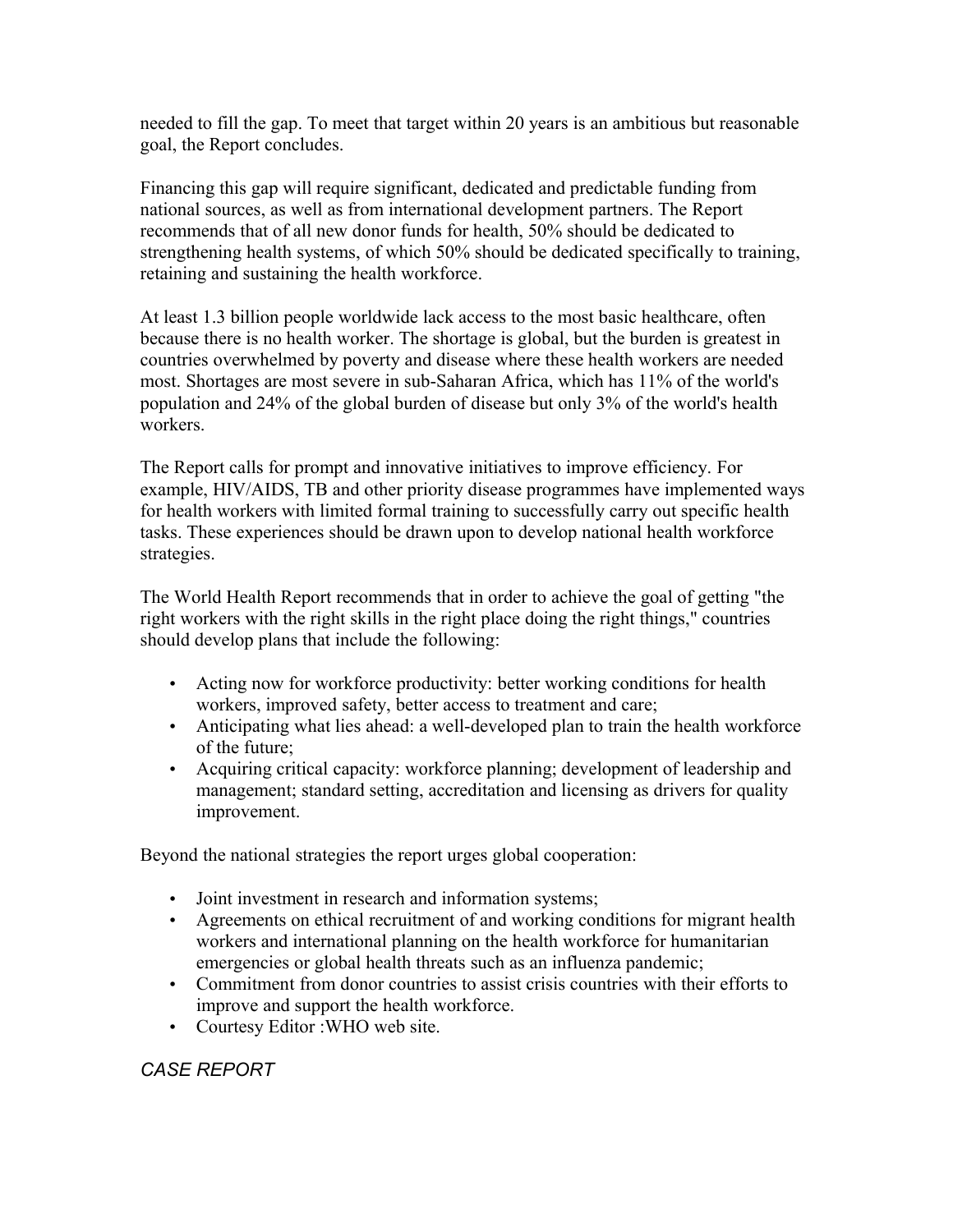## **PULMONARY ALVEOLAR PROTINOSIS WITH AGAMMAGLOBULINEMIA, A RARE PRESENTATION.**

DR. AASHEETA SHAH DR. RITESH SHAH DR. KIRTI UPADHYAY Dep. Of Ped. Smt NHL Mun Medical College Ahmedabad 380006

Pulmonary alveolar proteinosis is a rare disease of lung characterized by alveolar and interstitial accumulation of Periodic acid schiff stain positive lipoproteinous material produced by surfactant, which is more common in immunocompromised children

A Muslim patient aged 18 months old, weight 8 kg, born out of non-consanguious marriage was presented to VS hospital with chief complains of cough, fever and breathlessness since 15 days.

The patient is having complaints of recurrent lower respiratory infections since 6 months of age.

The patient was give many of antibiotics plenty times to cure the consolidation recurring on and off.

The patient was treated with steroids number of times in past for recurring symptoms. Later he was diagnosed as having pulmonary tuberculosis with mesenteric adenitis and was put of anti tuberculous therapy empirically, patient responds poorly to anti tuberculous therapy.

No h/0 Koch's contact.

He is only child of his parents, h/o one abortion He consumes normal family diet.

 $O/E$ Lymphoid hypoplasia. R/R 84/min With increase in work of breathing in form of SCR, spo2-  $76\%$ RS-bilateral air entry present, fine crackles over right lower zone. CVS-normal

Investigations: Hemogram leucocytosis with anemia Abga chronic respiratory acidosis Serum HIV negative MT negative Gastric aspirate for AFB- negative Gastric aspirate of fungus- negative Serum LDH 21600 Serum IgG 3.2 mg/dl Serum IgM 80 mg/dl Serum IgA 75 mg/dl CXR s/o soft tissue opacity in right base suggesting segmental pneumonic patch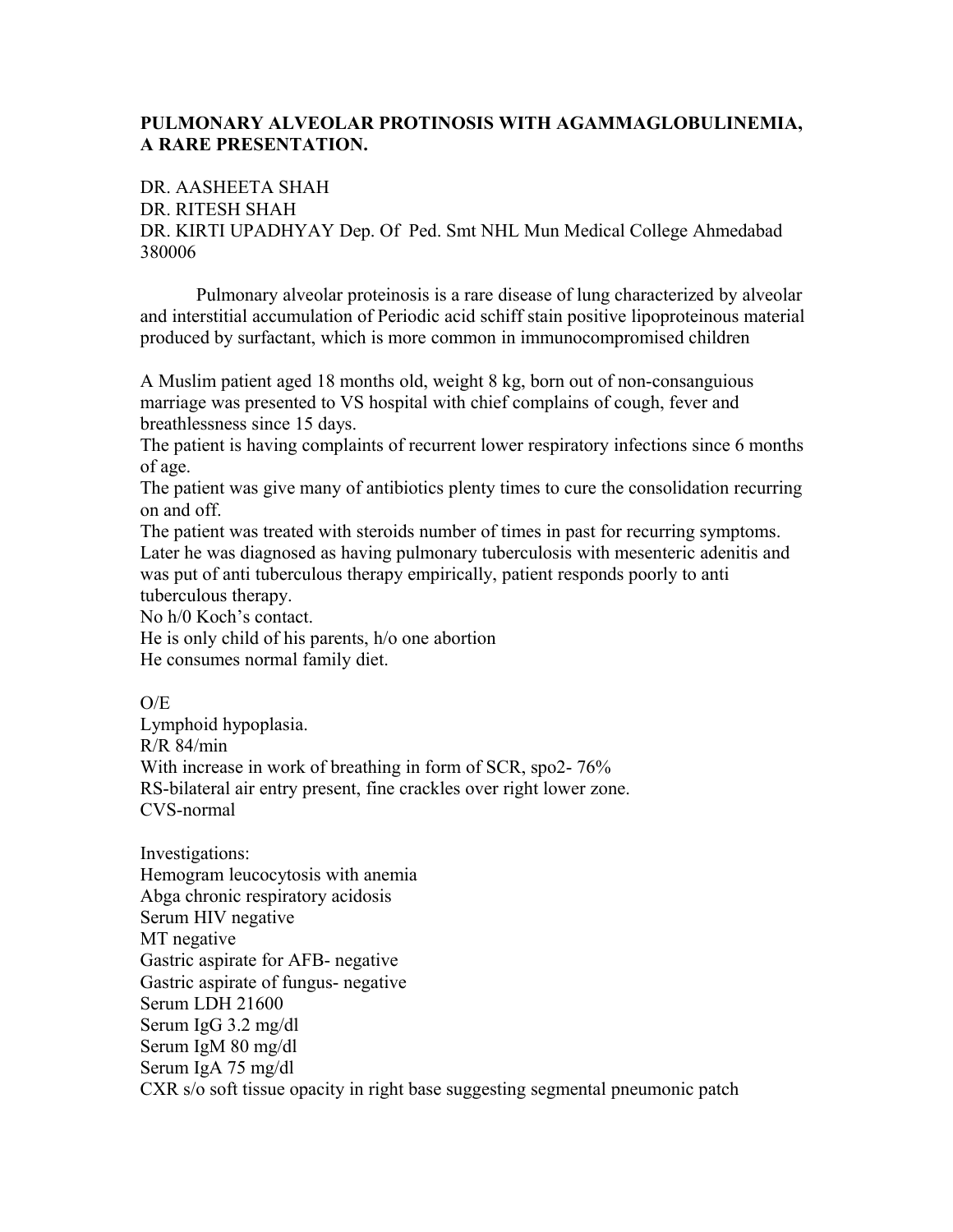HRCT Chest s/o ground glass density areas in both lungs predominantly on both lower lobes and posterior segment of right upper lobe s/o consolidation. ? PULMONARY ALVEOLAR PROTEINOSIS

Bronchoscopy- whitish material in droplets and distributed all over the distal alveoli. Bal fluid culture- negative

Bal periodic acid schiff test- negative

Trans bronchial lung biopsy- section reveals pulmonary parenchyma with alveoli containing PAS positive material, alveolar macrophages contain similar material.

## DIAGNOSIS:

## PULMONARY ALVEOLAR PROTIENOSIS WITH AGAMMAGLOBULINEMIA

#### TREATMENT:

Supportive Iv ig Brochoalveolar lavage

#### INTRODUCTION:

Two forms are recognized

- 1. primary idiopathic
- 2. secondary due to lung infections, hematologic malignancies and inhalation of mineral dusts such as silica, titanium oxide and insecticides

It has been proposed that defect in macrophage function more specifically an impaired ability to process surfactant may play a role in pathogenesis of PAP. An inherited deficiency in surfactant protein B has been described. A deficiency in expression of beta subunit of gm-csf receptor occurred in 4 patients till date. PAP has been reported in children with lysinuric protein intolerance. Alveolar proteinosis occurs in association with infection particularly in immunocompromised individuals. Late onset alveolar proteinosis caused by IgG1 and IgG2 autoantibody directed against GM-CSF(2,3,5)

## INCIDENCE

Internationally an incidence of 1-2 cases per million has been suggested by Shah et al.

#### **SEX**

No sex predilection in congenital form but male predominance (2-4:1) in infants and children.

These patients generally present as having dyspnoea, fatigue, cough, weight loss, chest pain and hemoptysis. Later on they develop cyanosis and digital clubbing, PFT shows restrictive pattern and ABGA shows marked hypoxemia and chronic